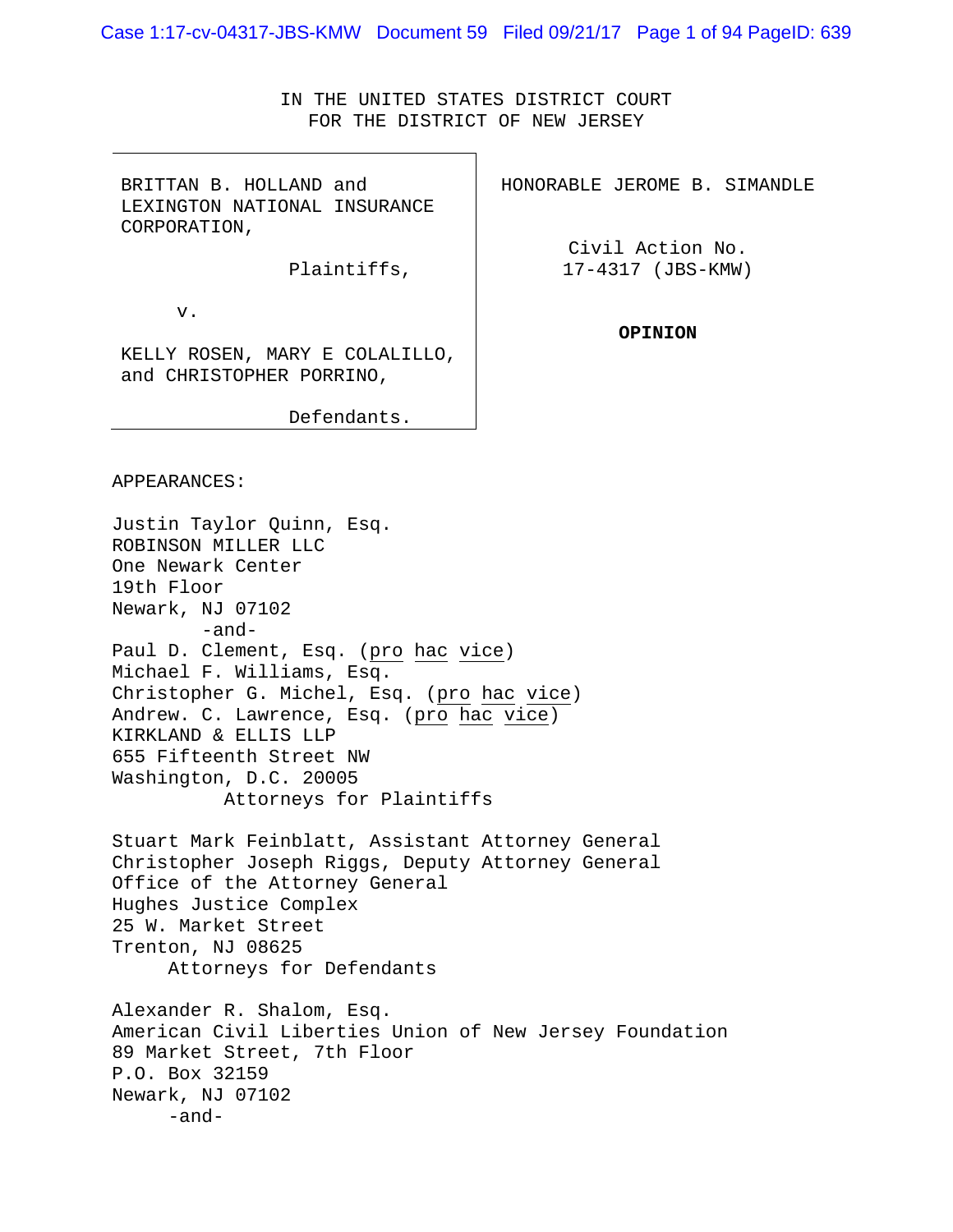Brandon J. Buskey, Esq. (pro hac vice) Andrea Woods, Esq. (pro hac vice) American Civil Liberties Union Foundation 125 Broad Street, 18th Floor New York, NY 10004 Attorneys for Amici Curiae American Civil Liberties Union, American Civil Liberties Union of New Jersey, Drug Policy Alliance, Latino Action Network, and National Association for the Advancement of Colored People - New Jersey State Conference

# **Table of Contents**

| Ι.   |            |                                                     | 3 |
|------|------------|-----------------------------------------------------|---|
| II.  |            |                                                     | 5 |
|      | Α.         | Historical Perspective on Bail in New Jersey        | 5 |
|      | <b>B</b> . | The Criminal Justice Reform Act 10                  |   |
|      |            | The Pretrial Release Decision 11<br>1.              |   |
|      |            | 2.<br>The Risk Assessment Instrument 14             |   |
|      |            | 3.<br>The Pretrial Detention Hearing 20             |   |
|      | $C$ .      | Effect of the CJRA on New Jersey's Criminal Justice |   |
|      | D.         |                                                     |   |
|      | Ε.         | Plaintiff Lexington 28                              |   |
|      | $F$ .      | The State Defendants 29                             |   |
|      | G.         |                                                     |   |
| III. |            |                                                     |   |
| IV.  |            |                                                     |   |
|      | Α.         |                                                     |   |
|      |            | $1$ .                                               |   |
|      |            | 2.<br>Younger Abstention 51                         |   |
|      |            | 3.                                                  |   |
|      |            | $4$ .<br>Summary of Preliminary Issues 66           |   |
|      | <b>B</b> . | Likelihood of Success on the Merits 66              |   |
|      |            | 1.                                                  |   |
|      |            | 2.                                                  |   |
|      |            | 3.<br>Fourth Amendment 84                           |   |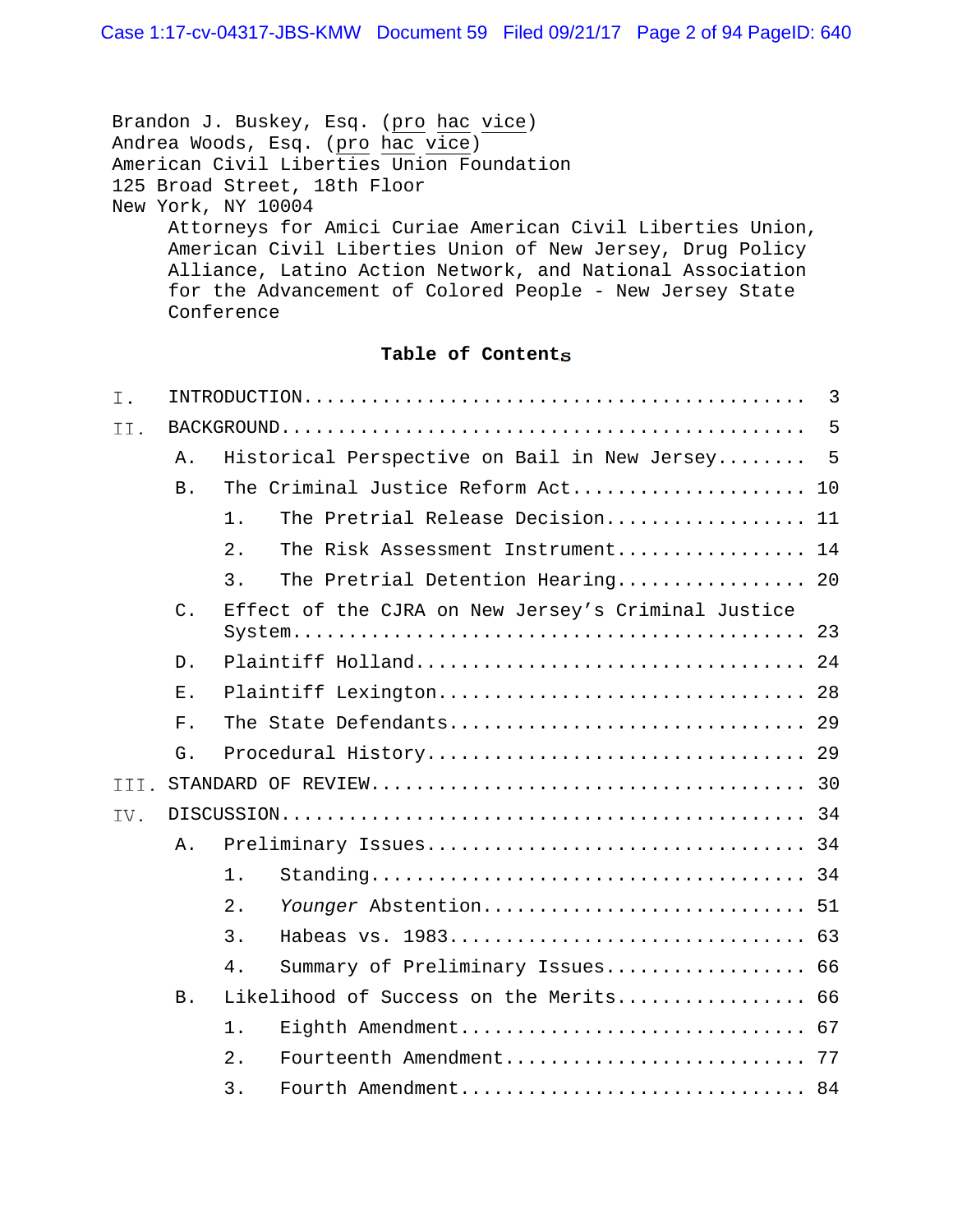| 4. Summary of Likelihood of Success Prong 84    |  |
|-------------------------------------------------|--|
| C. Probability of Irreparable Harm 88           |  |
|                                                 |  |
| E. Considerations of the Public Interest 92     |  |
| F. Summary of Preliminary Injunction Factors 93 |  |

#### **SIMANDLE, District Judge:**

#### Ι. **INTRODUCTION**

This dispute centers on the constitutionality of New Jersey's recently-enacted Criminal Justice Reform Act ("CJRA"). The matter is presently before the Court upon the motion of Plaintiffs Brittan B. Holland ("Holland") and Lexington National Insurance Corporation ("Lexington") for a preliminary injunction enjoining Defendants Kelly Rosen, the Team Leader for Pretrial Services in the Criminal Division of the Superior Court of New Jersey; Mary E. Colalillo, the Camden County Prosecutor; and Christopher S. Porrino, the Attorney General of New Jersey, (collectively, "the State Defendants" or "Defendants"), as well as their agents, "from taking any actions to enforce statutory provisions [of the CJRA] . . . that allow imposition of severe restrictions on the pre-trial liberty of presumptively innocent criminal defendants without offering the option of monetary bail." (Pl. Proposed Order.)

Holland is presently on pretrial release from the Superior Court of New Jersey on conditions including home confinement (except for employment) and electronic monitoring, but not cash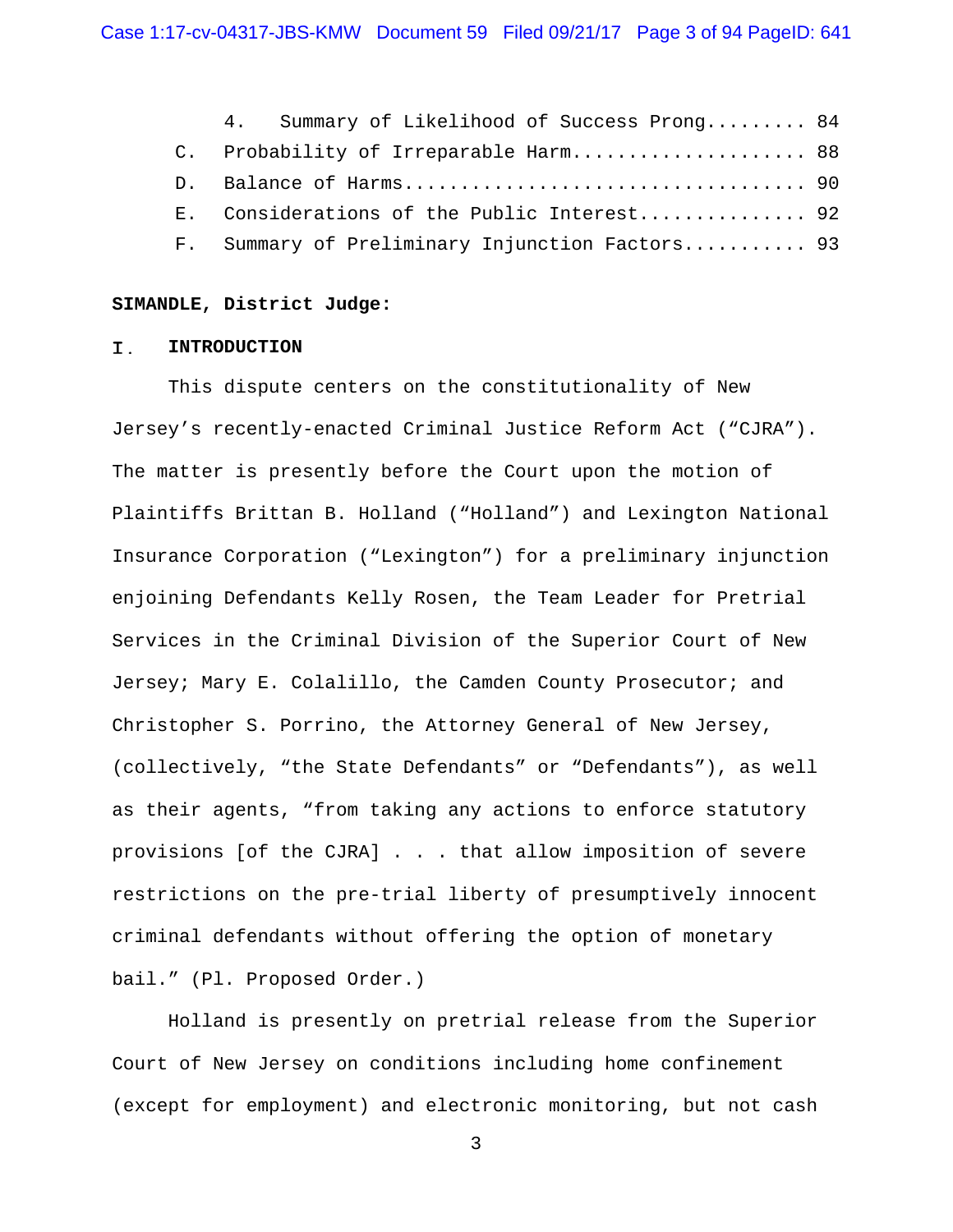bail, as he faces charges for second-degree aggravated assault. Lexington is a bail bond provider that alleges its business in New Jersey has essentially dried up since the CJRA took effect on January 1, 2017, although it does not allege it has a bonding relationship with Holland or any other person processed under the CJRA.

The primary issue before the Court is whether Plaintiffs have a "reasonable probability of eventual success" on their claims that the CJRA violates Holland's Fourth, Eighth, and/or Fourteenth Amendment rights under the U.S. Constitution. This inquiry necessarily requires the Court to also consider jurisdictional issues, such as whether Plaintiffs have standing to bring their constitutional claims and whether the Court must abstain under Younger v. Harris, 401 U.S. 37 (1971), in light of Holland's ongoing state prosecution.

The Court heard oral argument at a Preliminary Injunction Hearing held on August 22, 2017 [Docket Item 42], and no testimony was offered beyond various affidavits and attached documents. After careful consideration, Plaintiffs' Motion for a Preliminary Injunction will be denied for the reasons explained below. The following constitute the Court's findings of fact and conclusions of law upon Plaintiffs' Motion for a Preliminary Injunction, pursuant to Federal Rule of Civil Procedure 52(a).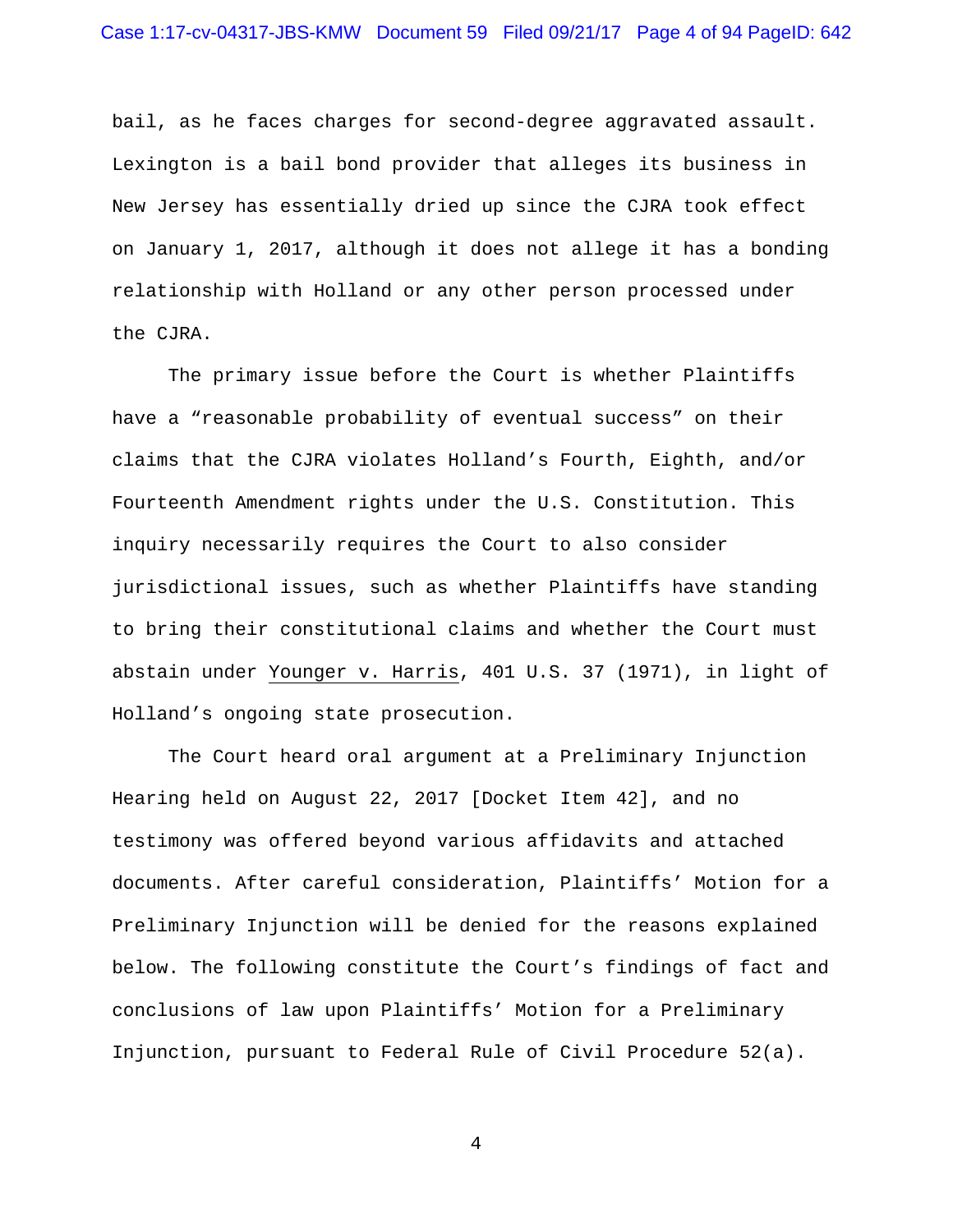#### II. **BACKGROUND**

i<br>Li

#### **A. Historical Perspective on Bail in New Jersey**

 As under the Eighth Amendment of the U.S. Constitution, the New Jersey State Constitution ("State Constitution") provides: "[e]xcessive bail shall not be required." N.J. Const. art. 1, ¶ 12. For more than a century, the State Constitution additionally required: "[a]ll persons shall, before conviction, be bailable by sufficient sureties, except for capital offenses when the proof is evident or presumption great." N.J. Const. of 1844, art. I, ¶ 10; see also N.J. Const. of 1947, art. I, ¶ 11 (2016) (retaining same language from  $1844$  Constitution).<sup>1</sup> Thus, New Jersey has long considered the right of an individual to bail before trial to be "a fundamental one." State v. Johnson, 61 N.J. 351, 355 (1972).

 The constitutional guarantee that a criminal defendant be "bailable by sufficient sureties" produced tension in New Jersey's criminal justice system. On one hand, "any defendants even those who posed a substantial risk of flight or danger to the community — could be released if they had access to untainted funds to post as bail." State v. Robinson, 229 N.J.

 $1$  In 2007, New Jersey abolished the death penalty, P.L. 2007, c. 204 (Dec. 17, 2007), thereby guaranteeing that, under the State Constitution, all criminal defendants would be "bailable by sufficient sureties," N.J. Const. of 1947, art. I, ¶ 11. This provision of the State Constitution was amended effective January 1, 2017, as discussed below.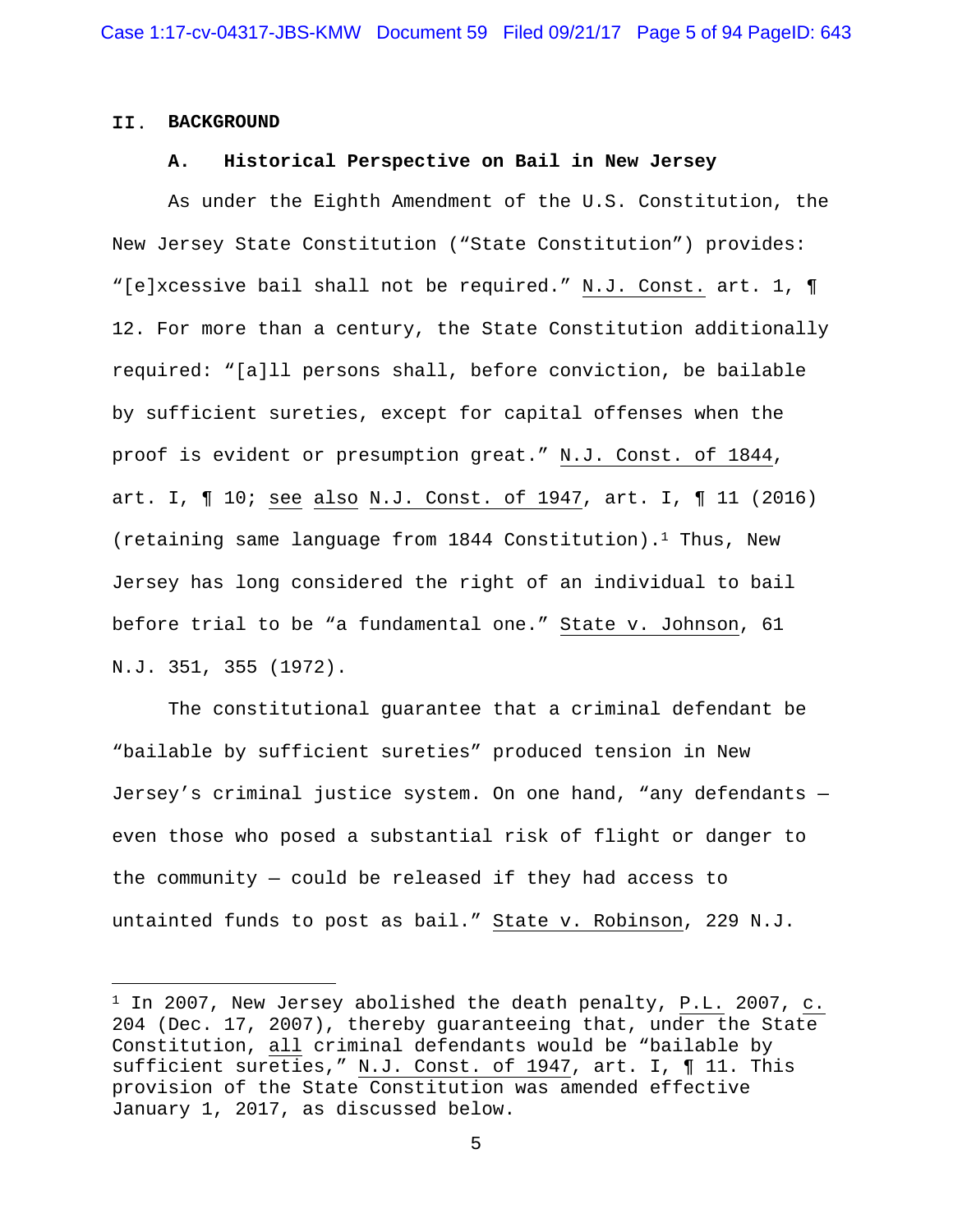44, 52-53 (2017). On the other hand, "poorer defendants accused of less serious crimes, who presented minimal risk, were held in custody if they could not post even modest amounts of bail." Id. at 53.

 For example, a 2013 Report revealed that on a particular day in 2012, a total of 13,003 inmates were housed in 20 of New Jersey's 22 county jails. Marie VanNostrand, Ph.D., Luminosity & the Drug Policy Alliance, New Jersey Jail Population Analysis 8 (Mar. 2013), https://university.pretrial.org/viewdocument/newjersey-jail-popu)[hereinafter, "VanNostrand Report"]. About 9,500 inmates (or 73% of the sampled jail population) were confined because they were awaiting trial or sentencing in either Superior or Municipal Court. Id. at 11.2 Most importantly, more than 5,000 inmates (or 38.5% of the sampled jail population) were in custody simply because they could not afford bail. Id. at  $13.3$  A total of 1,547 of those inmates (or  $12\$  of

i<br>Li

 $2$  The average length of stay in jail for a criminal defendant awaiting trial was 314 days. VanNostrand Report at 12. 3 Prior to enactment of the CJRA, criminal defendants in New Jersey had the option of posting bail with cash or by the 10% Deposit Option and the Cash/Bond Option. VanNostrand Report at 13. The latter Options enabled criminal defendants to pay a bail bondsman or company a fee in exchange for the bondsman posting bail for the defendant. See Dobrek v. Phelan, 419 F.3d 259, 261 (3d Cir. 2005)(citing Cap. Bonding Corp. v. N.J. Supreme Court, 127 F. Supp. 2d 582, 584 (D.N.J. 2001)). Once the bondsman posted bail, it then became his responsibility to get the defendant to court. If the defendant failed to appear, then the bail posted was forfeited, and the bondsman either became responsible for the amount of bail or for ensuring that the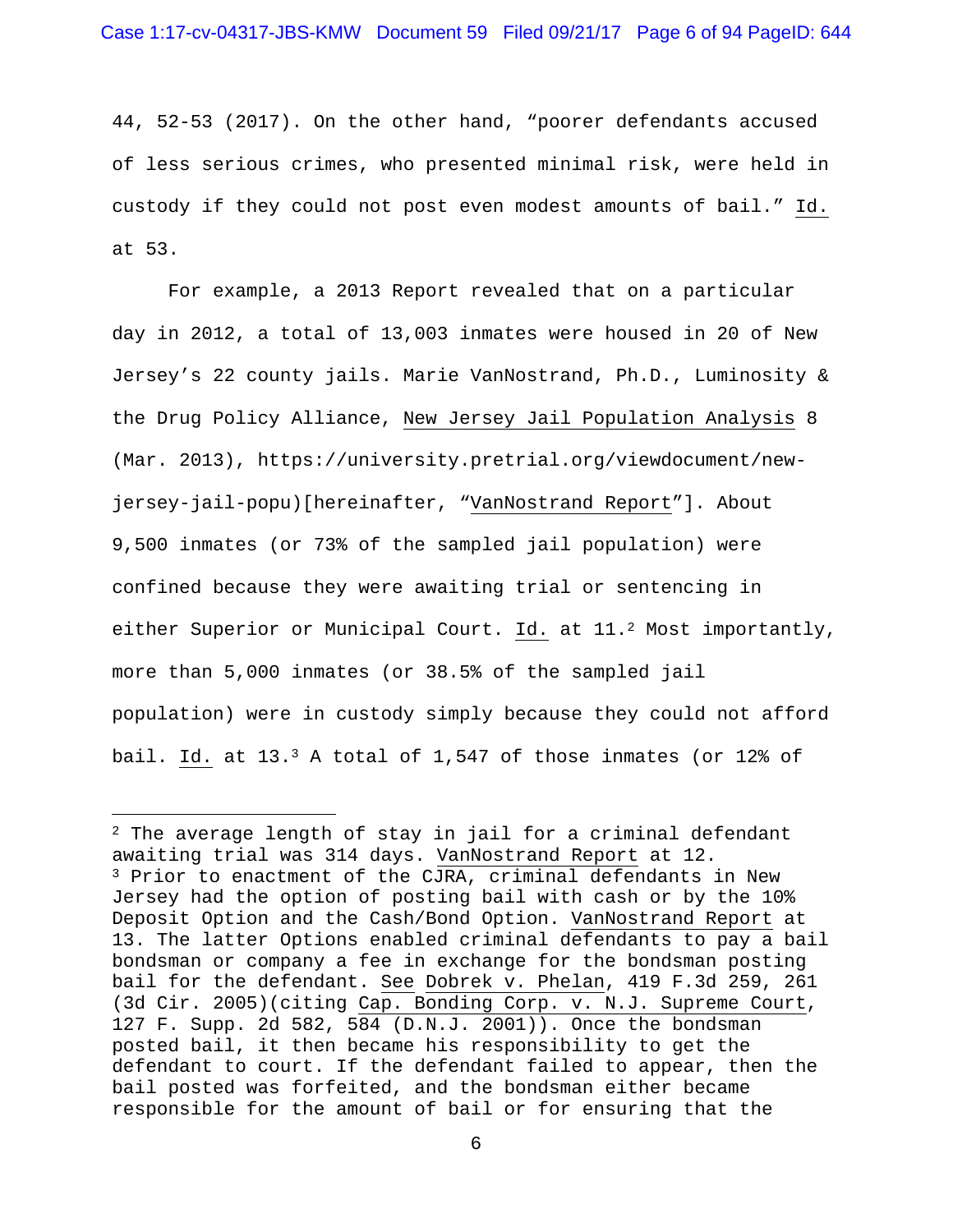the sampled jail population) were in pretrial custody because they could not afford \$2,500 or less, including about 800 inmates who could have secured their release for \$500 or less. Id. "In other words, one in eight inmates, who posed little risk, sat in jail pretrial because they were poor, while defendants charged with serious crimes who posed a substantial risk of danger or flight could be released into the community without monitoring so long as they could make bail." Robinson, 229 N.J. at 53.

 In 2012, Governor Chris Christie called for a constitutional amendment to reform New Jersey's pretrial detention system. Id. Chief Justice Stuart Rabner of the New Jersey Supreme Court subsequently established a Joint Committee on Criminal Justice ("the Joint Committee") to examine "issues relating to bail and the delays in bringing criminal cases to trial." Joint Committee, Report of the Joint Committee on Criminal Justice at 1 (Mar. 10, 2014), available at https://www.judiciary.state.nj.us/courts/assets/criminal/finalre port3202014.pdf. The Joint Committee was comprised of members from all three branches of state government and included judges, prosecutors, public defenders, private counsel, court

i

fugitive defendant was captured and brought to court. If, on the other hand, the defendant appeared in court on his own accord, the posted bail would be returned to the bondsman, who would also keep the original fee paid by the defendant.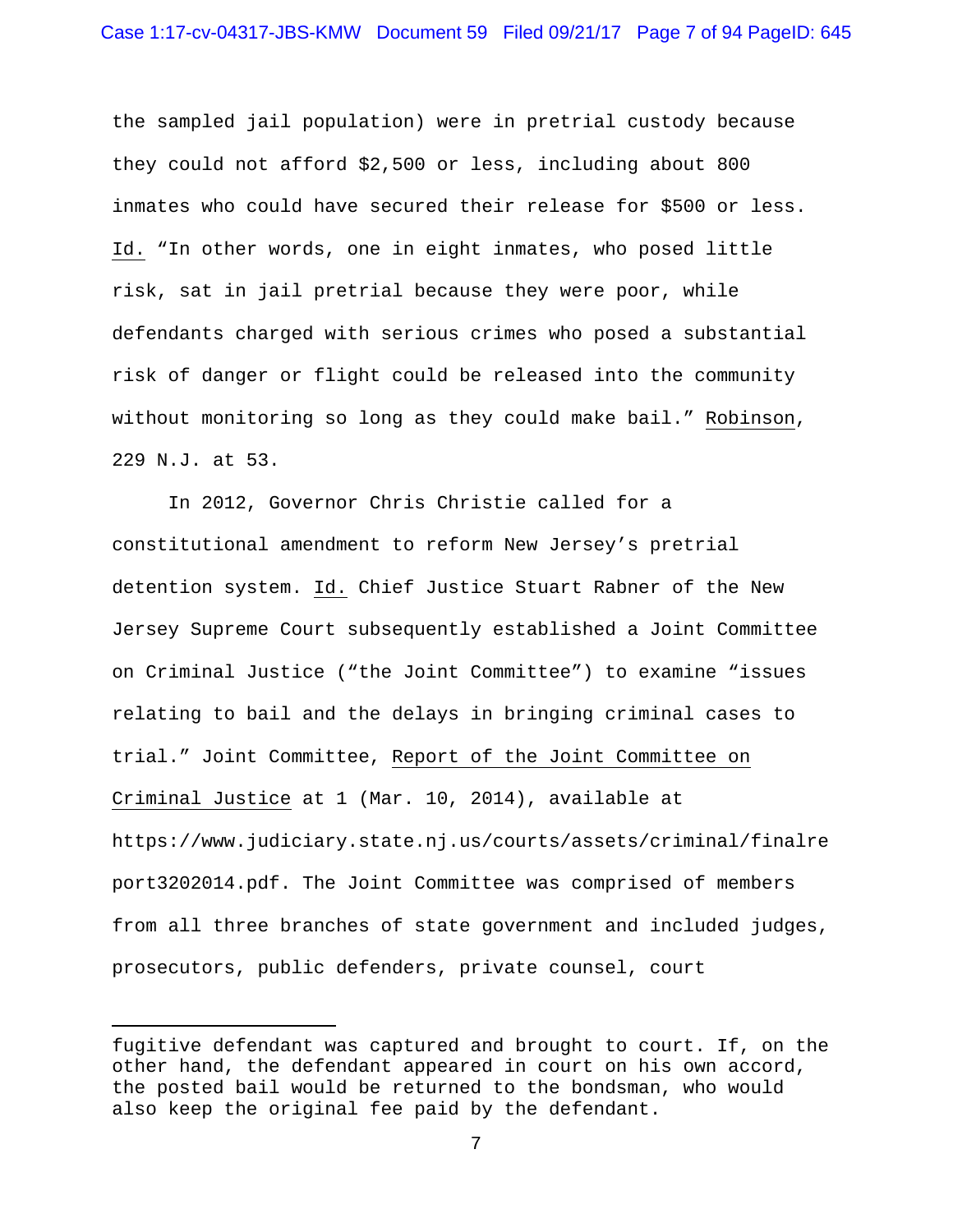administrators, and staff from the Legislature and Governor's office. Id.

 On March 10, 2014, the Report of the Joint Committee on Criminal Justice was issued. Id. According to the Joint Committee:

the current system presents problems at both ends of the spectrum: defendants charged with less serious offenses, who pose little risk of flight or danger to the community, too often remain in jail before trial because they cannot post relatively modest amounts of bail, while other defendants who face more serious charges and have access to funds are released even if they pose a danger to the community or a substantial risk of flight.

Id. at 2. To that end, the Joint Committee first recommended that "New Jersey should move from a largely 'resource-based' system of pretrial release to a 'risk-based' system of pretrial release." Id. at 8. Among several other proposals, the Joint Committee further recommended that "[a] statute should be enacted requiring that an objective risk assessment be performed for defendants housed in jail pretrial, using an assessment instrument that determines the level of risk of a defendant," and "[n]onmonetary conditions of release that correspond to the level of risk should be established." Id.

 After conducting hearings on the Joint Committee's findings and recommendations, the State Legislature proposed and passed the Criminal Justice Reform Act, S. 946, A. 1910 (2014). On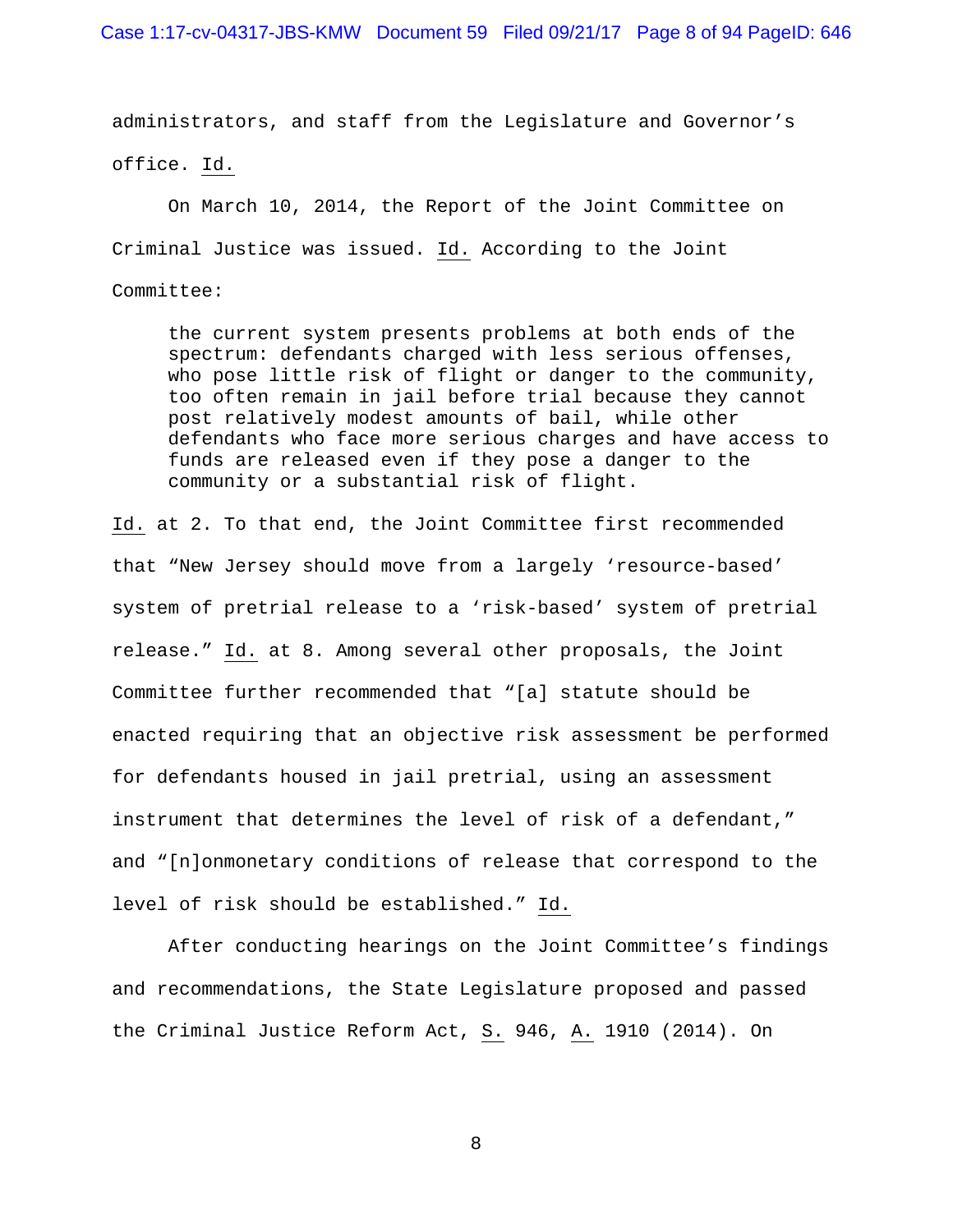August 11, 2014, Governor Christie signed the CJRA into law. L. 2014, c. 31 (codified at N.J.S.A. 2A:162-15 to -26).

 Enforcement of the CJRA was predicated on ratification of a proposed amendment to the State Constitution that would authorize New Jersey courts to deny the pretrial release of certain defendants. See N.J.S.A. 2A:162-15 Note. In a state-wide referendum held on November 4, 2014, New Jersey voters approved such an amendment by a vote of 68% to 32%. Div. of Elections, Dep't of State, Official List: Public Question Results for 11/04/2014 General Election Public Question No. 1 (Dec. 2, 2014), http://nj.gov/state/elections/2014-results/2014-officialgeneral-public-question-1.pdf.

 The amendment, which took effect on January 1, 2017, replaced Article 1, Paragraph 11 of the State Constitution (which had previously guaranteed all criminal defendants the right to be "bailable by sufficient sureties") with the following:

All persons shall, before conviction, be eligible for pretrial release. Pretrial release may be denied to a person if the court finds that no amount of monetary bail, non-monetary conditions of pretrial release, or combination of monetary bail and non-monetary conditions would reasonably assure the person's appearance in court when required, or protect the safety of any other person or the community, or prevent the person from obstructing or attempting to obstruct the criminal justice process. It shall be lawful for the Legislature to establish by law procedures, terms, and conditions applicable to pretrial release and the denial thereof authorized under this provision.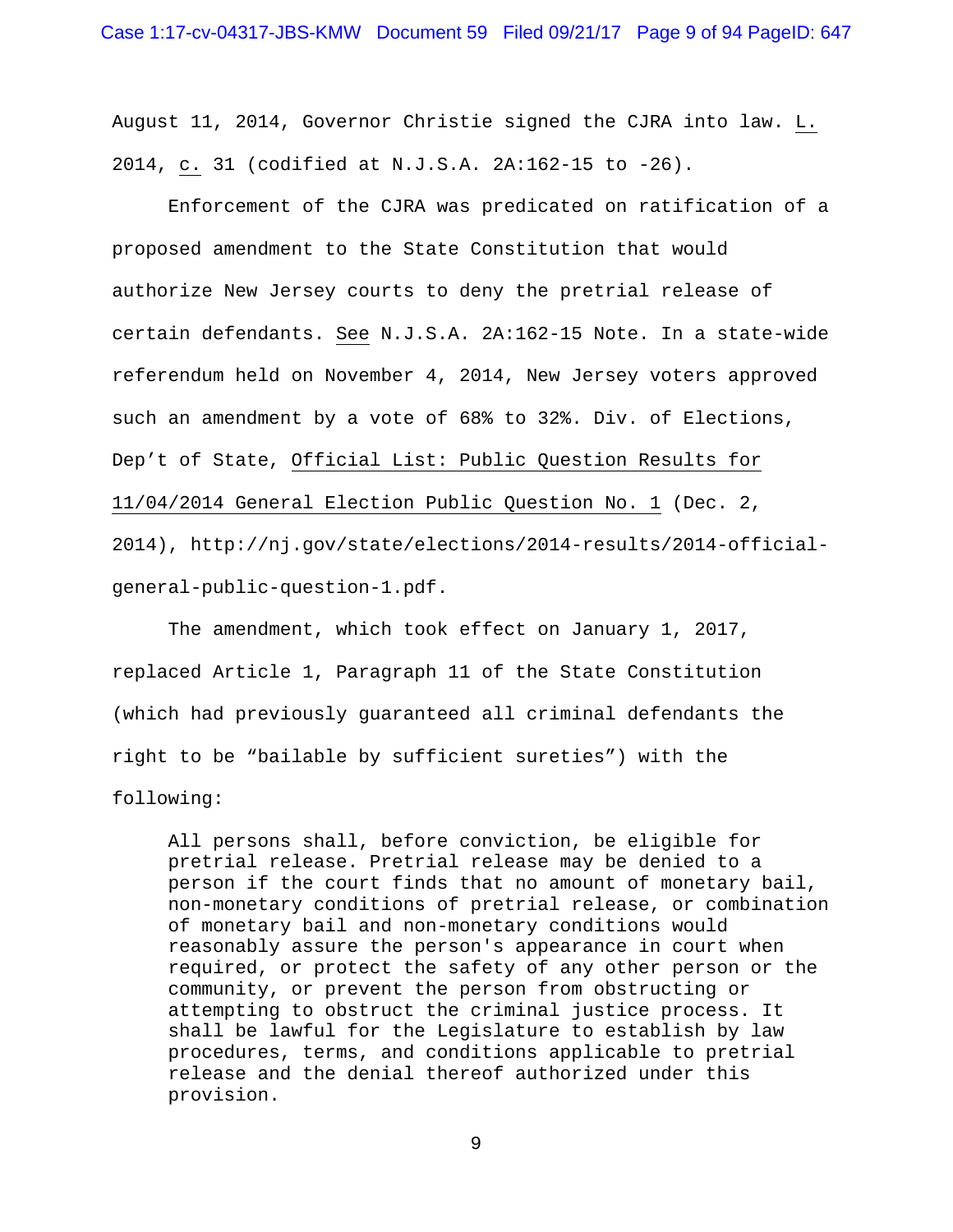N.J. Const. art. 1, ¶ 11. Notably, the amendment did not affect the "excessive bail" clause of the State Constitution, N.J. Const. art. 1, ¶ 12.

#### **B. The Criminal Justice Reform Act**

 Through enactment of the CJRA, New Jersey sought to promote three separate goals in considering conditions of pretrial release: (1) reasonably assuring the person's appearance in court; (2) protecting the community and persons; and (3) preventing the obstruction of justice by persons awaiting trial. See N.J.S.A. 2A:162-15. To that end, the CJRA modified New Jersey's previous criminal justice system in several ways. First, the CJRA permits judges to order the pretrial detention of certain defendants if the court "finds clear and convincing evidence that no condition or combination of conditions can reasonably assure the effectuation of [the CJRA's] goals." Id.; see also N.J.S.A. 2A:162-18(a)(1). Second, the CJRA shifts New Jersey's bail system away from one that is resource-based (i.e., posting money bail) and towards one that relies upon an objective evaluation of an individual defendant's level of risk. N.J.S.A. 2A:162-17, -25(d); see also Report of the Joint Committee on Criminal Justice at 8 (recommending that "New Jersey should move away from a largely 'resource-based' system of pretrial release to a 'risk-based' system of pretrial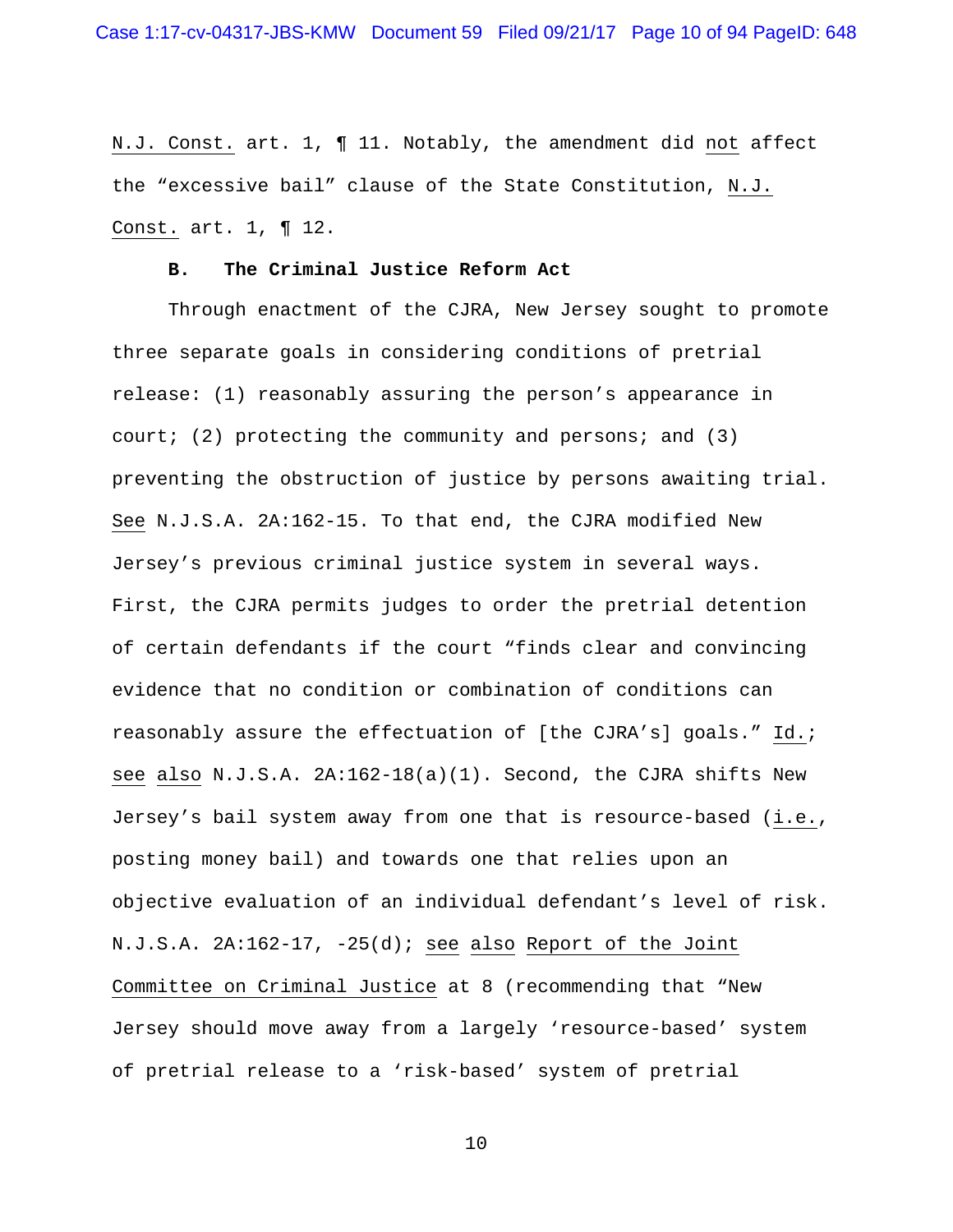release"). Finally, the CJRA establishes speedy trial deadlines for defendants who are detained pending trial, N.J.S.A. 2A:162- 22, which is not at issue in this case.

## 1. The Pretrial Release Decision

 Once a complaint-warrant is issued based on a judicial officer's finding of probable cause, an "eligible defendant"4 "shall be temporarily detained to allow the Pretrial Services Program to prepare a risk assessment with recommendations on conditions of release." N.J.S.A. 2A:162-16(a). Within 48 hours of a defendant's commitment to jail, the court must make a "pretrial release decision." N.J.S.A. 2A:162-16(b)(1).

In making a pretrial release decision, the court must impose "the least restrictive condition, or combination of conditions, that the court determines will reasonably assure the eligible defendant's appearance in court when required, the protection of the safety of any other person or the community, and that the eligible defendant will not obstruct or attempt to obstruct the criminal justice process." N.J.S.A. 2A:162- 17(d)(2). Thus, the purposes of pretrial release are enlarged to address concerns not only of appearance in court but also

 $\overline{\phantom{0}}$ 

<sup>4</sup> Under the CJRA, "eligible defendant" is defined as "a person for whom a complaint-warrant is issued for an initial charge involving an indictable offense or a disorderly persons offense unless otherwise provided in sections 1 through 11 of P.L. 2014, c. 31." N.J.S.A. 2A:162-15.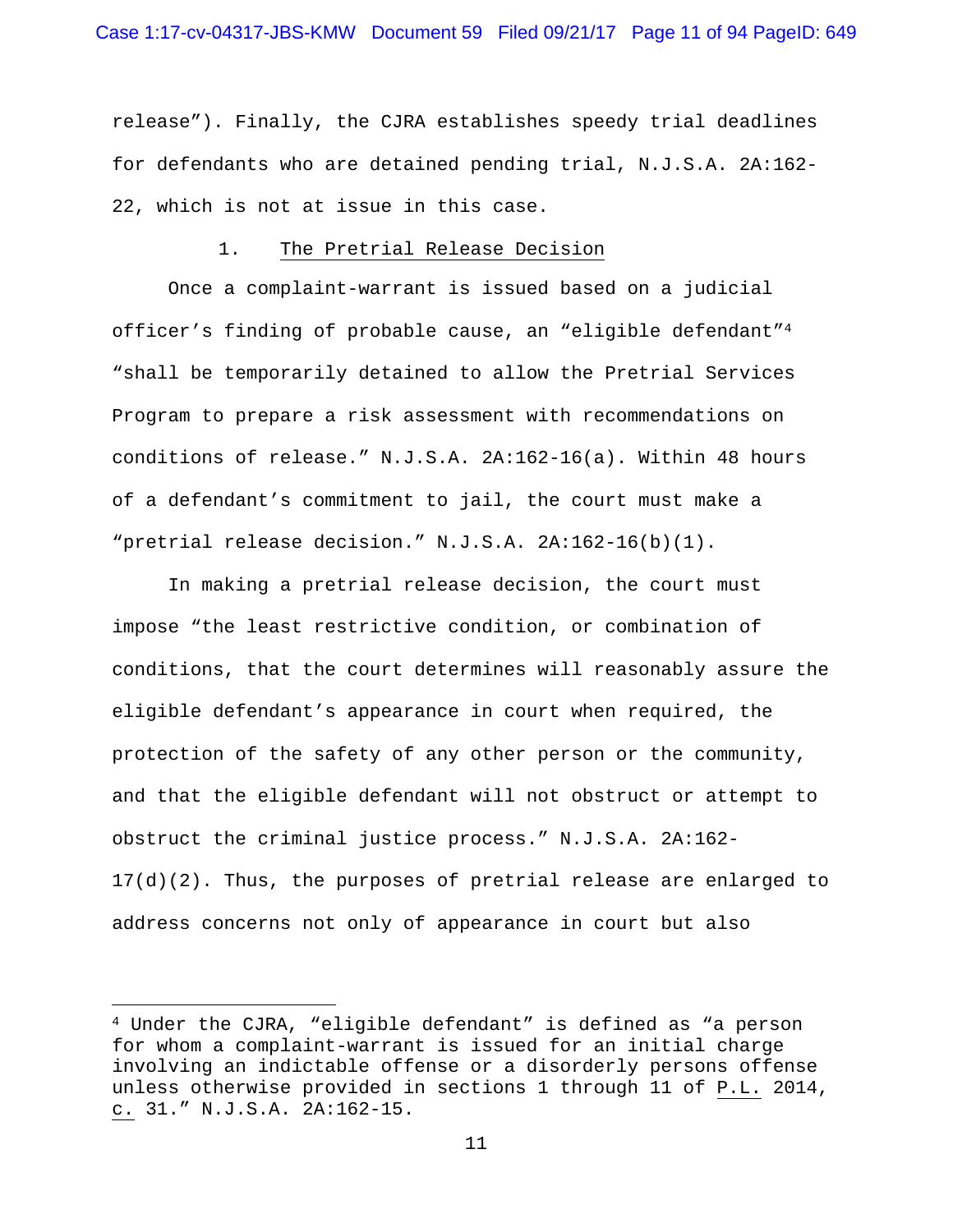protection of the safety of other persons and the community and deterring obstruction of the criminal justice process — concerns not normally addressed through monetary bail.

To assist in the pretrial release decision-making process, the CJRA provides a five-stage, hierarchical process for courts to follow. Robinson, 229 N.J. at 55-57. **First**, the court must order that a defendant be released on his own personal recognizance or an unsecured bond if such release is adequate to ensure the defendant's appearance in court and safety of the public. N.J.S.A. 2A:162-16(b)(2)(a), -17(a). **Second**, if release on personal recognizance is inadequate, the court may release the defendant on "a non-monetary condition or conditions,<sup>5</sup> with the condition or conditions being the least restrictive condition or combination of conditions" that are adequate to ensure the defendant's appearance in court and the safety of the public. N.J.S.A. 2A:162-16(b)(2)(b), -17(d)(2) (emphasis added.) **Third**, if non-monetary conditions are inadequate, the court may release the defendant subject to monetary bail, but only to

i<br>Li

<sup>5</sup> Non-monetary conditions of release may, for example, require that the defendant "remain in the custody of a designated person;" "maintain employment, or, if unemployed, seek employment;" "report on a regular basis to a designated law enforcement agency . . . or pretrial services program;" "comply with a specified curfew;" "refrain from owning a firearm;" or "be placed in a pretrial home supervision capacity with or without the use of an approved electronic monitoring device." N.J.S.A. 2A:162-17(b)(2).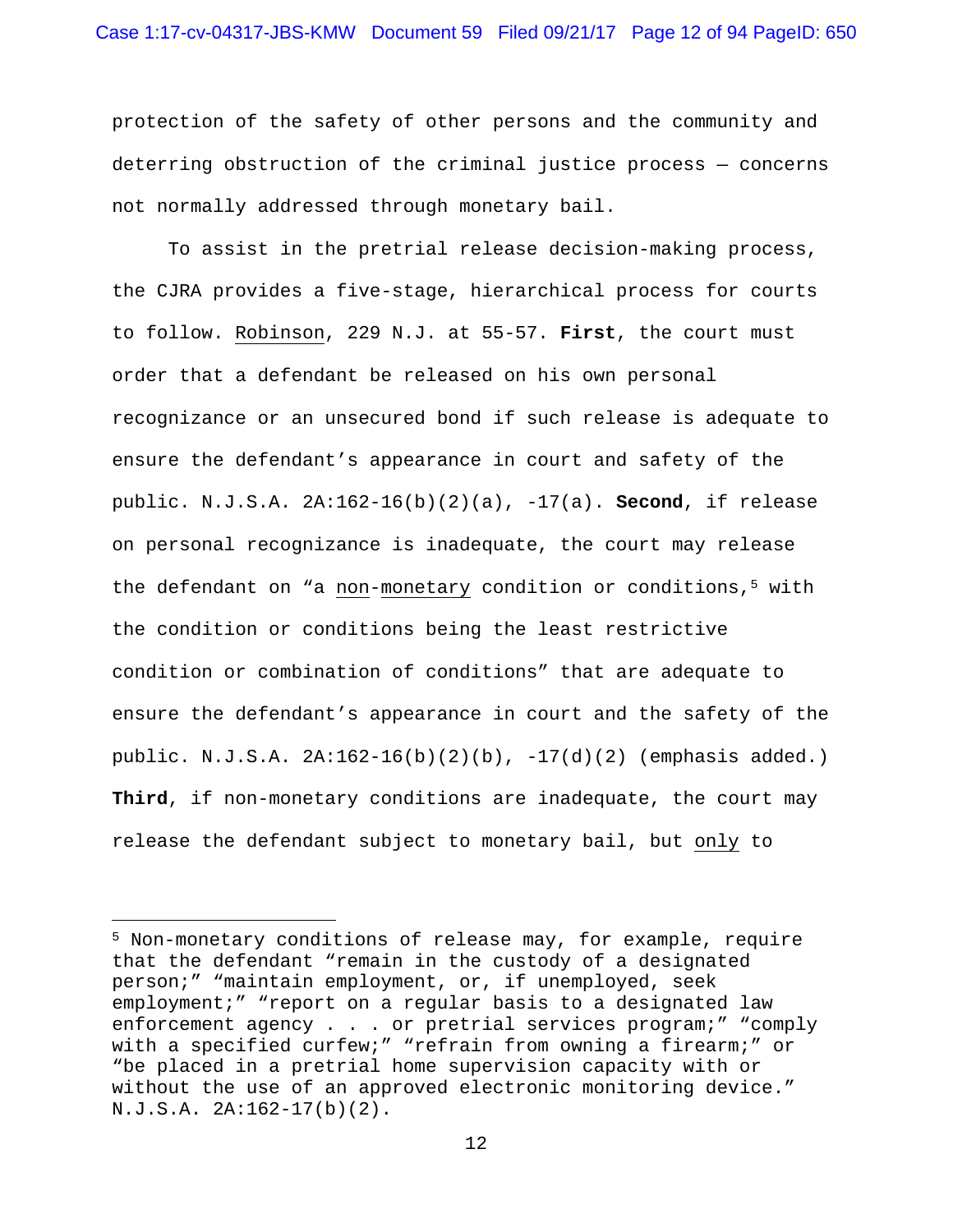reasonably assure the defendant's appearance in court. N.J.S.A. 2A:162-16(b)(2)(c), -17(c).6 **Fourth**, if the above non-monetary conditions are insufficient, the court may release the defendant subject to a combination of monetary and non-monetary conditions reasonably calculated to assure the defendant's appearance in court and safety of the public. N.J.S.A.  $2A:62-16(b)(2)(c)$ , -17(d). **Fifth**, if the prosecutor has moved for pretrial detention and a judge determines no combination of monetary and non-monetary conditions are adequate to ensure the defendant's appearance in court or safety of the public, the court may order that the defendant remain detained pending a pretrial detention hearing. N.J.S.A. 2A:162-16(b)(2)(d), -18(a)(1).

Before making any pretrial release decision for an eligible defendant, a judge is required to consider, but is not bound by, the Pretrial Services Program's risk assessment and recommendations on conditions of release (described below). N.J.S.A. 2A:162-16. "If the court enters an order that is contrary to a recommendation made in a risk assessment when determining a method of release or setting release conditions, the court shall provide an explanation in the document that

i

 $6$  As explained below, Plaintiffs assert that monetary conditions should be considered up front, rather than as a last option, because the U.S. Constitution provides a right to consideration of monetary bail.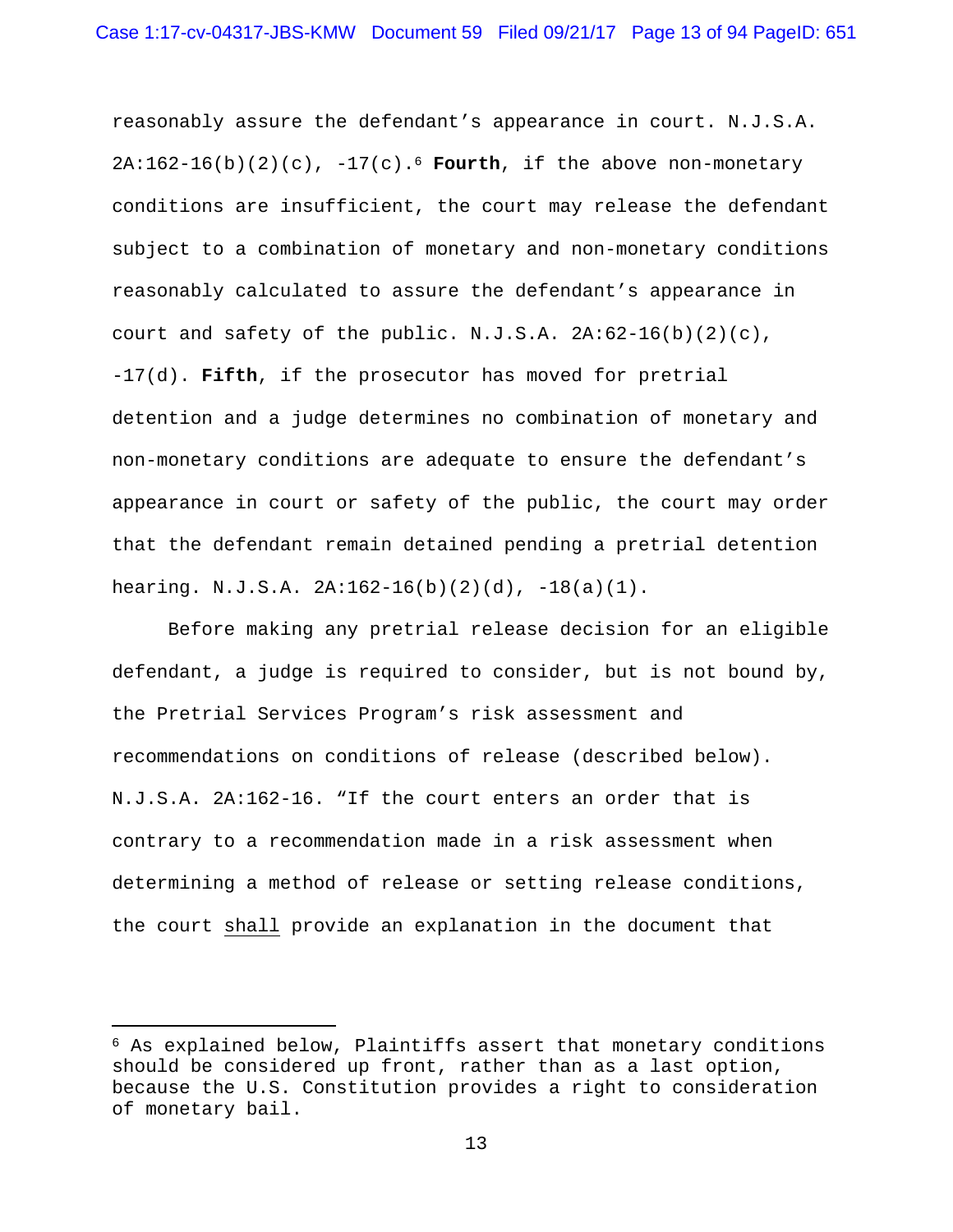## Case 1:17-cv-04317-JBS-KMW Document 59 Filed 09/21/17 Page 14 of 94 PageID: 652

authorizes the eligible defendant's release." N.J.S.A. 2A:162- 23(emphasis added).

### 2. The Risk Assessment Instrument

 Under the CJRA, the Pretrial Services Program's risk assessment must be conducted using a "risk assessment instrument" that is approved by the Administrative Director of the New Jersey Courts. N.J.S.A. 2A:162-25(c). This instrument must be "objective, standardized, and developed based on analysis of empirical data and risk factors relevant to the risk of failure to appear in court when required and the danger to the community while on pretrial release." N.J.S.A. 2A:162-  $25(c)(1)$ .

 In partnership with the Laura and John Arnold Foundation, the New Jersey courts adopted an automated risk assessment instrument that contains a risk measurement component, called the Public Safety Assessment ("PSA"), as well as a risk management component, called the Decision Making Framework ("DMF"). Glenn A. Grant, J.A.D., New Jersey Courts, 2016 Report to the Governor and Legislature at 4 (Dec. 31, 2016), available at https://www.judiciary.state.nj.us/courts/assets/criminal/ 2016cjrannual.pdf.

#### a. *The Public Safety Assessment*

 Under the risk assessment instrument adopted by the New Jersey courts, the state police must first gather criminal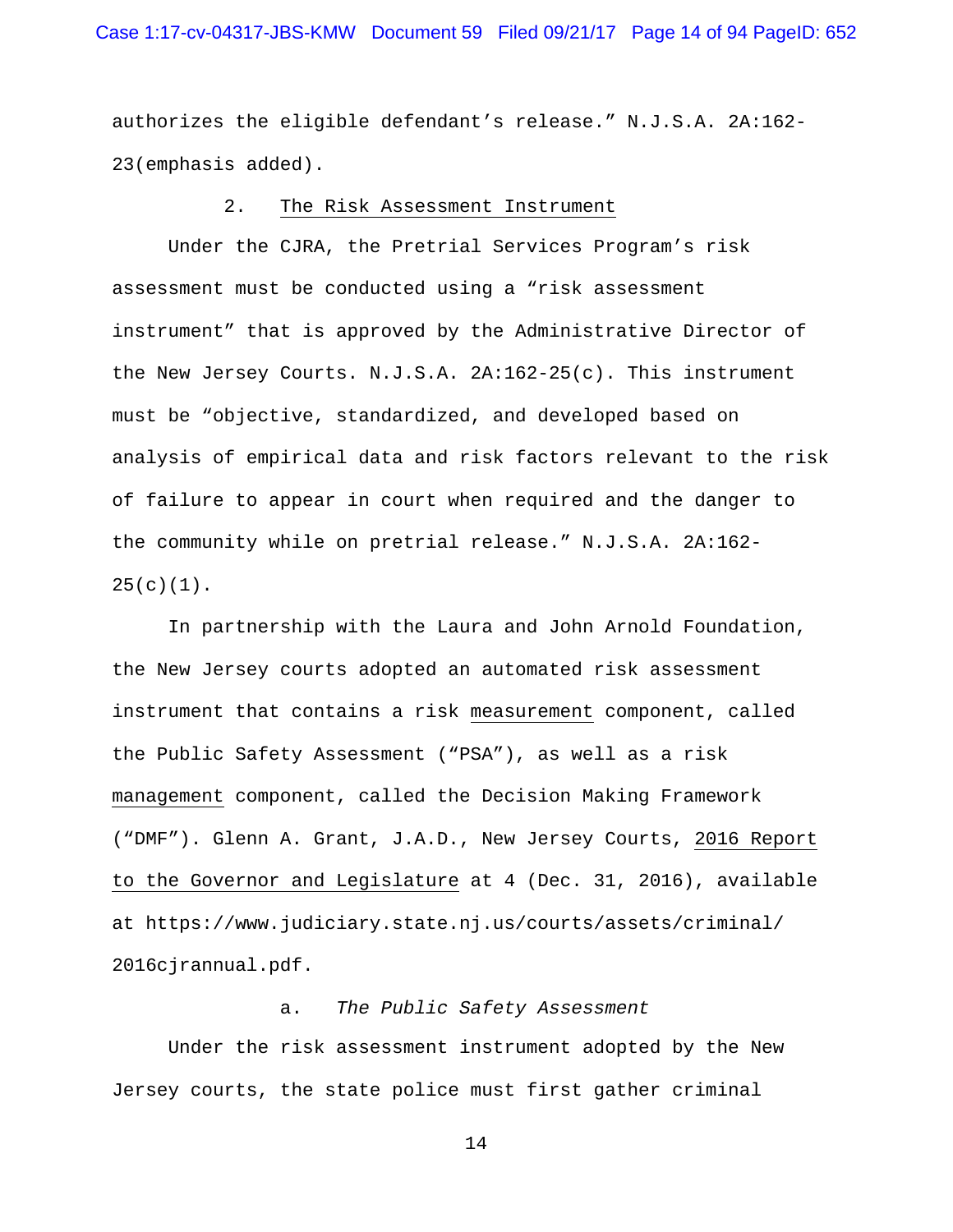history information from various law enforcement and court databases, including the NJ State Police criminal case history system, the PROMIS/GAVEL criminal database, the MACS municipal court database, and other sources. State v. C.W., 449 N.J. Super. 231, 238-39 (Mar. 21, 2017) (citing N.J. Attorney General Law Enforcement Directive No. 2016-6 at 15-16 (October 11, 2016), available at http://www.nj.gov/oag/dcj/agguide/ directives/2016-6\_Law-Enforcement.pdf). The PSA then uses the information derived from these sources to address nine risk factors: (1) the defendant's age at the time of arrest; (2) whether the offense charged is "violent";  $(3)$  other charges pending against the defendant at the time of the alleged offense; (4) prior disorderly persons convictions; (5) prior indictable convictions; (6) prior "violent" convictions; (7) prior failures to appear at a pre-deposition court date within the two years preceding the alleged offense; (8) prior failures to appear at a pre-disposition court date more than two years preceding the alleged offense; and (9) prior sentences to incarceration of 14 days or more. C.W., 449 N.J. Super at 239; see also ACLU of New Jersey, NACDL, and NJ Office of the Public Defender, The New Jersey Pretrial Justice Manual at 8 (Dec. 2016), available at https://www.nacdl.org/NJPretrial/. These objective risk factors are race and gender neutral, and do not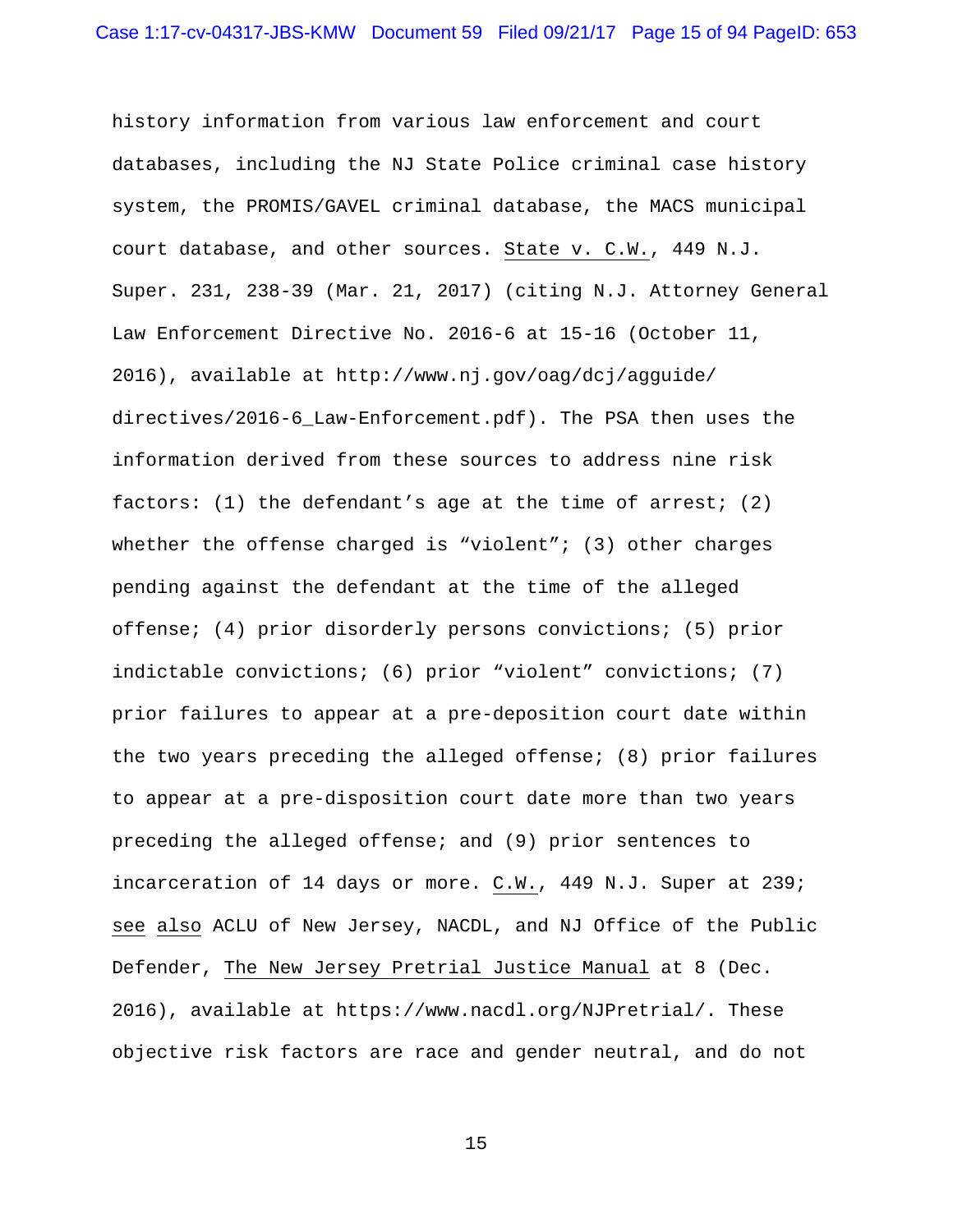require the police to interview the defendant. 2016 Report to the Governor and Legislature at 4.

 Using an algorithm, the automated process generates the PSA, which "scores" three different categories: (1) Failure to Appear  $(\n\text{``FTA''})$ ; (2) New Criminal Activity  $(\n\text{``NCA''})$ ; and (3) New Violent Criminal Activity ("NVCA").

## i. Failure to Appear Score

 A defendant's FTA score, which is used to calculate the risk that a defendant will fail to appear at future court proceedings, is calculated using the following framework: (1) if the defendant has a pending charge against him he receives one point; (2) one point is added if the defendant has a prior conviction; (3) another point is added if the defendant failed to appear at a pre-disposition court date more than two years ago; and (4) if the defendant failed to appear at a predisposition court date within two years of the alleged offense, two point are added (and if the defendant failed to appear at more than one pre-disposition court dates within the past two years, four points are added). The New Jersey Pretrial Justice Manual at 8. The defendant's raw score is then converted into a six-point scale, with one being the lowest score a defendant can receive and six being the highest. Id.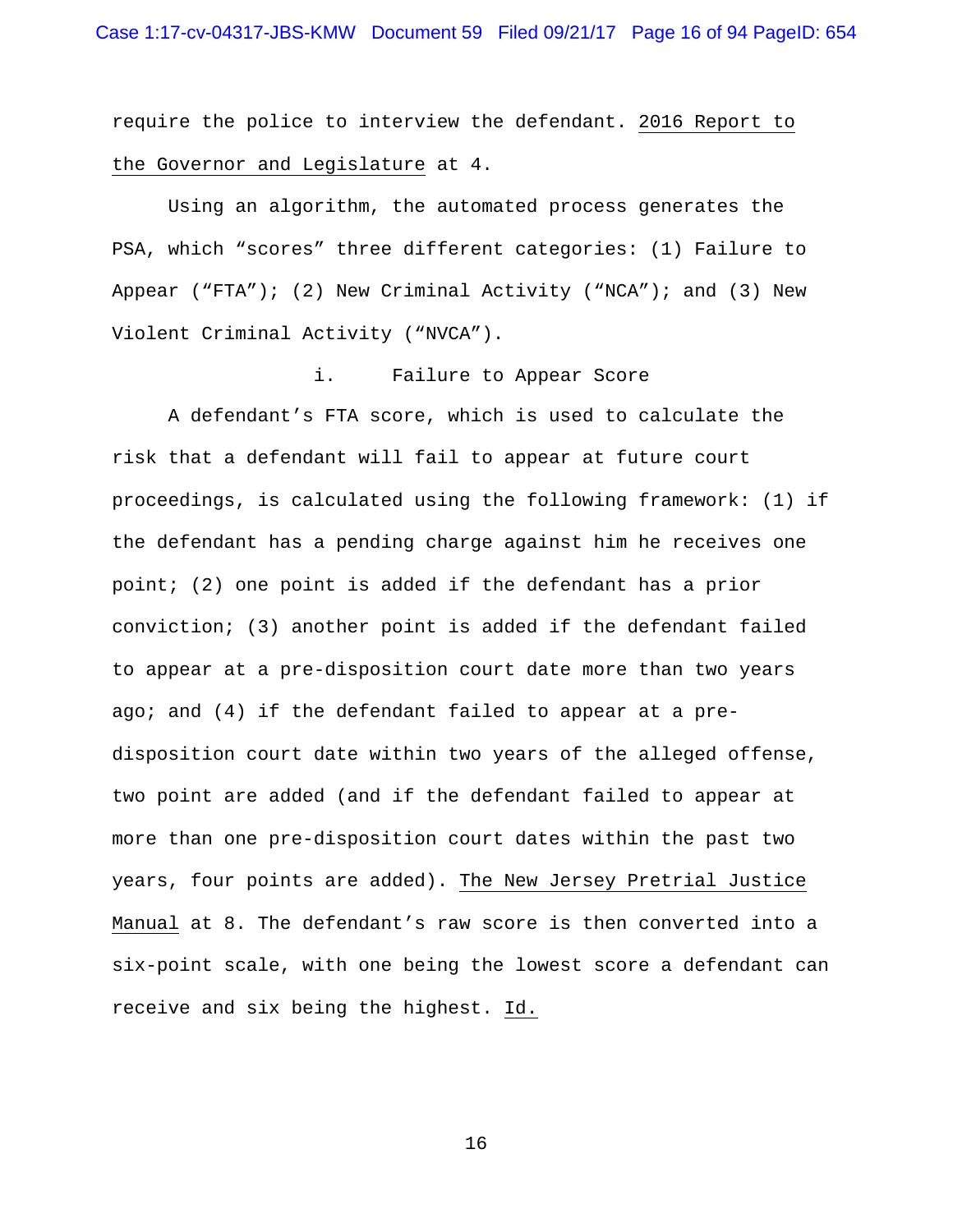## ii. New Criminal Activity Score

 A defendant's NCA score, which is used to predict the risk that the defendant will commit new criminal activity while on release, is calculated using the following framework: (1) if the defendant is 22 years old or younger he receives two points; (2) three points are added if there were pending charges against the defendant at the time of the arrest; (3) one point is added if the defendant has a prior disorderly persons offense; (4) another point is added if the defendant has a prior conviction for an indictable offense; (5) one more point is added if the defendant has been convicted of a "violent" crime on one or two occasions (if there are three or more convictions for crimes of violence, two points are added); (6) if the defendant failed to appear at a pre-disposition court date within two years of the alleged offense, one point is added (and if the defendant failed to appear at more than one pre-disposition court dates within the past two years, two points are added); and  $(7)$  if the defendant has previously been sentenced to a term of incarceration, two more points are added. Id. Again, the defendant's raw score is converted into a six-point scale, with one being the lowest score a defendant can receive and six being the highest. Id.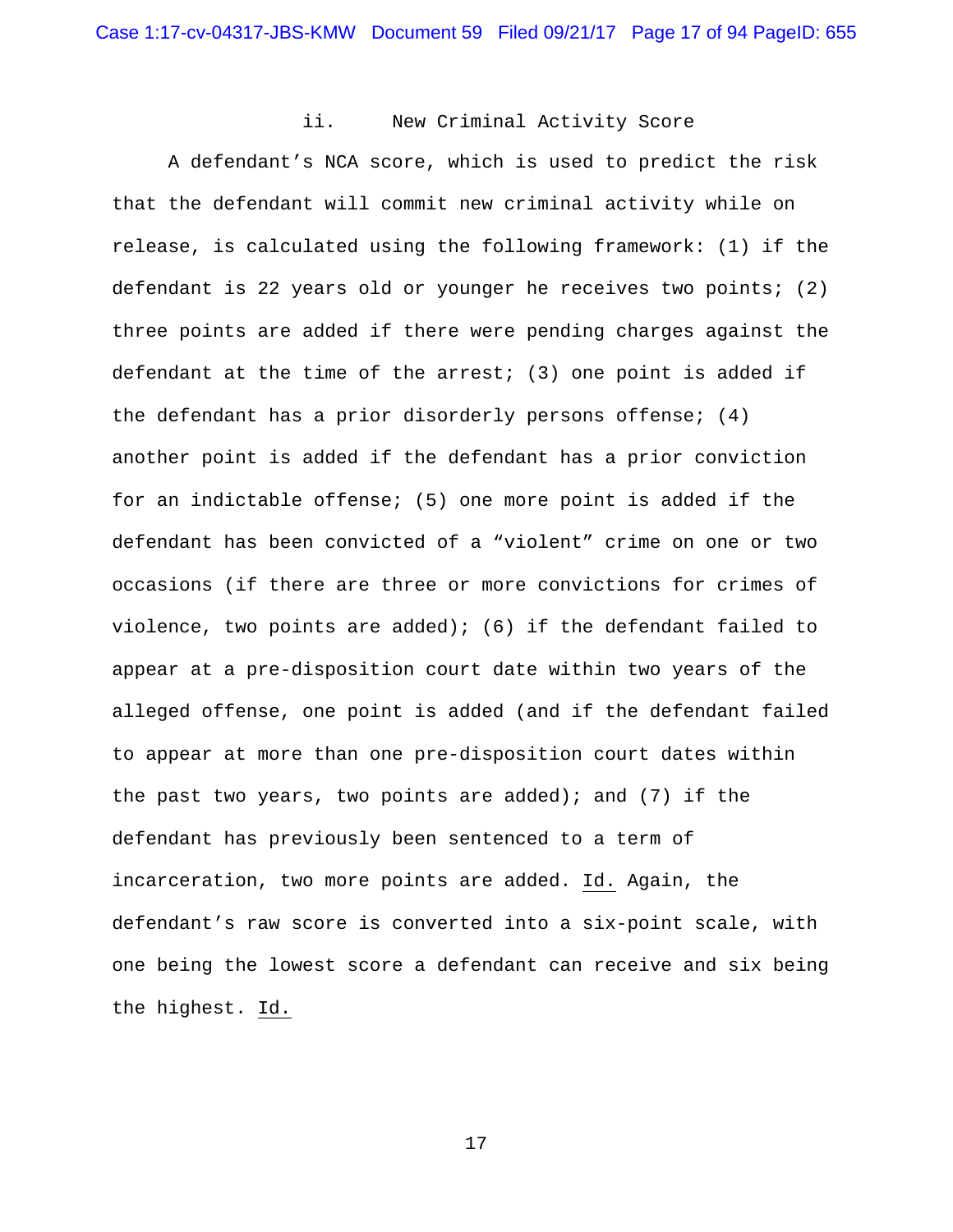iii. New Violent Criminal Activity Flag

 Finally, a score is generated to determine if a criminal defendant should be flagged for NVCA, which indicates that there is a greater statistical likelihood the defendant will engage in new violent criminal activity if released. A defendant receives a NVCA flag if he scores four or more points under the following framework: 1) a defendant receives two points if the current offense is considered "violent"; 2) one point is added if the offense is "violent" and the defendant is under 21; 3) an additional point is added when the defendant has pending charges against him at the time of the alleged offense; 4) one point is added if the defendant has a prior conviction; and 5) one more point is added if the defendant has one or two prior "violent" convictions (if the defendant has three or more he receives two points). Id. at 9. Under the CJRA, a NVCA flag "make[s] release less likely," and criminal defendants "who are released after receiving a flag will be released under more onerous conditions." Id.

# b. *The Decision Making Framework*

 After the PSA scores are calculated, the Pretrial Services Agency provides a recommendation to the judge in a "Decision Making Framework" about whether a defendant should be released pending trial and, if so, under what conditions. Id. at 10.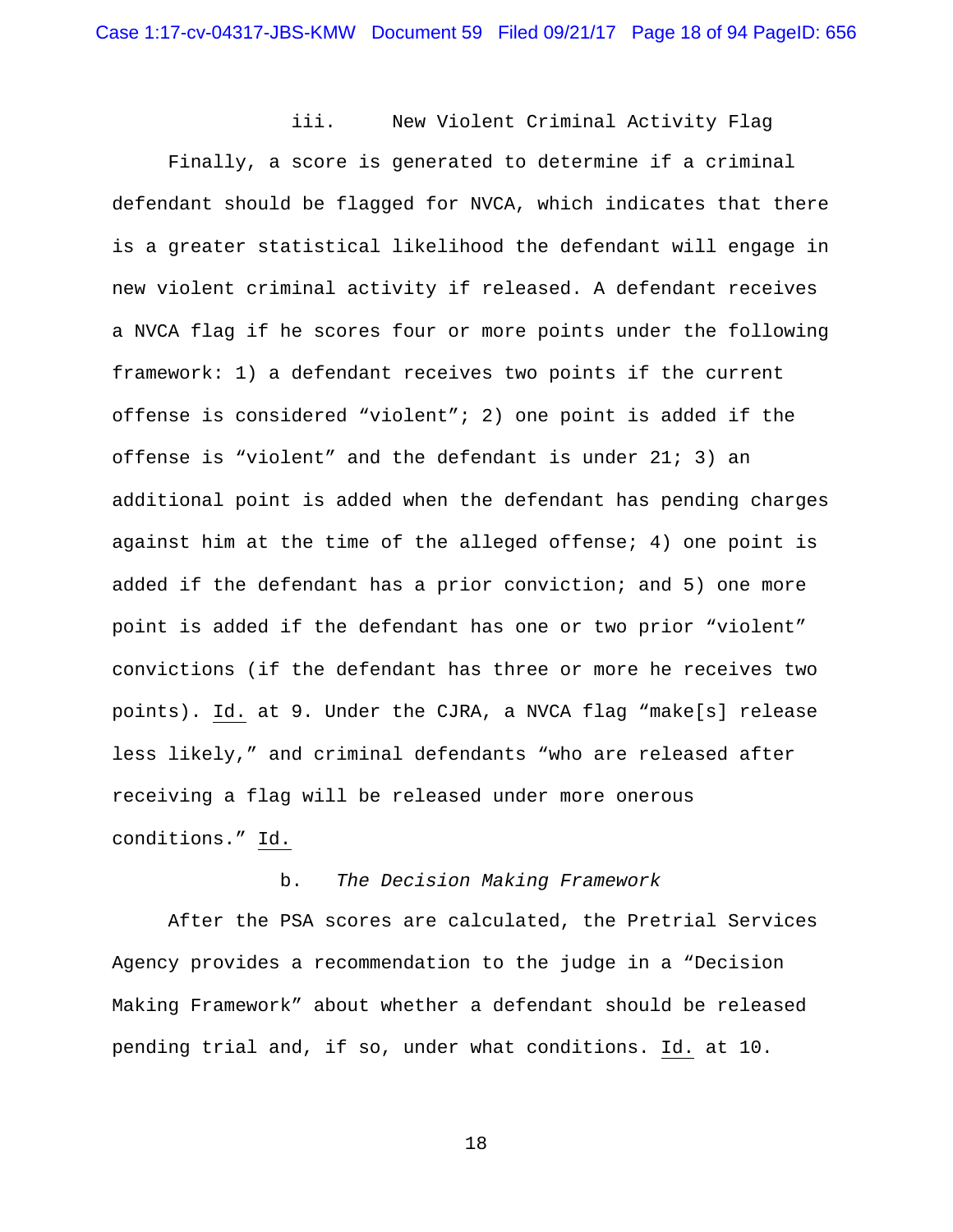The Decision Making Framework recommends a Pretrial Monitoring Level ("PML") for each criminal defendant, which ranges from release on one's own recognizance ("ROR") to pretrial detention. Id. A defendant released ROR will have no conditions or restrictions placed on them. Id. At PML 1, a defendant is required to report to a pretrial services officer by phone once per month. Id. At PML 2, a defendant must report to a pretrial services officer once a month in person, once a month by telephone, and be subject to monitored conditions such as a curfew. Id. At PML 3, a defendant is monitored in-person or by phone every week, and he is subject to additional monitored conditions. Id. At PML 3 Plus Electronic Monitoring or Home Detention ("PML 3+"), a defendant is subject to all the same conditions previously described, but may also be confined to their home and/or required to wear a GPS monitoring device on their ankle at all times. Id. Finally, as an option of last resort, a defendant will be detained in jail pending trial. Id.

 The DMF is a four-step process. **First**, as described in See Section II.B.2.a, supra, the defendant's PSA is completed to produce FTA and NCA scores and a flag for NVCA. Id. **Second**, the court determines whether the pending charges are serious enough on their own to warrant a recommendation of "release not recommended; if released maximum conditions," irrespective of the PSA. Id. Such charges include murder, aggravated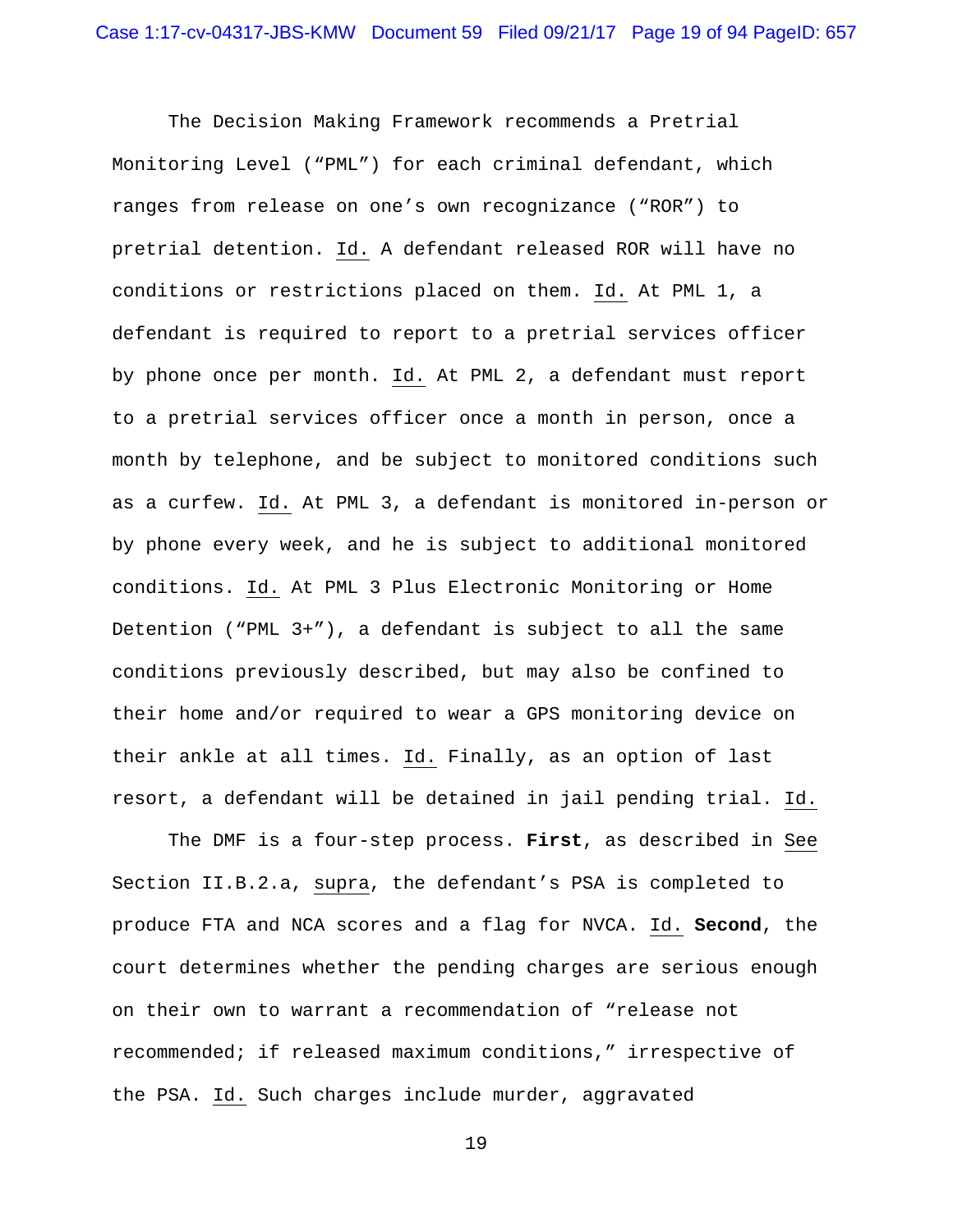manslaughter, aggravated sexual assault, and carjacking. Id. Pretrial detention (or PML 3+, if released) is also recommended when the defendant receives an NVCA flag in the PSA and the charged offense is "violent." Id. **Third**, the court applies the FTA and NCA scores to a DMF matrix. Id. at 11 (chart describing DMF matrix.) **Fourth**, the court determines whether the defendant has been charged with a No Early Release Act crime. Id. (citing N.J.S.A. 2C:43-7.2, 30:4-123.51(b)). If so, the recommended PML is increased by one level (e.g., from ROR to PML 1 or from PML 1 to PML 2). The New Jersey Pretrial Justice Manual at 11.

#### 3. The Pretrial Detention Hearing

If a prosecutor applies for pretrial detention,<sup>7</sup> the court must hold a pretrial detention hearing no later than the defendant's first appearance or within three days of the prosecutor's motion. N.J.S.A. 2A:162-19(d)(1). The court may, however, grant a continuance of up to three days upon request by the prosecutor or up to five days upon request by the defendant. Id.

 At the pretrial detention hearing, the defendant has a right to be represented by counsel and, if indigent, have counsel appointed. N.J.S.A. 2A:162-19(e)(1). The defendant also

i

 $7$  The CJRA enumerates the offenses for which a prosecutor may seek pretrial detention. See N.J.S.A. 2A:162-19(a) (including, for present purposes, aggravated assault).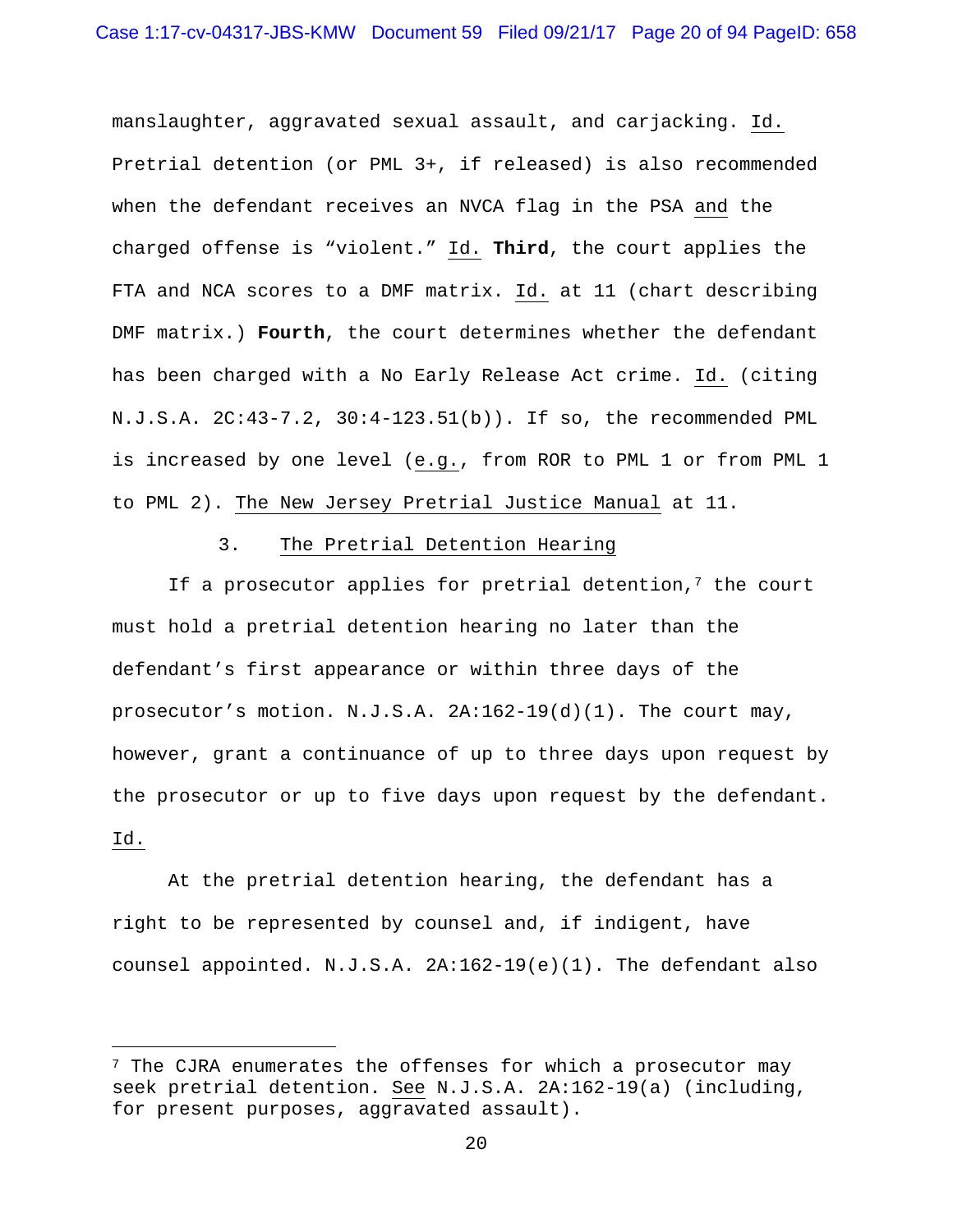## Case 1:17-cv-04317-JBS-KMW Document 59 Filed 09/21/17 Page 21 of 94 PageID: 659

has the right to testify, present witnesses, cross-examine any of the prosecutor's witnesses, and present information by proffer. Id. The prosecutor, meanwhile, carries the burden to establish probable cause that the eligible defendant committed the predicate offense. N.J.S.A. 2A:162-19(e)(2).

 Ultimately, the court may order the defendant detained only if the judge finds by "clear and convincing evidence that no amount of monetary bail, non-monetary conditions of pretrial release[,] or combination of monetary bail and conditions" are adequate to ensure the defendant's appearance in court, the safety of the public, and that the eligible defendant will not obstruct or attempt to obstruct justice. N.J.S.A. 2A:162-  $18(a)(1)$ ,  $-19(e)(3)$ .

 In making a pretrial detention hearing determination, the court may take into account information including: (a) the nature and circumstances of the offense charged; (b) the weight of the evidence against the eligible defendant; (c) the history and characteristics of the eligible defendant; (d) the nature and seriousness of the danger that would be posed by the eligible defendant's release; (e) the nature and seriousness of the risk of obstructing or attempting to obstruct the criminal justice process that would be posed by the eligible defendant's release; and (f) the PSA and DMF prepared by the Pretrial Services Program (described above). N.J.S.A. 2A:162-20. Thus, at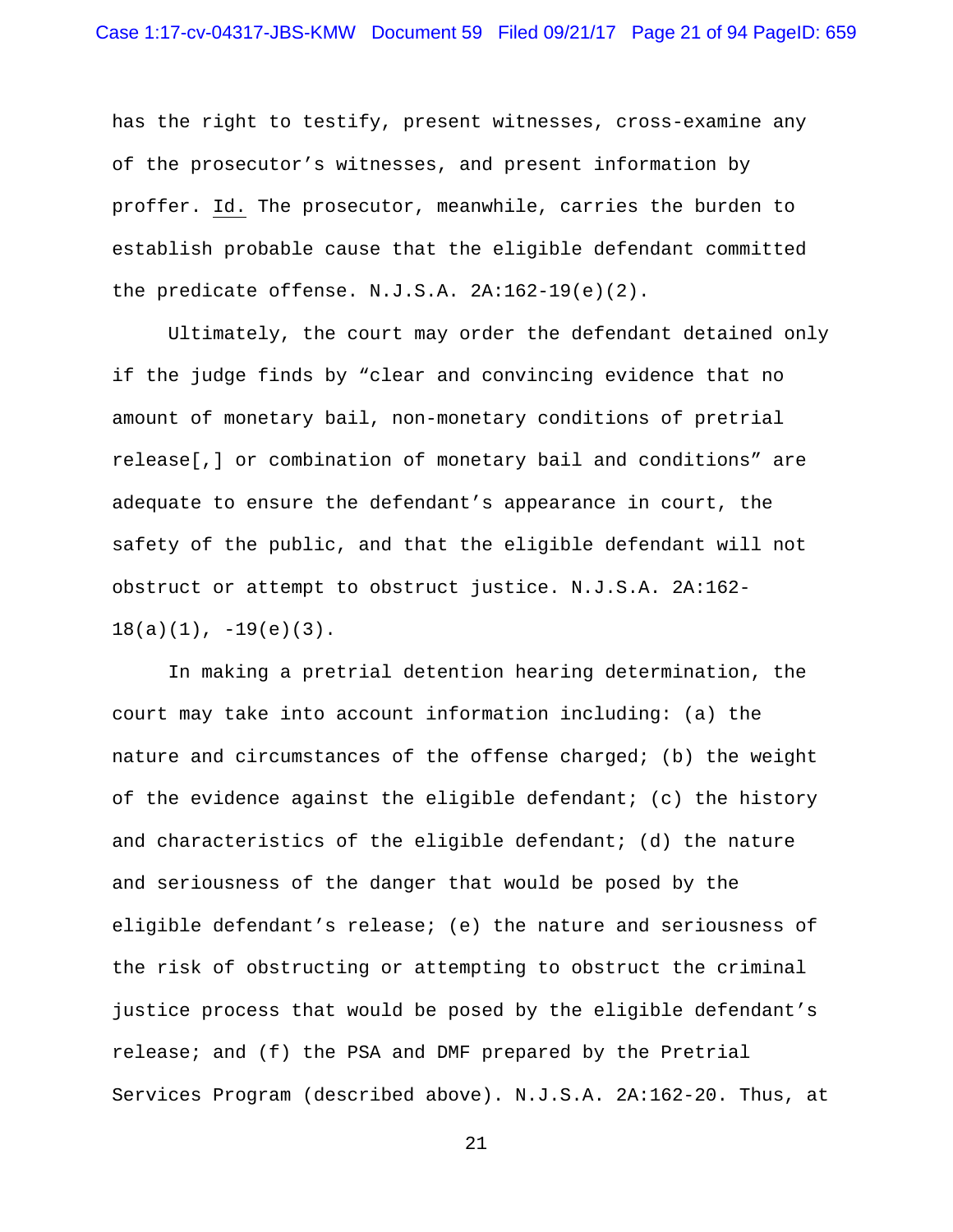the detention hearing, the PSA and DMF scores are not binding or even presumptive of the judge's determination of detention or release, but are factors that must be considered, along with others, to adjudicate whether the prosecution has met its burden of detention.

 If the court orders a defendant detained pending trial, the judge must "include written findings of fact and a written statement of . . . reasons" in an order. N.J.S.A. 2A:162-21(a). If the court authorizes a defendant's release contrary to the Pretrial Services Program's recommendation, "the court shall provide an explanation" in the order of release. N.J.S.A.  $2A:162-23(a)(2)$ .

 A defendant has the right to appeal a judge's pretrial detention hearing decision. N.J.S.A. 2A:162-18(c). Any such appeal "shall be heard in an expedited manner." Id.

 Additionally, under the New Jersey Court Rules, "a Superior Court may review the conditions of pretrial release . . . on its own motion, or upon motion by the prosecutor or the defendant alleging that there has been a material change in circumstance that justifies a change in conditions." N.J.S.A. 3:26-2(c)(2). Under this Rule, any review of conditions "shall be decided within 30 days of the filing of the motion." Id.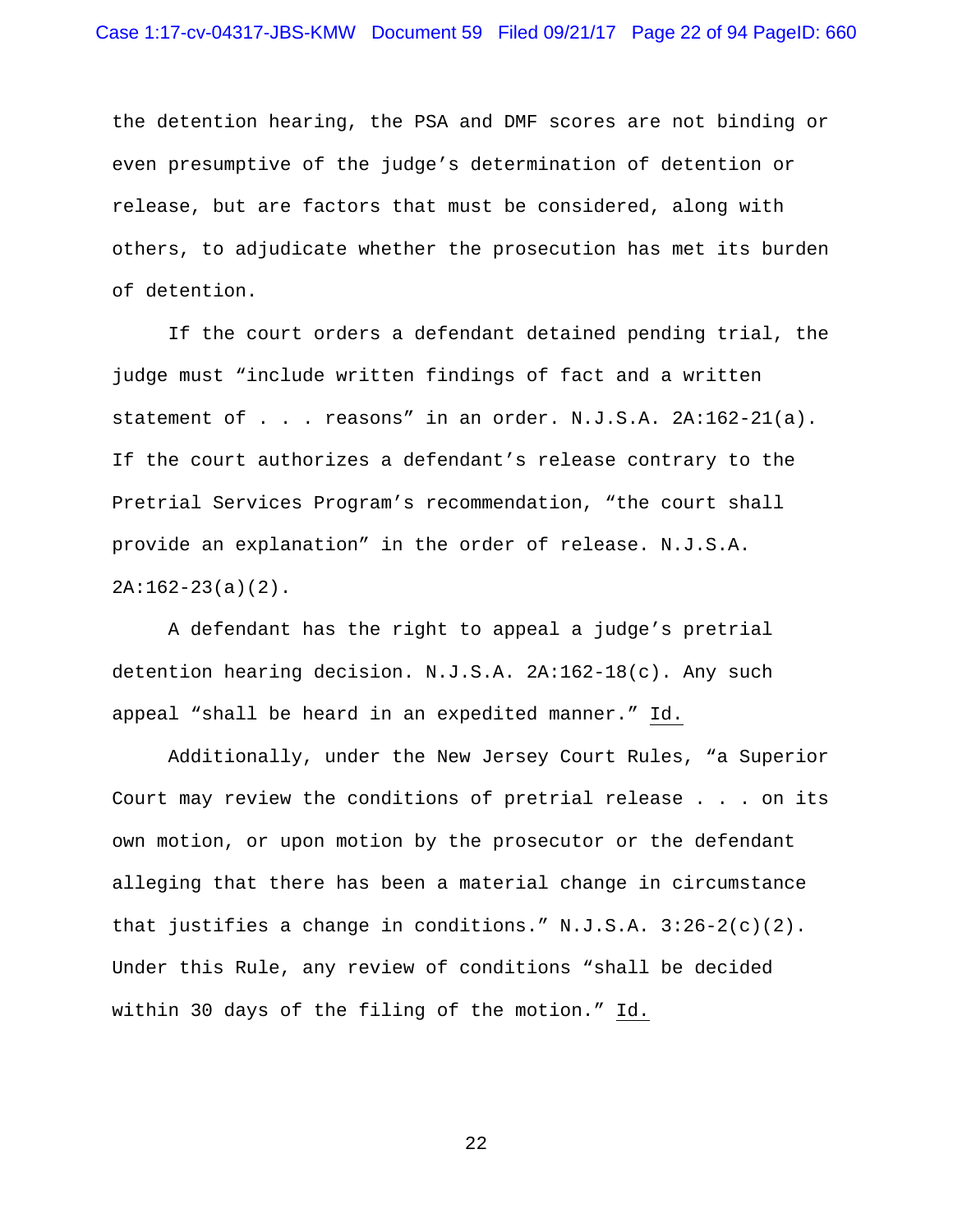# **C. Effect of the CJRA on New Jersey's Criminal Justice System**

 The Criminal Justice Reform Act took effect on January 1, 2017. N.J.S.A. 2A:162-15. This reform has shown great success in placing persons into pretrial release who would previously have been held in jail for failure to meet monetary bail and because pretrial monitoring options were largely unavailable. As a result, many fewer defendants are being detained in jail as they await trial, as shown by the following statistics.

 According to statistics published by the New Jersey Courts, on June 30, 2017, there were 5,717 inmates pending trial. New Jersey Courts, CJRA Statistics, Chart C, available at https://www.judiciary.state.nj.us/courts/assets/criminal/cjrearl yreport1.pdf. By comparison, on the same day in 2015, there were 8,845 inmates waiting for trial. Id. This drop in the pretrial jail population represents a 35.4% decrease over a two-year period. Id.; see also Smith Decl. at ¶ 12.

 Between January 1 and June 30, 2017, 9.9% of eligible defendants were released on their own recognizance, 21.5% were released under PML 1, 14.7% were released under PML 2, 25.8% were released under PML 3, 10.8% were released under PML 3+, and only 14.2% were detained. CJRA Statistics, Chart A.

 Furthermore, detention motions have not been automatically granted. Over the same six-month period, for example, 60% of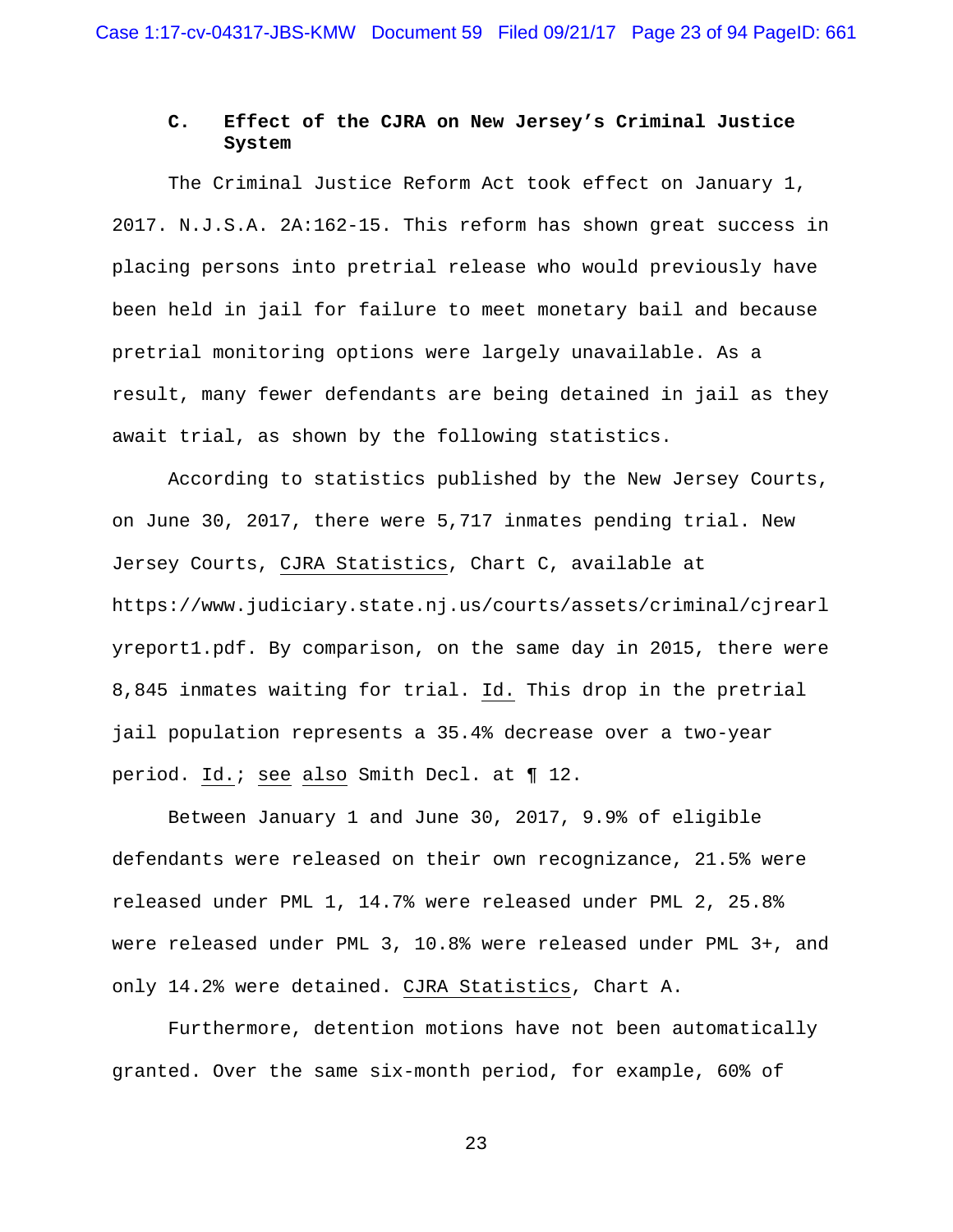prosecutors' detention motions were granted, while 40% were denied. CJRA Statistics, Chart B.

#### **D. Plaintiff Holland**

i

 On April 6, 2017, Holland was arrested and charged with second-degree aggravated assault, N.J.S.A. 2C:12-1(B)(1). (Exs. A, B, & C to Feldman Decl.) According to police records, Holland engaged in an altercation with an unnamed individual in the parking lot of Joe's Tavern in Sicklerville, New Jersey. (Holland Decl. at ¶ 7; Ex. C to Feldman Decl.) First, Holland allegedly struck the unnamed individual in the face, causing him to fall to the ground. (Id.) Then, once the unnamed individual was on the ground, Holland allegedly "continued to strike [him] repeatedly about the head and face causing serious bodily harn [sic][,]" including multiple face fractures. (Id.) According to police records, Holland fled the scene and was later arrested at his home, where "[h]is clothing was covered in fresh blood." (Id.)

 The Pretrial Services Program in Camden County collected information for Holland's Public Safety Assessment for determination of detention or release by the judge.  $8$  As the parties acknowledged at oral argument, Holland ultimately

<sup>8</sup> Of note, prior to the alleged incident that led to Holland's arrest, he had been convicted of simple assault, (Feldman Decl. ¶ 8), which New Jersey law treats as a disorderly persons offense, N.J.S.A. 2C:12-1(a).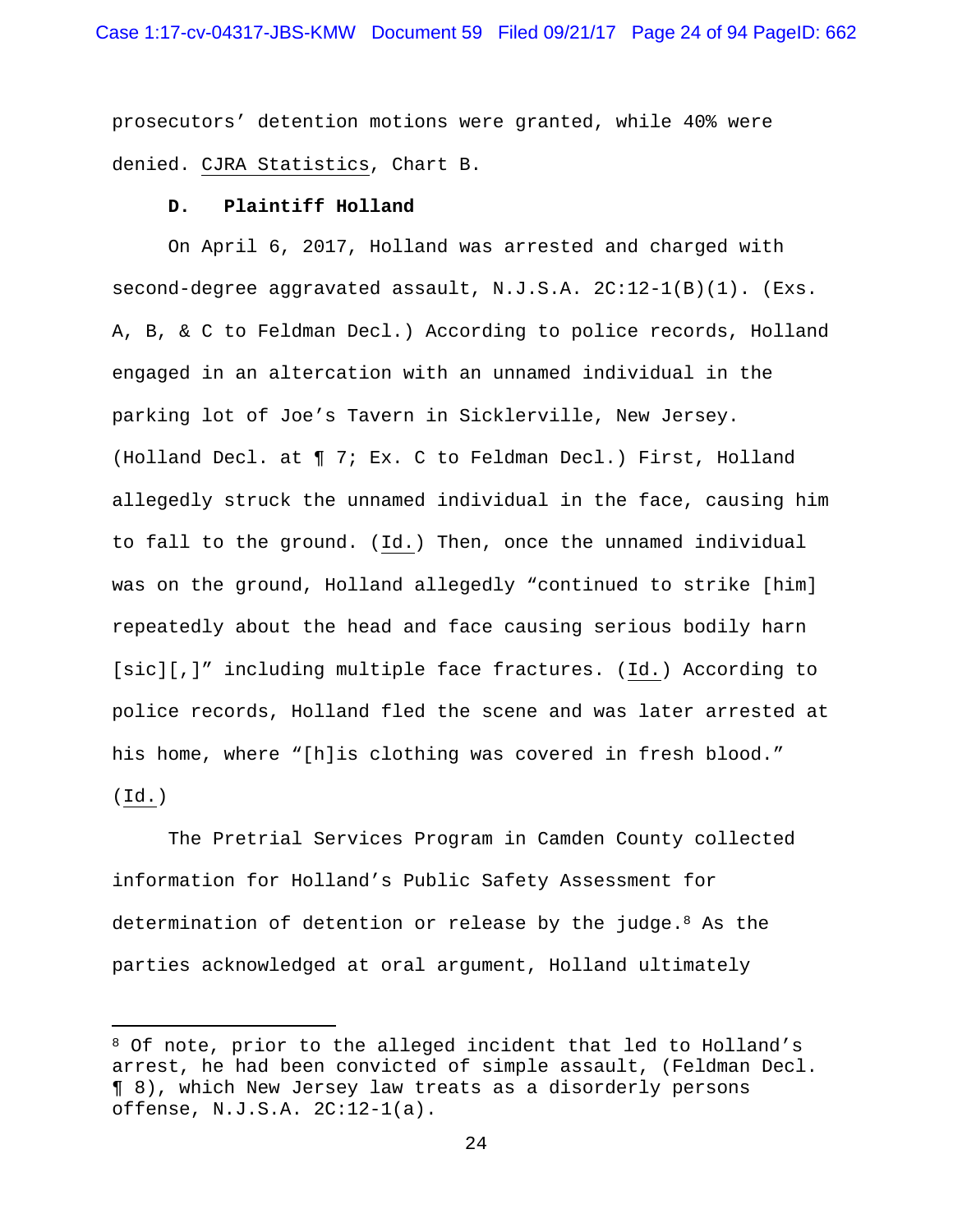received a PSA score of 2 (out of 6) for Failure to Appear, a score of 2 (out of 6) for New Criminal Activity, and was flagged for NVCA. [Docket Item 42; see also Docket Item 43.]9 Due to the NVCA flag, the DMF generated by the Pretrial Services Program recommended that Holland be detained pending trial. (Feldman Decl. ¶ 7.)

 Consistent with the CJRA and Attorney General Directive 2016-6, Section 7.4.1, Camden County Assistant Prosecutor Leo Feldman prepared a motion for Holland's pretrial detention. (Feldman Decl. at ¶ 8.) On April 7, 2017, Assistant Prosecutor Geraldine Zidow submitted a Notice to the Camden County Superior Court, explaining that the State planned to move for Holland's pretrial detention. (Ex. E of Feldman Decl.) Assistant Prosecutor Zidow also filed a Certification, affirming that Holland "is charged with a crime and there is a serious risk that: the defendant will not appear in court as required [and] the defendant will pose a danger to any other person or the community." (Id.)

i<br>Li

<sup>&</sup>lt;sup>9</sup> It is not clear from the record how Holland received such low PSA scores, but still received a flag for NVCA. Assuming Holland was given the minimum four points required under the NVCA framework to receive a flag, the Court deduces that the PSA calculated Holland's NVCA score as follows: two points under Factor 1 for Holland's pending second-degree assault charges; one point under Factor 4 for Holland's prior simple assault conviction; and one point under Factor 5, again, for Holland's prior simple assault conviction.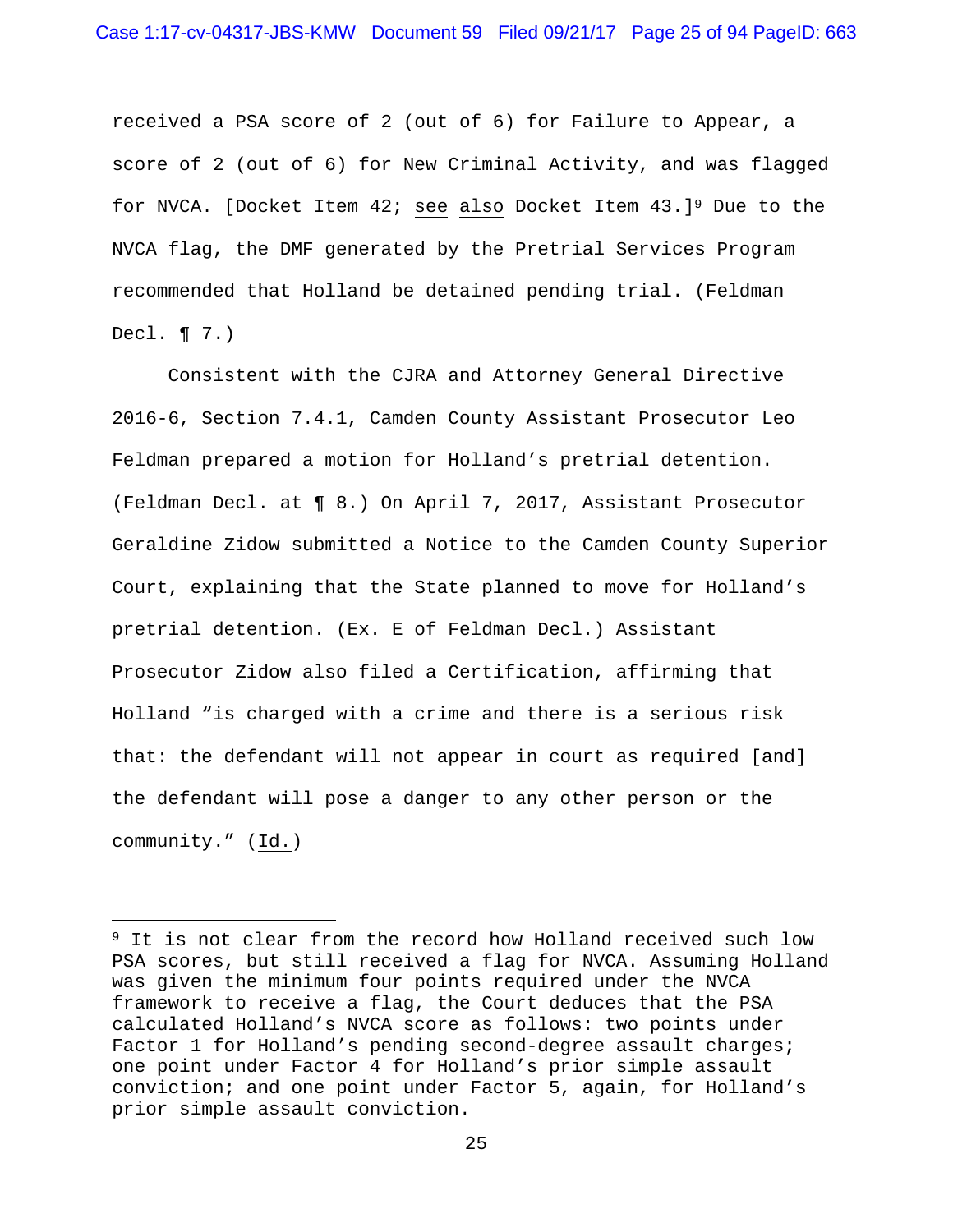Prior to Holland's pretrial detention hearing, Assistant Prosecutor Feldman met with Holland's court-appointed attorney, Brad Wertheimer, Esq. (Feldman Decl. ¶ 9.) At this meeting, Mr. Wertheimer agreed to recommend to his client that, in exchange for Prosecutor Feldman withdrawing the prosecution's motion for pretrial detention, Holland would agree to be released under PML Level 3+, which would include house arrest (except for employment), electronic monitoring by GPS monitoring device, weekly reporting, and no contact with the victim. (Id. at ¶ 10.)

 On April 11, 2017, a pretrial detention hearing was held before the Honorable Kathleen Delaney, J.S.C. (Id. at ¶ 14; Ex. G to Feldman Decl.) During the hearing, Holland agreed to a level PML 3+ in exchange for the State withdrawing its application for detention. (Id. at 4:17-25; 5:1-8.) After finding that Holland was indigent,  $10$  the court waived the cost of

 $\overline{\phantom{0}}$ 

<sup>&</sup>lt;sup>10</sup> The record is incomplete regarding Holland's financial status and his ability to meet a reasonable monetary bail if one were set in lieu of the non-monetary conditions he complains of. In the Superior Court, he has been determined to be indigent and is represented by the Public Defender (Feldman Decl. ¶ 19), and the judge waived Holland's fee for the electronic monitoring device due to indigency (Tr. Apr. 11, 2017 at 5:18-19). On the other hand, Holland has full-time employment as a lead journeyperson (Tr. Apr. 11, 2017 at 4:1-5), and his counsel asserts that "with the help of a bail bondsman, he could have posted bail to secure his release at trial" (Pl. Rep. Br. at 3), and that under the previous system of monetary bail, he "would have used his own financial resources or those of his family (likely with the help of a surety like Lexington) to pay the required amount for release." (Pl. Rep. Br. at 15, citing Holland Decl. ¶ 11.) The amount of his hypothetical monetary bail is unknown, as is his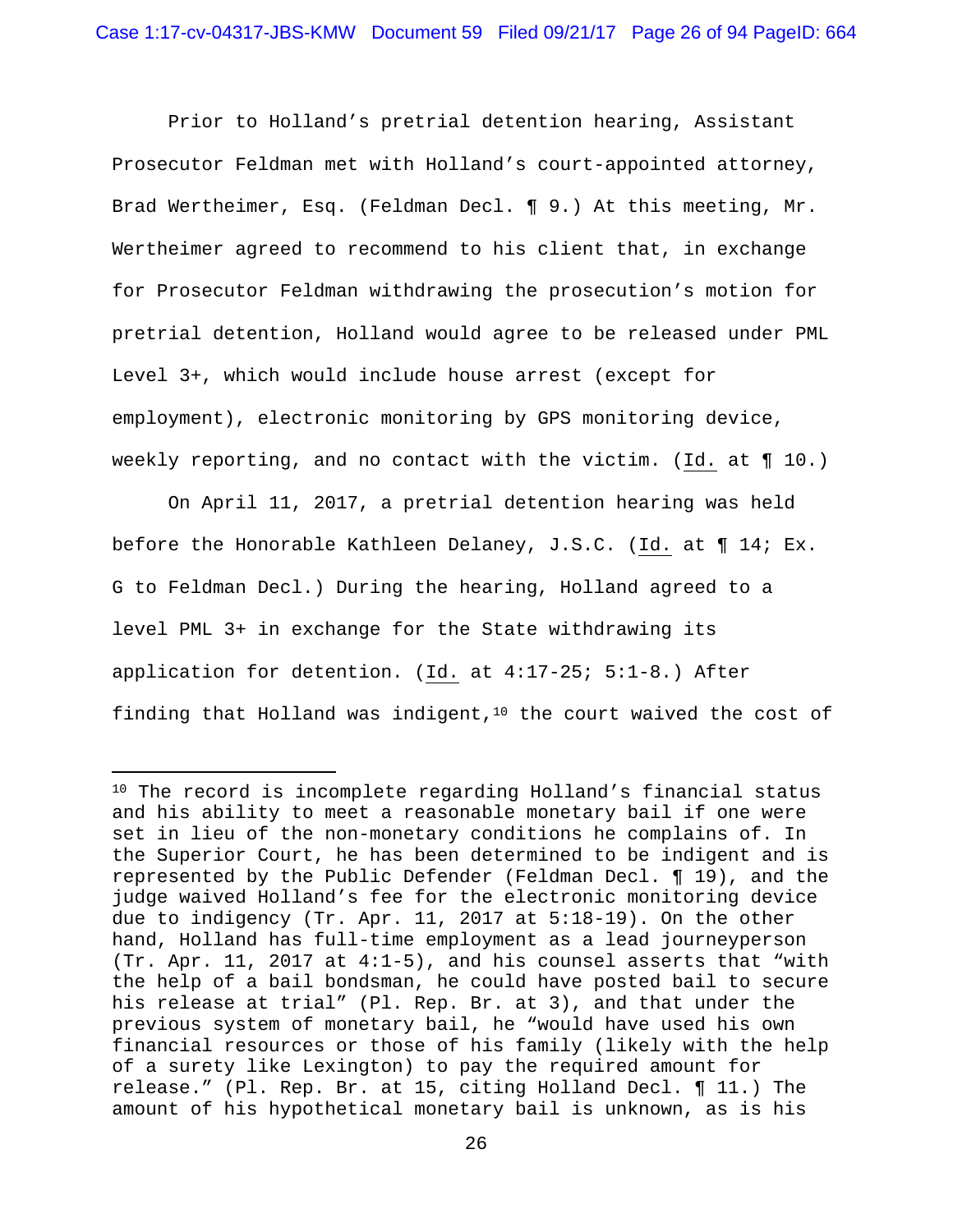the ankle bracelet. (Id. at 5:18-19.) The court also granted Holland permission to go to work. (Id. at 4:1-6; 5:1-2.) Holland was subsequently released, subject to the PML Level 3+ terms outlined above. (Holland Decl. at ¶ 18.)

 According to Holland, under home detention, he "cannot shop for food or other necessities," nor can he take his son to baseball practices, "which is an important aspect of [his] custodial responsibilities and efforts to bond with [his] child." (Id. at ¶¶ 21-22.) Under electronic monitoring, Holland must wear a GPS tracking device around his ankle at all times, including within cord-length of an electrical outlet, while the ankle bracelet charges, for two hours each day. (Id. at ¶ 24.) Holland also avers that the ankle bracelet is "a source of public stigma and shame," and "is bulky, uncomfortable, restrictive, and makes it more difficult to live [his] life and do [his job]." (Id. at ¶¶ 25-26.) Finally, Holland explains that the bi-monthly, in-person reporting requirement "requires [him]

i

ability  $-$  with or without a bondsman  $-$  to meet the required amount. It is possible, and perhaps likely, that Holland, accused of a serious crime of violence and presenting the flight risk of one who allegedly fled from the scene of the crime, would have been, before January 1, 2017, in the large category of individuals who were detained because they could not meet the high monetary bail requirements, notwithstanding the availability of bail bonding. In other words, to the extent Holland's case rests on the premise that he would be released on monetary bail without significant non-monetary conditions, that hypothetical is doubtful in his circumstances.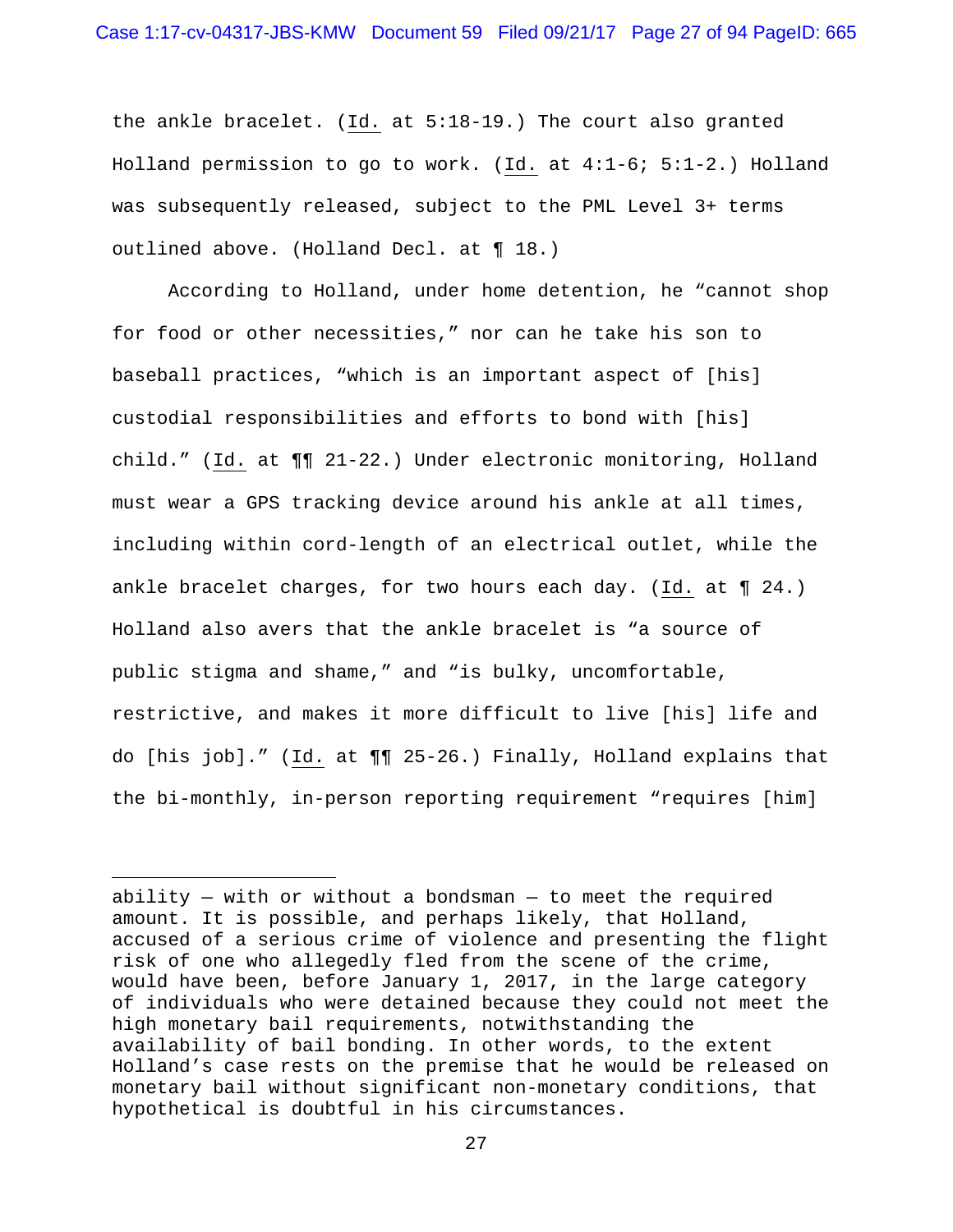to leave [his] job and travel to the pretrial services office, even if the trip would interfere with [his] work." (Id. at ¶ 28.) Collectively, Holland states, these conditions have "severely restricted [his] liberty, disrupted [his] family life, made [him] concerned about [his] job security, and made [him] feel that [his] life is up in the air." (Id. at ¶ 29.)

 Holland has never sought a judicial determination of his conditions of release, nor has he sought modification in the Superior Court of the conditions to which he agreed.

#### **E. Plaintiff Lexington**

 Lexington National Insurance Corporation is a Florida Corporation based in Maryland. (Wachinski Decl. at ¶¶ 3-4.) Lexington operates across the country, primarily for the purpose of underwriting bail bonds and acting as a surety of bail bonds. (Id. at ¶ 6.) In New Jersey, Lexington operates through independent insurance producers (bail bondsmen), who are licensed by the state's Department of Banking and Insurance and registered with the Superior Court Clerk. (Id. at ¶ 8.)

 Lexington alleges that, as a result of the CJRA, its business has been "severely harmed." (Id. at ¶ 9.) According to Lexington, the CJRA "dramatically reduc[ed] the number of defendants given monetary bail and thus dramatically reduc[ed] [Lexington's] opportunity to act as surety on bail bonds." (Id.) That the CJRA has all but eliminated the use of money bail and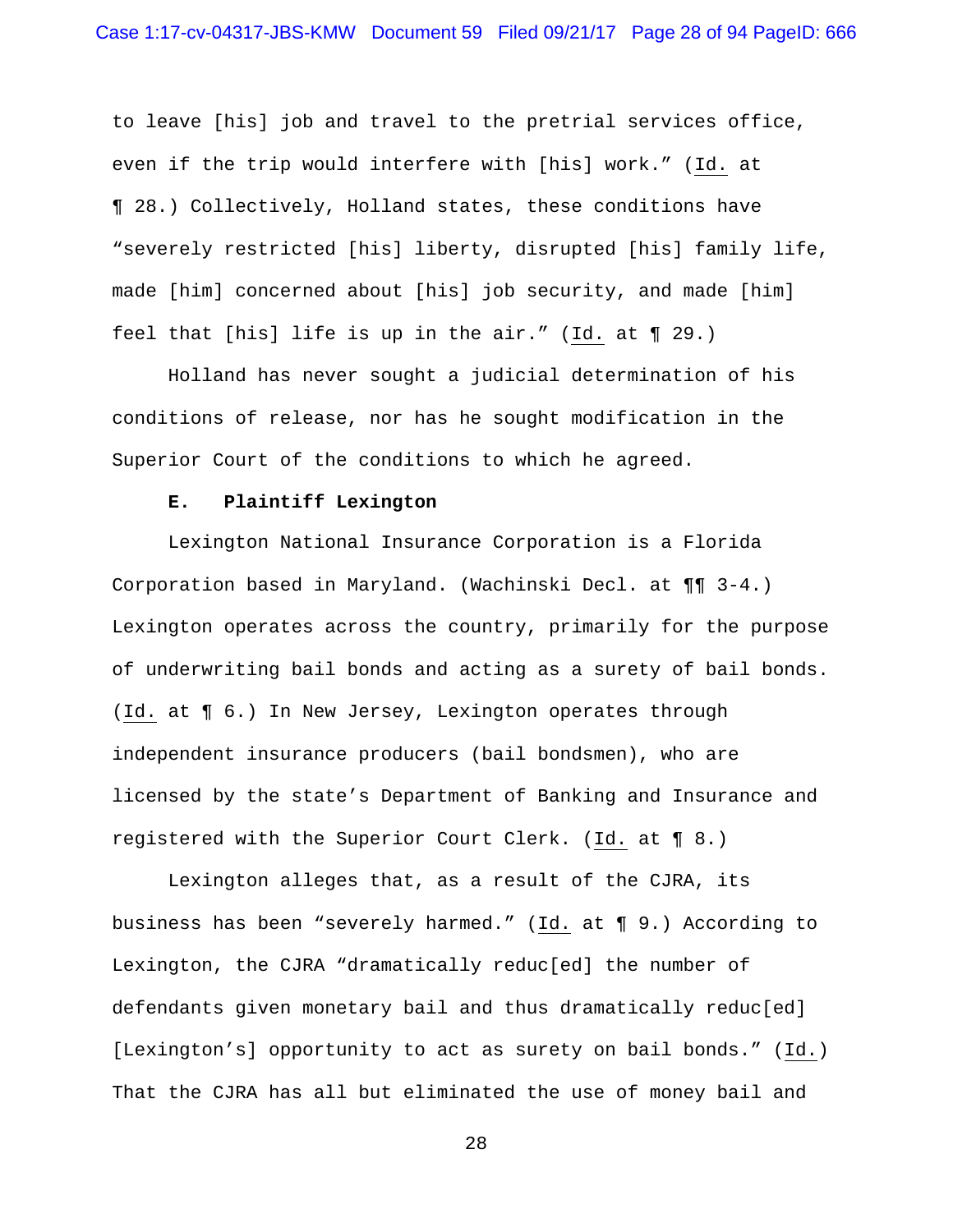bail bonds to secure pretrial release is indeed demonstrated by the data, as discussed above.

#### **F. The State Defendants**

 Defendant Kelly Rosen is the Team Leader for Pretrial Services in the Criminal Division of the Superior Court of New Jersey. (Compl. at ¶ 18.) In this capacity, Defendant Rosen is responsible for enforcing the pretrial release conditions authorized by the CJRA and imposed on Holland. (Id.)

 Defendant Mary Eva Colalillo is the Camden County Prosecutor. (Id. at ¶ 19.) As Camden County Prosecutor, Defendant Colalillo is responsible for enforcing New Jersey laws, including the CJRA, in Camden County. (Id.)

 Defendant Christopher S. Porrino is the Attorney General of New Jersey. (Id. ¶ 20.) As Attorney General, Defendant Porrino is ultimately responsible for enforcing New Jersey's laws, including the CJRA, across the state. (Id.)

#### **G. Procedural History**

 $\overline{\phantom{0}}$ 

 On June 14, 2017, Plaintiffs simultaneously filed a class action Complaint and a Motion for a Preliminary Injunction. [Docket Items 1, 3.] On July 28, 2017, the State Defendants filed an Opposition to Plaintiffs' Motion for a Preliminary Injunction. [Docket Items 23, 24.]11 On August 7, 2017,

<sup>11</sup> On July 28, 2017, the State Defendants also filed a Motion to Dismiss in lieu of an Answer. [Docket Item 24.] The briefing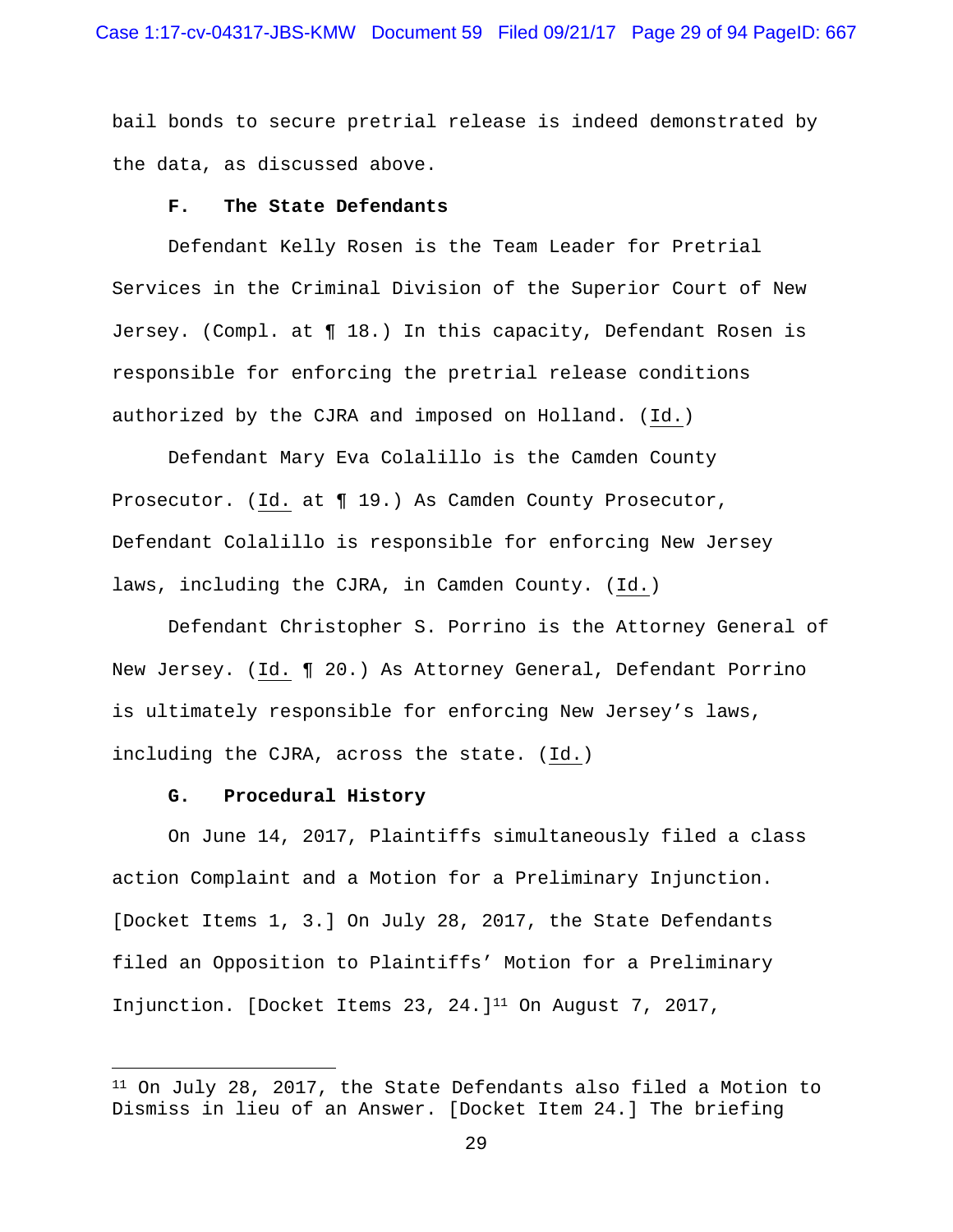Plaintiffs filed a Reply Brief to the State Defendants' Opposition. [Docket Item 29.]

 On July 21, 2017, the American Civil Liberties Union ("ACLU"), on behalf of themselves and the ACLU of New Jersey, Drug Policy Alliance, Latino Action Network, and National Association for the Advancement of Colored People – New Jersey Conference, filed a motion for leave to appear as amicus curiae. [Docket Item 18.] On August 8, 2017, the Court granted the ACLU's request to submit a brief and participate as amicus curiae in oral argument with regard to Plaintiffs' Motion for a Preliminary Injunction. [Docket Item 31.]

 On August 22, 2017, the Court convened the Preliminary Injunction Hearing. [Docket Item 42.]

#### **STANDARD OF REVIEW**

i<br>Li

A preliminary injunction "is an extraordinary remedy . . . which should be granted only in limited circumstances." Am. Tel. & Tel. Co. v. Winback & Conserve Program, Inc., 42 F.3d 1421, 1427 (3d Cir. 1994) (citation omitted). A preliminary injunction "should not be granted unless the movant, by a clear showing, carries the burden of persuasion." Mazurek v. Armstrong, 520

schedule was deferred pending a determination of this preliminary injunction motion. [Text Order of Sept. 5, 2017 at Docket Item 46.] The Court reserves judgment on the State Defendants' motion until briefing has been completed by both parties.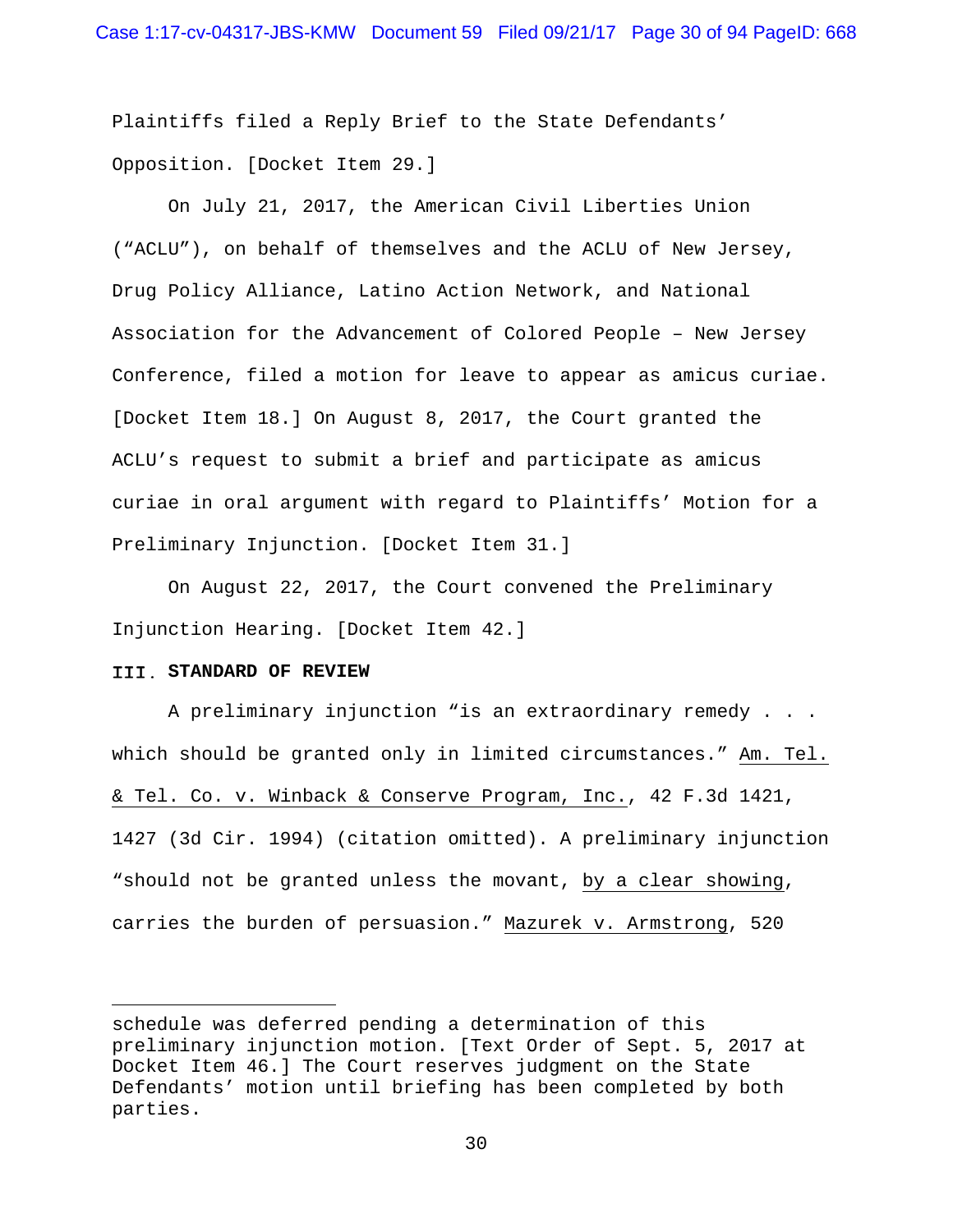U.S. 968, 972 (1997) (per curiam) (internal quotations omitted; emphasis in original). "[T]he requirement for substantial proof" is much higher for "a plaintiff's motion for preliminary injunctive relief" than it is for a "defendant's motion for summary judgment[,]" where "one would demand some evidence . . . in order to avoid a nonsuit." Id. (emphasis in original); see also Schuchardt v. President of the U.S., 839 F.3d 336, 351 (3d Cir. 2016) (citing Obama v. Klayman, 800 F.3d 559, 568 (D.C. Cir. 2015) for proposition that "summary judgment imposes a lighter burden than the 'substantial likelihood of success' necessary to obtain a preliminary injunction").

To prevail on a motion for preliminary injunctive relief, the moving party must show as a prerequisite:

(1) a reasonable probability of eventual success in the litigation, and (2) that it will be irreparably injured . . . if relief is not granted. . . . [In addition,] the district court, in considering whether to grant a preliminary injunction, should take into account, when they are relevant, (3) the possibility of harm to other interested persons from the grant or denial of the injunction, and (4) the public interest.

Reilly v. City of Harrisburg, 858 F.3d 173, 176 (3d Cir. 2017) (quoting Del. River Port Auth. v. Transamerican Trailer Transport, Inc., 501 F.2d 917, 919-20 (3d Cir. 1974) (further internal citations omitted)). "[A] district court — in its sound discretion — should balance th[e]se four factors so long as the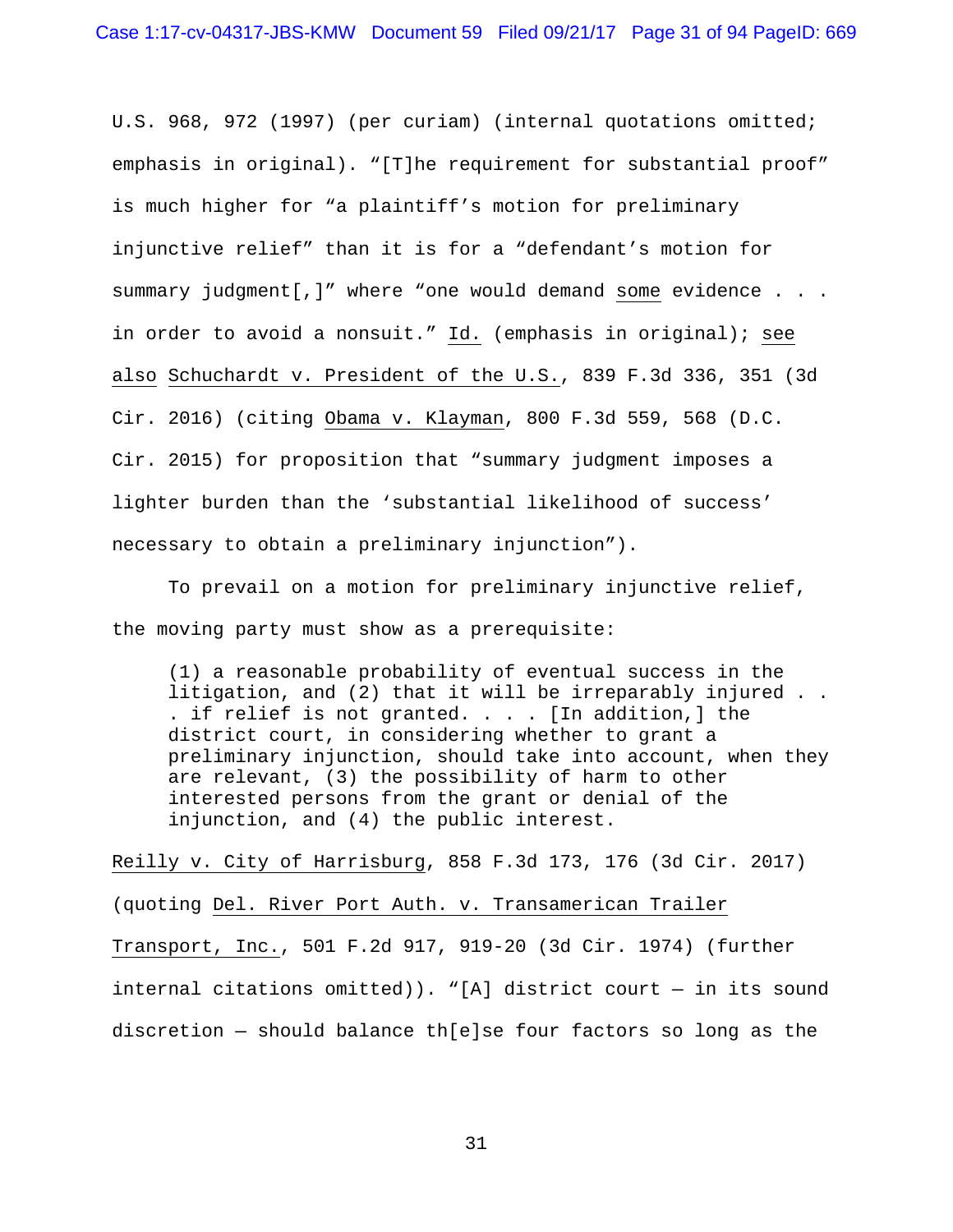party seeking the injunction meets the threshold on the first two." Reilly, 858 F.3d at 176.

In order to meet the threshold to establish the first factor, the moving party "must demonstrate that it can win on the merits (which requires a showing significantly better than negligible but not necessarily more likely than not)." Id. at 179. However, "more than a mere possibility of relief is required" to make the required showing; the moving party must show "a reasonable probability of eventual success." Id. at 179 n.3 (internal quotations omitted).

To satisfy the second factor, the moving party "must demonstrate . . . the probability of irreparable harm if relief is not granted." Frank's GMC Truck Center, Inc. v. General Motors Corp., 847 F.2d 100, 102 (3d Cir. 1988) (internal quotations omitted). "In order to demonstrate irreparable harm the plaintiff must demonstrate potential harm which cannot be redressed by a legal or an equitable remedy following a trial. The preliminary injunction must be the only way of protecting the plaintiff from harm." Instant Air Freight Co. v. C.F. Air Freight, Inc., 882 F.2d 797, 801 (3d Cir. 1989). The moving party must demonstrate that it is likely to suffer "actual or imminent harm which cannot otherwise be compensated by money damages," or it "fail[s] to sustain its substantial burden of showing irreparable harm." Frank's GMC, 847 F.2d at 103; see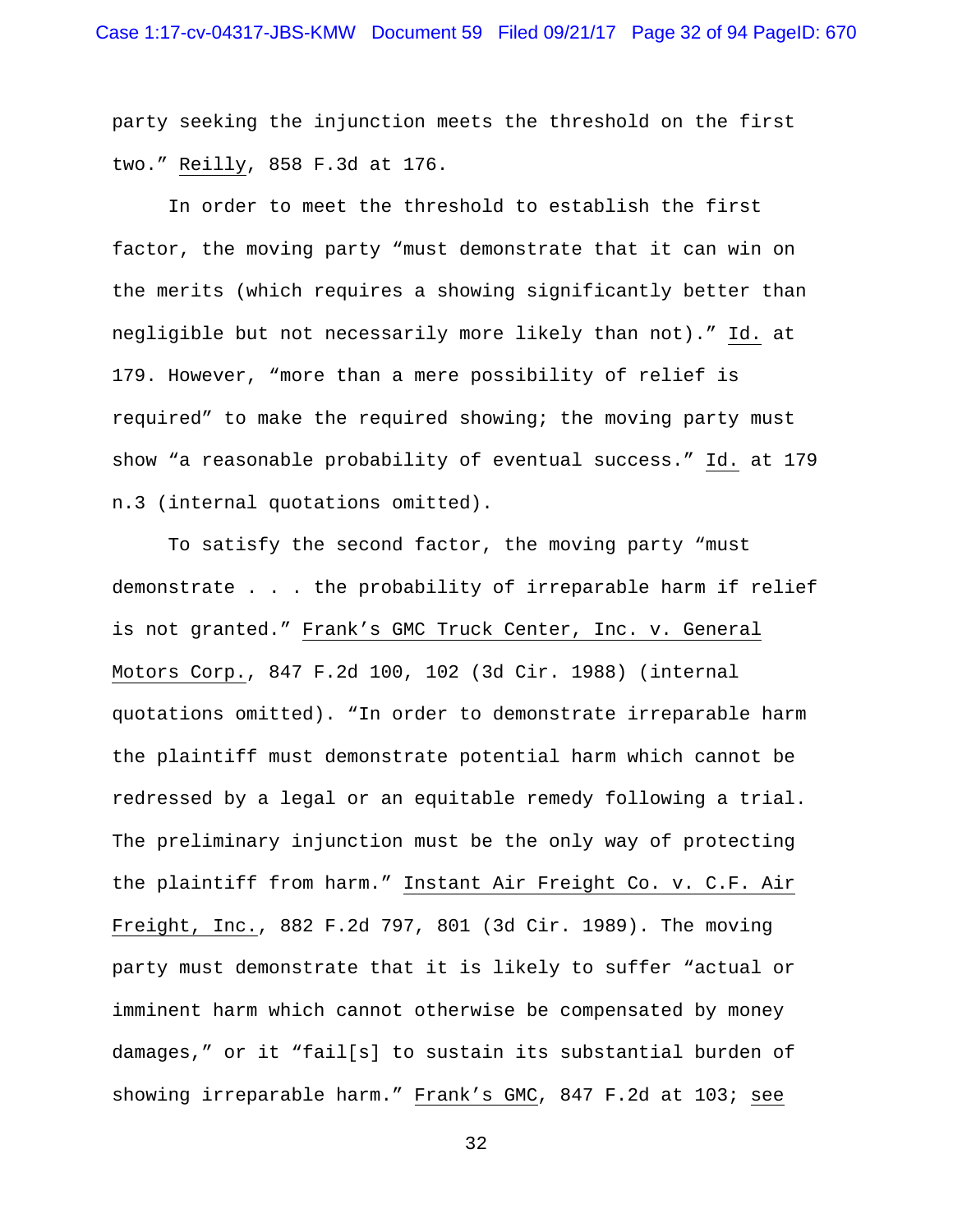also Winter v. Natural Resources Defense Council, Inc., 555 U.S. 7, 22 ("Our frequently reiterated standard requires plaintiffs seeking preliminary relief to demonstrate that irreparable injury is likely in the absence of an injunction.") (emphasis in original). In short, "a movant for preliminary equitable relief must . . . demonstrate . . . that it is more likely than not to suffer irreparable harm in the absence of preliminary relief." Reilly, 858 F.3d at 179 (footnote omitted).

The third factor requires the court to "balance the parties' relative harms; that is, the potential injury to the plaintiffs without this injunction versus the potential injury to the defendant with it in place." Issa v. School Dist. of Lancaster, 847 F.3d 121, 143 (3d Cir. 2017). The court should also, at this stage, take into account "the possibility of harm to other interested persons from the grant or denial of the injunction." Reilly, 858 F.3d at 176 (quoting Del. River Port Auth., 501 F.2d at 920 (further citations omitted)). "[W]hen considerable injury will result from either the grant or denial of a preliminary injunction, these factors to some extent cancel each other[.]" Del. River Port Auth., 501 F.2d at 924.

Finally, the Supreme Court has noted that "parts of equity may, and frequently do, go much farther both to give and withhold relief in furtherance of the public interest than they are accustomed to go when only private interests are involved."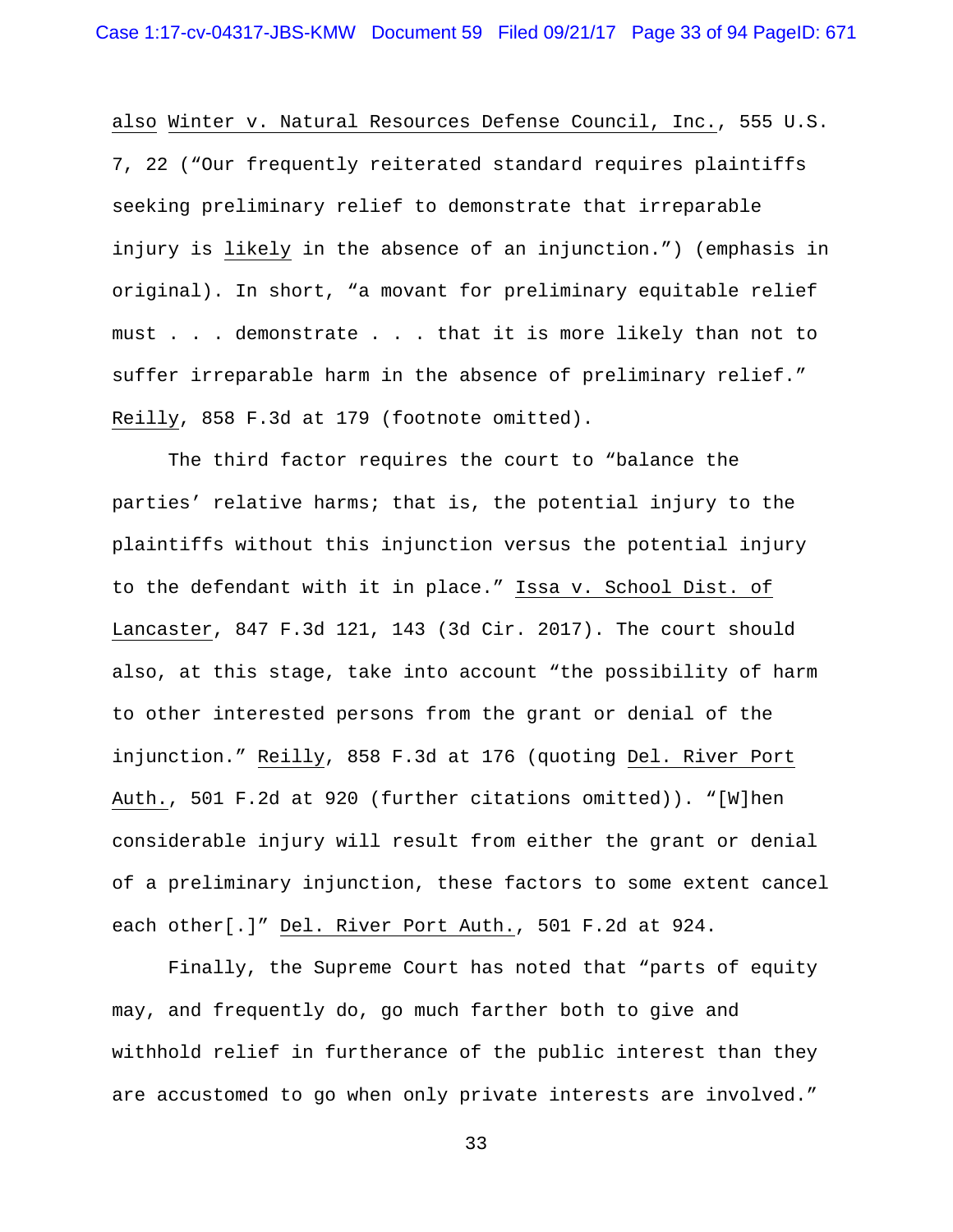Instant Air Freight, 882 F.2d at 803 (quoting Virgininan Ry. Co. v. System Fed'n No. 40, 300 U.S. 515, 552 (1937)). "In exercising their sound discretion, courts of equity should pay particular regard for the public consequences in employing the extraordinary remedy of injunction." Weinberger v. Romero-Barcelo, 456 U.S. 305, 312 (1982). While weighing whether the public interest favors a preliminary injunction "is often fairly routine," Issa, 847 F.3d at 143 (internal quotations omitted), "'where an injunction is asked which will adversely affect a public interest for whose impairment, even temporarily, an injunction bond cannot compensate, the court may in the public interest withhold relief until a final determination of the rights of the parties, though the postponement may be burdensome to the plaintiff.'" Romero-Barcelo, 456 U.S. at 312-13 (quoting Yakus v. United States, 321 U.S. 414, 440 (1944)).

#### **DISCUSSION**

#### **A. Preliminary Issues**

## 1. Standing

 Defendants argue that a preliminary injunction should be denied because both Holland and Lexington lack standing under Article III. (Def. Opp. Br. at 2-23; Amici Br. at 10-19.) If standing is doubtful at this stage, and pending a final determination, this factor should weigh strongly against granting a preliminary injunction. Plaintiffs contest this,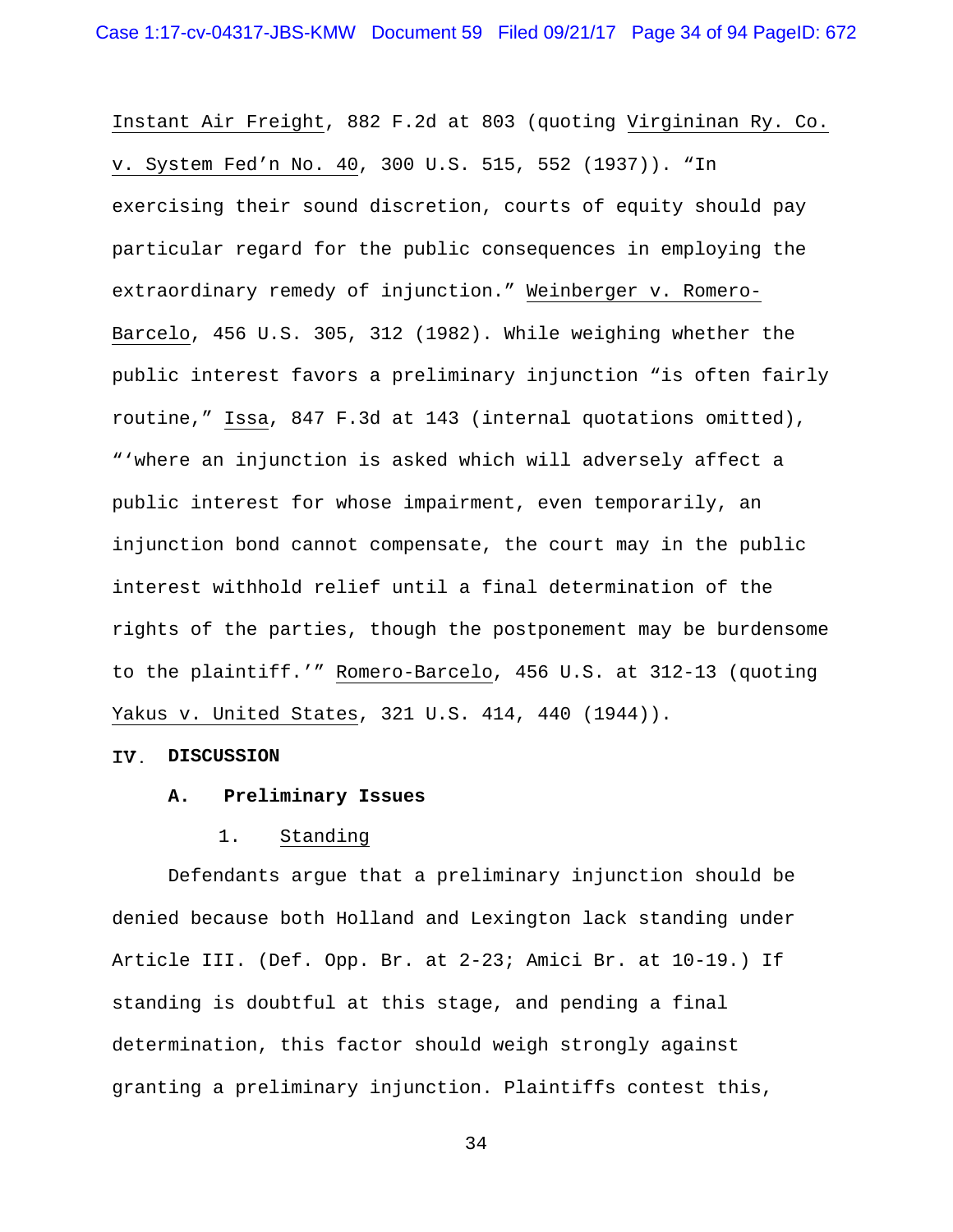## Case 1:17-cv-04317-JBS-KMW Document 59 Filed 09/21/17 Page 35 of 94 PageID: 673

stating that Holland has first-party standing and Lexington has both standing in its own right and third-party standing to assert the constitutional rights of potential customers. (Pl. Rep. Br. at 2-5.)

 In order to demonstrate that it has standing under Article III, a plaintiff must demonstrate: "(1) an injury-in-fact, (2) a sufficient causal connection between the injury and the conduct complained of, and (3) a likelihood that the injury will be redressed by a favorable decision." Finkelman v. Nat'l Football League, 810 F.3d 187, 193 (3d Cir. 2016) (internal quotations omitted). These elements of constitutional standing may be referred to as injury (or injury-in-fact), traceability, and redressability, respectively. See Toll Bros., Inc. v. Township of Readington, 555 F.3d 131, 137-42 (3d Cir. 2009).

The Court will address the standing of each plaintiff in turn.

## a. *Plaintiff Holland*

 The State Defendants argue that Holland "lacks standing because he has failed to demonstrate that his alleged injury will be redressed by a favorable judicial decision. . . . [E]ven if the Court ruled in Holland's favor on his request for imposition of monetary bail to address flight, the challenged non-monetary conditions likely would still be imposed . . . .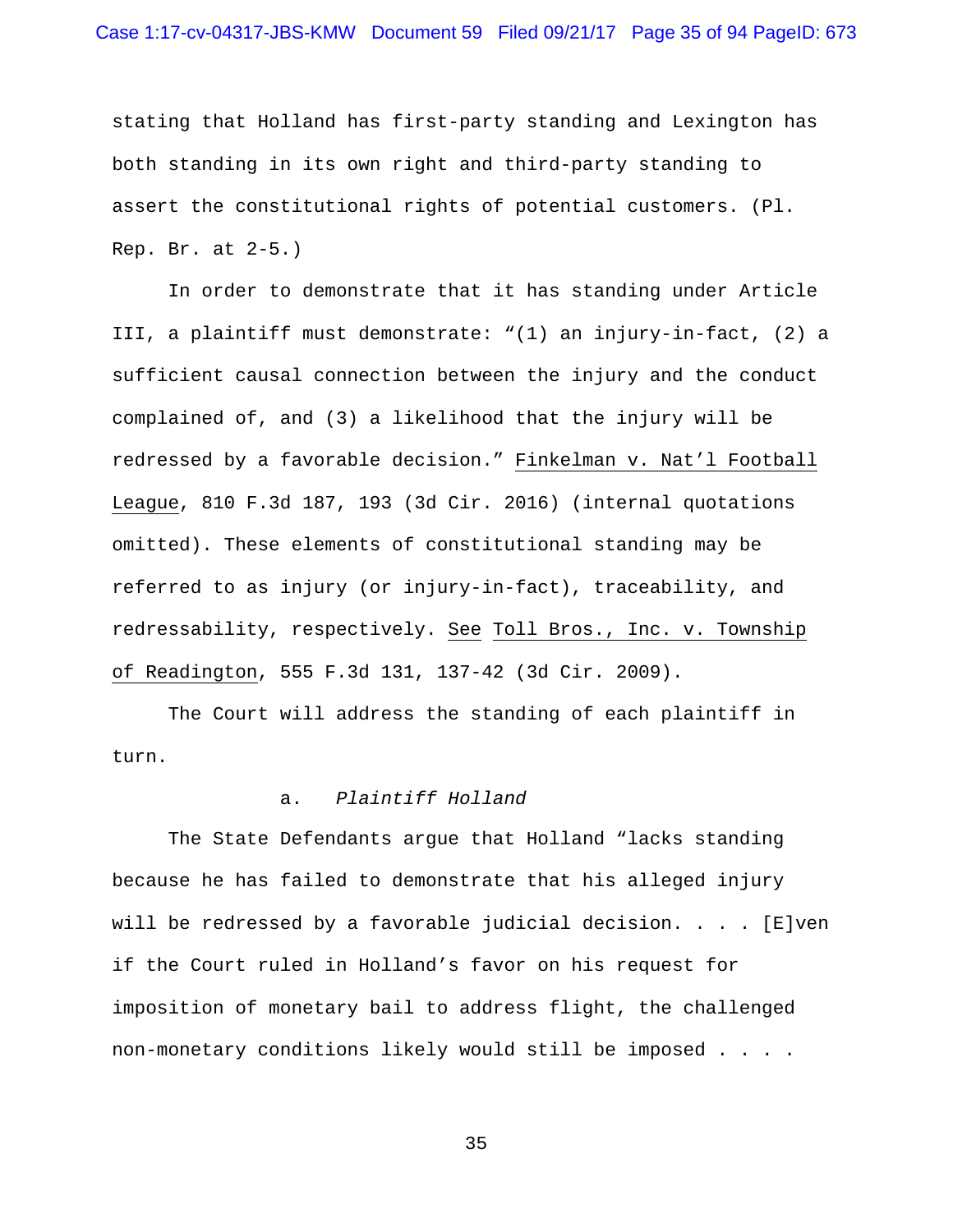His alleged injury therefore would not be redressed." (Def. Opp. Br. at  $21.$ )<sup>12</sup>

In response, Plaintiffs claim that the State Defendants' position that the same challenged conditions "likely would still be imposed" is "pure speculation and legally irrelevant." (Pl. Rep. Br. at 3.) Plaintiff claims that he has a constitutional right to "a process where [monetary] bail was considered on an equal footing with other options to secure his release. . . . [H]is injury would be redressed without regard to the outcome of a constitutionally-compliant process. That is enough to satisfy redressability. . . . [T]his Court certainly does not need to conduct the very bail proceeding Holland was denied to resolve the threshold question of standing." (Id.)

The Court is mindful of the requirement under Article III that as to redressability, the plaintiff must show that "it must be likely, as opposed to merely speculative, that the injury will be redressed by a favorable decision." Lujan v. Defenders of Wildlife, 504 U.S. 555, 561 (1992) (internal quotations omitted).

i<br>Li

 $12$  Defendants do not contest that Holland has adequately alleged an injury in fact and a sufficient causal connection between that injury and the conduct he alleges to have violated his constitutional rights, thereby satisfying the elements of injury-in-fact and traceability.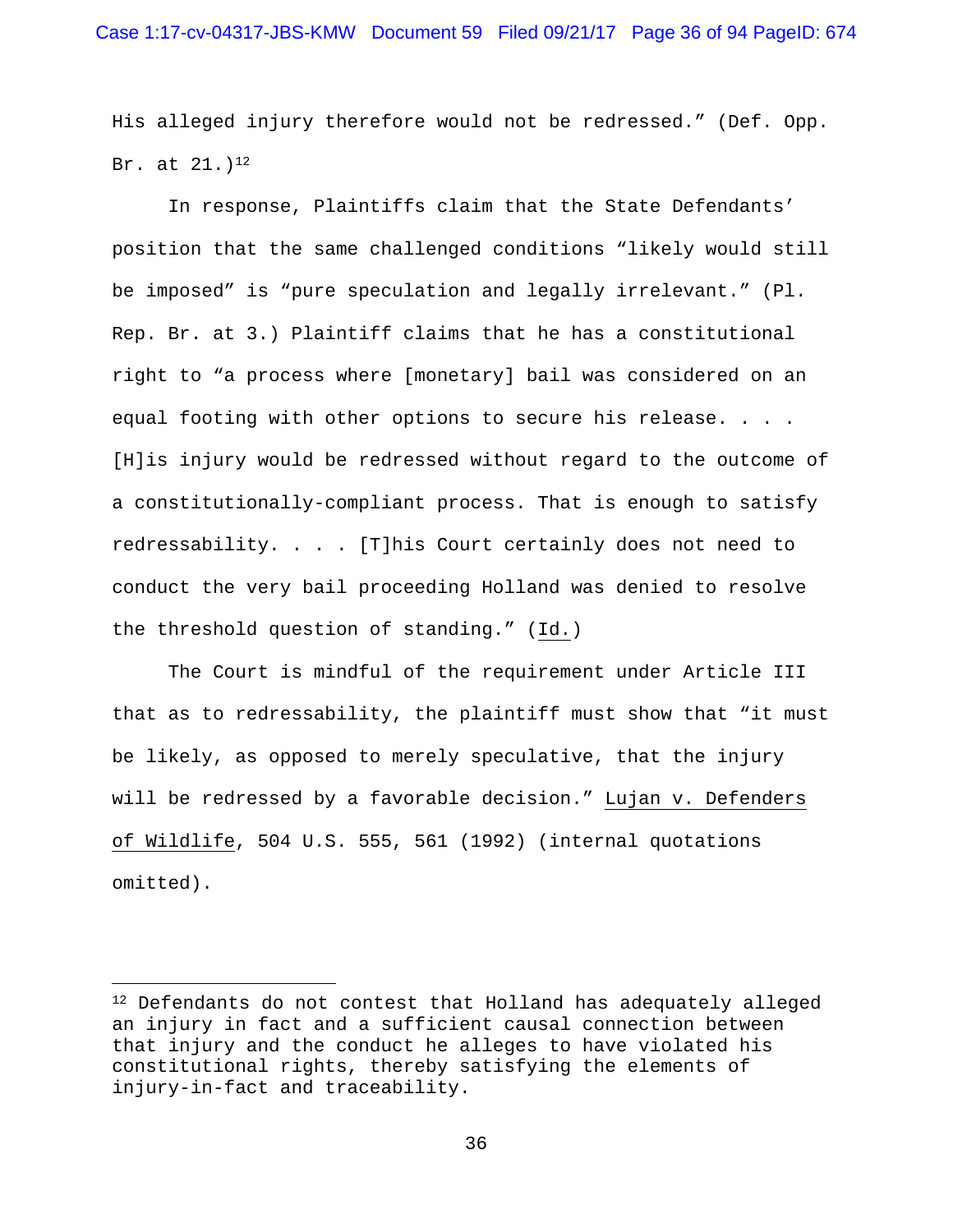It is true that the ultimate outcome of any subsequent hearing that is or may be held in the state court with regard to Holland's conditions of pretrial release is, as yet, unknown. Any court holding such a hearing might continue the complainedof restrictions on his liberty, regardless of giving consideration to monetary bail. In other words, despite imposing monetary bail as a restriction addressing risk of flight, there could continue to be such non-monetary conditions as restrictions on associations, curfew, in-person reporting and the like that would still need to be considered to address the risk his release may pose to the community or to other persons.

However, Holland claims that his injury is not simply the restriction on his liberty, but rather the imposition of that restriction after a hearing that violated his rights under the Fourth, Eighth, and Fourteenth Amendments. He claims that such injury will be sufficiently redressed should the Court order that a hearing respecting those constitutional rights (as he understands them) be held, regardless of the ultimate outcome of such a hearing. Should the Court order such a hearing to be held, the relief then would not be speculative. He claims that he was injured by the holding of a hearing that did not afford him his constitutional rights, including the alleged right to have monetary bail considered as a primary condition of release pending trial, and that ordering a new hearing that does afford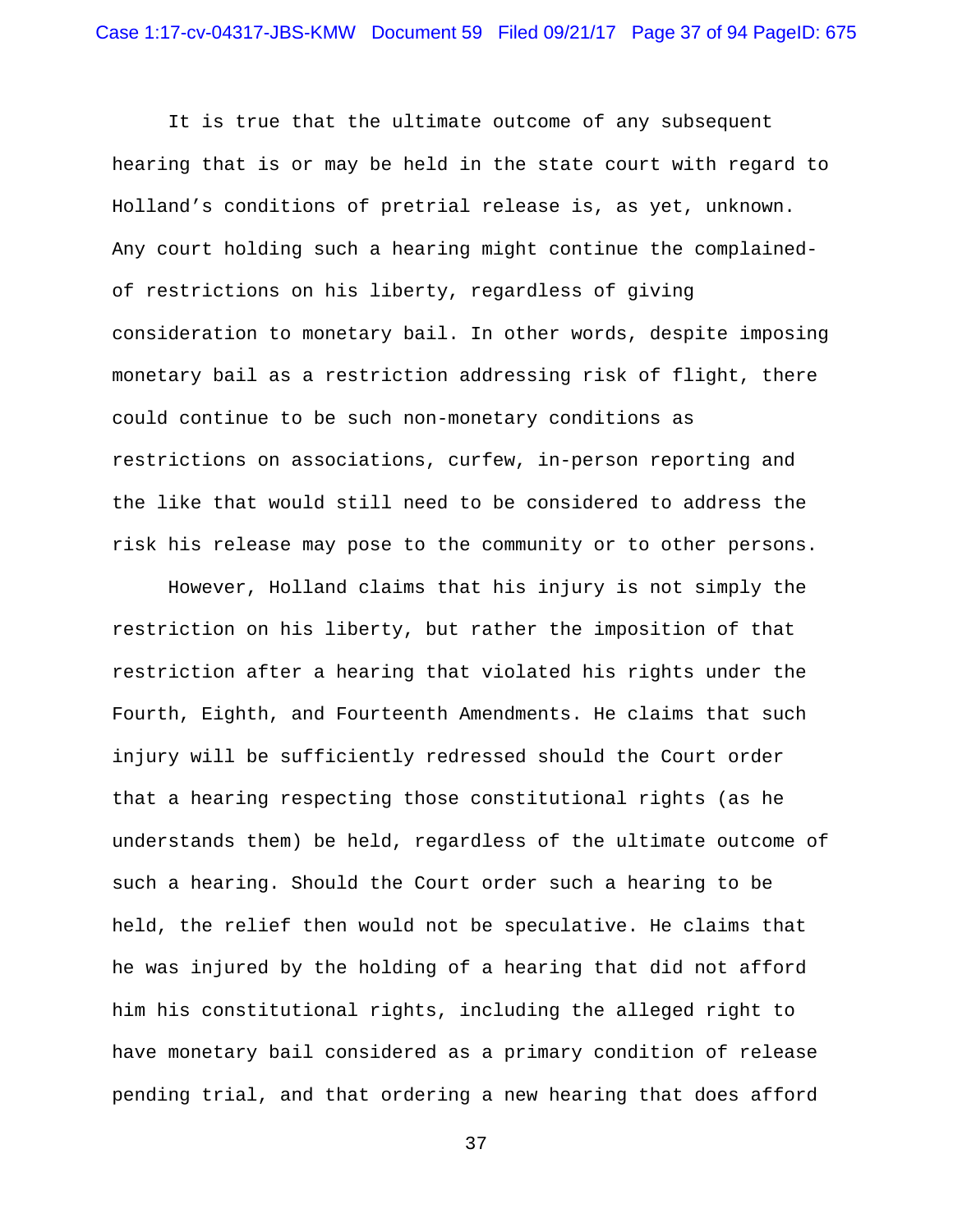him those rights will redress that injury. The Court finds that analysis persuasive to establish Holland's standing to assert his claims. The redress he seeks is a hearing to set conditions of release where monetary bail is given a primary consideration. Whether he is likely to accomplish his objectives at a Superior Court hearing is a question for the merits, not one of standing to assert the right to such a hearing. Accordingly, the Court finds that Holland has adequately pled the necessary elements of Article III standing, including redressability.

#### b. *Plaintiff Lexington*

 Lexington's standing presents a more complex and closer question.13 The parties first contest whether Lexington may assert first-party standing. (Def. Opp. Br. at 21-22; Pl. Rep. Br. at 3-4; Amici Br. at 11-12.) The parties then address whether Lexington may proceed with third-party standing under Dep't of Labor v. Triplett, 494 U.S. 715 (1990) (Def. Opp. Br. at 22-23; Pl. Rep. Br. at 4-5; Amici Br. at 12-19.) State Defendants and Plaintiffs also contest whether Lexington has prudential standing, i.e., whether Lexington's interests are within the "zone of interests" intended to be protected by the statute at issue. (Def. Opp. Br. at 22; Pl. Rep. Br. at 4.)

i

<sup>&</sup>lt;sup>13</sup> The Court notes, however, that the "presence of one party with standing is sufficient to satisfy Article III's case-orcontroversy requirement[.]" Rumsfeld v. FAIR, Inc., 547 U.S. 47, 52 n.2 (2006).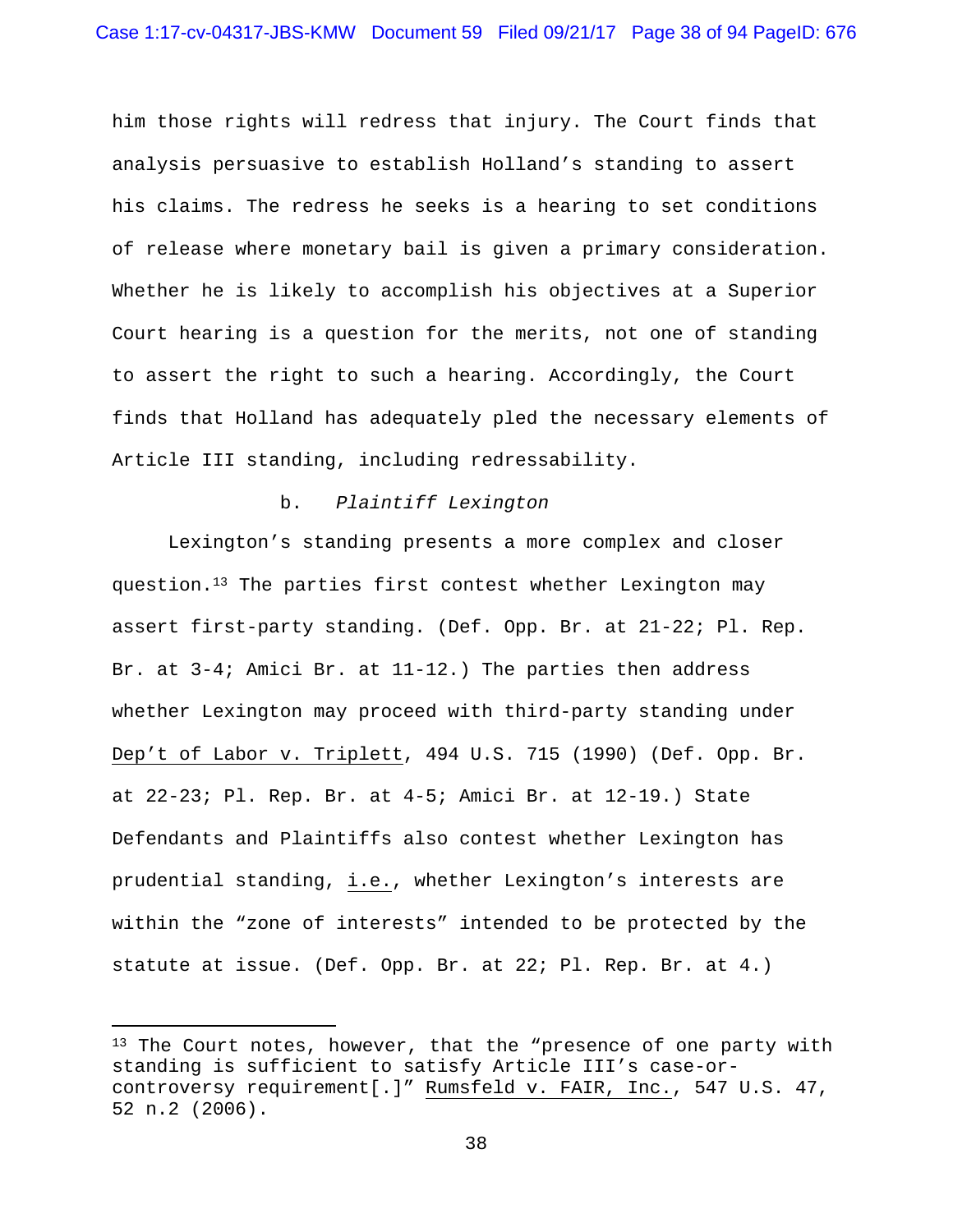The Court will address these in turn.

i. First-Party Standing of Lexington

 Amici argue that Lexington does not, in Plaintiffs' Complaint, allege a violation of its own rights. (Amici Br. at 11.) Specifically, the Complaint alleges a violation of the right to monetary bail under the Eighth Amendment (as applied to the states through the Fourteenth Amendment), a violation of due process under the Fourteenth Amendment based on an alleged deprivation of liberty to criminal defendants, and a violation of the right against unreasonable seizures under the Fourth Amendment (as applied to the states through the Fourteenth Amendment). Amici urge that "none of those claims directly addresses the rights of Lexington National," as the Eighth Amendment's excessive bail clause protects the rights of criminal defendants, the Fourteenth Amendment's "liberty clause is likewise inapplicable to corporate sureties in this context," and the Fourth Amendment claim relates to the burden on Holland of wearing a GPS monitor. (Id. at 11-12.)

 The State Defendants add that Lexington lacks first-party standing because its alleged injury is not concrete and particularized, but rather is generalized and abstract, which is an injury "shared by many others in the bail bonds industry that are similarly situated." (Def. Opp. Br. at 21.) Lexington, they note, does not assert that it had an agreement in place with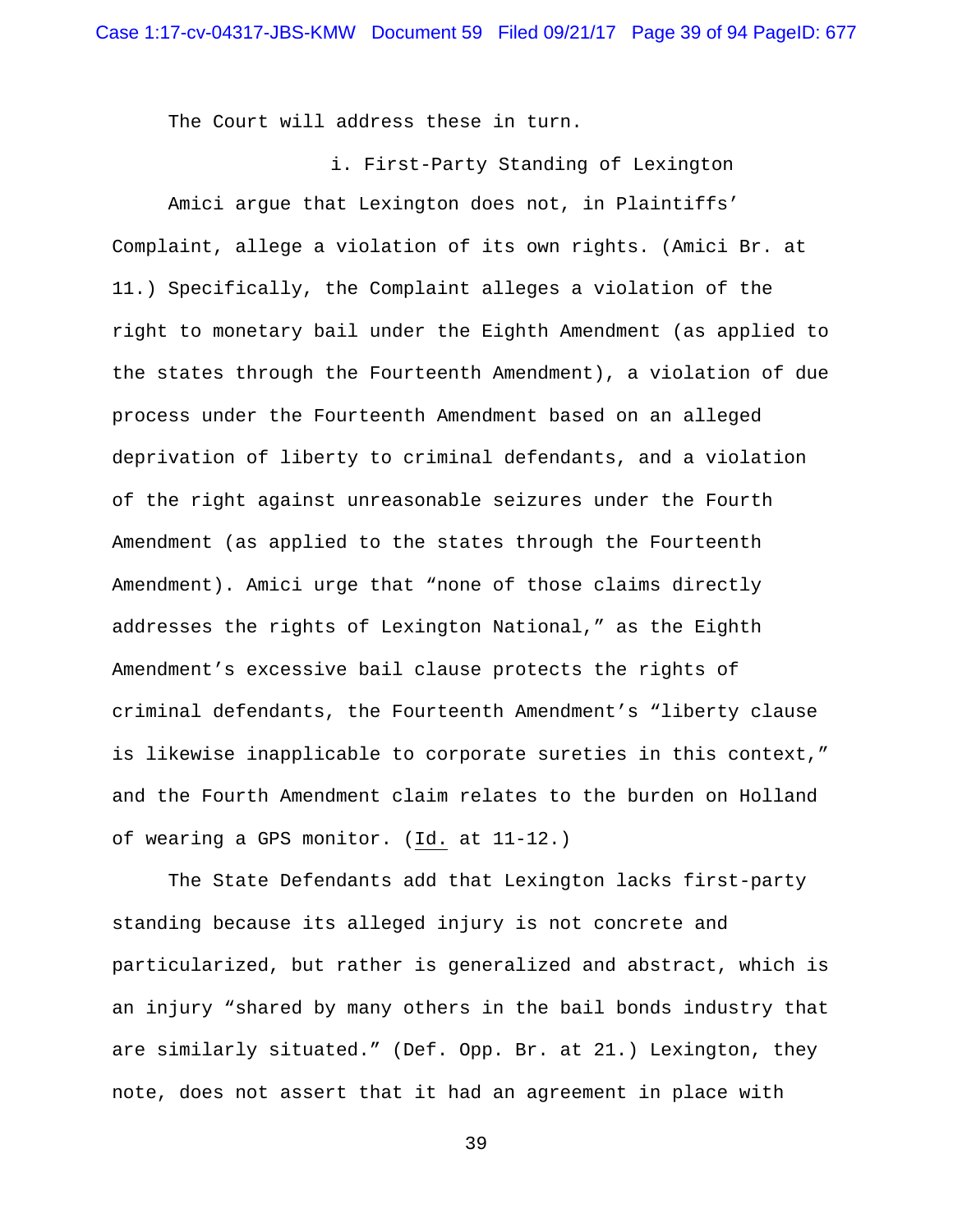Holland or any other criminal defendant to provide a bail bond, that it could not consummate due to the allegedly unlawful actions of Defendants; rather, it only asserts "that it 'likely' would have been able to help Holland post money bail." (Def. Opp. Br. at 17, citing Compl. at ¶ 5.)

 In response, Plaintiffs argue that "Lexington has standing in its own right," as it has "suffered a concrete and particularized injury — the 'collapse of [its] business,' a paradigmatic economic injury.' . . . That Lexington's injury is shared by others in the industry does not make it any less cognizable." (Pl. Rep. Br. at 3-4 (internal citation omitted).)

 The Court agrees with Plaintiffs that Lexington has adequately alleged a concrete and particularized injury. Plaintiffs have submitted an affidavit of Nicholas J. Wachinski, the CEO of Lexington, wherein he avers that "[t]he . . . CJRA [] has severely harmed Lexington National's business by dramatically reducing the number of defendants given the option of monetary bail and thus dramatically reducing Lexington National's opportunity to act as surety on bail bonds." (Wachinski Decl. at ¶ 9.) The Court agrees that this injury is concrete and particularized enough to constitute an injury-infact. See Danvers Motor Co., Inc. v. Ford Motor Co., 432 F.3d 286, 291 (3d Cir. 2005) ("While it is difficult to reduce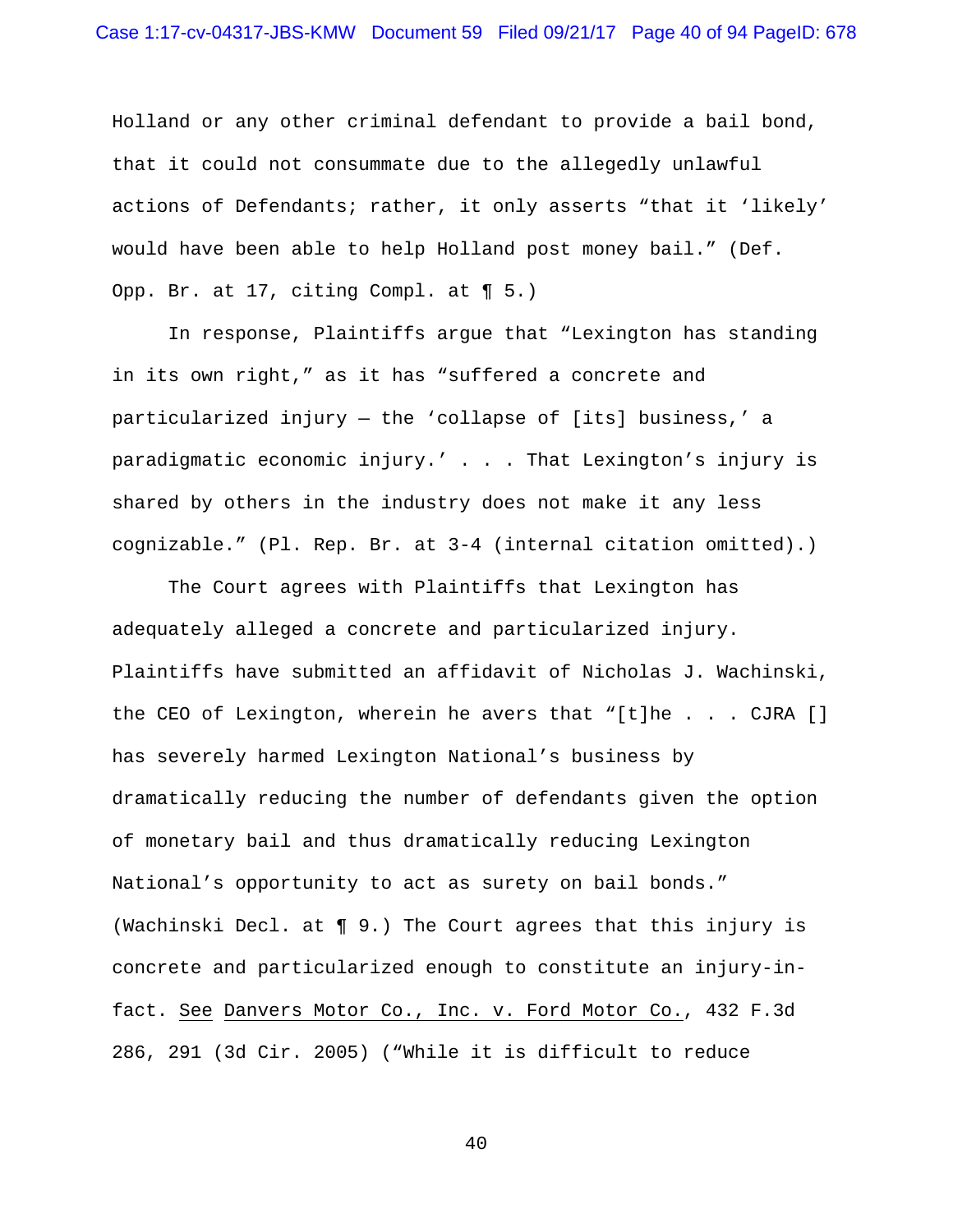injury-in-fact to a simple formula, economic injury is one of its paradigmatic forms.").

 However, the Court finds that Lexington does not, in fact, assert violations of its own constitutional rights that led to such an injury. The injury-in-fact requirement mandates that there be "an invasion of a legally protected interest." Lujan, 504 U.S. at 560. Cf. Danvers, 432 F.3d at 292 ("The complaint is replete with assertions of cognizable harm . . . [describing] 'Ford dealers who have suffered economic injury-in-fact as a result of . . . the invasion by Defendant . . . of its dealers' legally protected interests . . . . ""); Out Front Productions, Inc. v. Magid, 748 F.2d 166, 168 (3d Cir. 1984) (plaintiff "claims a direct economic injury traceable to defendants' actions that allegedly violated the antitrust laws."); White v. United States, 601 F.3d 545, 555 (plaintiffs "still must demonstrate an injury-in-fact to a legally protected interest"). This invasion is what must result in the injury to the plaintiff. Here, Lexington has alleged that it has been harmed. The Court nevertheless finds that the harm it has allegedly suffered is not alleged to be the result of an invasion of Lexington's legally protected interest. See Virginia v. Am. Booksellers Ass'n, Inc., 484 U.S. 383, 392 (1988) ("Even if an injury in fact is demonstrated, the usual rule is that a party may assert only a violation of its own rights").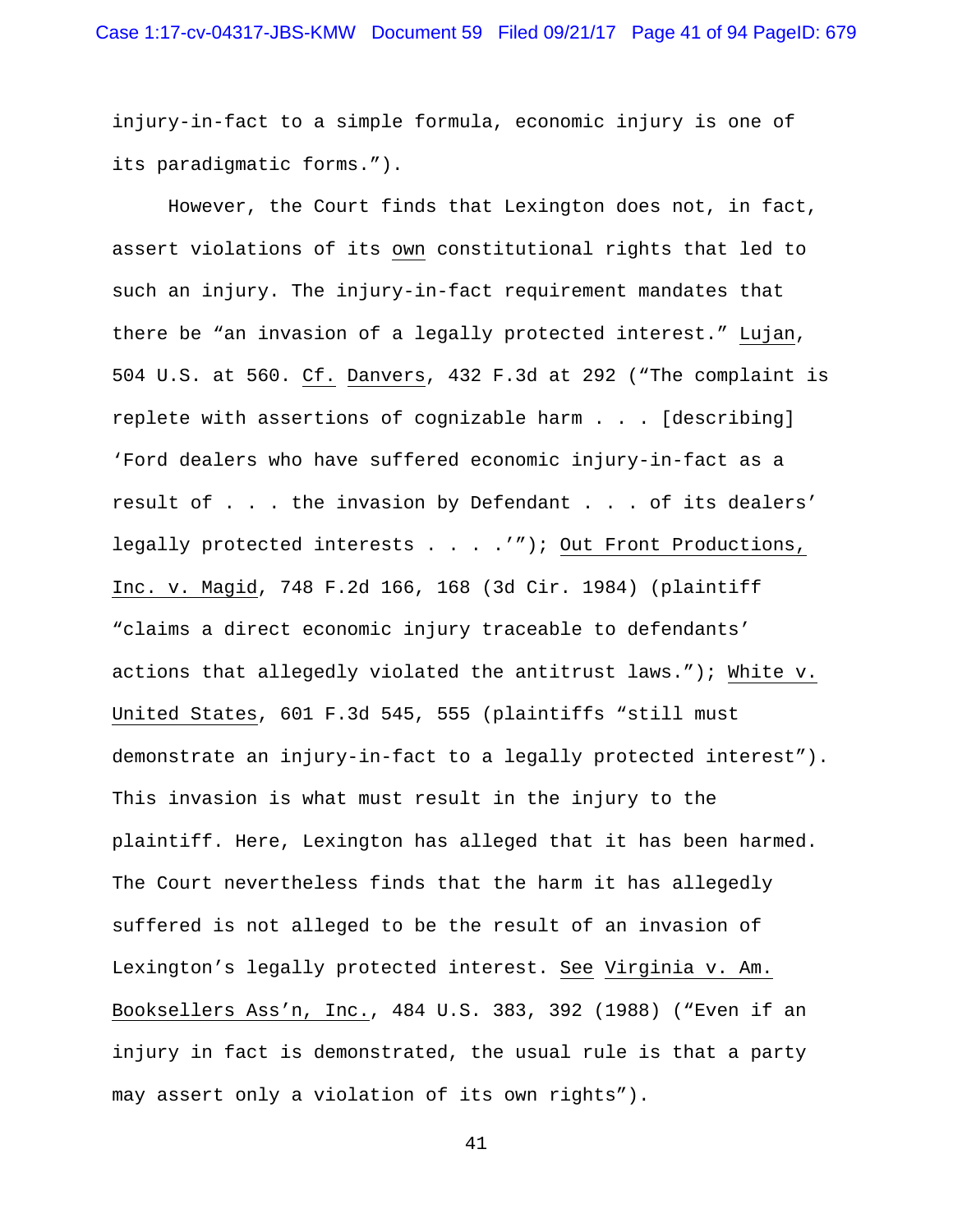The Court is persuaded that the Eighth Amendment's bail clause protects the interests of criminal defendants, not corporations who seek to provide bail bonds to them. See Johnson Bonding Co., Inc. v. Com. of Ky., 420 F. Supp. 331, 337 (E.D. Ky. 1976) (a bail bond company "does not seek to vindicate its right to be free from excessive bail. A corporation cannot go to jail. Rather, plaintiff seeks to continue in the bail bonding business") (citing United States v. Raines, 362 U.S. 17, 22 (1960) ("a litigant may only assert his own constitutional rights or immunities")); United States v. Chaplin's, Inc., 646 F.3d 846, 851 n.15 (11th Cir. 2011) (where corporation claims a court order constitutes an excessive fine in violation of the Eighth Amendment, court "assumes, but does not hold, that the Eighth Amendment applies to corporations" as the "Supreme Court has never held that this amendment applies to corporations"); see also Browning-Ferris Industries of Vermont, Inc. v. Kelco Disposal, Inc., 492 U.S. 257, 275 (1989) ("We think it clear . . . that the Eighth Amendment places limits on the steps a government may take against an individual, whether it be keeping him in prison, imposing excessive monetary sanctions, or using cruel and unusual punishments") (emphasis added). This is especially true where Lexington is not named as a criminal defendant, is not confined, and does not identify a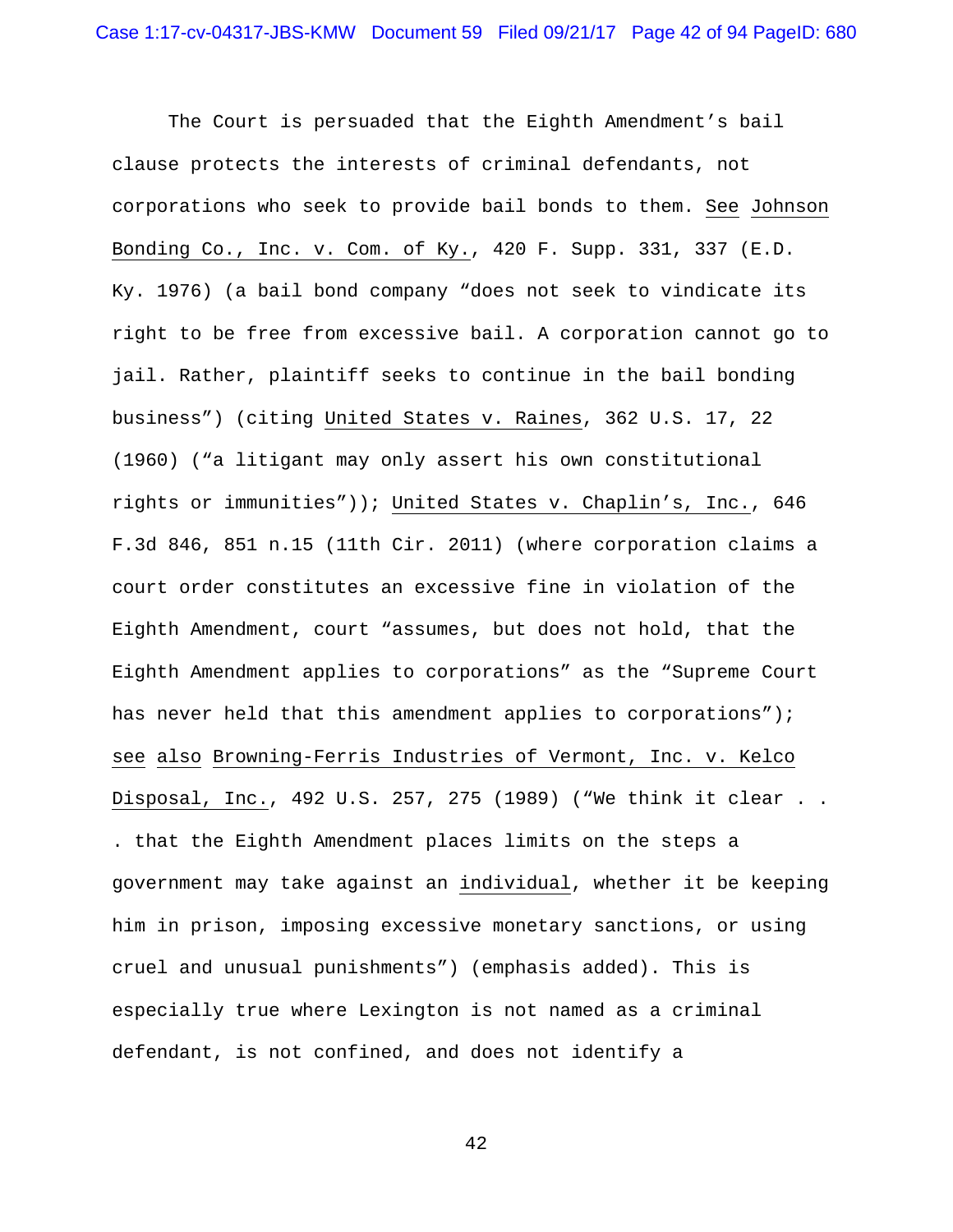## Case 1:17-cv-04317-JBS-KMW Document 59 Filed 09/21/17 Page 43 of 94 PageID: 681

constitutional right that it holds as a corporation that it seeks to vindicate.

 Similarly, the Court does not see how the Due Process or Fourth Amendment claims in Plaintiffs' Complaint constitute an invasion of Lexington's legally-protected interests, despite the harms to Lexington's business that will allegedly result from the CJRA's application to Lexington's potential customers. The Court agrees with Amici that Lexington does not "assert[] its own constitutional rights." (Amici Br. at 12.) Accordingly, the Court finds that Lexington lacks first-party standing on the basis of an alleged violation of its constitutional rights.

ii. Third-Party Standing of Lexington

 Defendants and Amici argue that Lexington also lacks thirdparty standing. (Def. Opp. Br. at 22-23; Amici Br. at 12-19.) Plaintiffs respond that Lexington "has third-party standing to assert the constitutional rights of potential customers denied bail under the CJRA." (Pl. Rep. Br. at 4-5.)

 The parties agree that the Third Circuit recognizes thirdparty standing, see Pa. Psychiatric Soc'y v. Green Spring Health Servs., Inc., 280 F.3d 278, 288 (3d Cir. 2002), and that Triplett, 494 U.S. at 720, provides an appropriate basis to assess whether Lexington has such standing in this case. However, the parties' argument primarily lies within the bounds of contesting whether or not Lexington meets the standard for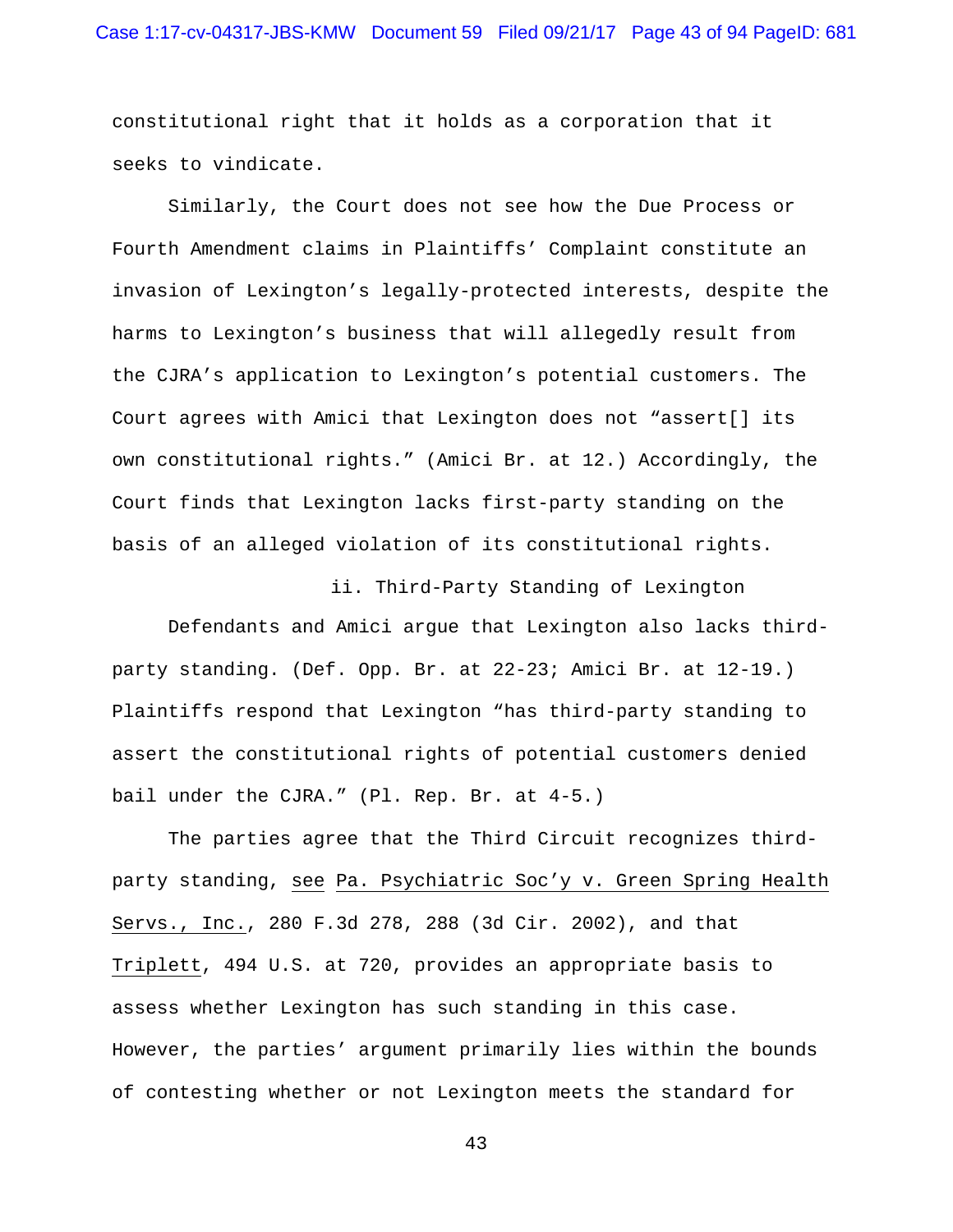third-party standing as described in Triplett, and does not fully address whether the other "preconditions" for third-party standing, as described in Pa. Psychiatric Soc'y, are met.

 The Court notes at the outset that "[t]he restrictions against third-party standing do not stem from the Article III 'case or controversy' requirement, but rather from prudential concerns . . . which limit access to the federal courts to those litigants best suited to assert a particular claim." Pa. Psychiatric Soc'y, 280 F.3d at 287-88. "It is a well-established tenet of standing that a litigant must assert his or her own legal rights and interests, and cannot rest a claim to relief on the legal rights or interests of third parties." Id. at 288.

 The Third Circuit has described third-party standing as an exception to this "well-established tenet":

In particular, if a course of conduct prevents a third-party from entering into a relationship with the litigant (typically a contractual relationship), to which relationship the third party has a legal entitlement, third-party standing may be appropriate.

Pa. Psychiatric Soc'y, 280 F.3d at 288 (quoting Triplett, 494 U.S. at 720).

 The parties' briefs devote substantial effort toward arguing about whether the CJRA and Defendants' alleged unlawful actions prevent criminal defendants (here, the third party) from entering into a contractual relationship with Lexington (here, the litigant), to which relationship the criminal defendants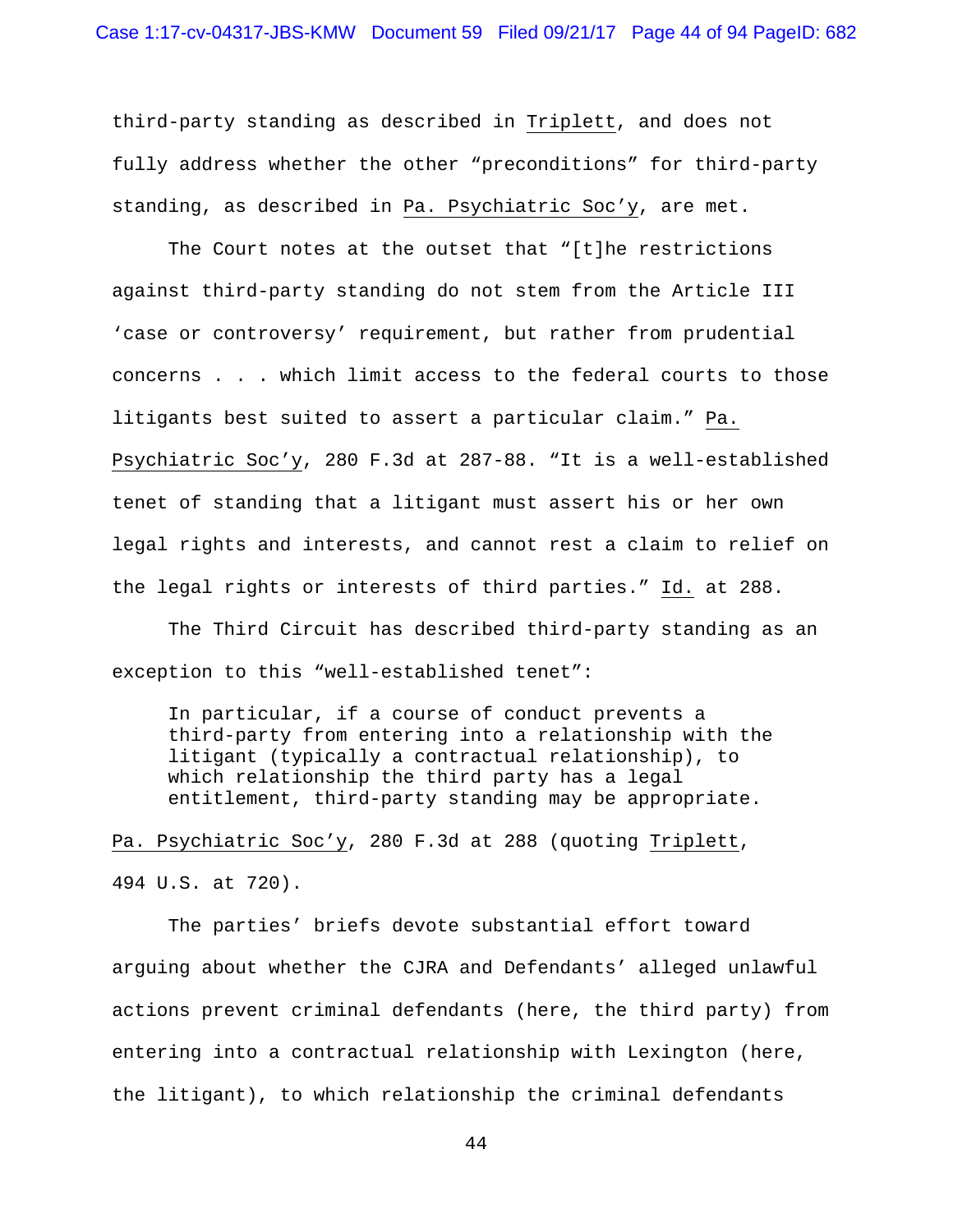have a legal entitlement. A finding of that situation might satisfy Triplett, but it does not end the inquiry. As the Third Circuit has stated:

The Supreme Court has found that the principles animating these prudential concerns [about third-party standing] are not subverted if the third party is hindered from asserting its own rights and shares an identity of interests with the plaintiff. . . . More specifically, third-party standing requires the satisfaction of three preconditions: 1) the plaintiff must suffer injury; 2) the plaintiff and the third party must have a "close relationship"; and 3) the third party must face some obstacles that prevent it from pursuing its own claims. It remains for courts to balance these factors to determine if third-party standing is warranted.

Pa. Psychiatric Soc'y, 280 F.3d at 288-89 (internal quotations omitted); see also The Pitt News v. Fisher, 215 F.3d 354, 362 (3d Cir. 2000) (if same three preconditions are met, "a plaintiff who meets all these criteria, but who would otherwise lack Article III standing to sue because his or her own legally protected rights were not injured, may assert the rights of a third party."); Campbell v. Louisiana, 523 U.S. 392, 397-98 (1998) (same "three preconditions" must be satisfied to assert the rights of a third party); Powers v. Ohio, 499 U.S. 400, 410- 11 (1991) (same "three important criteria" must be satisfied).

 Assuming, without deciding, that criminal defendants (like Holland) are prevented from entering into a contractual relationship with a bail bonds company like Lexington, and that those defendants have a constitutional entitlement to that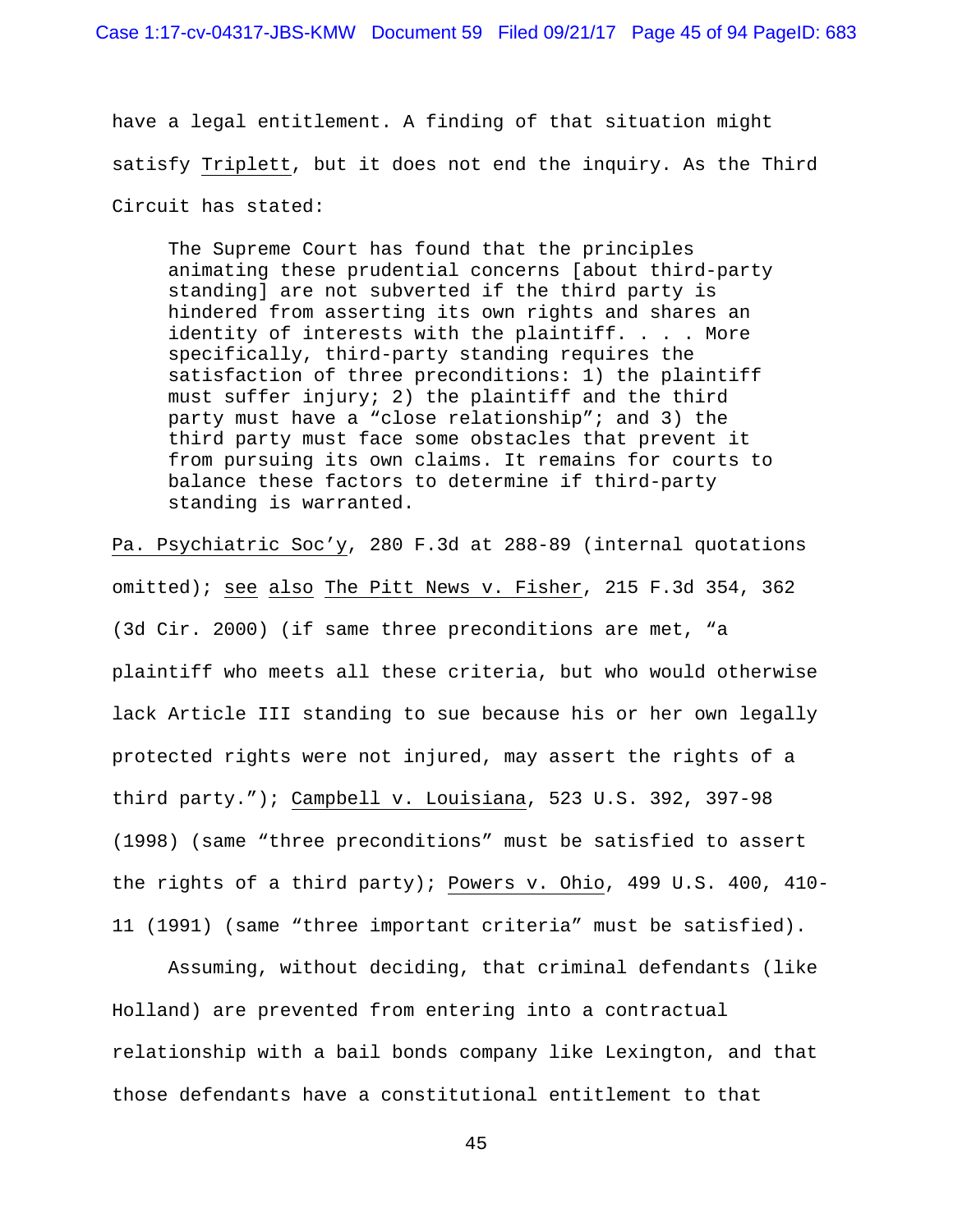relationship and/or to monetary bail, thereby satisfying the dictates of Triplett, Lexington still does not articulate how it can satisfy the third necessary precondition to third-party standing under clear Third Circuit precedent.

 As discussed above, the Court finds that Lexington has suffered an injury that gives it "a 'sufficiently concrete interest' in the outcome of the issue in dispute." Powers, 499 U.S. at 411. This satisfies the first precondition.

 Whether Lexington satisfies the second precondition of a "close relationship" between the plaintiff and the third party whose rights it purports to assert is a closer question. The factual allegations here do not establish a "close relationship" in the colloquial or commonsense meaning of the phrase (as Lexington does not allege an existing contractual relationship with Holland or any criminal defendant whose rights have been violated, and avers only that it "would be ready, willing, and able to act as a bail bonds surety" for criminal defendants in New Jersey if monetary bail "were again an option" for them).<sup>14</sup> However, the Third Circuit has stated that "[t]o meet this standard, this relationship must permit the [proposed plaintiff]

 $\overline{\phantom{0}}$ 

 $14$  The Court notes that Holland avers that "if offered the option of pre-trial release on monetary bail, [he] would have posted bail to obtain [his] pre-trial liberty" and "would have used resources of [his] own and of [his] family, and likely would have engaged a professional bondsman and insurance company." (Holland Decl. at ¶¶ 10-11.)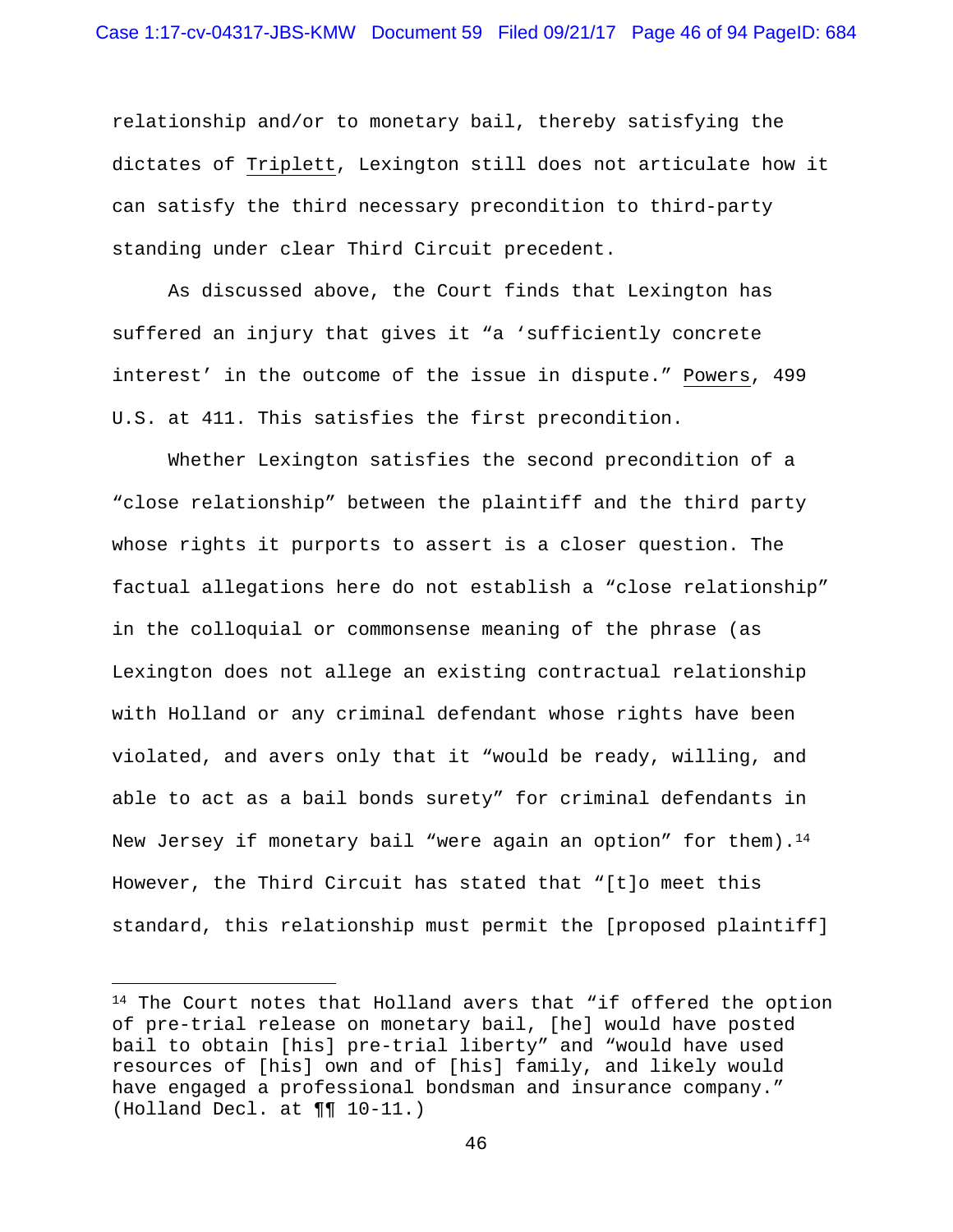to operate fully, or very nearly, as effective a proponent of [the third parties' rights] as the [third parties] themselves." Pa. Psychiatric Soc'y, 280 F.3d at 289. Here, the Court will assume that the relationship between Lexington and the criminal defendants is sufficiently close that Lexington "could efficaciously advocate their . . . interests." Id.

 However, Plaintiffs do not contend, and the Court does not see how they can do so, that the criminal defendants "face some obstacles," id., or that there is "some hindrance," Campbell, 523 U.S. at 397, in pursuing their own claims. It is undisputed that Holland is one such criminal defendant, and he has apparently faced no obstacle nor hindrance in asserting his claim that his rights were violated. Indeed, the Court has already found that Holland has standing under Article III. See Section IV.A.1.a, supra. Holland is a named plaintiff in this action and has been pursuing claims that his constitutional rights were violated with strength and vigor. The Court cannot discern a basis, then, to allow for third-party standing for Lexington (as a matter of prudential standing, rather than Article III standing), where the "third party" is actually a named plaintiff actively participating in the instant case.

 Accordingly, the Court finds, at the present juncture, that it appears unlikely that Lexington has satisfied the necessary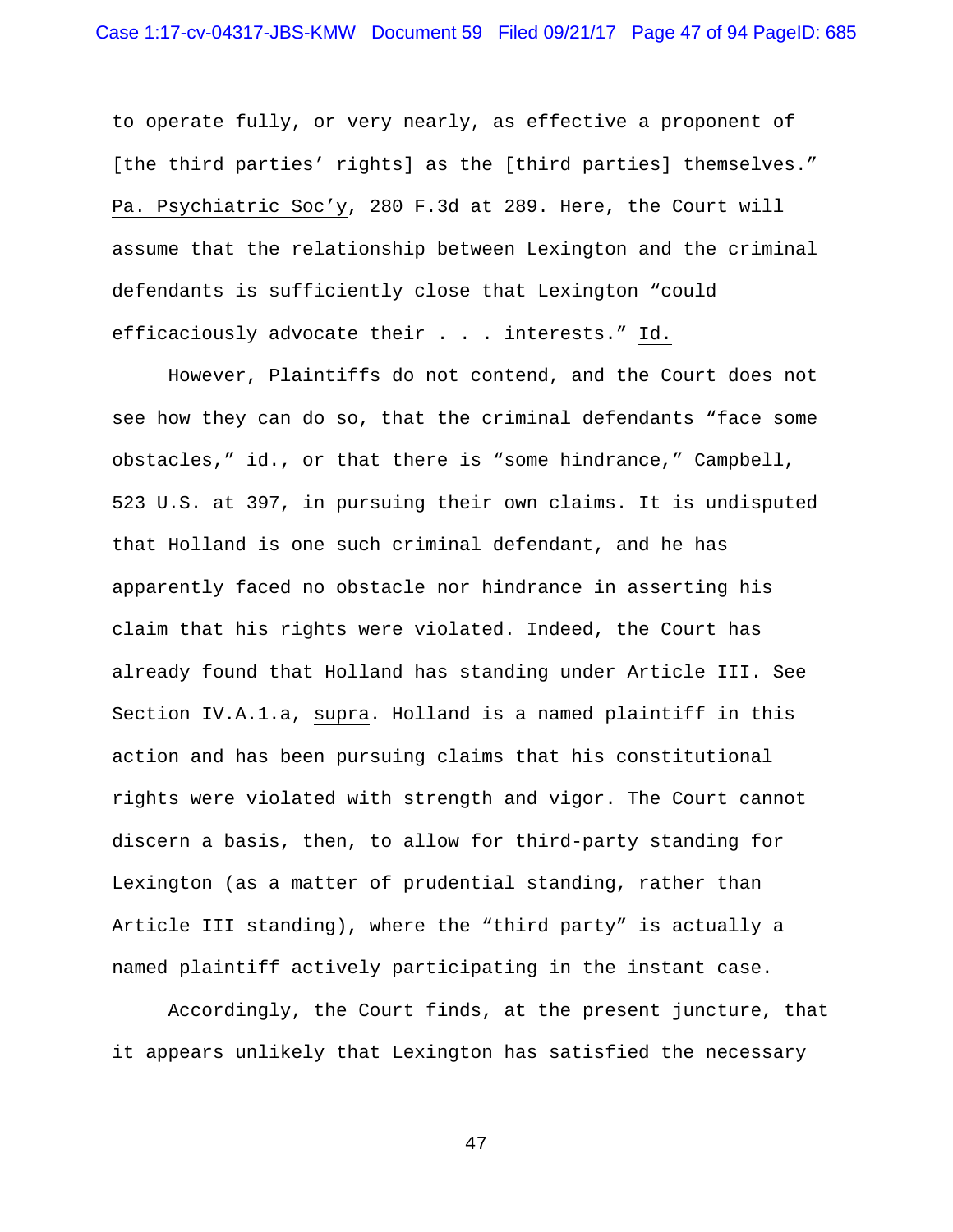preconditions to establish third-party standing in this action.15 However, as noted above, the Court may nevertheless proceed in its assessment of the arguments on the merits as the "presence of one party with standing is sufficient to satisfy Article III's case-or-controversy requirement[.]" Rumsfeld, 547 U.S. at 52 n.2. Holland has such standing.

# iii. Prudential Standing

 Finally, the State Defendants urge that Lexington lacks prudential standing in another respect: namely, that the injury to Lexington "fall[s] well outside the zone of interests of the Eighth, Fourteenth, and Fourth Amendments[.]" (Def. Opp. Br. at 22.)

 In response, Plaintiffs argue that "the Supreme Court recently disavowed the 'zone-of-interests test' as a prudential standing requirement, holding instead that a court must determine 'whether a legislatively conferred cause of action encompasses a particular plaintiff's claim.'" (Pl. Rep. Br. at 4, quoting Lexmark Int'l, Inc. v. Static Control Components, Inc., 134 S. Ct. 1377, 1387 (2014).)

i<br>Li

<sup>&</sup>lt;sup>15</sup> The Court expects that the parties will more completely address the issue of Lexington's third-party standing and the implications of the preconditions described in the Supreme Court's precedents in Powers and Campbell and the Third Circuit's precedent in Pa. Psychiatric Soc'y when briefing Defendants' Motion to Dismiss. See FN 11, supra.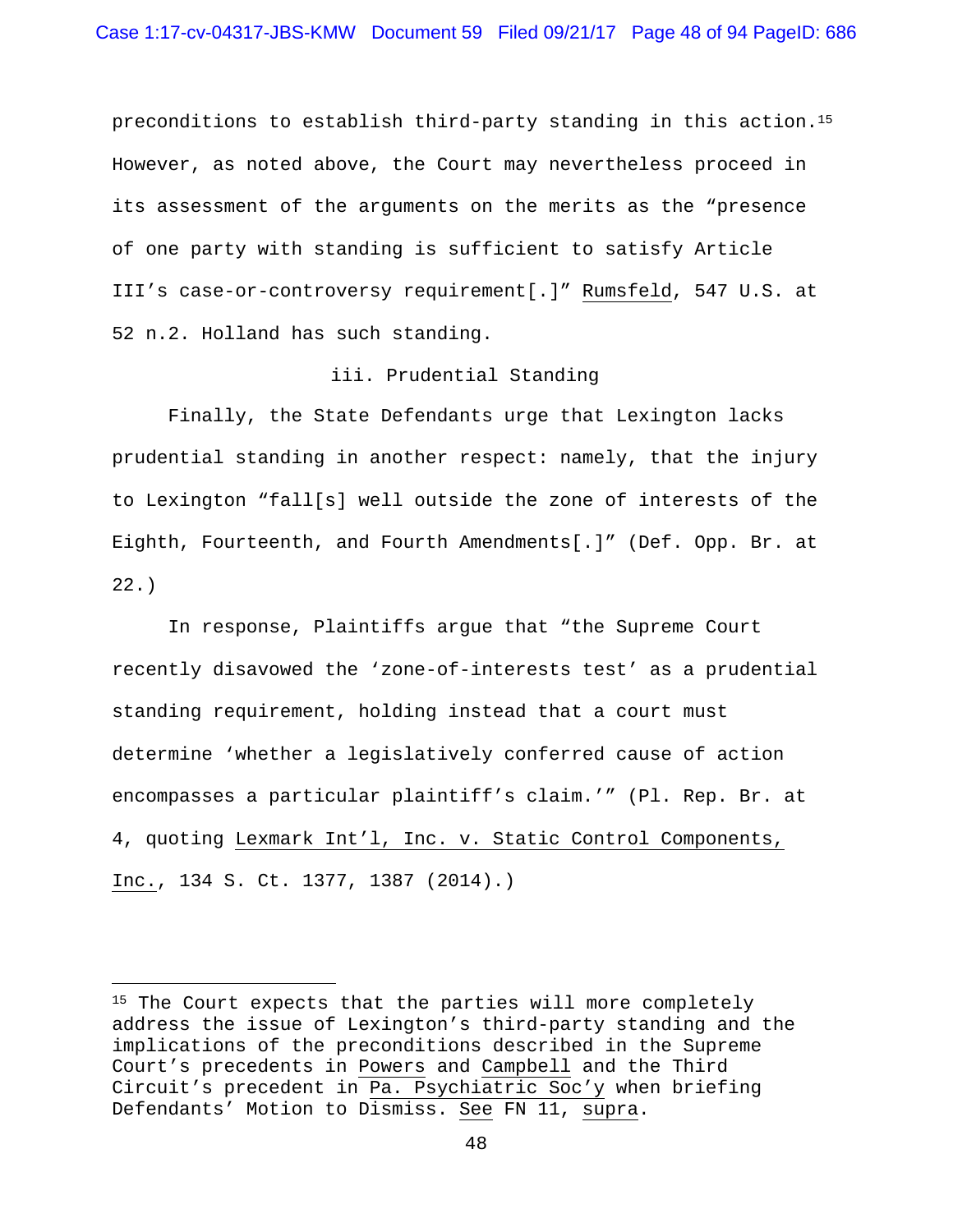"Unlike constitutional standing, which involves absolute and irrevocable justiciability requirements under Article III, prudential standing is a judicially created doctrine relied on as a tool of 'judicial self-governance.'" Prime Media, Inc. v. City of Brentwood, 485 F.3d 343, 349 (6th Cir. 2007) (quoting Warth v. Seldin, 422 U.S. 490, 500 (1975)).

The Third Circuit has recently stated:

We have previously categorized the zone-of-interests requirement as one of three components of prudential standing. . . . The other two components of prudential standing are that a plaintiff must first "assert his or her own legal interests rather than those of third parties," and second must not assert "generalized grievances" that require courts to "adjudicat[e] abstract questions."

Maher Terminals, LLC v. Port Auth. of N.Y. and N.J., 805 F.3d

98, 105, 105 n.5 (3d Cir. 2015) (internal citations omitted). The "zone-of-interests" test requires that "the plaintiff's complaint fall within the zone of interests to be protected or regulated by the statute or constitutional guarantee in question[,]" Valley Forge Christian Coll. v. Ams. United for Separation of Church and State, Inc., 454 U.S. 464, 475 (1982) (internal quotations omitted), and the plaintiff "must show that his interests are more than 'marginally related to . . . the purposes implicit in the statute'" or law, Programmers Guild, Inc. v. Chertoff, 338 Fed. App'x 239, 242 (3d Cir. 2009) (citing Clarke v. Sec. Indus. Ass'n, 479 U.S. 388, 399-400 (1987)).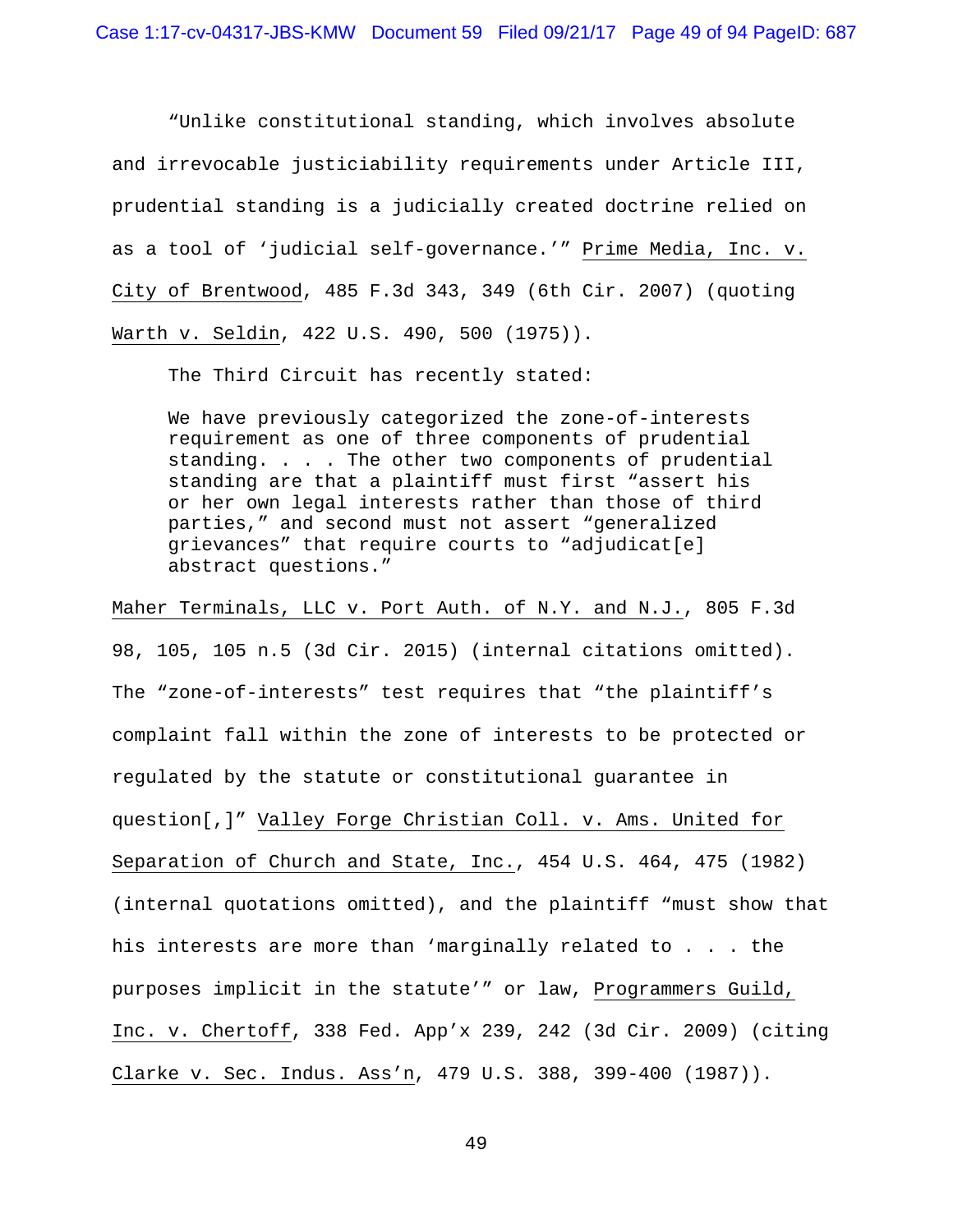In Lexmark, however, the Supreme Court stated: "Although we admittedly have placed [the zone-of-interests] test under the 'prudential [standing]' rubric in the past, . . . it does not belong there . . . . Whether a plaintiff comes within the zone of interests is an issue that requires us to determine, using traditional tools of statutory interpretation, whether a legislatively conferred cause of action encompasses a particular plaintiff's claim." 134 S. Ct. at 1387 (internal quotations omitted). Interpreting Lexmark, the Court has recently stated:

This Court has also referred to a plaintiff's need to satisfy "prudential" or "statutory" standing requirements. See Lexmark, . . . 134 S. Ct. at 1387 and n.4. In Lexmark, we said that the label "prudential standing" was misleading, for the requirement at issue is in reality tied to a particular statute. Ibid. The question is whether the statute grants the plaintiff the cause of action that he asserts. In answering that question, we presume that a statute ordinarily provides a cause of action "only to plaintiffs whose interests fall within the zone of interests protected by the law invoked." Id. at 1388.

Bank of Am. Corp v. City of Miami, 137 S. Ct. 1296, 1302 (2017) (emphasis added).

 The Third Circuit has said that "Lexmark strongly suggests that courts shouldn't link the zone-of-interests test to the doctrine of standing," but has applied the zone-of-interests test to discern whether a plaintiff adequately states a claim under a particular statute. See Maher, 805 F.3d at 105-06, 110 ("[W]hile we hold that the District Court should not have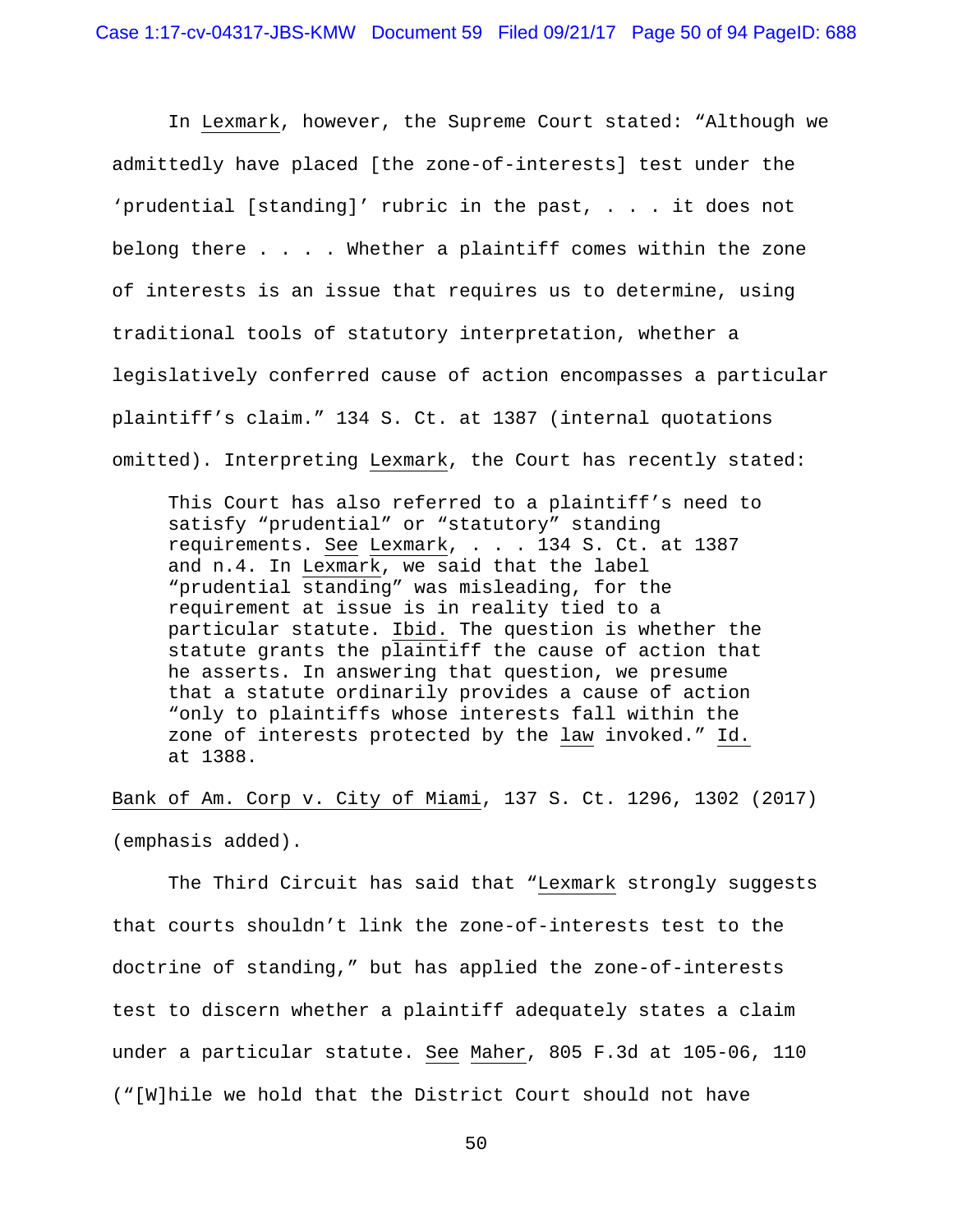couched its conclusion in terms of standing after Lexmark, we agree with the District Court's essential holding: Maher, as a landside entity, is outside the Tonnage Clause's zone of interests. . . . Accordingly, Maher failed to state a Tonnage Clause claim.").

 The Third Circuit has thus maintained that the zone-ofinterests test has continued vitality, but with regard to whether a plaintiff states a claim, rather than whether that plaintiff has standing. Id. at 110. In light of that, the Court declines to find that Lexington lacks prudential standing under the "zone-of-interests" test.16

### 2. *Younger* Abstention

i<br>Li

 Defendants argue that the Court must abstain from interfering with Holland's ongoing state criminal prosecution, pursuant to Younger v. Harris, 401 U.S. 37 (1971). (Def. Opp. Br. at 23.) In response, Plaintiffs argue that Younger abstention is inappropriate where a defendant in state court does not challenge the state prosecution as such, but rather pre-trial procedures, citing Gerstein v. Pugh, 420 U.S. 103, 108 n.9. (Pl. Rep. Br. at 6.)

<sup>16</sup> Defendants are, of course, free to re-assert this zone-ofinterests argument as part of an argument that Lexington fails to state a claim. The Court expresses no opinion on the merits of such a potential issue.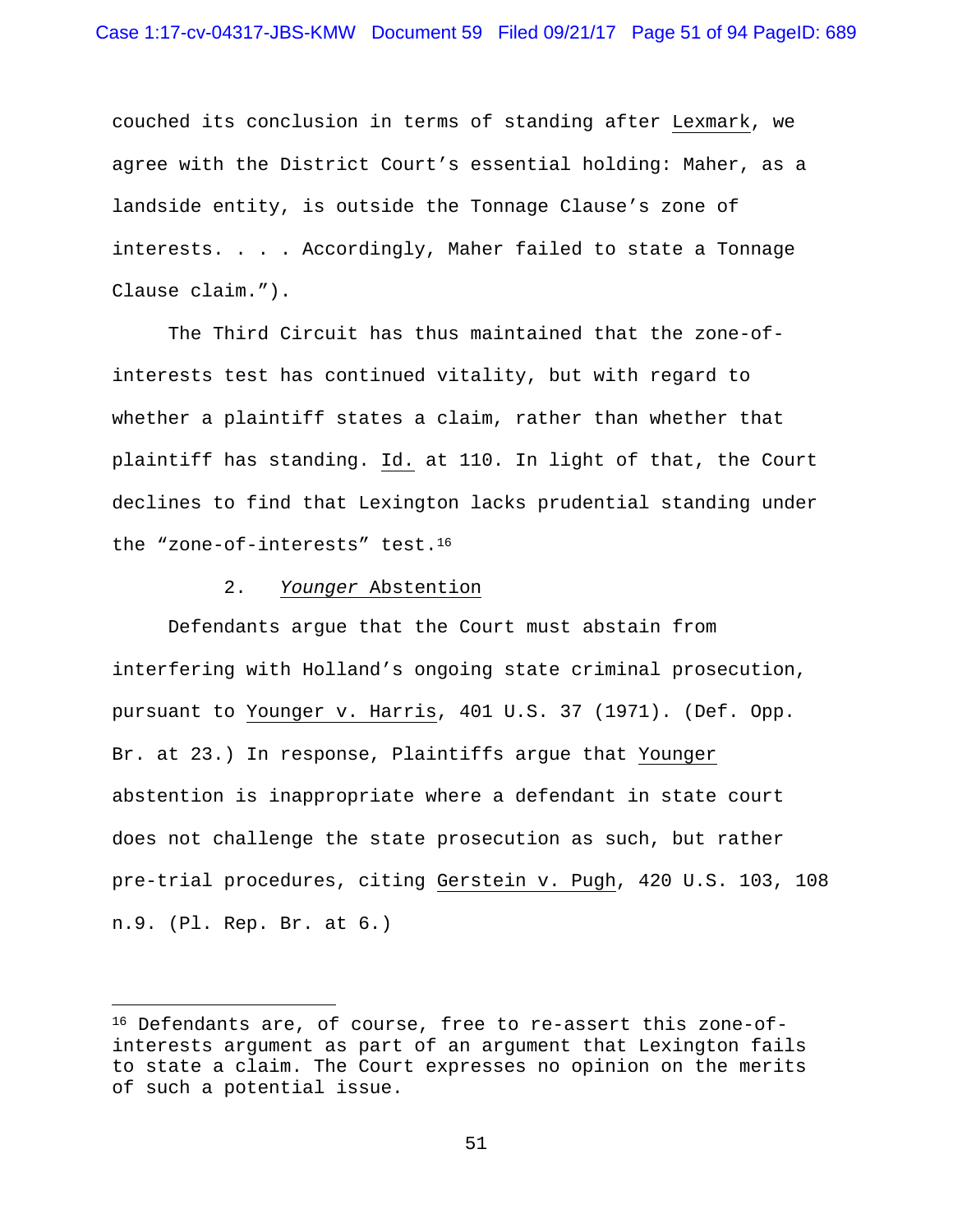In Younger, the Supreme Court held that "settled doctrines . . . have always confined very narrowly the availability of injunctive relief against state criminal prosecutions." 401 U.S. at 53. It found that an injunction was inappropriate where the state-court defendant claimed that a statute on its face violated his constitutional rights, but where "there [wa]s no suggestion that this single prosecution against Harris [wa]s brought in bad faith or [wa]s only one of a series of repeated prosecutions to which he [would have] be[en] subjected," which would constitute "extraordinary circumstances" and justify a departure from those "settled doctrines." Id. at 49, 53. Furthermore, "a proceeding was already pending in the state court, affording Harris an opportunity to raise his constitutional claims." Id. at 49. The Supreme Court has stated that "[t]he policy of equitable restraint expressed in Younger v. Harris, in short, is founded on the premise that ordinarily a pending state prosecution provides the accused a fair and sufficient opportunity for vindication of federal constitutional rights." Kugler v. Helfant, 421 U.S. 117, 124 (1975) (citing Steffel v. Thompson, 415 U.S. 452, 460 (1974)).

 In Gerstein v. Pugh, 429 U.S. 103 (1975), however, the Supreme Court arguably narrowed the scope of Younger abstention. In that case, the state-court defendant Pugh requested injunctive relief from a federal district court, claiming a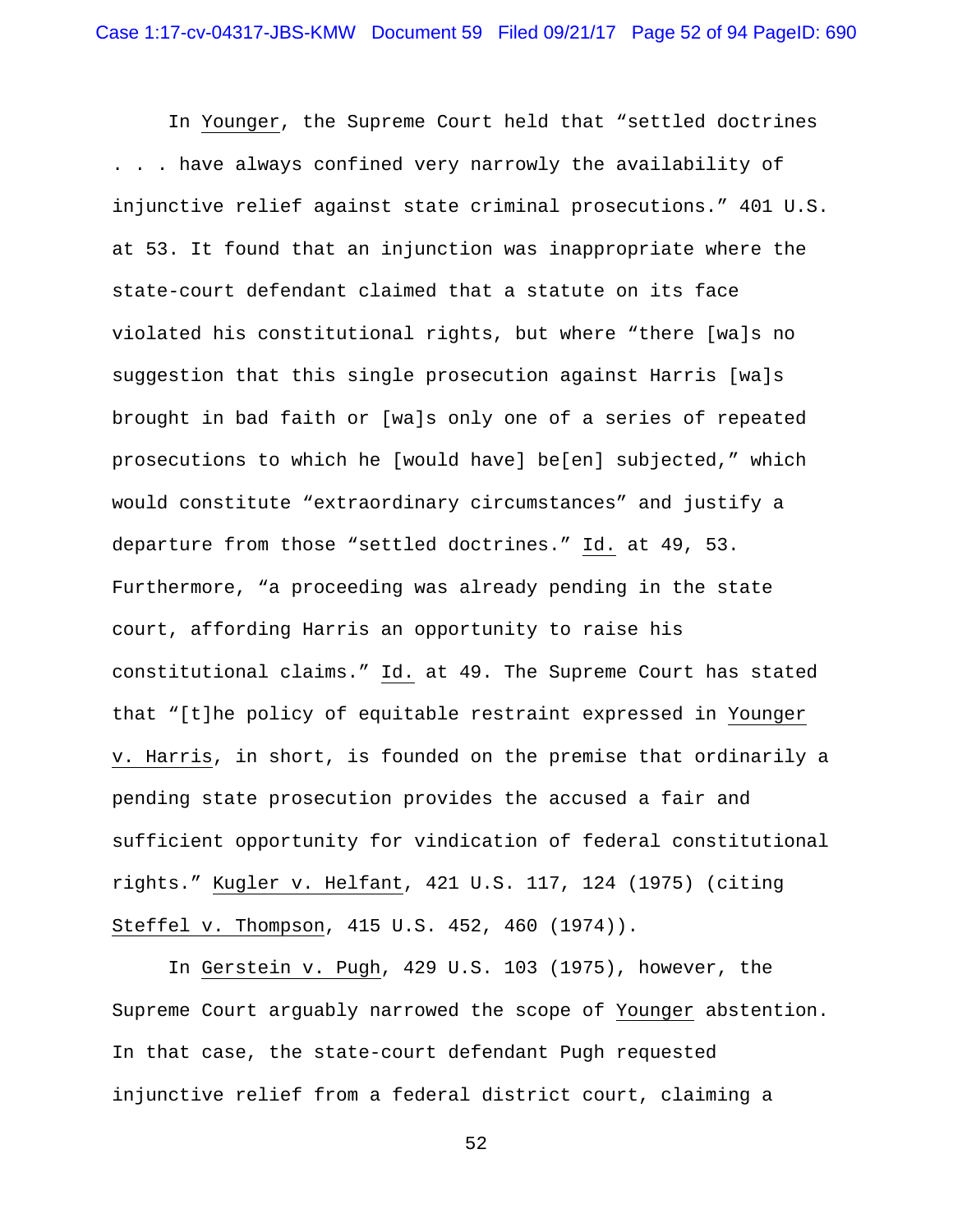constitutional right to a judicial hearing on the issue of probable cause, and asking the court to order such a hearing. 420 U.S. at 106-07. "The District Court ordered the Dade County defendants to give the named plaintiffs an immediate preliminary hearing to determine probable cause for further detention." Id. at 107-08.

The Court then noted:

The District Court correctly held that respondents' claim for relief was not barred by the equitable restrictions on federal intervention in state prosecutions, Younger v. Harris, 401 U.S. 37 (1971). The injunction was not directed at the state prosecutions as such, but only at the legality of pretrial detention without a judicial hearing, an issue that could not be raised in defense of the criminal prosecution. The order to hold preliminary hearings could not prejudice the conduct of the trial on the merits.

Id. at 108 n.9.

 Other courts have since relied on the distinction articulated in Gerstein at Note 9 as to whether abstention pursuant to Younger is appropriate.

 Shortly after Gerstein was decided, the Third Circuit found a district court's abstention pursuant to Younger to be appropriate, and directly addressed the applicability of Note 9 in Gerstein, where the state-court defendant sought a federal injunction prohibiting "sessions on Friday, the Islamic Sabbath of appellant, in a pending criminal trial in state court when available state procedures to remedy the alleged constitutional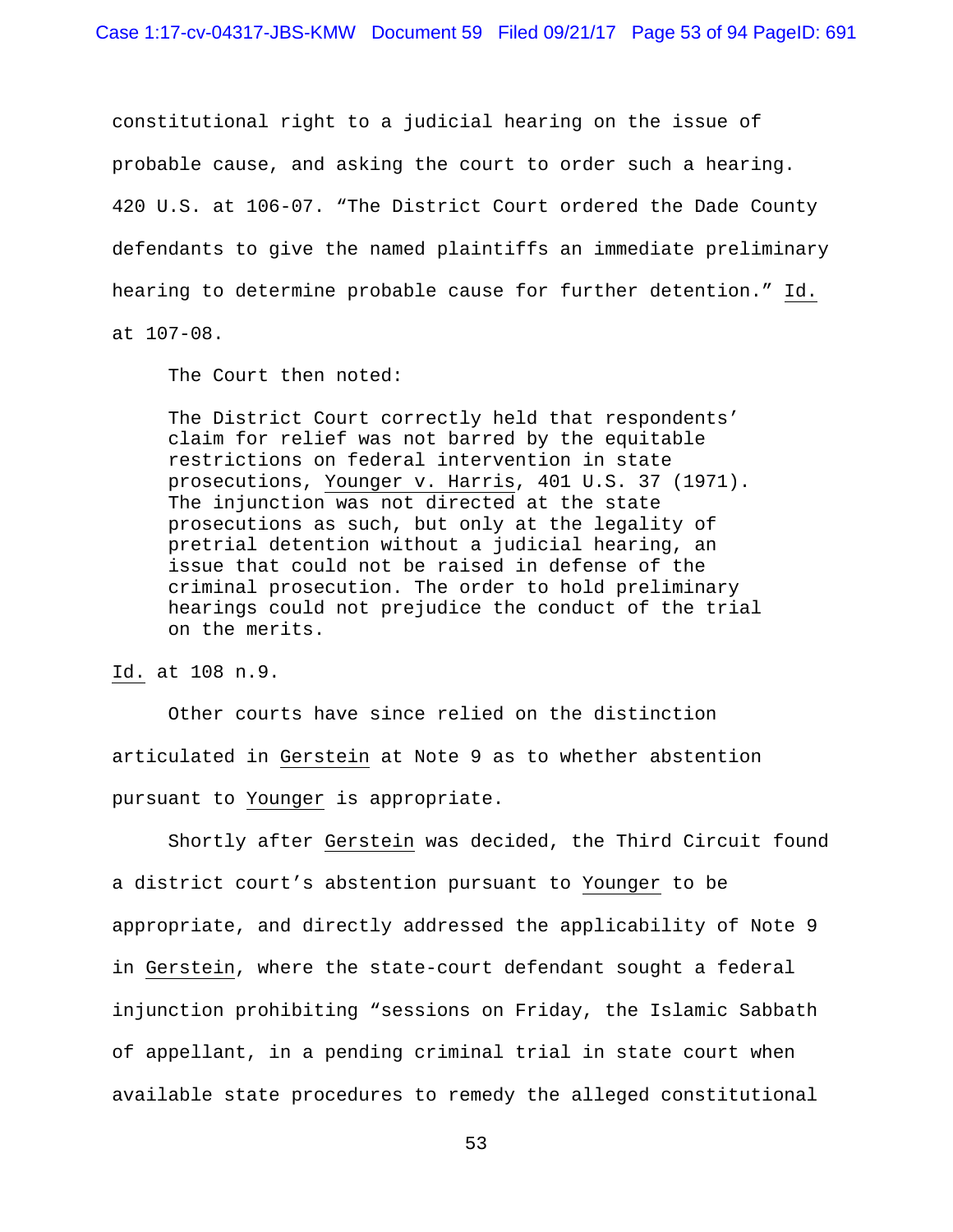infringement have not been exhausted." State of N.J. v.

Chesimard, 555 F.2d 63, 64 (3d Cir. 1977).

In that case, the state-court defendant's "free exercise right could not be asserted as a defense to the criminal prosecution[,]" but it was "equally true that the right could not be raised in the absence of a criminal prosecution" and was

in fact . . . asserted as part of an ongoing criminal prosecution. Ms. Chesimard raised her free exercise claim by pre-trial motion in the state court. Although the state system provides for interlocutory review of the adverse ruling she received, Ms. Chesimard has chosen not to pursue her available state remedies to their fullest extent. Under these circumstances, we believe the federal hand must be stayed[, pursuant to Younger and . . . ] Huffman v. Pursue, Ltd., 420 U.S. [592,] 609 [(1975)].

Chesimard, 555 F.2d at 66-67. The court in Chesimard also noted

that its decision does not

under these circumstances do violence to the traditional notion that exhaustion of state judicial remedies is ordinarily not a prerequisite to relief sought under 42 U.S.C. § 1983 . . . . [The holding in Monroe v. Pape, 365 U.S. 167, 183 (1967), that] "one seeking redress under . . . § 1983 for a deprivation of federal rights need not first initiate state proceedings based on related state causes of action . . . ha[s] nothing to do with the problem presently before us, that of the deference to be accorded to state proceedings which already have been initiated and which afford a competent tribunal for the resolution of federal issues.

Chesimard, 555 F.2d at 67 (citing Huffman, 420 U.S. at 609 n.21).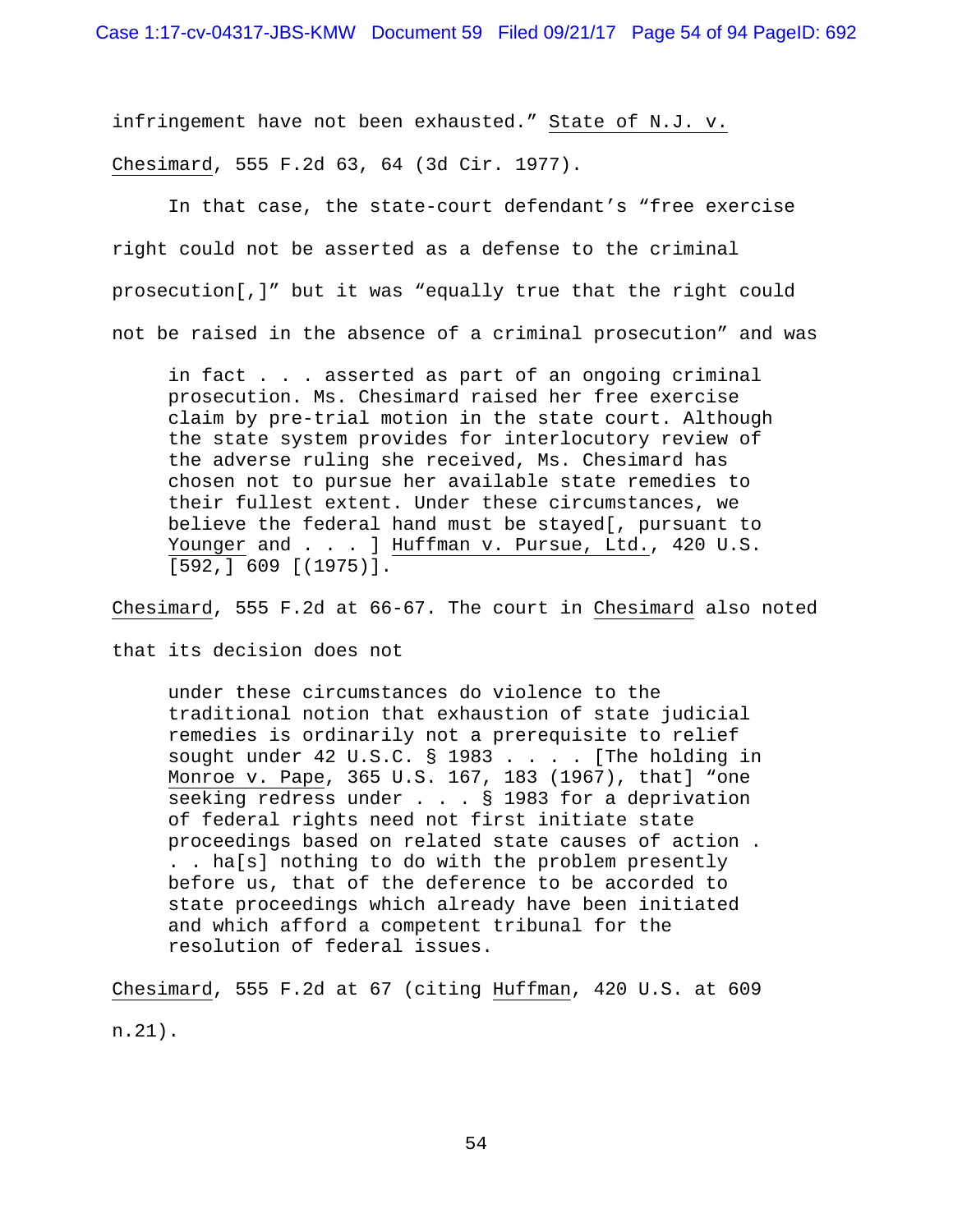Furthermore, the Chesimard Court found Gerstein inapposite; although "[p]ersuasive arguments can be made on either side" as to the issue it saw as dispositive under Gerstein of whether an order prohibiting trial on Fridays "would 'prejudice the conduct of the trial on the merits,' [Gerstein,] 420 U.S. at 108, n.9," the Third Circuit ruled that "to permit federal intervention here when state interlocutory appellate review remains available would unnecessarily displace the state's supreme court of its role in supervising the conduct of trials in state courts. . . . [T]he intervention here would deprive the New Jersey Supreme Court of an opportunity to review a discrete judicial ruling in a pending trial[,]" and found that Younger "is applicable in the present posture of the case." Chesimard, 555 F.2d at 68.17

In a different and more recent case, however, the Third Circuit has applied Gerstein and Younger and found abstention

i

<sup>17</sup> See also Wallace v. Kern, 520 F.2d 400, 405-08 (2d Cir. 1975) (analyzing Note 9 of Gerstein in case where plaintiffs sought new bail procedures and finding that Gerstein was distinguishable because the Gerstein Court "emphasize[d]" that the plaintiffs there had effectively unavailable remedies under state law to press their constitutional claim and because the Gerstein plaintiffs' claims had been repeatedly rejected by Florida courts; and abstaining pursuant to Younger, stating that upholding the lower court's injunction would constitute "federal judicial legislation which is not only offensive to state sensibilities but is contrary to the admonition in Gerstein on this very point[, citing Gerstein, 420 U.S. at 123: '[W]e recognize that state systems of criminal procedure vary widely. There is no single preferred pretrial procedure . . . [and] we recognize the desirability of flexibility and experimentation by the States.']").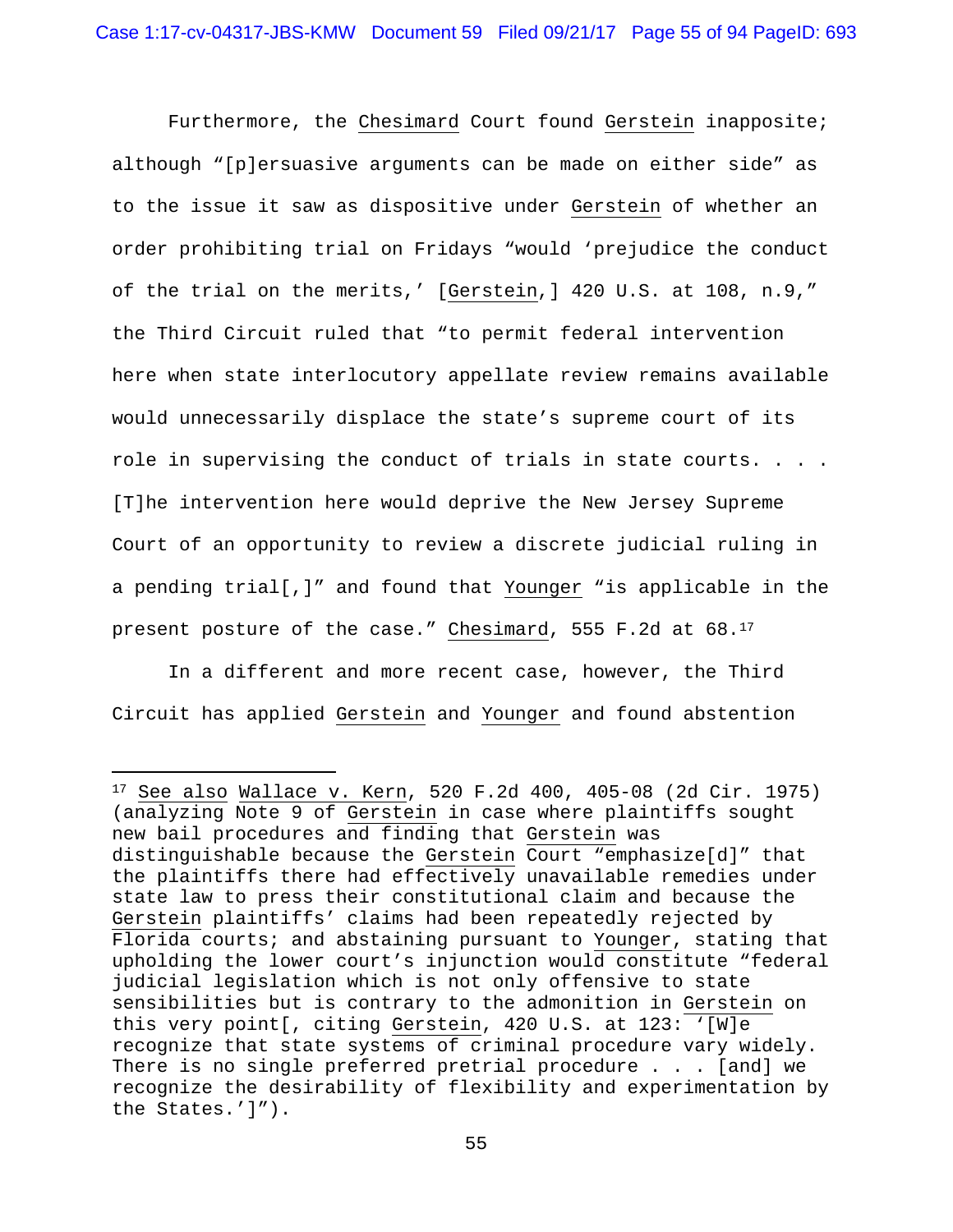inappropriate in a case where "the equitable relief requested is not aimed at state prosecutions, but at the legality of the rearrest policy and the pretrial detention of a class of criminal defendants. The issues here raised could not have been raised in defense of [the plaintiff's] criminal prosecution, and the injunction sought would not bar his prosecution." Stewart v. Abraham, 275 F.3d 220, 225 (3d Cir. 2001). The Third Circuit also cited Moore v. Sims, 442 U.S. 415 (1979), in which the Supreme Court "distinguished Gerstein from the case before it" on the basis that, in Gerstein, "the action was not barred by Younger because the injunction was not addressed to a state proceeding and therefore would not interfere with the criminal prosecutions themselves. The order to hold preliminary hearings could not prejudice the conduct of the trial on the merits." Stewart, 275 F.3d at 226 (quoting Moore, 442 U.S. at 431) (internal quotations omitted).18

i<br>Li

<sup>18</sup> But see Moore, 442 U.S. at 430 n.12 ("In sum, the only pertinent inquiry [as to whether a federal court ought interject itself into a constitutional dispute in state court regarding a state law] is whether the state proceedings afford an adequate opportunity to raise the constitutional claims, and Texas law appears to raise no procedural barriers. . . . The proposition that claims must be cognizable 'as a defense' in the ongoing state proceeding, as put forward by our dissenting Brethren . . . converts a doctrine with substantive content into a mere semantical joust. There is no magic in the term 'defense' when used in connection with the Younger doctrine if the word 'defense' is intended to be used as a term of art. We do not here deal with the long-past niceties which distinguished among 'defense,' 'counterclaims,' 'setoffs,' 'recoupments,' and the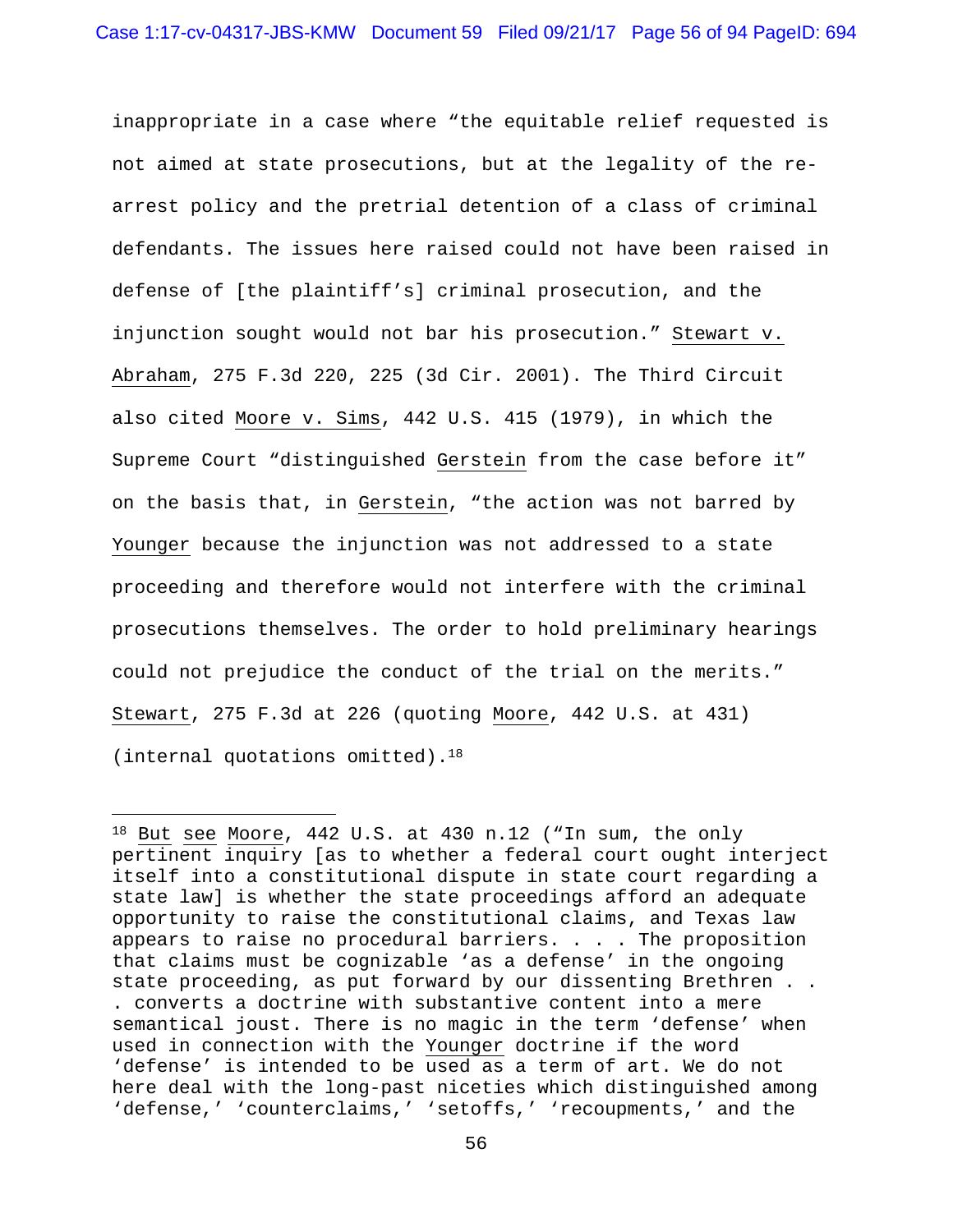Younger abstention has been expanded over the years from its original context in criminal proceedings to apply in other types of proceedings. See Huffman, 420 U.S. at 604 (abstention under Younger appropriate in state civil proceeding that is "both in aid of and closely related to criminal statutes" and where state's interest "is likely to be every bit as great as it would be . . . [in] a criminal proceeding"); Trainor v. Hernandez, 431 U.S. 434, 441, 444 (1975) ("[T]he principles of Younger and Huffman are broad enough to apply to interference by a federal court with an ongoing civil enforcement action such as this [for the return of money obtained via alleged welfare fraud], brought by the State in its sovereign capacity[,]" for reasons of federalism and comity); Pennzoil Co. v. Texaco, Inc., 481 U.S. 1, 10-14 (1987) (abstention under Younger appropriate with regard to state civil proceedings that seek to enforce the orders and judgments of the state's courts).

i<br>Li

like. As we stated in Juidice v. Vail, 430 U.S. [327,] 337 [(1977)]: 'Here it is abundantly clear that appellees had an opportunity to present their federal claims in the state proceedings. No more is required to invoke Younger abstention. . . . Appellees need be accorded only an opportunity to fairly pursue their constitutional claims in the ongoing state proceedings . . . and their failure to avail themselves of such opportunities does not mean that the state procedures were inadequate.'") (omissions and emphasis in original).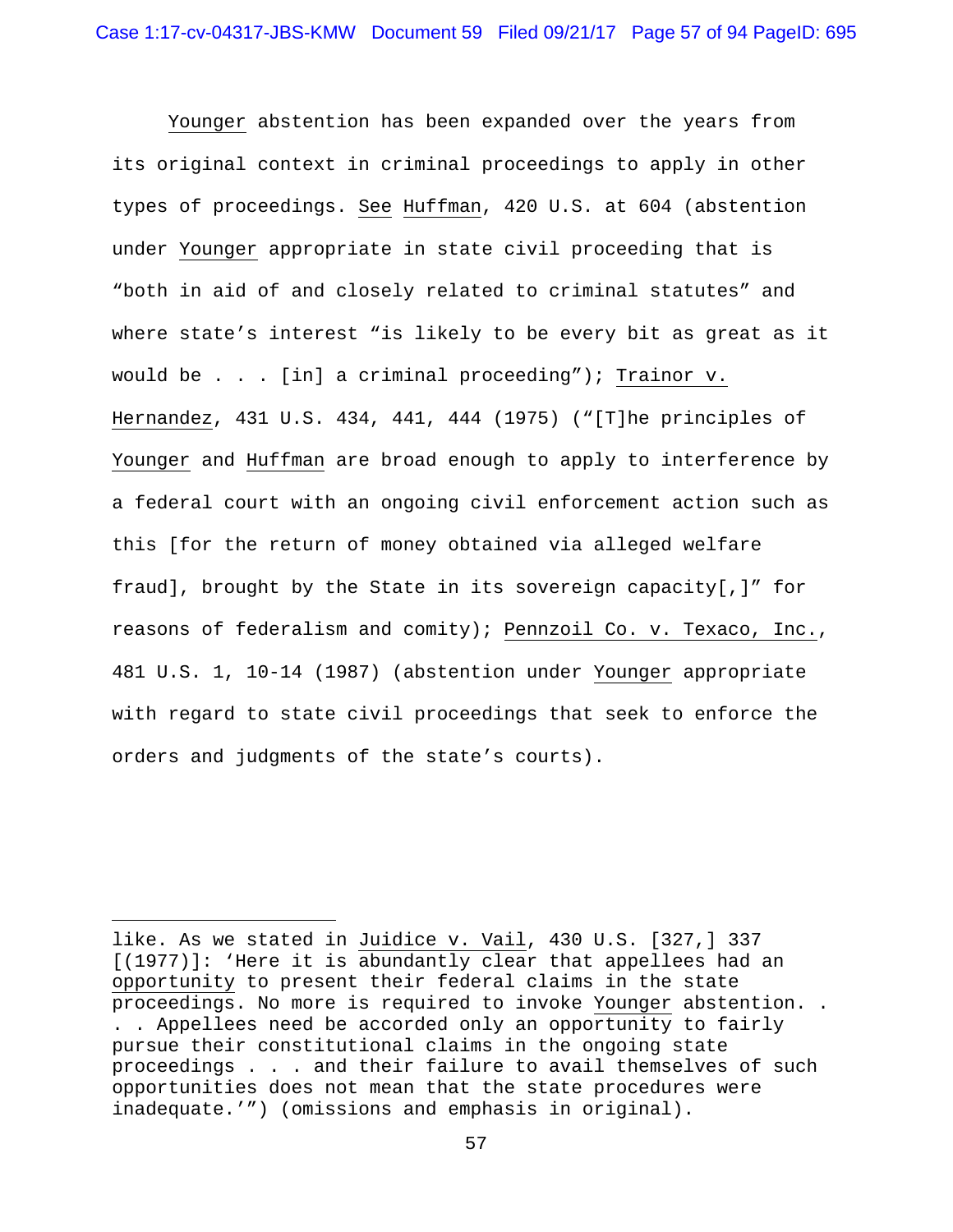In response to this, the Supreme Court has recently described at greater length the limited circumstances when it is appropriate for a lower court to invoke Younger abstention:

In the main, federal courts are obliged to decide cases within the scope of federal jurisdiction. Abstention is not in order simply because a pending state-court proceeding involves the same subject matter. . . . Younger exemplifies one class of cases in which federal-court abstention is required: When there is a parallel, pending state criminal proceeding, federal courts must refrain from enjoining the state prosecution. . . . Circumstances fitting within the Younger doctrine, we have stressed, are "exceptional"; they include, as catalogued in [New Orleans Public Service, Inc. v. Council of City of New Orleans, 491 U.S. 350 (1989) ("NOPSI")], "state criminal prosecutions," "civil enforcement proceedings," and "civil proceedings involving certain orders that are uniquely in furtherance of the state courts' ability to perform their judicial functions." Id. at 367-68.

Sprint Commc'ns, Inc. v. Jacobs, 134 S. Ct. 584, 588 (2013).

The Third Circuit has stated that "Sprint offers a forceful reminder of the longstanding principle that federal courts have a 'virtually unflagging' obligations to hear and decide cases within their jurisdiction." ACRA Turf Club, LLC v. Zanzuccki, 748 F.3d 127, 138 (3d Cir. 2014) (quoting Sprint, 134 S.Ct. at 591, and Colo. River Water Conservation Dist. v. United States, 424 U.S. 800, 817 (1976)).

The Third Circuit has also stated:

In Middlesex[ Cty. Ethics Comm. v. Garden State Bar Ass'n, 457 U.S. 423 (1982)], the Court noted that abstention is appropriate where there is an ongoing state proceeding that (1) is judicial in nature, (2)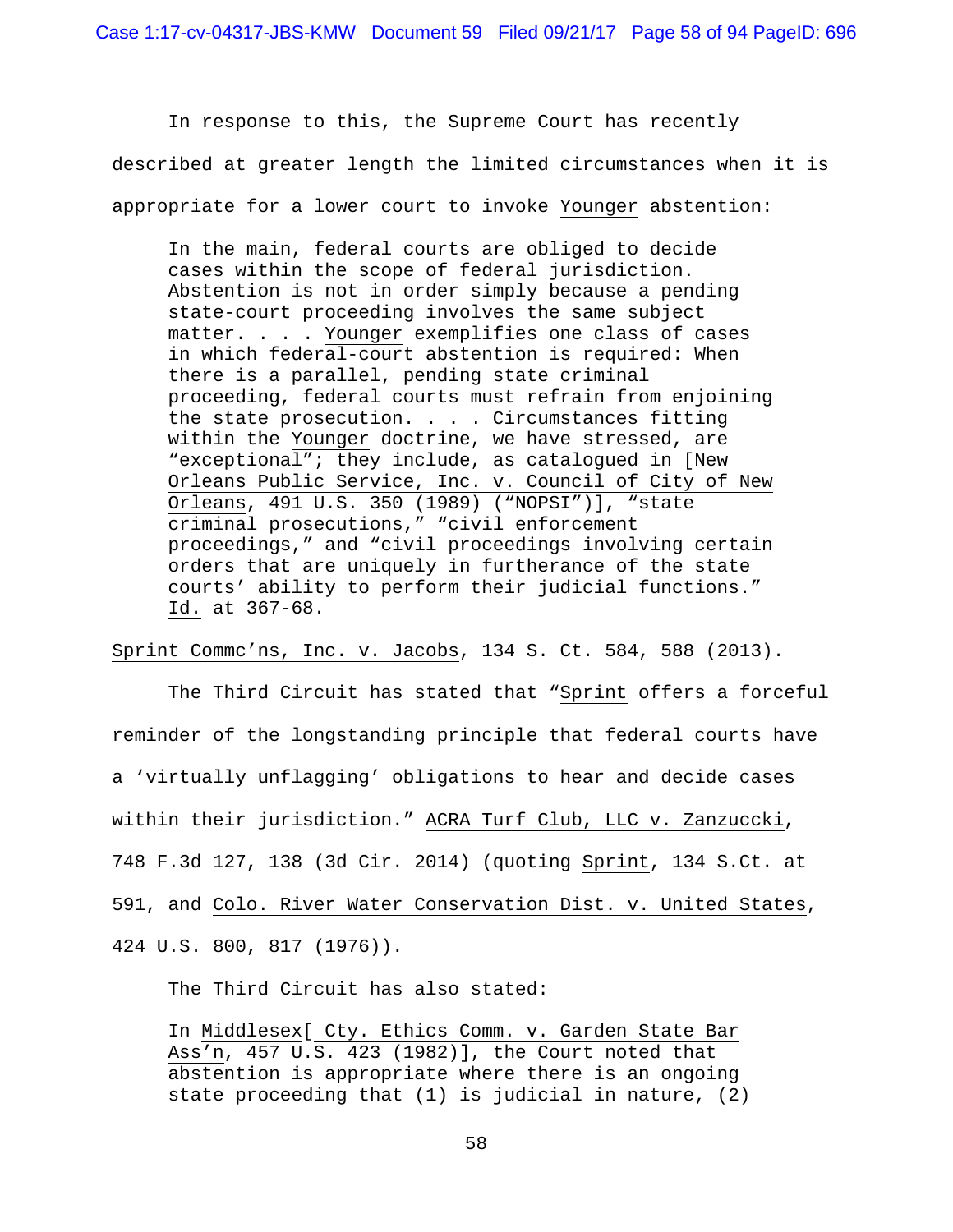implicates important state interests, and (3) provides an adequate opportunity to raise federal challenges. Middlesex, 457 U.S. at 432. . . .

In Sprint, the Court repudiated th[e] practice [in subsequent decisions of lower courts of "exclusively applying these three factors as if they were the alpha and omega of the abstention inquiry"], explaining that the Middlesex conditions were never intended to be independently dispositive, but "were, instead, additional factors appropriately considered by the federal courts before invoking Younger." Sprint, 134 S. Ct. at 593 (emphasis in original).

Gonzalez v. Waterfront Comm'n of N.Y. Harbor, 755 F.3d 176, 181

(3d Cir. 2014).19 Thus, Gonzalez ratifies the continuing validity of Younger abstention in the context of an ongoing criminal prosecution where there is no barrier to raising the issue in the state court proceeding, suggesting also the continuing validity of the Middlesex analysis.

No Third Circuit case of which this Court is aware has directly addressed the issue of whether Younger abstention is

Gonzalez, 755 F.3d at 184.

i

<sup>19</sup> In Gonzalez, the Third Circuit found that abstention was appropriate in part because, having found that the proceeding at issue was quasi-criminal under Sprint, the third Middlesex factor was also satisfied:

In determining whether a federal plaintiff has an adequate opportunity to raise his constitutional claims during state-court judicial review of the administrative decision, we ask whether "state law clearly bars the interposition of the constitutional claims." Moore v. Sims, 442 U.S. 415, 425-26 (1979) (emphasis added [in Gonzalez]). In making this determination, we consider whether state law raises procedural barriers to the presentation of the federal challenges.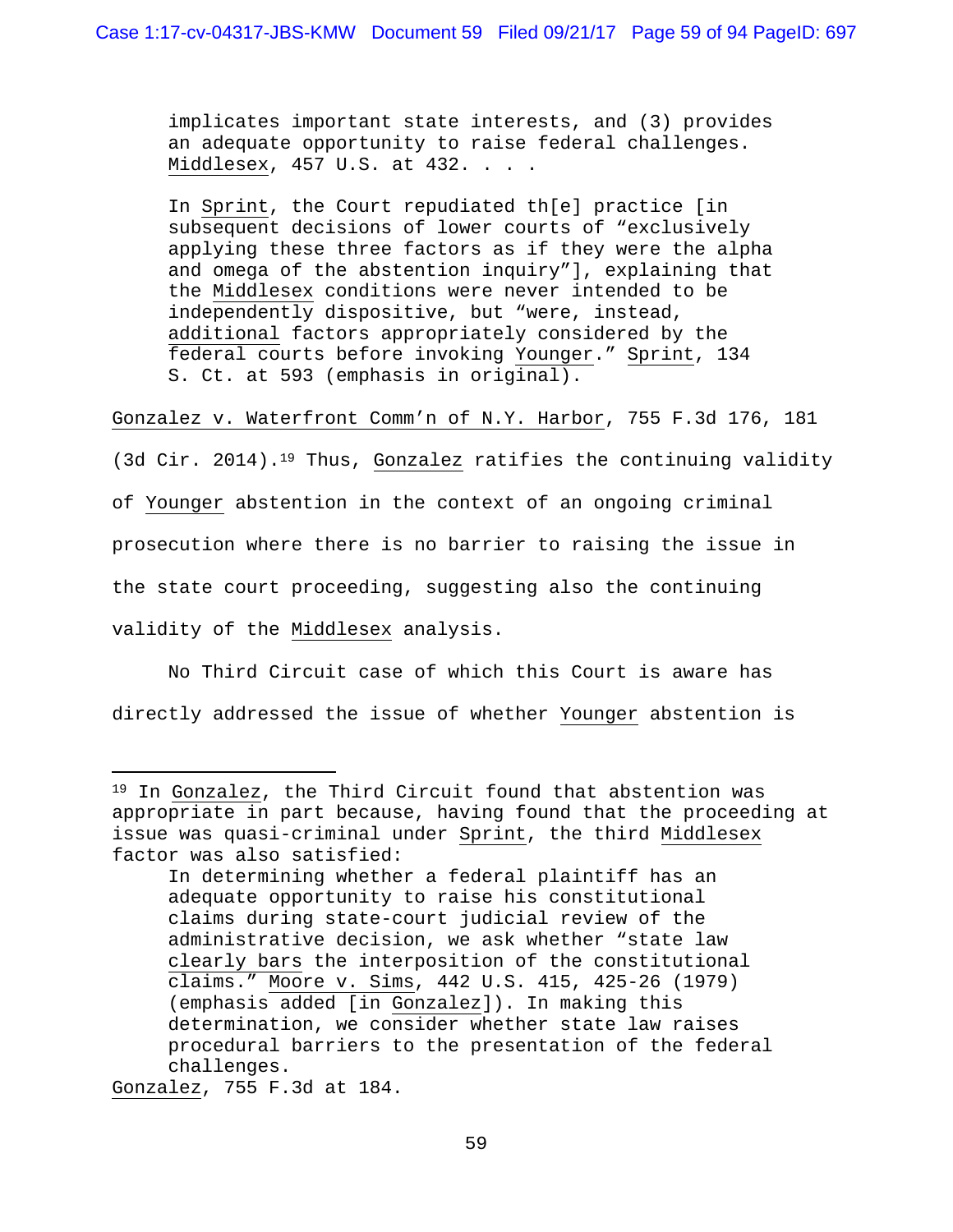appropriate with regard to ancillary or collateral proceedings in a pending criminal case since Sprint was decided. Other federal courts, in cases both before and after Sprint, have ruled that abstention is inappropriate in cases challenging bail or other pretrial release conditions. See Hunt v. Roth, 648 F.2d 1148, 1154 (8th Cir. 1981) (rev'd on other grounds) (abstention inappropriate where declaratory judgment sought regarding nonbailable status of certain offenses did "not interfere with the state's orderly criminal prosecution" of plaintiff, plaintiff's claim that "bail has been unconstitutionally denied [wa]s no defense to the criminal charge[,]" and plaintiff had effectively no remedy in state court); Odonnell v. Harris Cty., Texas, 227 F. Supp. 3d 706, 734-35 (S.D. Tex. 2016) ("Resolving [the legality of the challenged pre-trial detention] does not affect the merits of subsequent criminal prosecutions. The inability to pay bail cannot be raised as a defense in a subsequent criminal prosecution. . . . Even if Younger applied to a case challenging pretrial detention, this case would fail Younger's conditions for abstention [under Middlesex, 457 U.S. at 432 and subsequent caselaw.]"); Rodriguez v. Providence Cmty. Corr., Inc., 155 F. Supp. 3d 758, 765-66 (M.D. Tenn. 2015) (noting that the "Sixth Circuit has read Gerstein to require federal courts to ask 'whether the issue raised is collateral to the principal state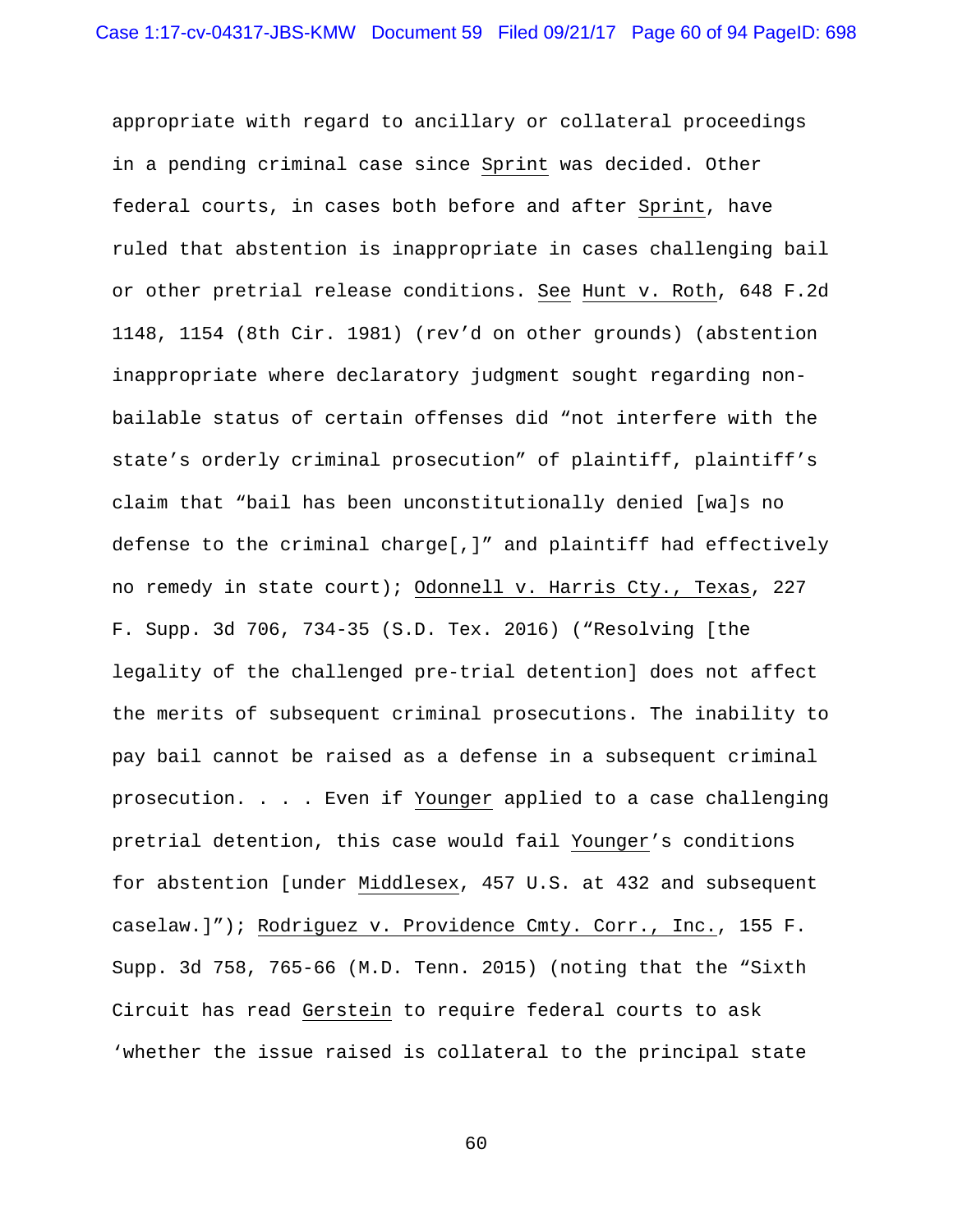proceeding' before invoking Younger abstention") (quoting Parker v. Turner, 626 F.2d 1, 8 (6th Cir. 1980)).

Ultimately, the Court is not persuaded that Younger abstention is warranted in the instant case. As the Sprint Court stated: "When there is a parallel, pending state criminal proceeding, federal courts must refrain from enjoining the state prosecution." 134 S. Ct. at 588. Plaintiffs, here, do not seek to enjoin the state prosecution against Holland; instead, they challenge the procedure by which the conditions of pre-trial release during that prosecution was decided and seek an injunction ordering a different procedure. An injunction containing an order for such a procedure to take place "could not prejudice the conduct of the trial on the merits." Gerstein, 420 U.S. at 108 n.9.

The Court believes that Gerstein's explication of when Younger abstention is inappropriate is as applicable to the instant case as it was to the claims in Stewart. In that case, the petitioners' claims were regarding a policy of the Philadelphia District Attorney's Office re-initiating felony charges that had been dismissed by a judge for lack of a prima facie showing of probable cause, such policy alleged to have been in violation of the petitioners' Fourth Amendment rights against unreasonable seizures. Stewart, 275 F.3d at 225-26. Just as the federal court addressing the challenged procedure in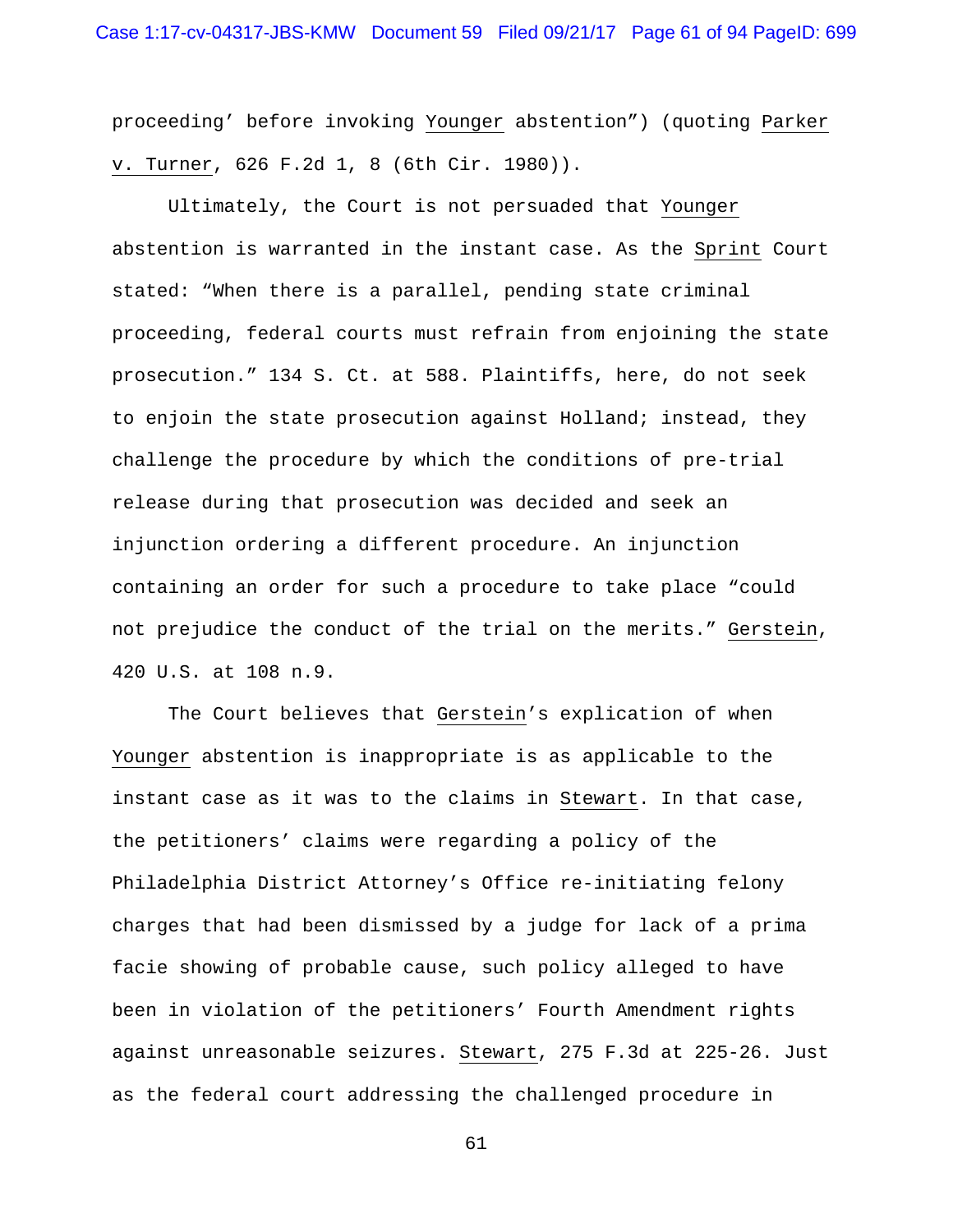Stewart "would not interfere with the criminal prosecutions themselves" as the claims there "involved a challenge to pretrial restraint," id. at 226 (internal quotations omitted), the Court here likewise finds that Gerstein is applicable and it is likely that abstention pursuant to Younger is not warranted.<sup>20</sup> The matter of Younger abstention's propriety, however, is not well-settled, even after Sprint, in light of Gonzalez and cases discussed above. While the relief sought would not restrain the state's prosecution of Holland, it is nonetheless troubling that Holland continues to have an unused remedy to present these issues in an effort to challenge the conditions of release in his case, and further, that the Plaintiffs are asking this federal court to rearrange the state's statutory (and to some extent, constitutional) considerations in the determination of conditions of release having broad application across all criminal cases, which invades important state interests concerning release and detention.

i<br>Li

<sup>20</sup> But see McWhite v. Cohen, No. 15-6702, 2015 WL 5996296, \*3 (D.N.J. Oct. 14, 2015) ("Petitioner has the opportunity to raise his constitutional claims in pre-trial motions, and in a direct appeal and/or a post-conviction relief petition should the need arise. Petitioner therefore has ample opportunity to present his federal constitutional claims [including his excessive bail complaint] to the state courts. Accordingly, the Court must abstain from interfering with the ongoing state proceedings under Younger.")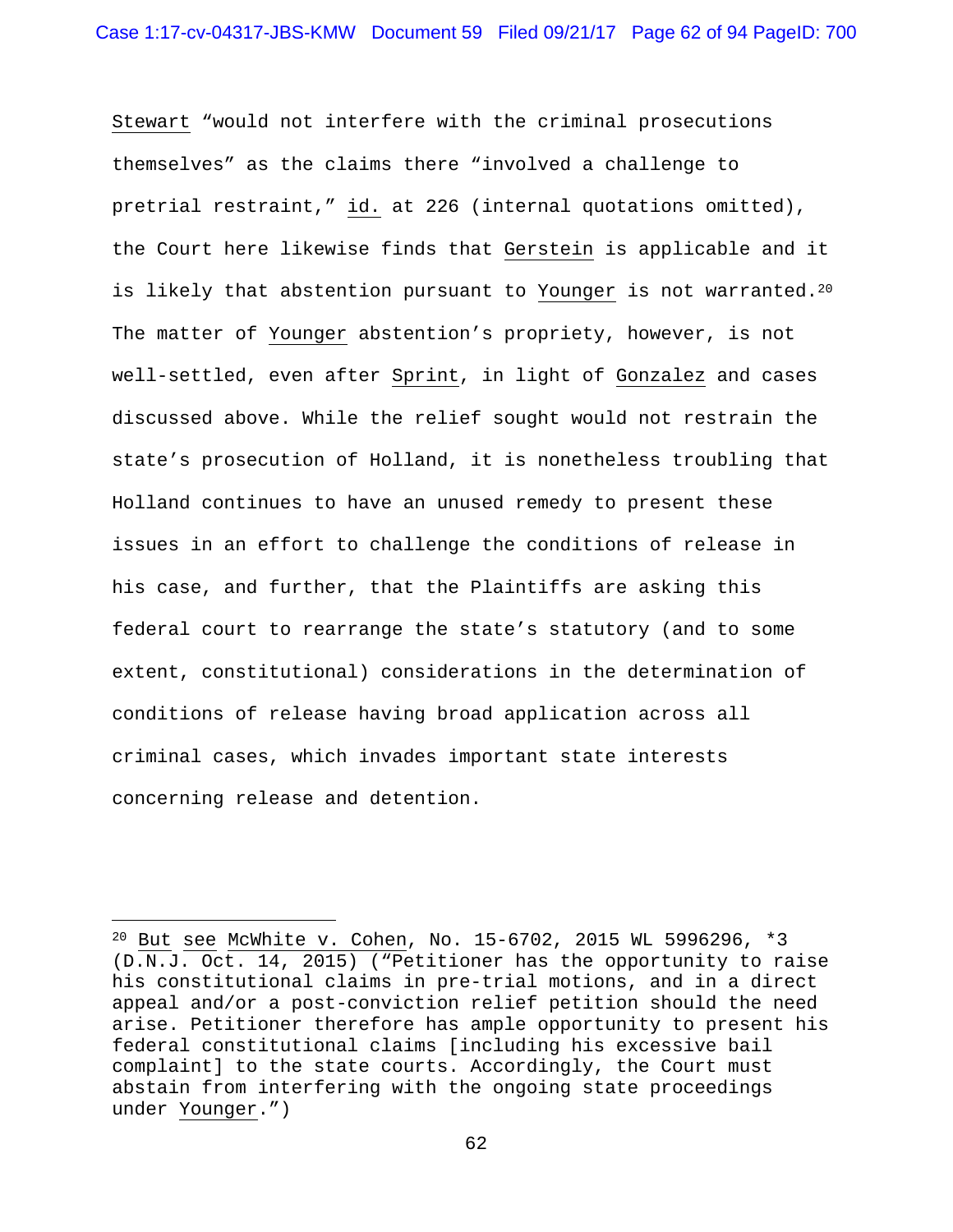#### 3. Habeas vs. 1983

 The parties have also addressed whether the claims of Holland are appropriately presented under 42 U.S.C. § 1983, rather than 28 U.S.C. § 2241. The most salient difference is that relief under § 2241 requires a plaintiff to have exhausted state remedies before seeking federal relief, while § 1983 has no such exhaustion requirement. Plaintiffs argue that § 1983 is the proper basis for this action because here, Holland does not seek "an injunction ordering his immediate or speedier release into the community." (Pl. Rep. Br. at 7-8.) Defendants argue that inasmuch as the restrictions on Holland's pre-trial release either constitute or are viewed by him as "a form of pretrial custody or confinement," a petition for a writ of habeas corpus is the only avenue for him to seek relief. (Def. Opp. Br. at 25- 26.)

 The Court finds that § 1983 is an appropriate basis for this action. In Preiser v. Rodriguez, the Court found that a plaintiff could only seek a federal remedy via the writ of habeas corpus, and not § 1983, when that person "is challenging the very fact or duration of his physical imprisonment, and the relief he seeks is a determination that he is entitled to immediate release or a speedier release from that imprisonment." 411 U.S. 475, 500 (1973); see also Wallace v. Fegan, 455 Fed. App'x 137, 140 (3d Cir. 2011) (plaintiff's "seeming challenge to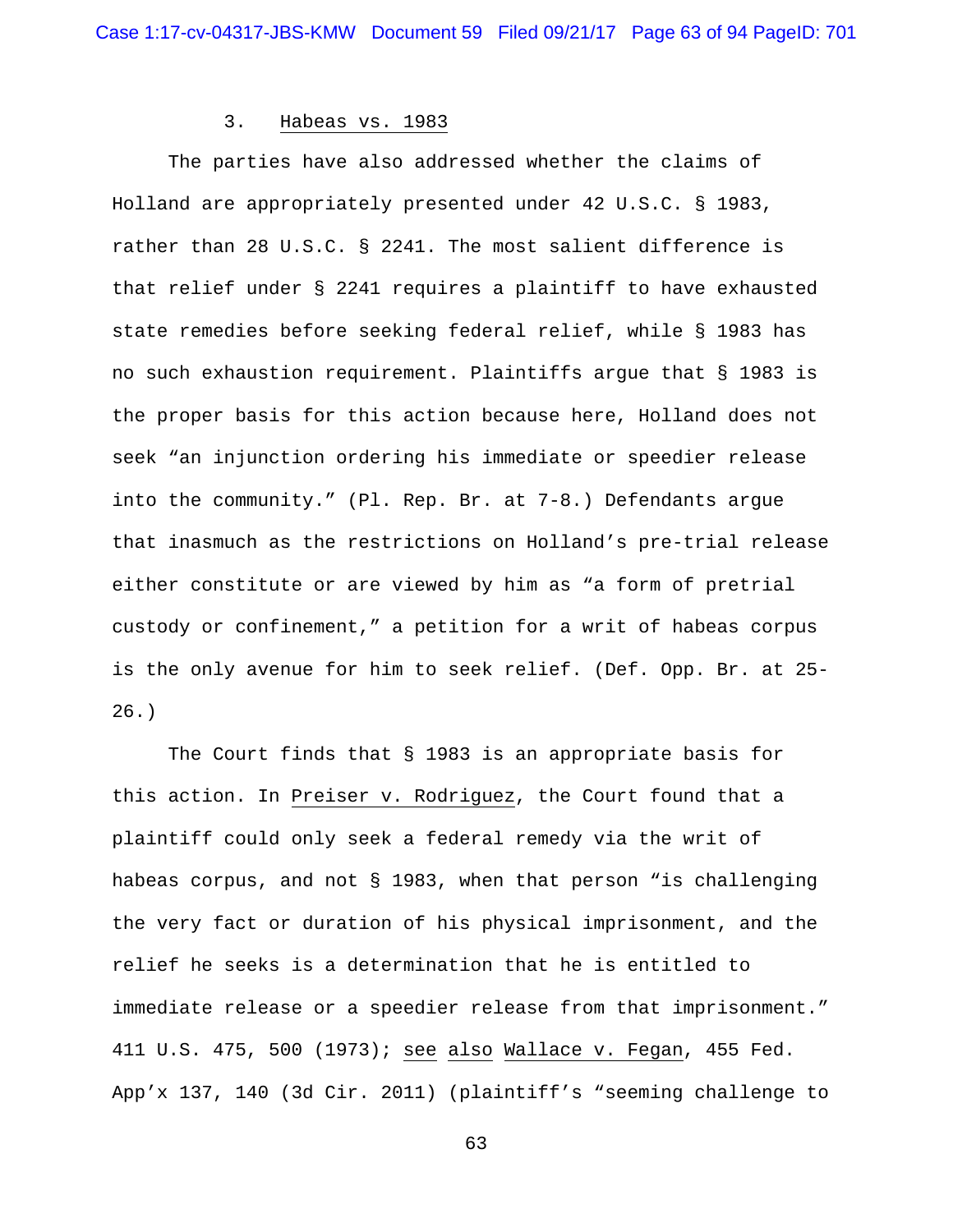pretrial incarceration seeks a remedy available only in habeas").

 While the Supreme Court has previously held that a petitioner is sufficiently "in custody" for purposes of habeas corpus even when released on his or her own recognizance, Justices of Boston Mun. Court v. Lydon, 466 U.S. 294, 300-01 (1984), the availability of § 1983 as a vehicle to seek relief for an alleged violation of a constitutional right depends, primarily, on the relief sought.

As the Third Circuit has stated:

The Court has been careful to distinguish cases seeking release, which must be brought by writ of habeas corpus, from those challenging procedures, which may go forward under § 1983. Thus, in Wolff v. McDonnell, 418 U.S. 539, 554-55 (1974), the Court held that although an action seeking restoration of good time credits could be brought only as a petition for habeas corpus, a litigant could sue for damages and injunction under § 1983 based on a claim that good time credits were lost without proper procedural protections. In Gerstein v. Pugh, 420 U.S. 103, 107 n.6 (1975), the Court noted that where the relief sought was a hearing, not release from confinement, the action need not be brought as a habeas corpus petition."

Georgevich v. Strauss, 772 F.2d 1078, 1086 (3d Cir. 1985). The

Third Circuit, further discussing the posture of Gerstein,

stated:

It is also well-established that some kinds of procedural challenges in criminal cases can be asserted in a § 1983 action where release from custody is not the relief sought. Thus, in Gerstein  $\ldots$ , the Court approved extensive declaratory and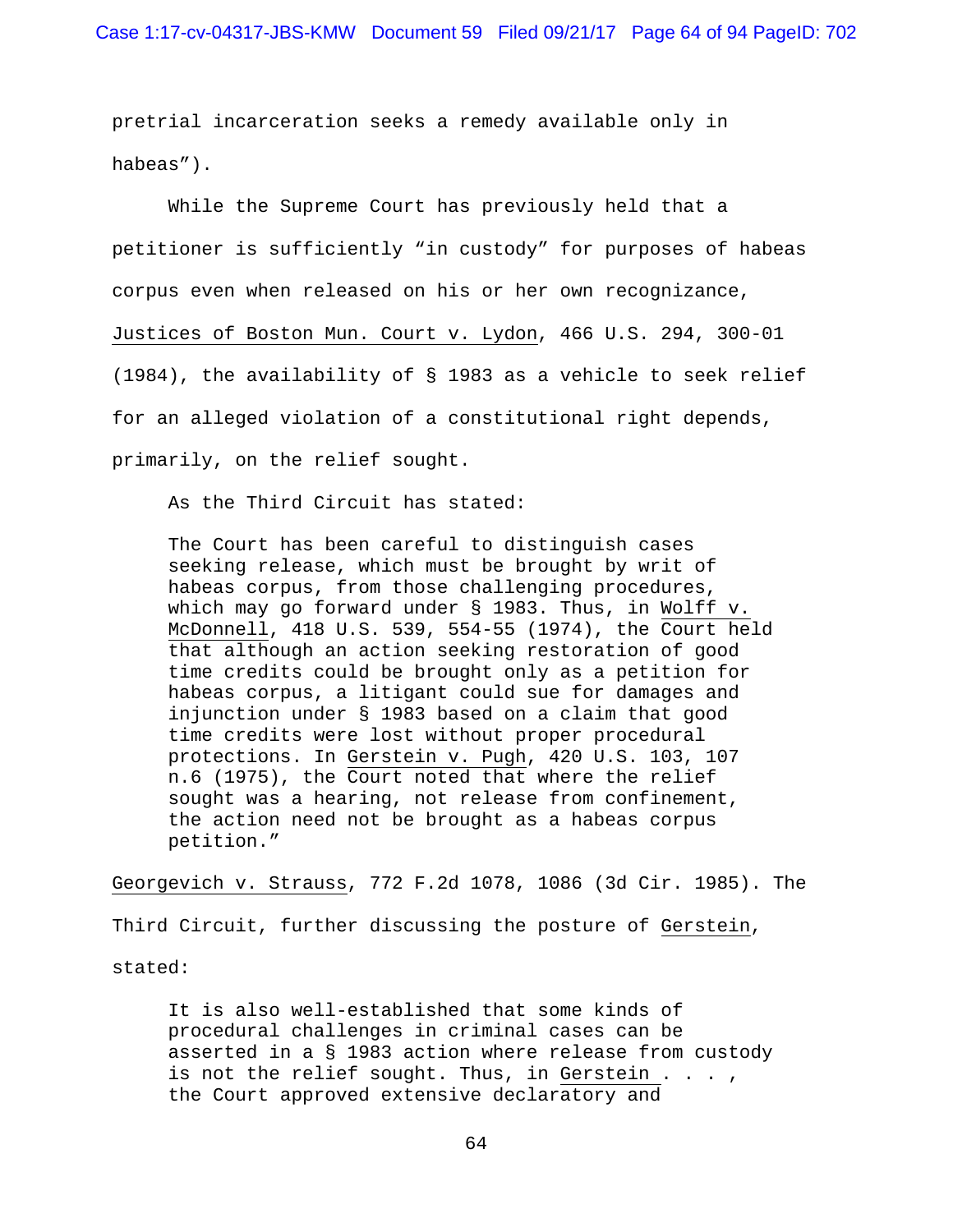injunctive relief in a § 1983 class action challenging the constitutionality of state statutes and procedural rules which permitted pre-trial detention of arrestees without any probable-cause determination by a neutral and detached magistrate. . . . [In that case,] the constitutional validity of a method of pretrial procedure, rather than its application to any particular case, was the focus of the challenge. . . . [I]n any event, the validity of the criminal convictions (of those members of the class who were thereafter convicted), would not be affected by the unconstitutionality of the pretrial procedure in question.

Tedford v. Hepting, 990 F.2d 745, 748-49 (3d Cir. 1993).

 The Supreme Court has recently stated that where a petitioner does not seek an "injunction ordering . . . immediate or speedier release into the community . . . and a favorable judgment would not necessarily imply the invalidity of their convictions or sentences," he or she may "properly invoke[] § 1983." Skinner v. Switzer, 562 U.S. 521, 533-34 (2011) (citing Wilkinson v. Dotson, 544 U.S. 74, 82 (2005) and Heck v. Humphrey, 512 U.S. 477, 487 (1994)) (internal quotations omitted).

 The Court finds that Holland does not seek an injunction ordering his immediate or speedier release into the community, but rather an injunction ordering a hearing that conforms to his conception of his constitutional rights under the Fourth, Eighth, and Fourteenth Amendments. Nor would a favorable judgment necessarily (or in any way, in fact) imply the invalidity of any subsequent conviction or sentence to which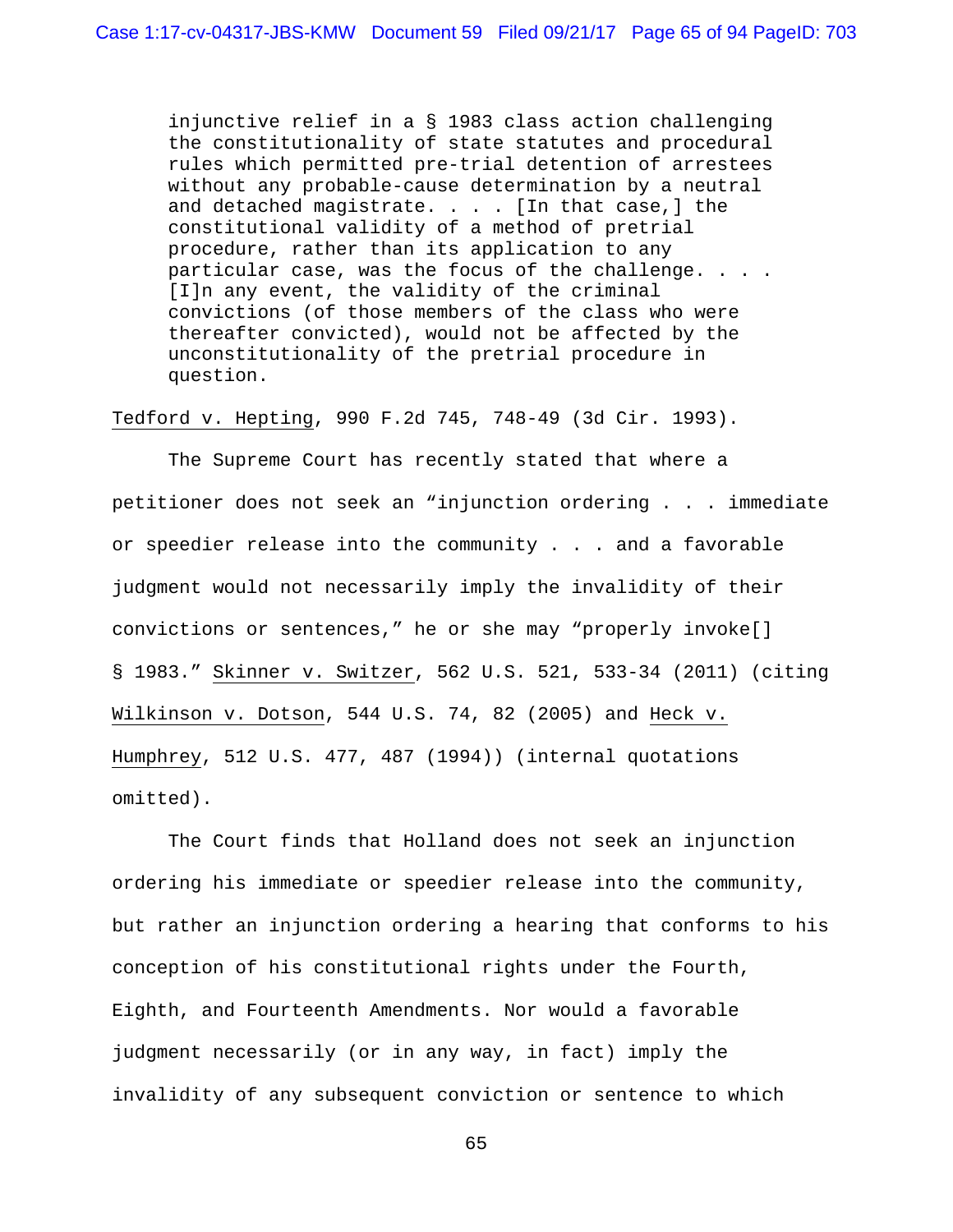Holland may one day be subjected. For this reason, the Court finds that Plaintiffs have properly invoked § 1983 and need not proceed exclusively through a petition for a writ of habeas corpus, and declines to dismiss their claims on that ground.

# 4. Summary of Preliminary Issues

 At this stage, as discussed above, Holland has standing to raise these constitutional challenges while Lexington lacks first-party standing and it is unlikely Lexington has thirdparty standing. Similarly, it appears Younger abstention would not be warranted as to either Plaintiff, although the issue presents a closer call in Holland's case because his criminal case remains pending and he has an available state court forum to raise challenges to his conditions of release and the CJRA, but the relief he seeks in federal court would not block or call into question the state's prosecution. Finally, the Court does not find that it should exercise habeas corpus jurisdiction under 28 U.S.C. § 2241 rather than federal civil rights jurisdiction under 28 U.S.C. §§ 1343 & 1983. Doubt as to Lexington's standing suggests further caution in considering Lexington's prospects of success on the merits of its claims.

#### **B. Likelihood of Success on the Merits**

 With respect to the first factor in obtaining a preliminary injunction, Plaintiffs must demonstrate a likelihood of success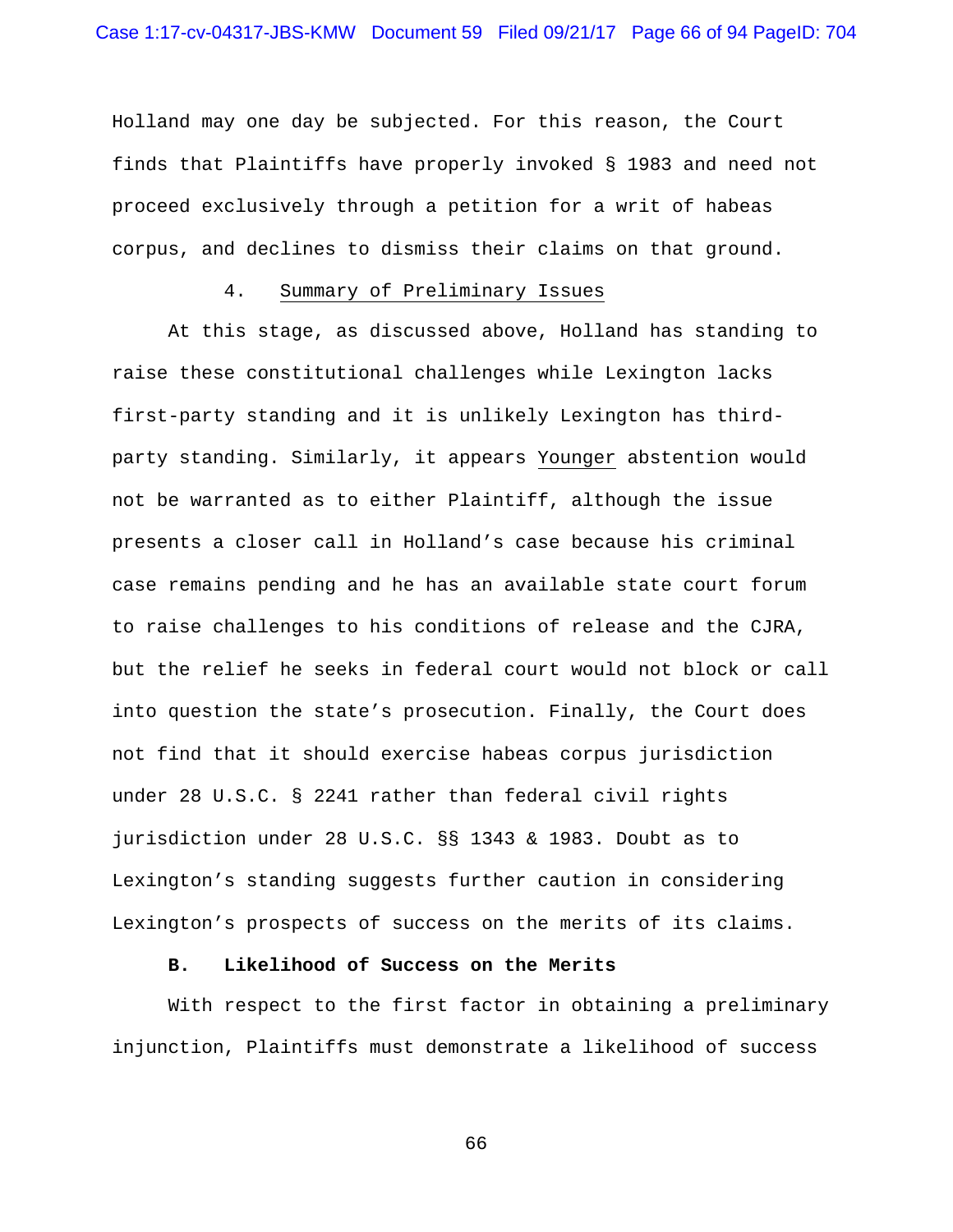on the merits of their Eighth Amendment, Fourteenth Amendment, and Fourth Amendment claims. The Court addresses each in turn.<sup>21</sup>

#### 1. Eighth Amendment

i<br>Li

 Plaintiffs first ask the Court to declare that the CJRA violates the Eighth Amendment rights of Holland and other presumptively innocent criminal defendants. Plaintiffs argue that the CJRA's hierarchical structure violates the Eighth Amendment because it essentially "single[s] out" monetary bail "as a disfavored option of last resort." (Pl. Rep. Br. at 1.) As the CJRA currently stands, Plaintiffs argue, defendants in New Jersey are left without the "liberty-preserving option" of paying monetary bail, since a judge cannot advance to the monetary bail step without first finding that the enumerated non-monetary conditions would not "reasonably assure the eligible defendant's appearance in court when required." N.J.S.A. 2A:162-17(c)(1). To remedy this alleged constitutional

<sup>21</sup> Plaintiffs attack the CJRA in the form of both a facial and an as-applied challenge. A party asserting a facial challenge "must establish that no set of circumstances exists under which the Act would be valid." United States v. Salerno, 481 U.S. 739, 745 (1987). That is, Holland would have to show that the "[statute] is unconstitutional in all of its applications." Wash. State Grange v. Wash. State Republican Party, 552 U.S. 442, 449 (2008) (citing Salerno, 481 U.S. at 745). This is the "most difficult challenge to mount successfully." Salerno, 481 U.S. at 745. On the other hand, "[a]n as-applied attack ... does not contend that a law is unconstitutional as written but that its application to a particular person under particular circumstances deprived that person of a constitutional right." United States v. Marcavage, 609 F.3d 264, 273 (3d Cir. 2010).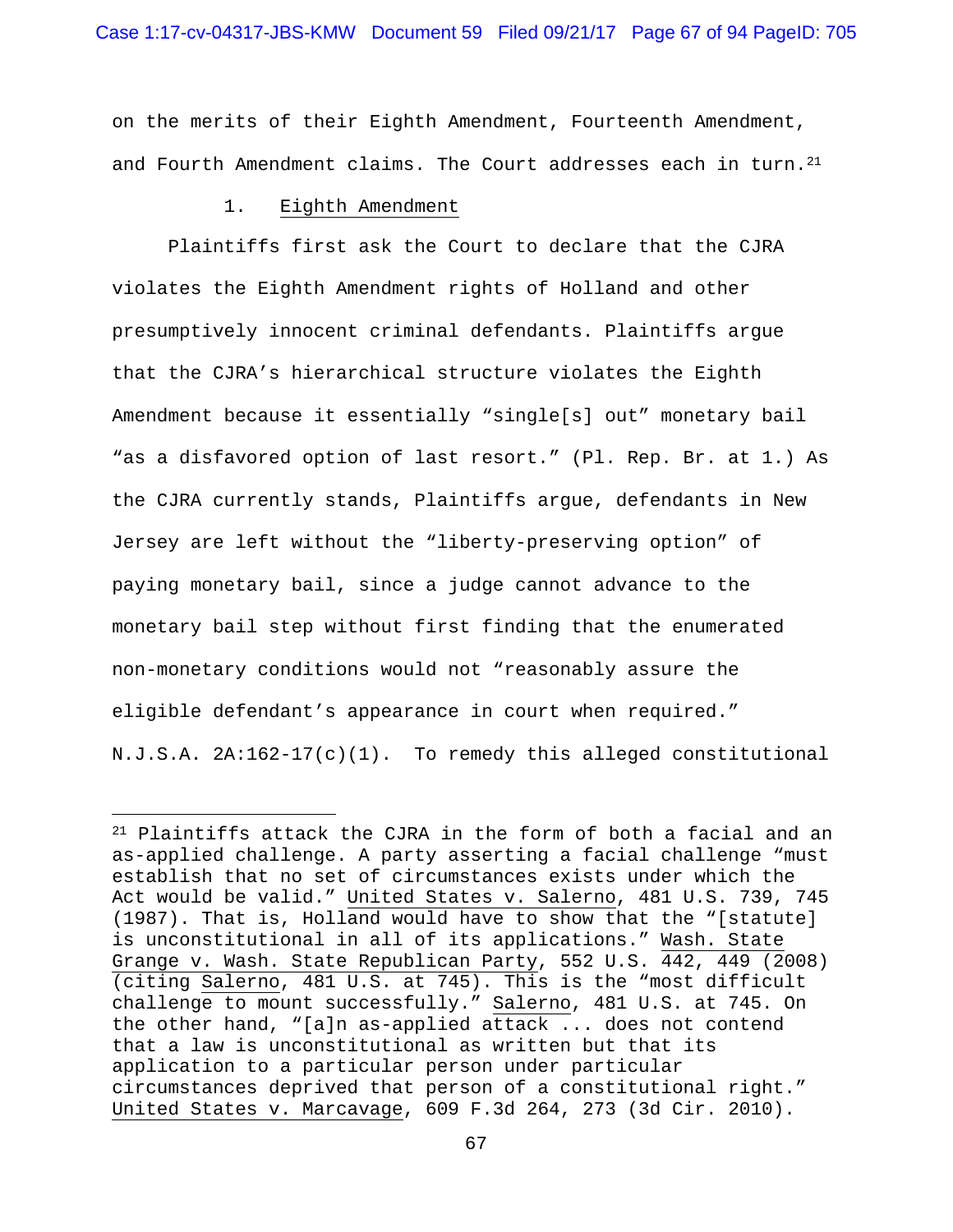defect, Plaintiffs ask the Court to elevate the third level ("release on monetary bail – but only to reasonably assure the defendant's appearance in court,"  $N.J.S.A. 2A:162-16(b)(2)(c)$ , -17(c), up to the second level (release on non-monetary conditions that are the least restrictive conditions necessary,  $N.J.S.A. 2A:162-16(b)(2)(c), -17(b)), so that a judge can$ consider both monetary and non-monetary options at the same time. In simple terms, Holland believes he is entitled under the Eighth Amendment to have monetary bail be considered as part of the mix of the judge's pretrial release decision.

In relevant part, the Eighth Amendment of the U.S. Constitution provides that "[e]xcessive bail shall not be required." U.S. Const. amend. VIII [hereinafter, "Excessive Bail Clause"]. The Eighth Amendment's prohibition against excessive bail is applicable to the states through the due process clause of the Fourteenth Amendment. Kennedy v. Louisiana, 554 U.S. 407, 419 (2008); Sistrunk v. Lyons, 646 F.2d 64, 70 (3d Cir. 1981).

 Plaintiffs argue that the Eighth Amendment's prohibition of "[e]xcessive bail" presupposes a right to bail as an alternative to pretrial deprivation of liberty for bailable offenses, and the CJRA impermissibly forecloses monetary bail as an option. (Pl. Br. at 21.) In other words, if the Bail Clause of the Eighth Amendment is to have any meaning, it must create a constitutional right to bail. Defendants respond that Plaintiffs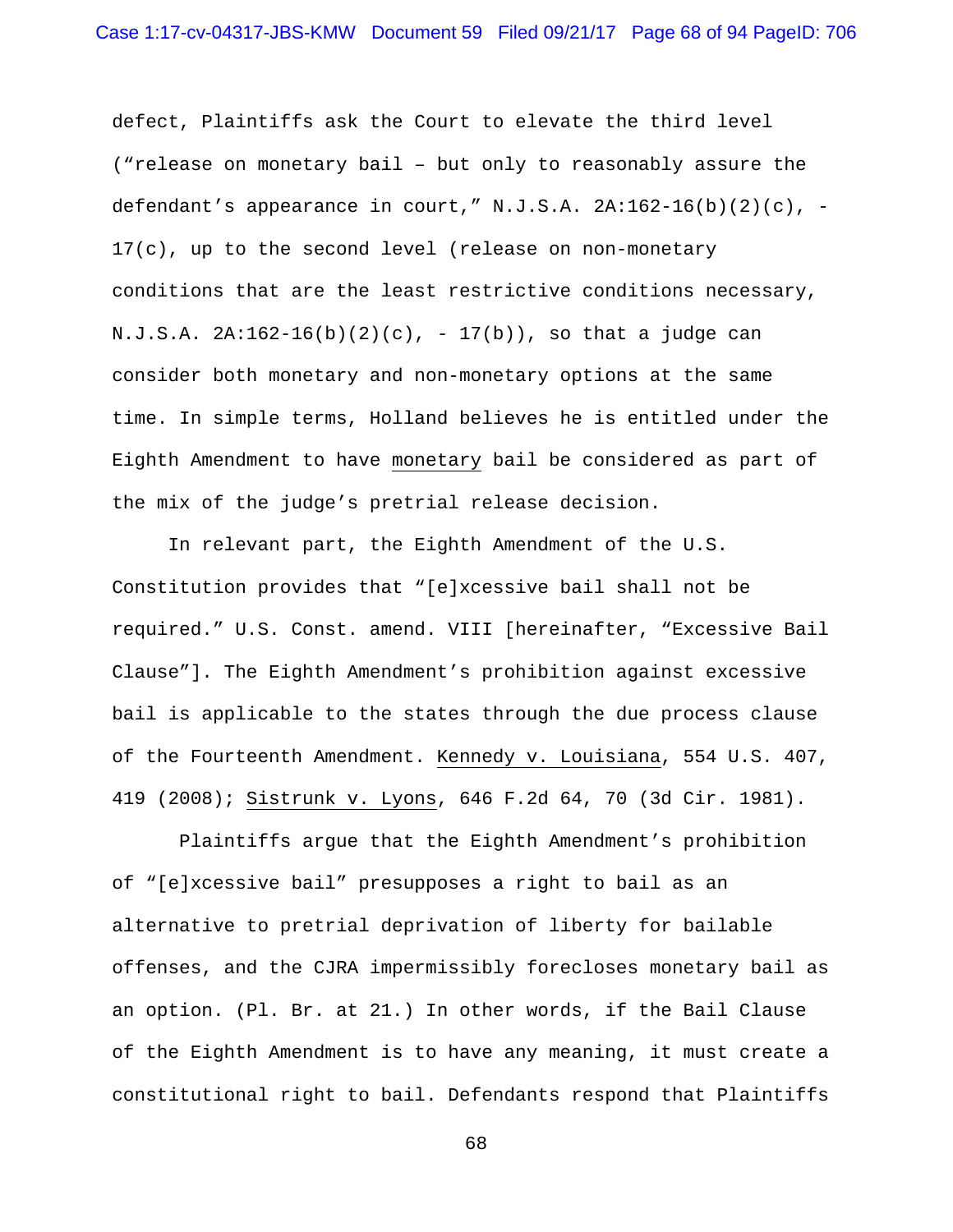## Case 1:17-cv-04317-JBS-KMW Document 59 Filed 09/21/17 Page 69 of 94 PageID: 707

improperly "transmogrify a prohibition on imposing excessive bail into a generalized right to monetary bail as an alternative to pre-trial deprivation of liberty for bailable offenses." (Def. Opp. Br. at 28) (internal references omitted).

At the outset, the Court finds that Plaintiffs' argument that the Eighth Amendment implies and safeguards the right to monetary bail is unlikely to succeed on the merits.

The history of the Excessive Bail Clause demonstrates Plaintiffs are unlikely to succeed on the merits of their Eighth Amendment claim. The Excessive Bail Clause was derived from the English Bill of Rights of 1688 and the 39th chapter of the Magna Carta, which required that "no freeman shall be arrested, or detained in prison . . . unless . . . by the law of the land." Cobb v. Aytch, 643 F.2d 946, 959 n.7 (3d Cir. 1981). When Congress considered adoption of the Bill of Rights in 1789, the Excessive Bail Clause "was a noncontroversial provision that provoked very little discussion." United States v. Edwards, 430 A.2d 1321, 1328 (D.C. 1980)(en banc), cert. denied, 455 U.S. 1022 (1982). As the Edwards Court found, "neither the historical evidence nor contemporary fundamental values implicit in the criminal justice system requires recognition of the right to bail as a 'basic human right,' which must then be construed to be of constitutional dimensions." Id. at 1331 (citations omitted). However, "[t]he specific intent of the Framers simply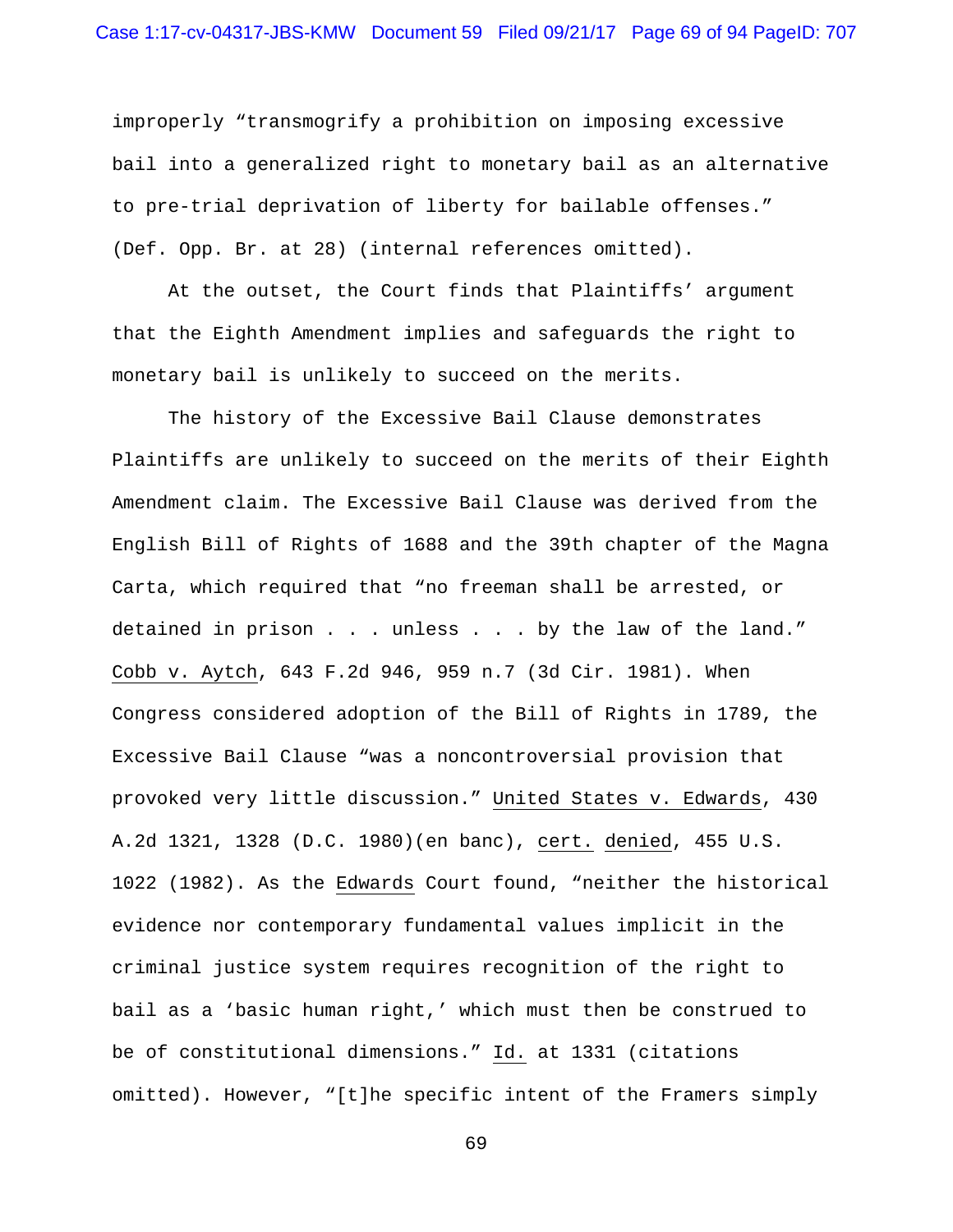cannot be divined from the historical evidence of the pre-1789 period," as "the only reasonable conclusion that can be drawn . . . is that the Framers did not consider the parameters of a right to bail at all when they passed the [E]ighth [A]mendment." Donald B. Verrilli, Jr., Note, The Eighth Amendment and the Right to Bail: Historical Perspectives, 82 Colum. L. Rev. 328, 350 (1982). Indeed, many states, including New Jersey, added an affirmative right to bail clause to their constitutions after 1789. See, e.g., N.J. Const. of 1844, art. I, ¶ 10.

Plaintiffs provide a robust history outlining the importance of a criminal defendant's right to bail. Notably, they fail to explain why the Court should find an implied right to monetary bail in the Eighth Amendment, as opposed to a general right to be free from unwarranted custody pending trial. In fact, bail has traditionally been defined in a multitude of ways, including:

- (1) a security such as cash, a bond, or property; esp., security required by a court for the release of a criminal defendant who must appear in court at a future time;
- (2) **the process by which a person is released from custody either on the undertaking of a surety or on his or her own recognizance**;
- (3) release of a criminal defendant on security for a future court appearance; esp., the delivery of a person in custody to a surety; and
- (4) one or more sureties for a criminal defendant.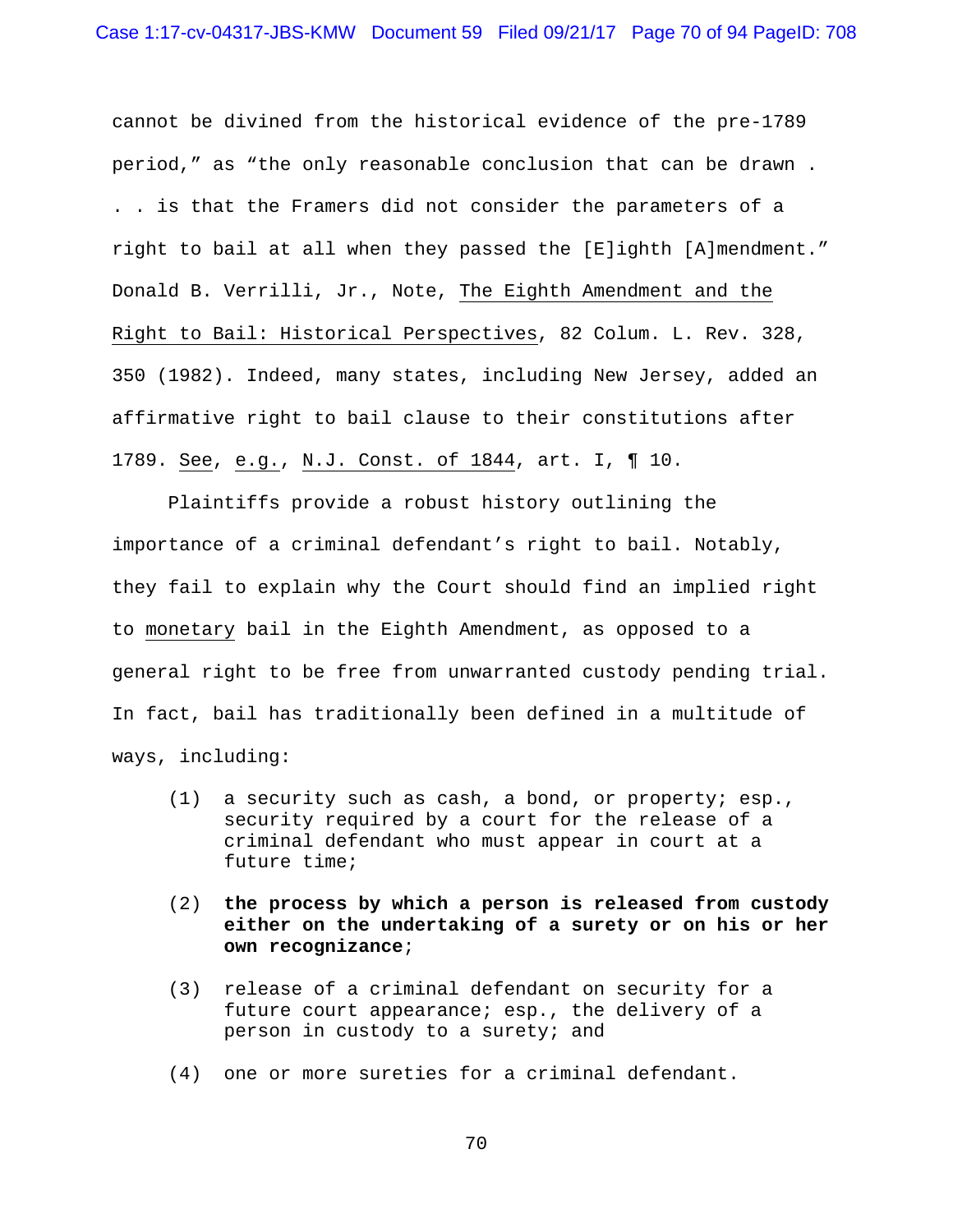Bail, Black's Law Dictionary (9th ed. 2009) (emphasis added). While some of these definitions involve money, others (notably the second definition) do not.

 The Third Circuit has addressed the availability of bail in the context of the Eighth Amendment, but all before the landmark case of United States v. Salerno, 481 U.S. 739 (1987), and in slightly different contexts than the present case.<sup>22</sup> To the extent Plaintiffs rely upon these cases for the proposition that there is an implied right to money bail under the Eighth Amendment, the Court finds that Salerno is the best indication of how the Supreme Court currently views the issue of bail. In Salerno, the Supreme Court held that the Eighth Amendment "says nothing about whether bail shall be available at all." Salerno, 481 U.S. at 752. And the Third Circuit has not reached the issue since. Accordingly, the Court declines plaintiff's invitation to

i<br>Li

 $22$  See e.g., United States v. Perry, 788 F.2d 100, 111 (3d. Cir. 1986) (finding that, in the civil, preventative-detention context, "[i]t seems more reasonable . . . to consider the bail clause to be applicable solely to the problem it most clearly addresses: conditions of release or detention designed to assure a criminal defendant's appearance at trial and availability for sentence.") Sistrunk v. Lyons, 646 F.2d 64, 65 (3d Cir. 1981) (recognizing in a capital murder case that, while "bail constitutes a fundament of liberty underpinning our criminal proceedings" and "has been regarded as elemental to the American system of jurisprudence[,] . . . the Constitution does not provide a right to bail per se to which the states must conform, it only sets a ceiling on its employment").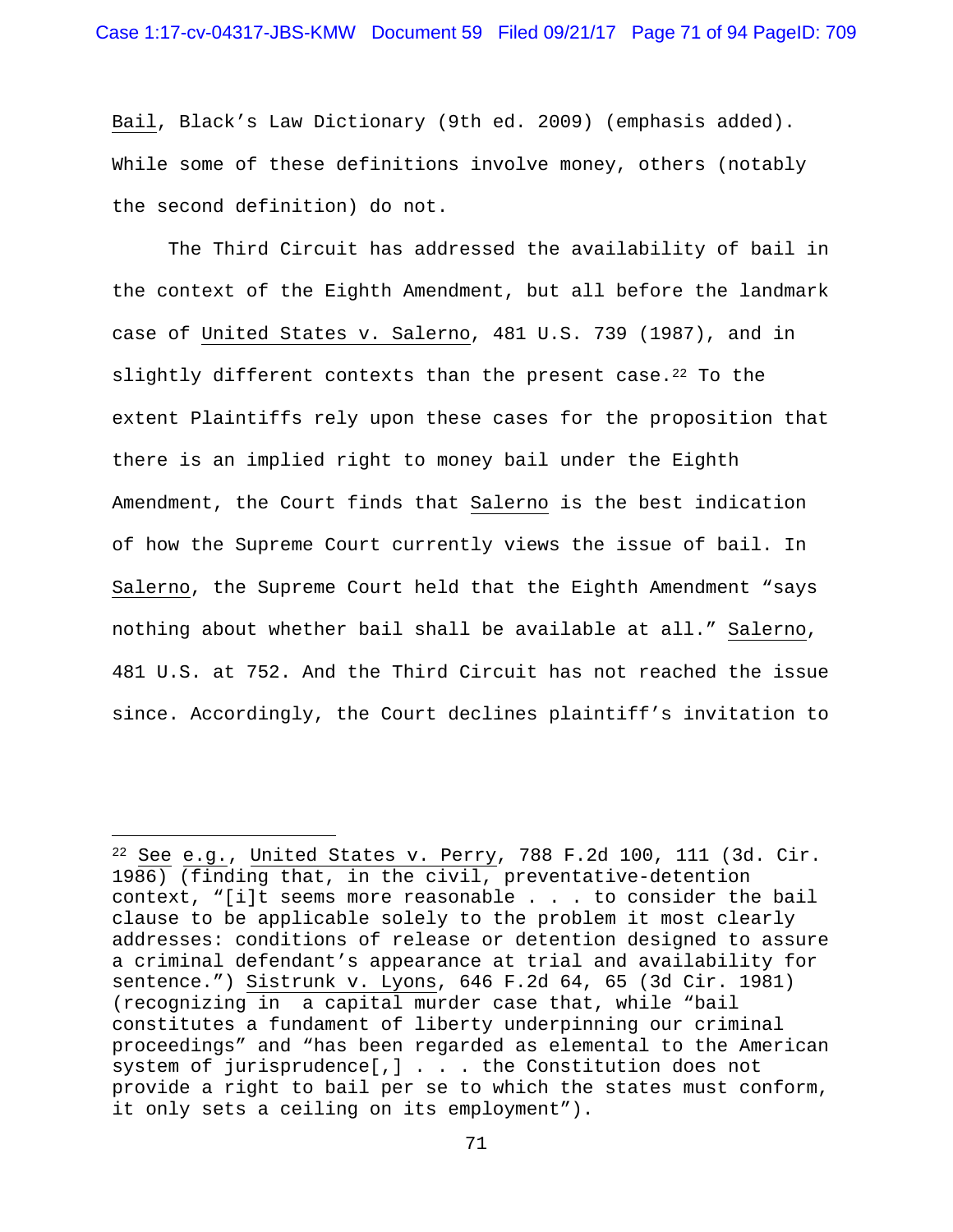find that a right to money bail is implied within the Eighth Amendment.

 Plaintiffs further argue that the CJRA violates the Eighth Amendment because New Jersey cannot impose "severe" deprivations of liberty, like home detention and electronic monitoring, without offering the possibility of money bail. (Pl. Rep. Br. at  $20.$ )<sup>23</sup> In other words, they argue, the state cannot put monetary bail "behind an emergency glass," unable to be employed until all other non-monetary options are exhausted. Defendants respond that conditions like home detention and electronic monitoring are not "severe," since such conditions are less restrictive than jail and are "commonly imposed in the federal bail system." (Def. Opp. Br. at 32.)

Salerno articulates the constitutional principles governing the use of preventive detention in the pretrial context, and provides support for the constitutionality of the CJRA. 481 U.S. at 739. Salerno concerned a facial attack on the federal Bail Reform Act of 1984, which requires courts to detain arrestees charged with certain serious felonies prior to trial, if the

i

<sup>23</sup> Plaintiffs conceded at oral argument that they would have a "weaker argument" if the issue was a right to a commercial bond versus the availability of a bond generally. [Docket Item 42.] Thus, it appears that Plaintiffs do not quibble with the way that money bail would be provided, just that some monetary condition will be in the mix and be part of a state court judge's analysis and determination of appropriate conditions of pretrial release.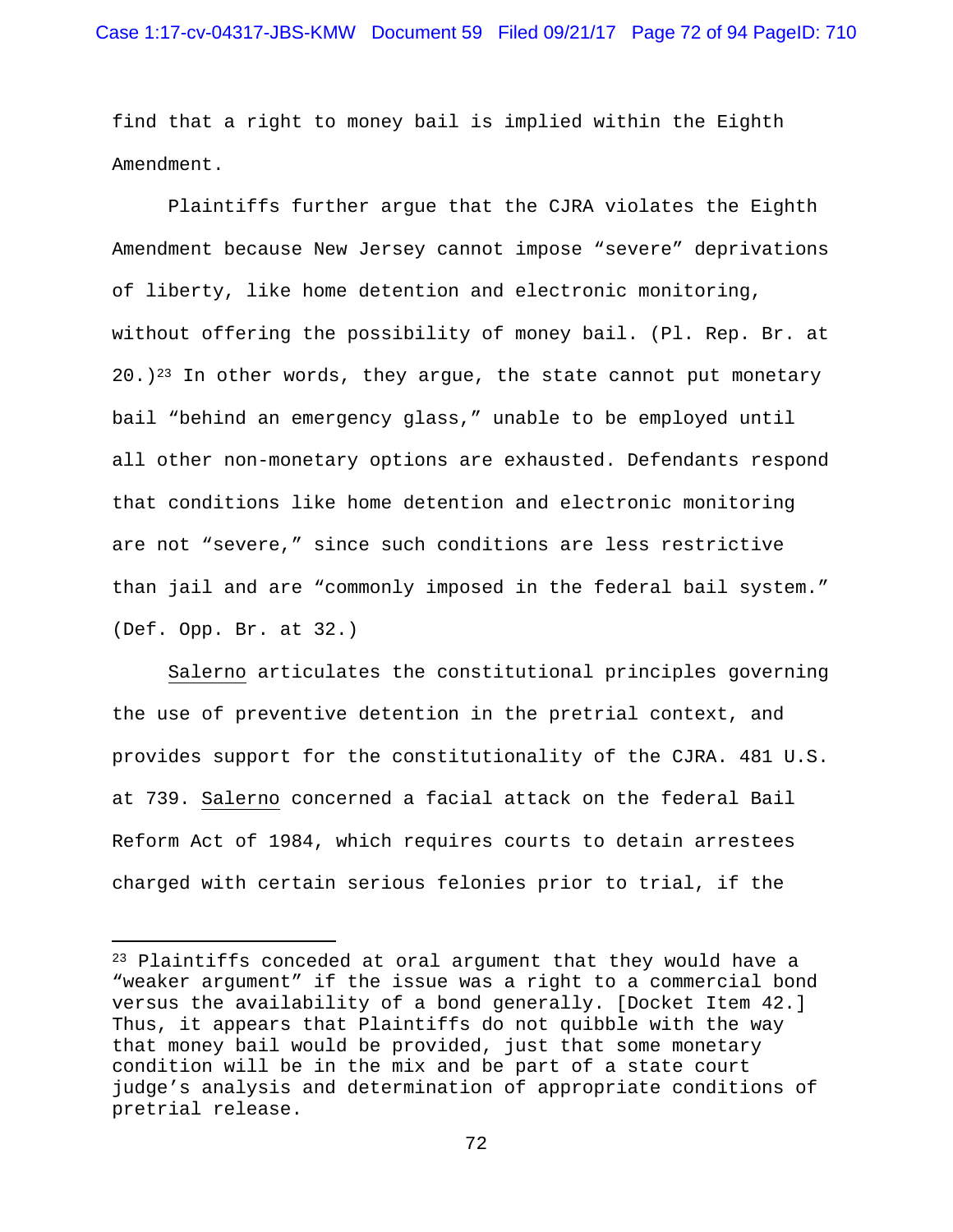Government demonstrates by clear and convincing evidence after an adversary hearing that no release conditions "will reasonably assure the appearance of the person as required and the safety of any other person and the community."  $18 \text{ U.S.C. }$  §  $3142(e)$ . In upholding the constitutionality of the Bail Reform Act, the Salerno Court emphasized that preventative detention that is "regulatory, not penal" does not constitute "impermissible punishment before trial." Id. at 746-47. The test for determining whether a preventive detention policy is regulatory or punitive depends, first, on whether there was an express legislative intent to punish; if not, the inquiry turns to whether there is a rational connection between the policy and a non-punitive justification, and then, whether the policy is proportional to that justification. Id. at 747. The Court found that the Bail Reform Act was more regulatory in nature, as it "carefully limits the circumstances under which detention may be sought to the most serious of crimes." Id. at 739-40. The Court then decided that the restrictions the statute imposed on pretrial liberty could be adequately justified by the compelling government interest in preventing danger to the community. Id. at 747.

 Notably, the Court "reject[ed] the proposition that the Eighth Amendment categorically prohibits the government from pursuing other admittedly-compelling interests through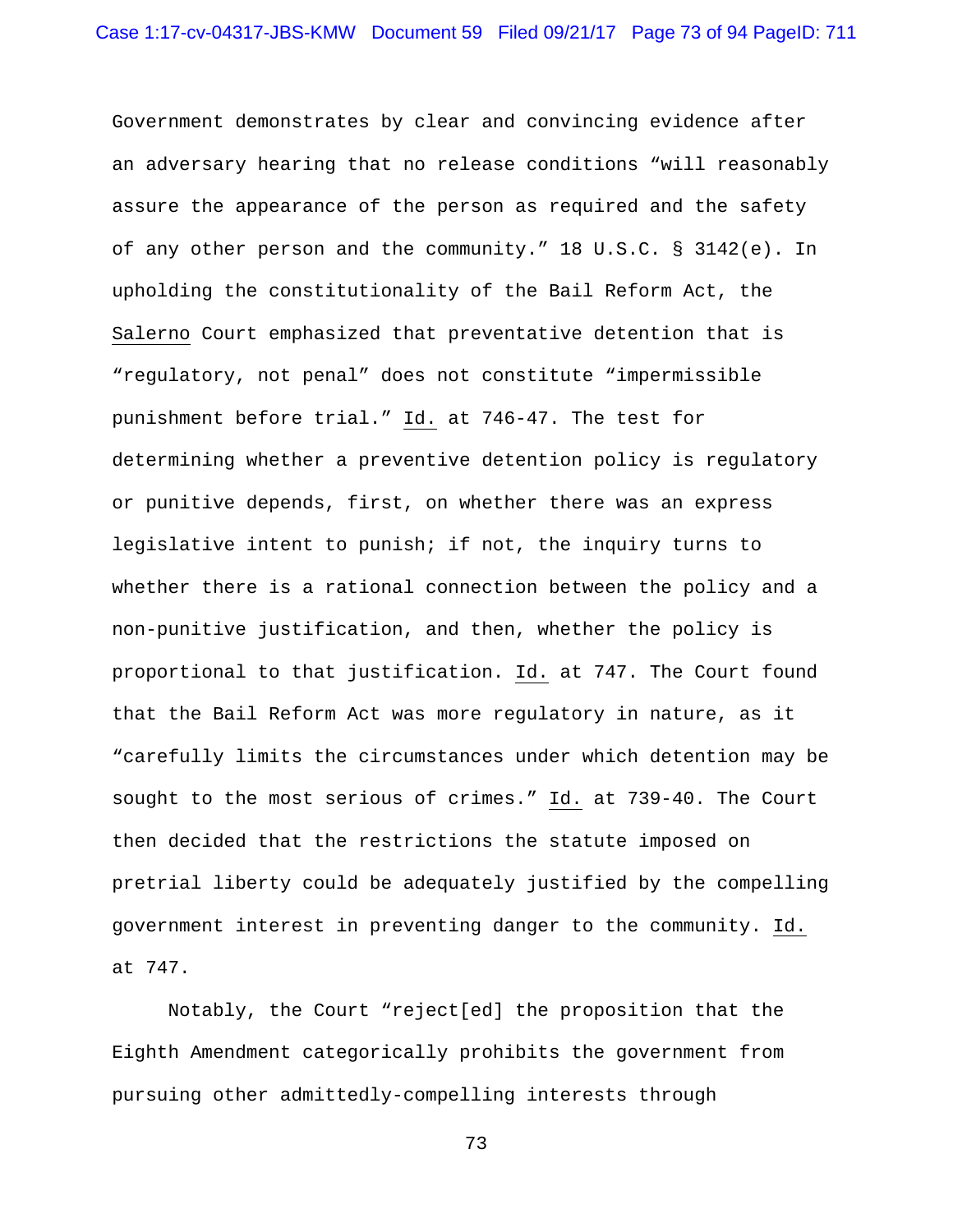regulation of pretrial release." Id. at 753. The Court explained that "[t]here is no doubt that preventing danger to the community is a legitimate regulatory goal." Id. at 747. Additionally, "[n]othing in the text of the Bail Clause limits permissible considerations solely to questions of flight." Id. at 754. Importantly, the Supreme Court in Salerno thus recognized that the legislature can identify interests, such as assuring the safety of the community and persons, including victims or witnesses, which are considered in determining conditions of release aside from the setting a monetary bail.

 Plaintiffs argue that "nothing in Salerno provides any support for the CJRA's sweeping provisions authorizing severe liberty restrictions of non-dangerous defendants – i.e., anyone charged with a covered crime whose risk of flight can be negated through house arrest and an ankle monitor." (Pl. Rep. Br. at 14.) But Plaintiffs have not cited a single post-Salerno bail case mandating monetary bail, let alone one finding that nonmonetary conditions cannot be utilized by a judge when considering the pretrial release of a criminal defendant. This is not surprising; if absolute pretrial detention is constitutionally permissible to address risk of flight and safety of persons and community, then so too are lesser conditions imposing restrictions on pre-trial liberty.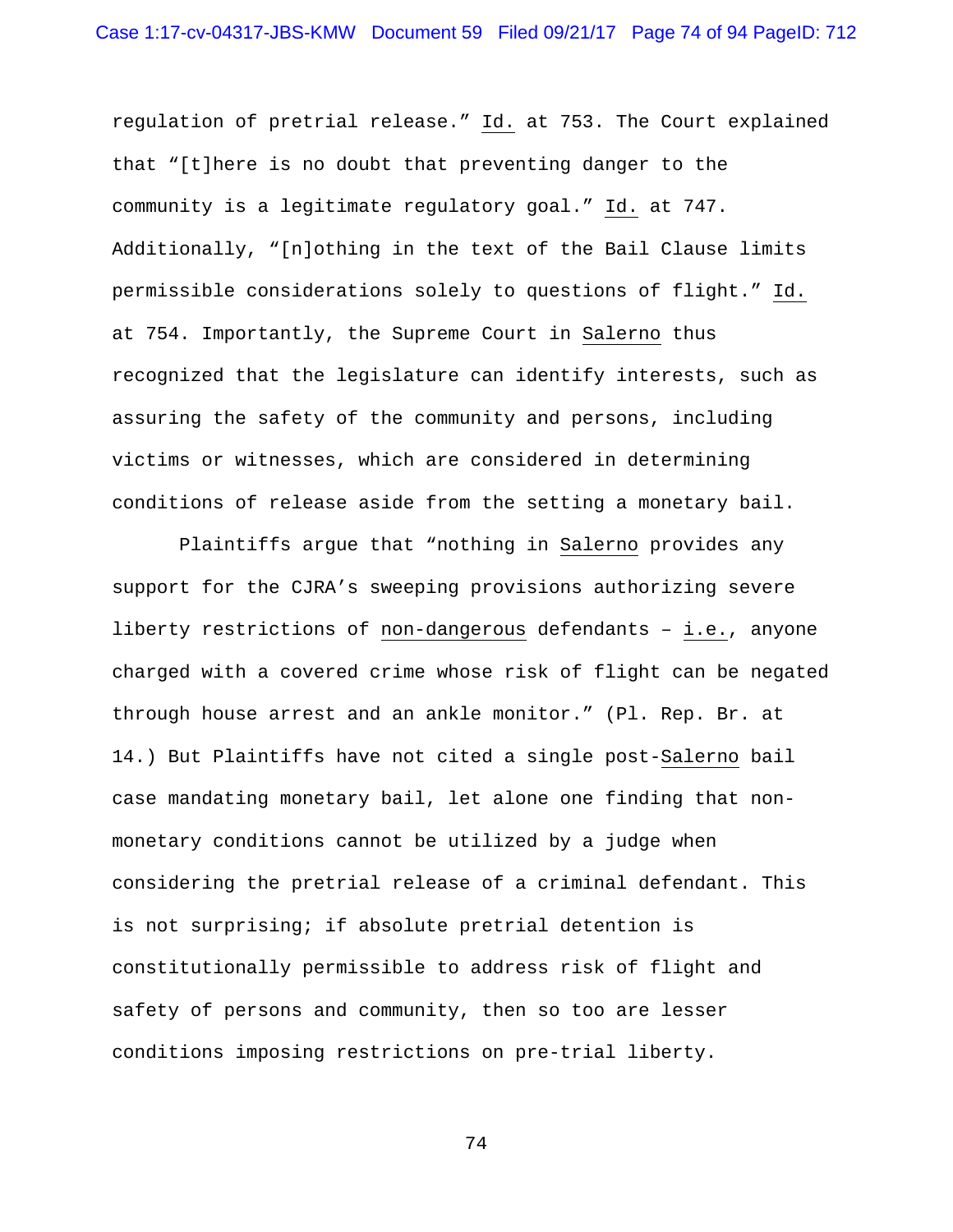Further, the Court has serious doubts that Holland is the appropriate plaintiff to advance such an argument, as he appears to be a far cry from the hypothetical non-violent defendant to whom Plaintiffs allude. Holland was arrested after a serious bloody assault in which he allegedly inflicted multiple facial fractures upon the victim, then fled the scene before police arrived, and was charged with second-degree aggravated assault. As a result of this violent criminal charge and a prior simple assault conviction, the DMF generated by the Pretrial Services Program recommended that Holland be detained pending trial. Only after negotiations between the prosecutor and Holland's courtappointed attorney was the judge willing to release Holland subject to house arrest, electronic monitoring, and weekly reporting. It therefore appears that flight risk was not a primary consideration for Holland's conditions of pretrial release. Rather, Holland was considered to be a potentiallydangerous defendant from whom the community deserved some degree of protection by certain non-monetary conditions of release or, indeed, by his detention.

More importantly, Holland waived his claims to have money bail be considered as one possible condition for his pretrial release when he agreed to accept PML Level 3+ monitoring in exchange for the prosecution dropping its request for detention. Holland argues that he and his attorney made this agreement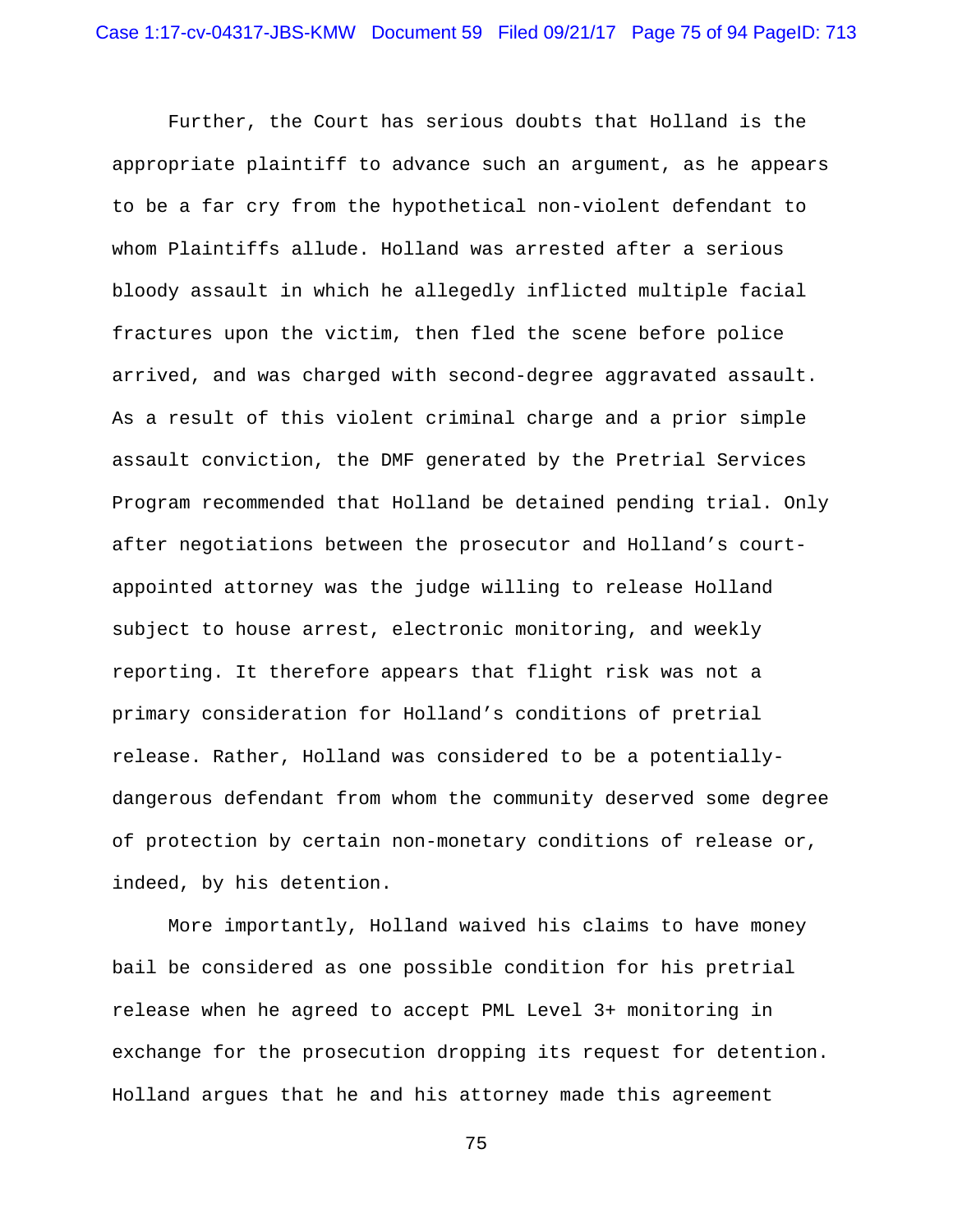before his pretrial detention hearing because he had no other choice given the unconstitutional system. This rings hollow. Holland had a full opportunity to dispute the PSA's recommendation of pretrial detention, including the NVCA flag he received. Indeed, the Pretrial Services Program's recommendation is one of several factors a court may consider at the pretrial detention hearing. See N.J.S.A. 2A:162-20. Holland and his attorney had the opportunity to argue against the prosecutor's motion, to point out why detention or home confinement with electronic monitoring was too restrictive, and why lesser conditions would suffice. Holland did none of that in the Superior Court.

A judge has wide discretion under the CJRA framework to impose the least-restrictive, non-monetary condition warranted under the circumstances. While Holland agreed to electronic monitoring and home detention in this instance, if he had proceeded with his pretrial detention hearing, he may well have received non-monetary conditions that were less stringent than those he agreed to. This could have included phone reporting at PML 1, or reporting once a month in person or telephone and some monitored conditions, such as curfew, at PML 2. In fact, given Holland's initial PSA score of 2/6 for failure to appear and 2/6 for new criminal activity, it is possible that Holland could have been released on his own recognizance with lesser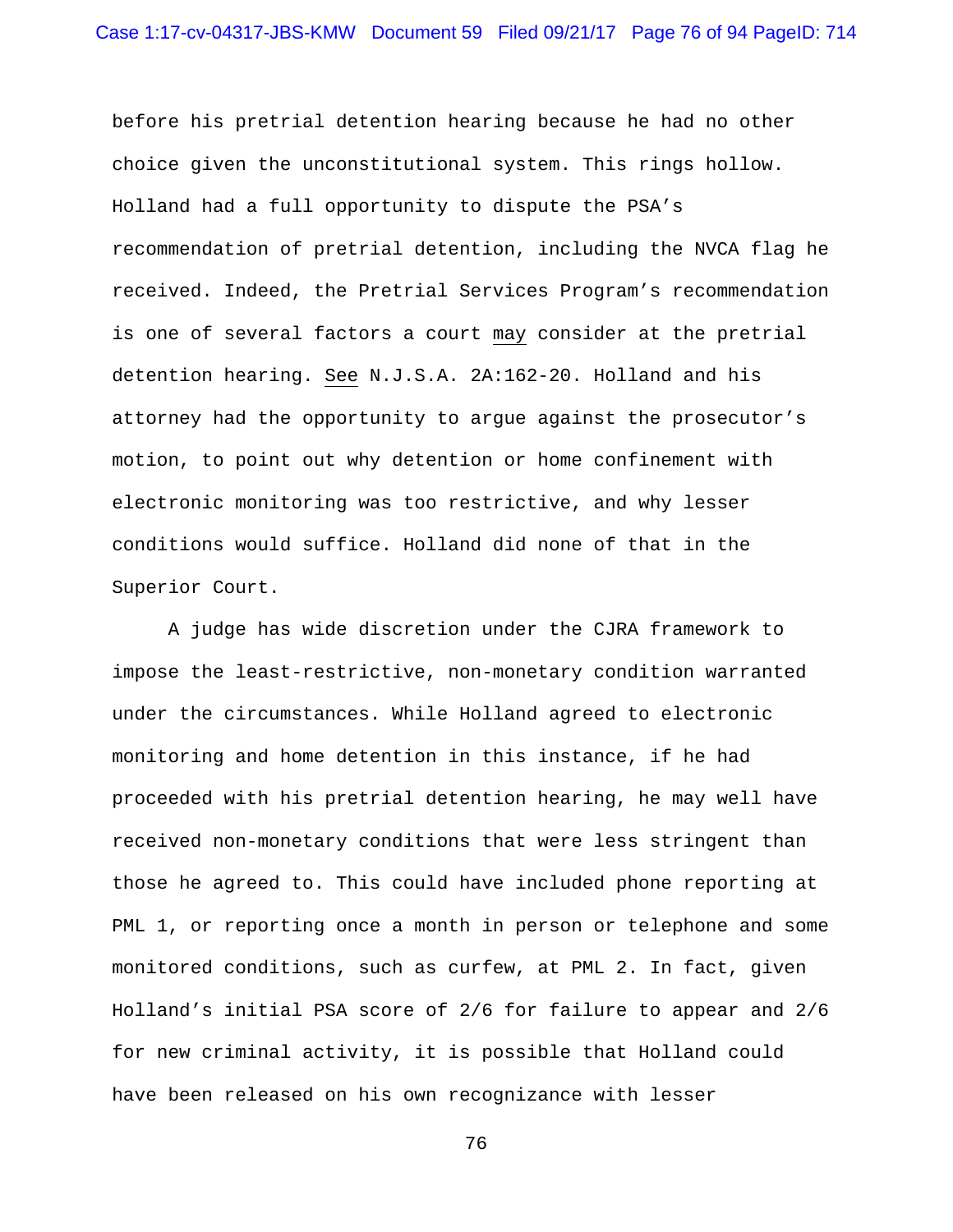restrictions if he had been able to successfully challenge the NVCA flag he received in his PSA.

Holland had a right to be released from jail under conditions that were not excessive. Nothing in the record suggests that Holland waived his right to a pretrial detention hearing because he was proffering a money bail as an alternative to home confinement or electronic monitoring; instead, it appears he waived it because he faced the very real possibility of going to jail as a pretrial detainee otherwise, given the state's allegations of dangerousness. For all these reasons, the Court finds that Plaintiffs are unlikely to succeed on the merits of their Eighth Amendment claim.

#### 2. Fourteenth Amendment

 In the alternative, Plaintiffs ask the Court to declare that the CJRA violates the procedural and substantive due process rights of Holland and other presumptively innocent criminal defendants by denying these individuals the option of monetary bail as a means to assure their appearance at trial before subjecting them to "severe" restrictions of their pretrial liberty.

# a. *Procedural Due Process*

Holland argues that his procedural due process rights have been violated because home detention and the wearing of an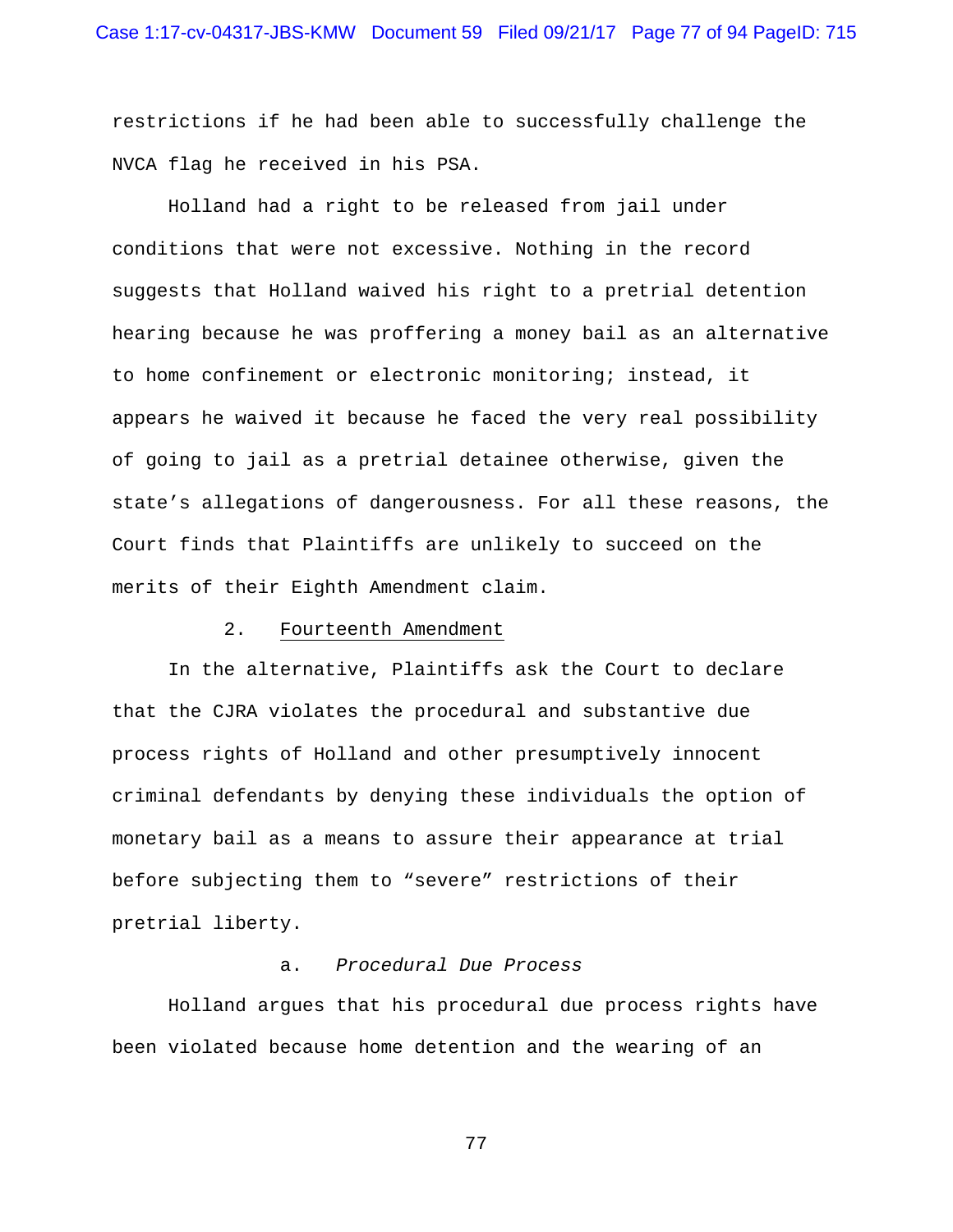Case 1:17-cv-04317-JBS-KMW Document 59 Filed 09/21/17 Page 78 of 94 PageID: 716

electronic bracelet are liberty-restricting conditions. (Pl. Br. at 27.)

 Pretrial detention implicates a liberty interest entitled to due process protections. United States v. Dekker, 757 F.2d 1390, 1397 (3d Cir. 1985). Procedural due process requires the balancing of three familiar factors:

- (1) [T]he private interest that will be affected by the official action;
- (2) [T]he risk of an erroneous deprivation of such interest through the procedures used and the probable value, if any, of additional or substitute procedural safeguards; and
- (3) [T]he government's interest, including the function involved and the fiscal administrative burdens that the additional or substantive procedural requirement would entail.

Mathews v. Eldridge, 424 U.S. 319, 325 (1976).

 For any preventive detention decision, the procedural due process inquiry turns on whether a criminal defendant enjoys "procedures by which a judicial officer evaluates the likelihood of future dangerousness [that] are specifically designed to further the accuracy of that determination." Salerno, 481 U.S. at 751. Under the CJRA, a criminal defendant must therefore have some opportunity to contest potentially-inaccurate or substantively-unfair PSA or DMF procedures.

 The CJRA specifically states that when, as here, the prosecutor seeks pretrial detention, the defendant is entitled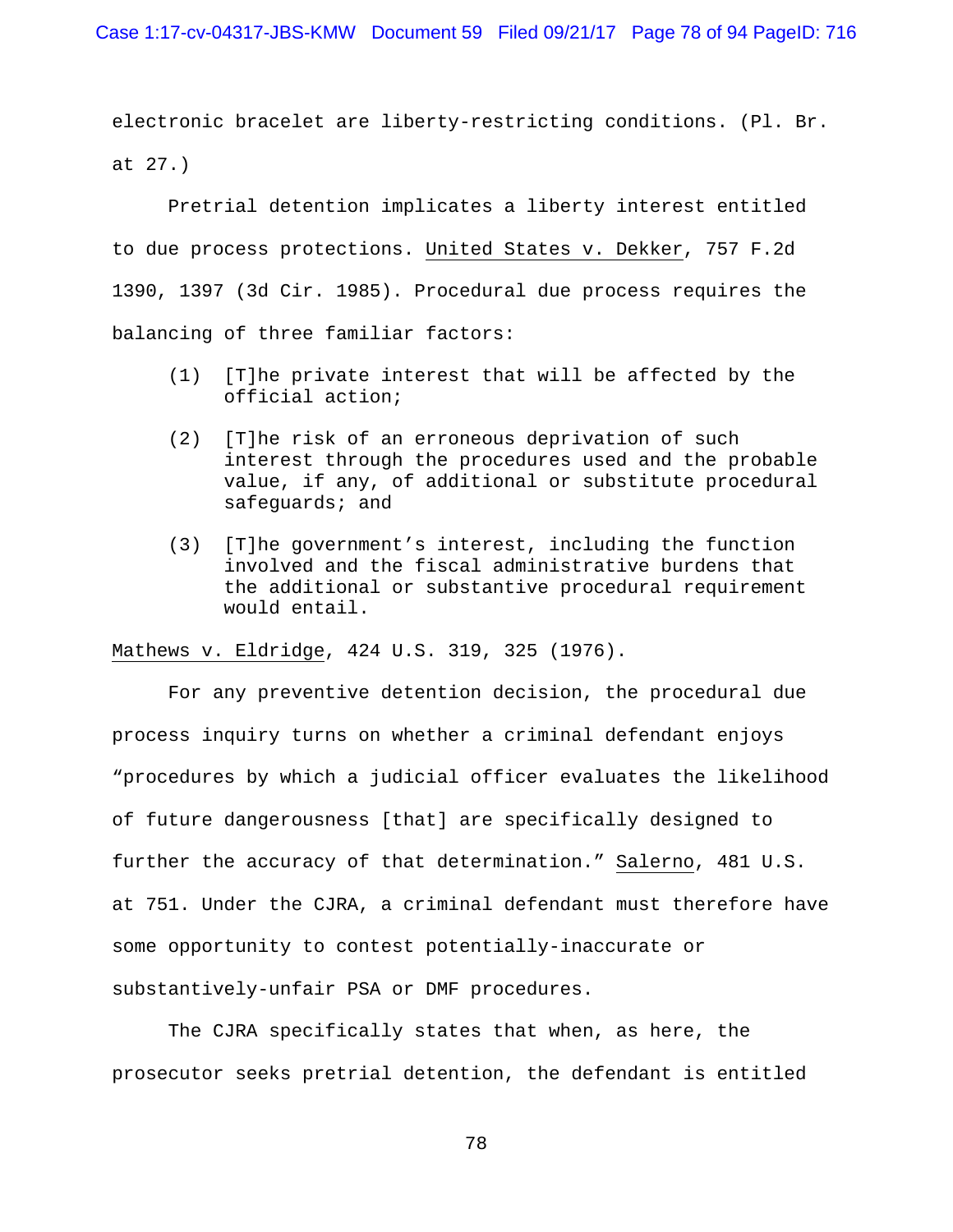to a pretrial detention hearing. N.J.S.A. 2A:162-18. At this hearing, the defendant has the right:

to be represented by counsel, and, if financially unable to obtain adequate representation, to have counsel appointed. The eligible defendant shall be afforded an opportunity to testify, to present witnesses, to cross-examine witnesses who appear at the hearing, and to present information by proffer or otherwise.

N.J.S.A. 2A:162-19(e)(1). Further, if the court orders a defendant to be held in custody pending trial, the defendant may appeal that decision and have it heard on an expedited basis. N.J.S.A. 2A:162-18(c). A criminal defendant may also file a motion to reconsider his conditions of release at any time, based on "a material change in circumstances." N.J.S.A. 3:26-  $2(c)(2)$ .

 Here, Holland actually had a pretrial detention hearing on April 11, 2017 before the Hon. Kathleen Delaney, J.S.C., with the opportunity to afford himself of all the protections outlined in N.J.S.A. 2A:162-19(e)(1). (Feldman Decl. ¶ 14.) Instead of going forward with the pretrial detention hearing, however, Holland's counsel informed Judge Delaney that the parties had agreed to Level 3+ monitoring. (Id. at ¶ 12.) And Holland consented, on the record, to these conditions. (Id. at ¶ 17.) Moreover, Holland can still file a motion in state court under  $N.J.S.A. 3:26-2(c)(2)$ , arguing that changed circumstances warrant less-restrictive conditions of his pretrial release.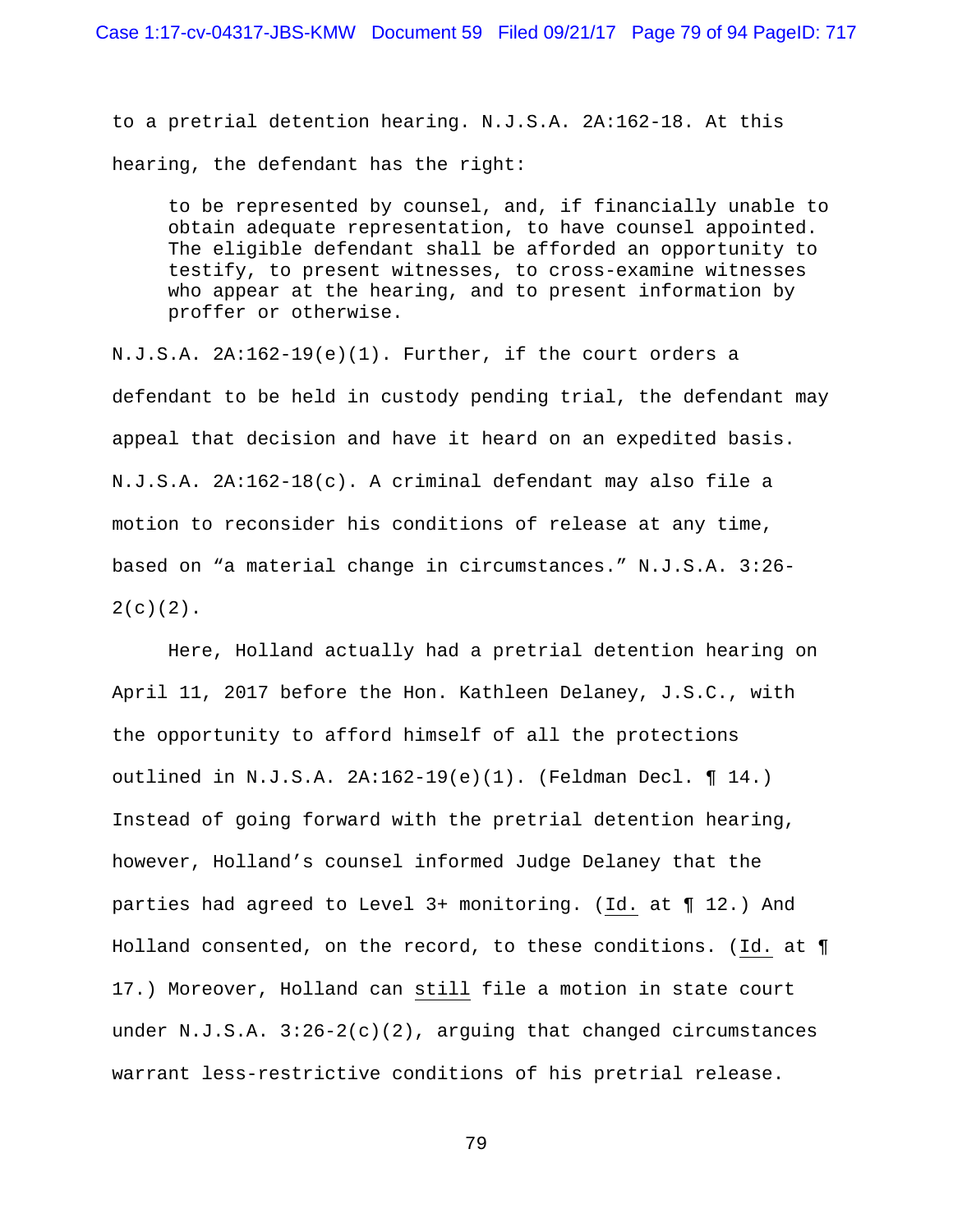Indeed, "changed circumstances" may well include the passage of time itself, rendering his allegedly violent behavior less recent, coupled with good behavior while under pretrial supervision, if such be the case.

 On this record, the Court finds it is likely that Holland voluntarily and knowingly waived his right to a pretrial detention hearing when he agreed to be released subject to the previously-described, non-monetary conditions in exchange for his release from jail. One who waives the judicial process may not claim due process is denied. See Alvin v. Suzuki, 227 F.3d 107, 116 (3d Cir. 2000)("In order to state a claim for failure to provide due process, a plaintiff must have taken advantage of the processes that are available to him or her."). Further, even if one assumes for the sake of argument that Holland and his counsel did not waive the detention hearing rights, the process of appellate review in the Superior Court's Appellate Division would be open to him, of which he has also not availed himself. Thus, the Court finds that Plaintiffs are unlikely to succeed on the merits of their procedural due process claim.

## b. *Substantive Due Process*

Plaintiffs also raise a substantive due process challenge to the CJRA. "The substantive component of the Due Process Clause limits what government may do regardless of the fairness of procedures that it employs," Boyanowski v. Capital Area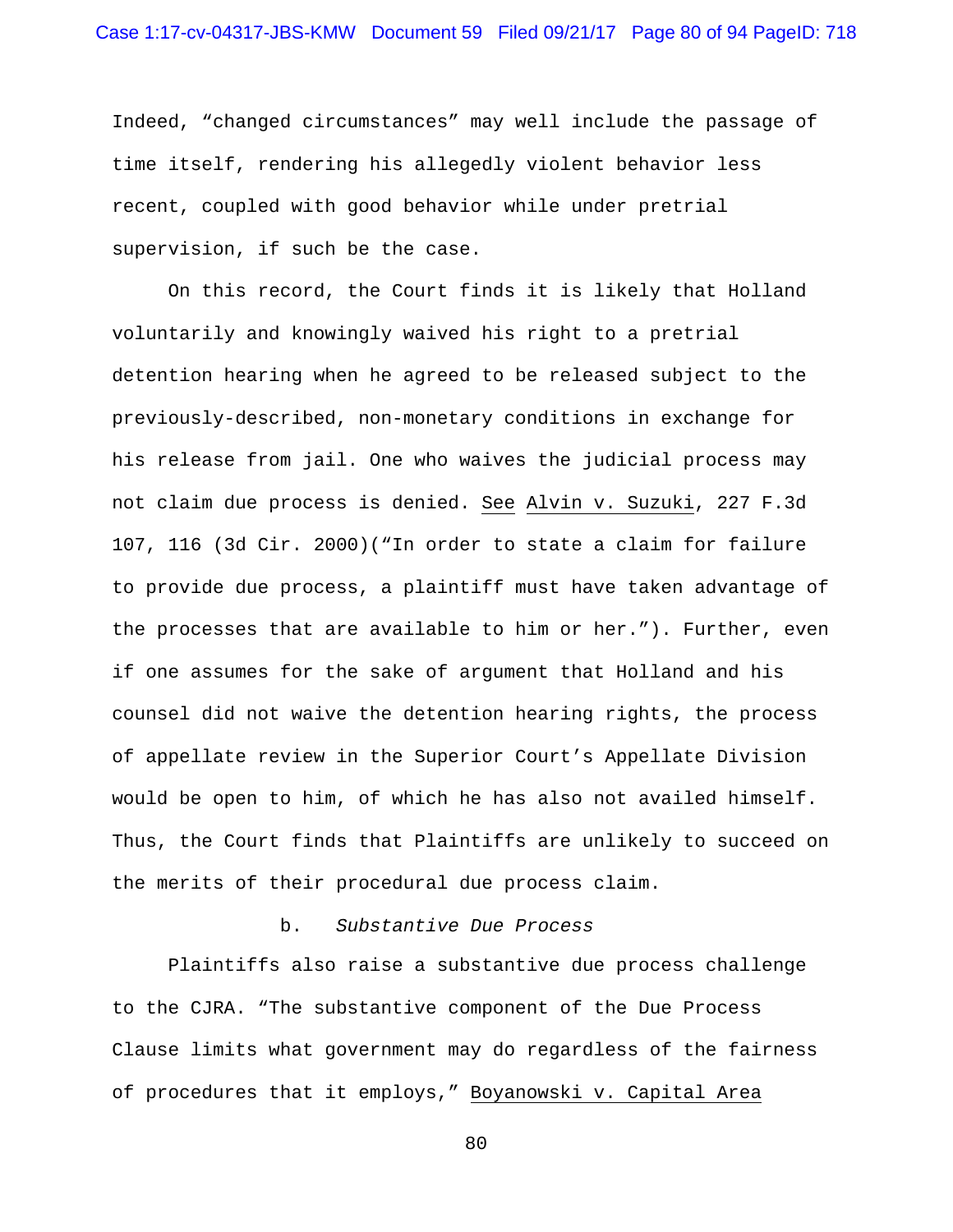Intermediate Unit, 215 F.3d 396, 399 (3d Cir. 2000), in order to "guarantee protect[ion] against government power arbitrarily and oppressively exercised," County of Sacramento v. Lewis, 523 U.S. 833, 846 (1998) (citing Daniels v. Williams, 474 U.S. 327, 331, (1986)). Substantive due process "prevents the government from engaging in conduct that 'shocks the conscience' . . . or interferes with rights 'implicit in the concept of ordered liberty.'" Salerno, 481 U.S. at 746. "[T]here is a substantive liberty interest in freedom from confinement." United States v. Perry, 788 F.2d 100, 112 (3d Cir. 1986). "In our society liberty is the norm, and detention prior to trial or without trial is the carefully limited exception." Salerno, 481 U.S. at 755.

At the outset, the Court declines the State Defendants' invitation to deny Plaintiffs' substantive due process claim where a particular amendment provides an explicit textual source of constitutional protection. (Def. Opp. Br. at 38.) At this preliminary stage, the Court has not identified protections under the Eighth Amendment, see Section IV.B.1, supra, or the Fourth Amendment, see Section IV.B.3, infra, that protect the interest Plaintiffs seek to identify. The Court thus proceeds to the merits of Plaintiffs' claim of denial of substantive due process.

Holland argues that his substantive due process rights have been violated because the CJRA prevents him from having the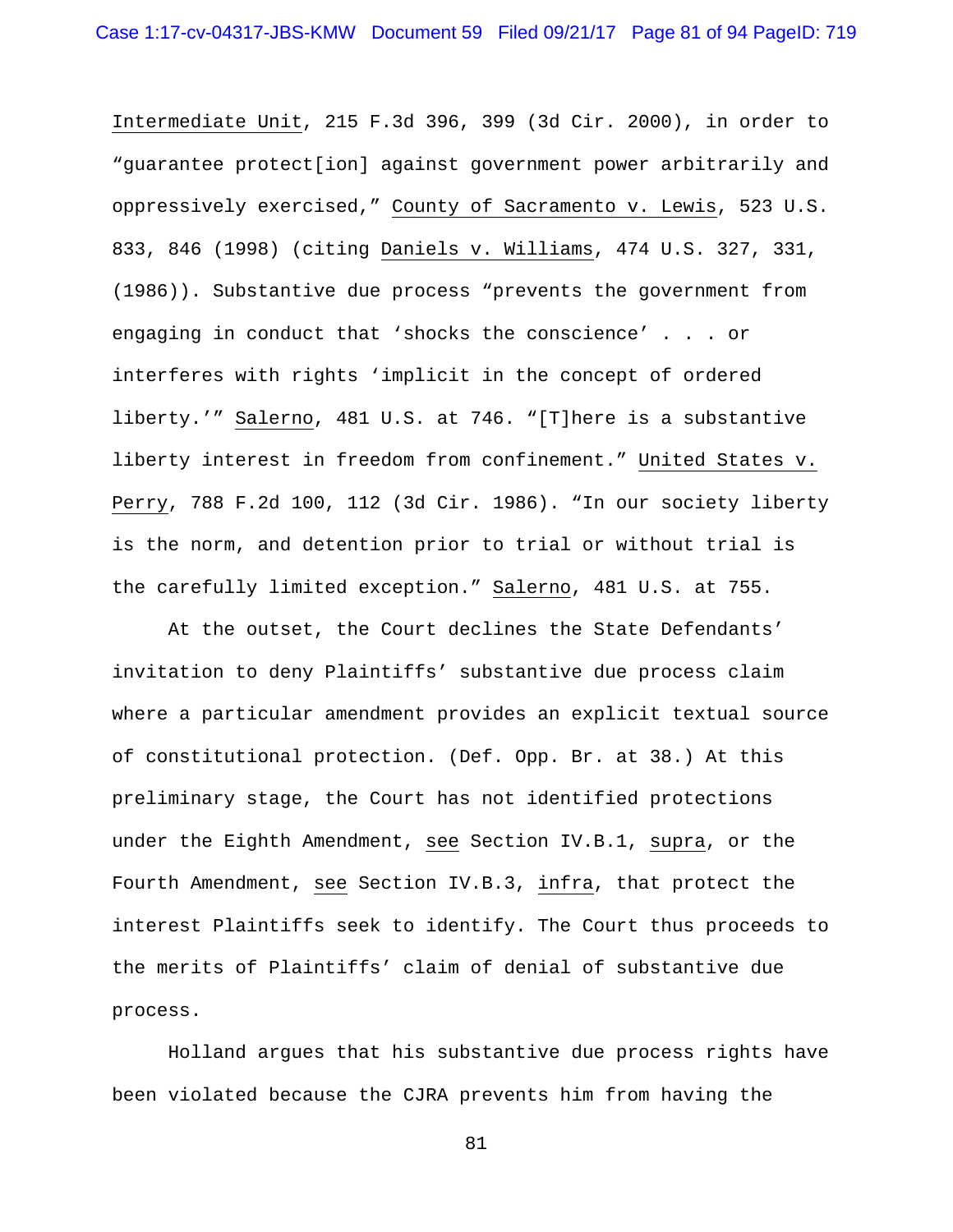option of posting monetary bail sufficient to ensure his future appearance before being subjected to severe deprivations of pretrial liberty. (Pl. Br. at 28.) As a result, Plaintiffs argue, the CJRA "replaces the liberty-preserving option of bail with liberty-restricting conditions of release." (Id. at 32.) The State Defendants respond that having the option of monetary bail is not a "fundamental" right and need not be considered before non-monetary conditions of pretrial release are implemented. (Def. Opp. Br. at 41.)

 Plaintiffs claim that the right to have "bail" (i.e., money bail) be considered as an option is "fundamental to [our] scheme of ordered liberty." (Pl. Rep. Br. at 29) (quoting McDonald v. City of Chicago, Ill., 561 U.S. 742, 767 2010).) To that end, Plaintiffs repeat the uncontroversial position that "bail is the mechanism employed for centuries by our legal system to preserve the 'axiomatic and elementary' presumption that a person accused but unconvicted of a crime is innocent until proven guilty." (Pl. Br. at 29-30) (quoting Coffin, 156 U.S. at 453).

 The Court finds Plaintiffs' argument that the option to money bail is a "fundamental" right to be unpersuasive. First, McDonald is a Second Amendment case which does not directly address the issue of bail, except to the extent that the Court recognized the Eighth Amendment's protection against excessive bail had previously been incorporated vis-à-vis the states in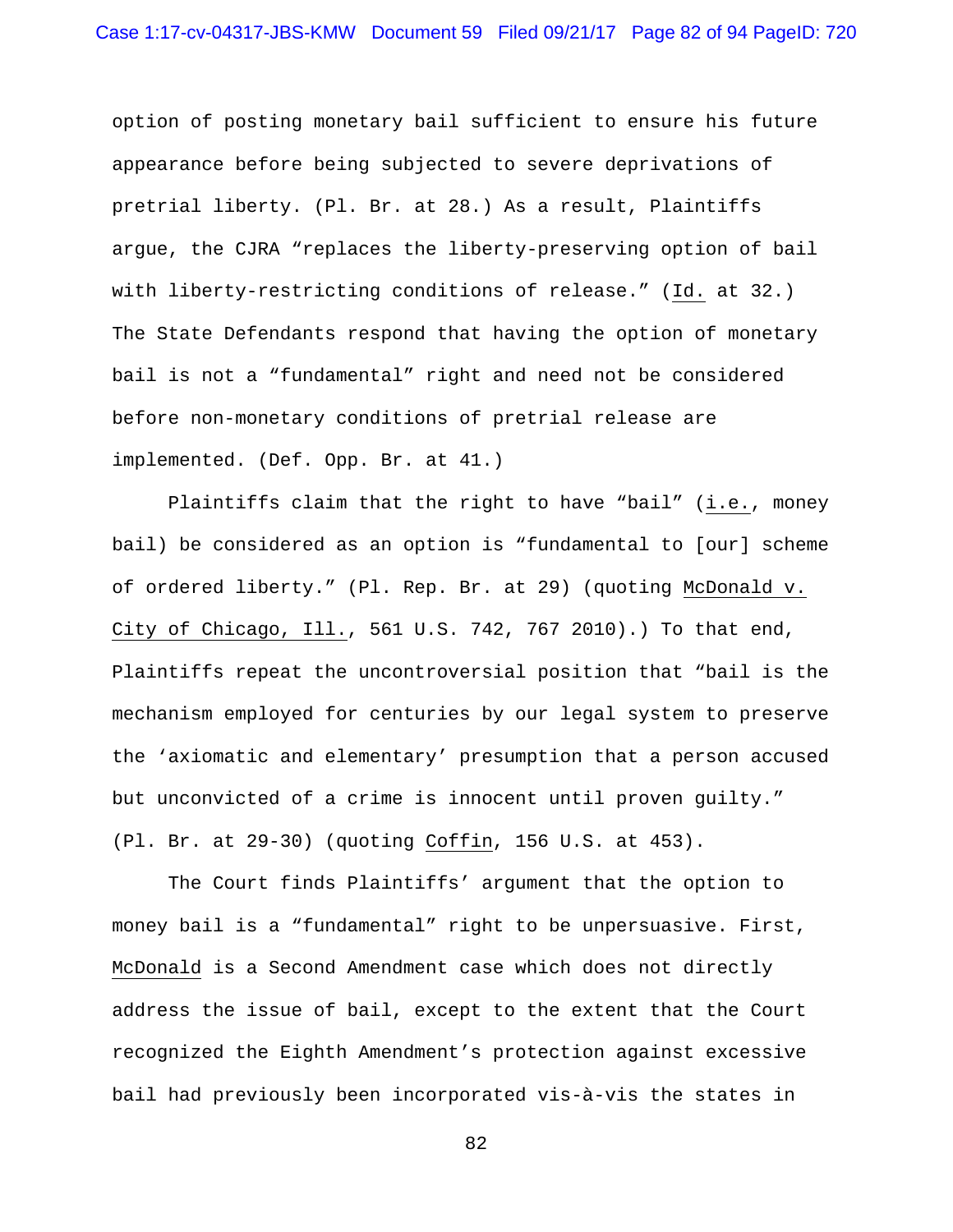Schilb v. Kuebel, 404 U.S. 357 (1971). McDonald, 561 U.S. at 764 n.12. Second, as discussed in Section IV.B.1, supra, Plaintiffs' argument fails to distinguish between money bail and nonmonetary conditions of bail, especially in light of Salerno. Again, Plaintiffs have not cited a single post-Salerno bail cases, let alone one describing monetary bail as a "fundamental" right. Accordingly, the Court will again look to Salerno for guidance.

In Salerno, the Court discussed due process considerations within the context of setting a criminal defendant's bail conditions. The Salerno Court upheld the constitutionality of the statute's provision permitting "pretrial detention on the ground that the arrestee is likely to commit future crimes." 481 U.S. at 744, 750. The Court noted that the Act "operates only on individuals who have been arrested for . . . extremely serious offenses." Id. at 749. The provision withstood constitutional scrutiny precisely because it included procedural protections including an individualized finding of risk to the public from failure to impose a specific requirement.

 Holland argues that the CJRA system unfairly predicts his future dangerousness, essentially eliminating the possibility of money bail for his release. That the CJRA process resulted in Holland's release from pretrial detention on conditions of home confinement (with permission to maintain full-time employment),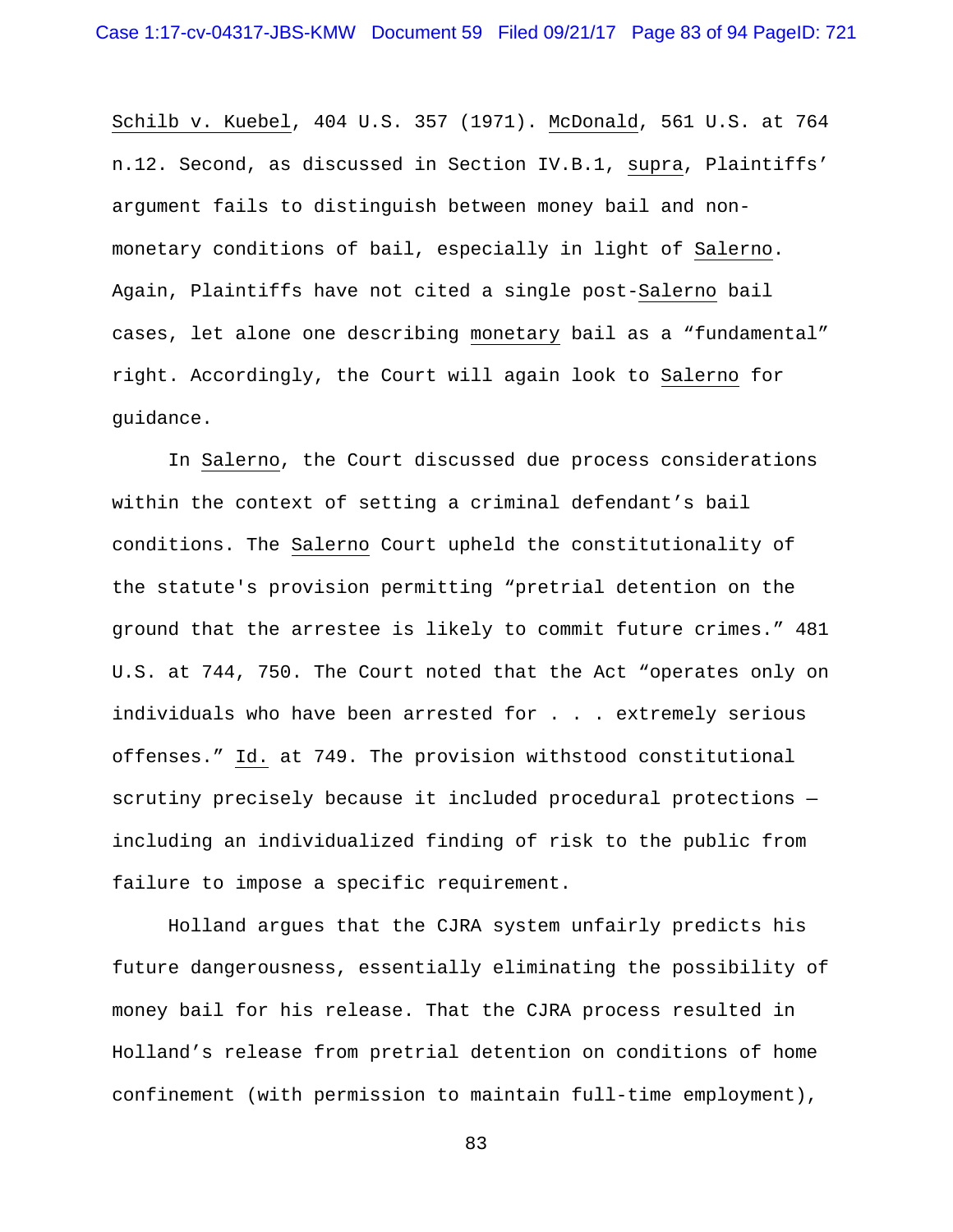electronic monitoring (financed by the state due to Holland's indigency), and occasional reporting to a pretrial services officer does not shock the Court's conscience, nor does the absence of a monetary bail option in lieu of, or in addition to, restrictions that are aimed at deterring dangerousness. Moreover, Holland failed to challenge his PSA scores or DMF recommendation when he had the opportunity to do so. Either way, Plaintiffs present no grounds for finding that a criminal defendant's option to obtain monetary bail is a fundamental right or implicit in the concept of ordered liberty. The Court therefore finds that Plaintiffs are unlikely to succeed on the merits of their substantive due process claim.

#### 3. Fourth Amendment

 Finally, Plaintiffs ask the Court to declare that the CJRA violates the Fourth Amendment rights of Holland and other presumptively innocent criminal defendants to be free from unreasonable searches and seizures. Specifically, Holland argues that the electronic location monitoring is a "severe" intrusion of his privacy and constitutes an unreasonable search under the Fourth Amendment, while home detention constitutes an unreasonable seizure. (Pl. Rep. Br. at 34.) To that end, Plaintiffs argue that electronic monitoring and home detention are not "needed" to promote the government's interest in securing Holland's appearance for trial when they could have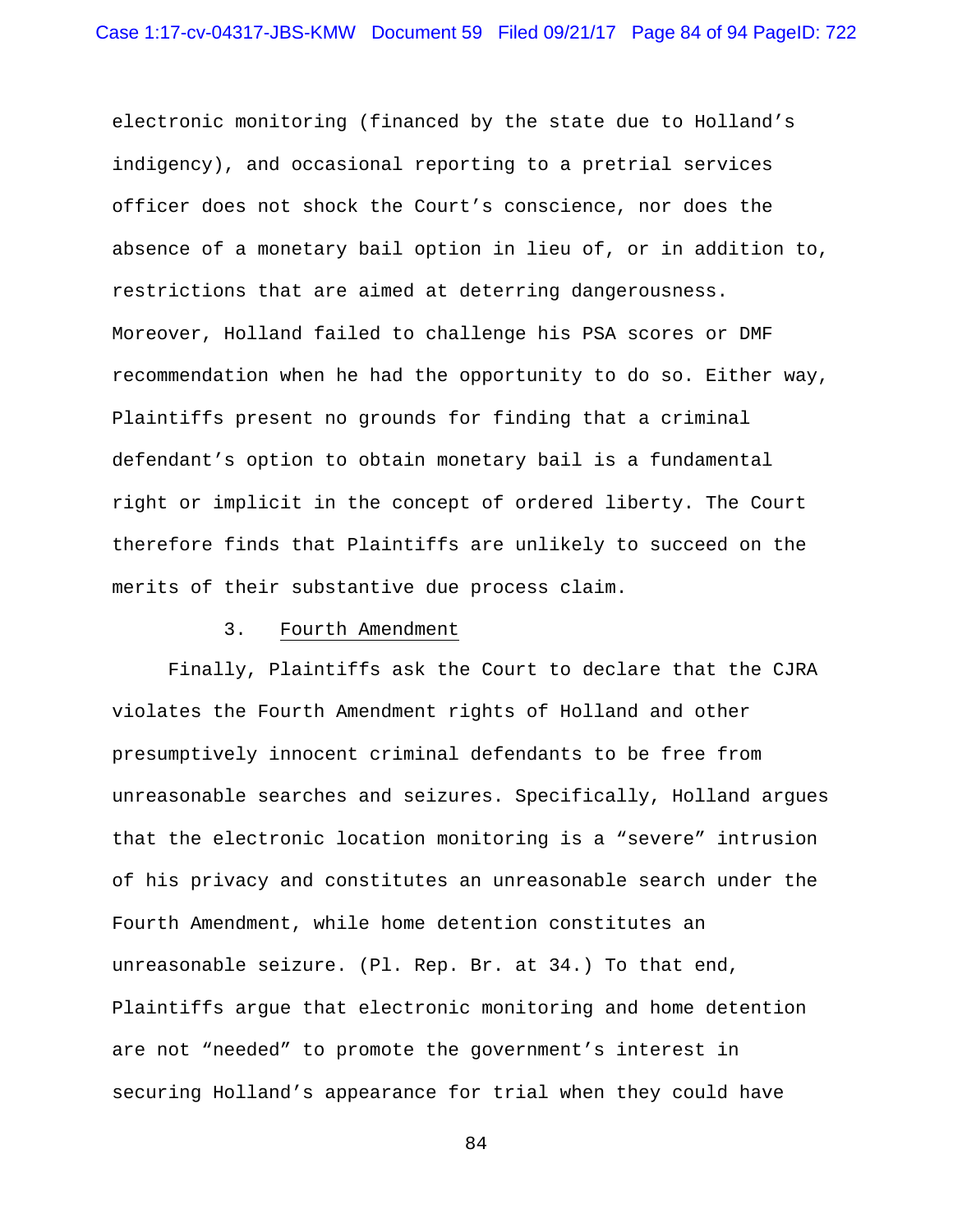easily offered money bail. (Id. at 35.) The State Defendants reply that the balance of reasonableness "undoubtedly favors the legitimate governmental needs of the State of New Jersey" because, here, Holland was charged with a serious crime, seconddegree aggravated assault, and he knowingly agreed to electronic monitoring and home detention as a condition to his pretrial release. (Def. Opp. Br. at 43-44.)

The Fourth Amendment mandates that

[t]he right of the people to be secure in their persons, houses, papers and effects, against unreasonable searches and seizures, shall not be violated, and no Warrants shall issue, but upon probable cause, supported by Oath or affirmation, and particularly describing the place to be searched, and the persons or things to be seized.

U.S. Const. amend. IV. Accordingly, the Fourth Amendment only prohibits "unreasonable" searches and seizures. United States v. Katzin, 769 F.3d 163, 169 (3d Cir. 2014). "Reasonableness" is analyzed by a "totality of the circumstances" test, "assessing on the one hand, the degree to which [the search or seizure] intrudes upon an individual's privacy and, on the other, the degree to which it is needed for the promotion of legitimate governmental interests." Samson v. California, 547 U.S. 843, 848 (2006) (citations and internal quotation marks omitted).

The Court agrees that, under normal circumstances, 24-hour electronic monitoring would likely constitute an intrusion upon an individual's reasonable expectation to privacy. However, as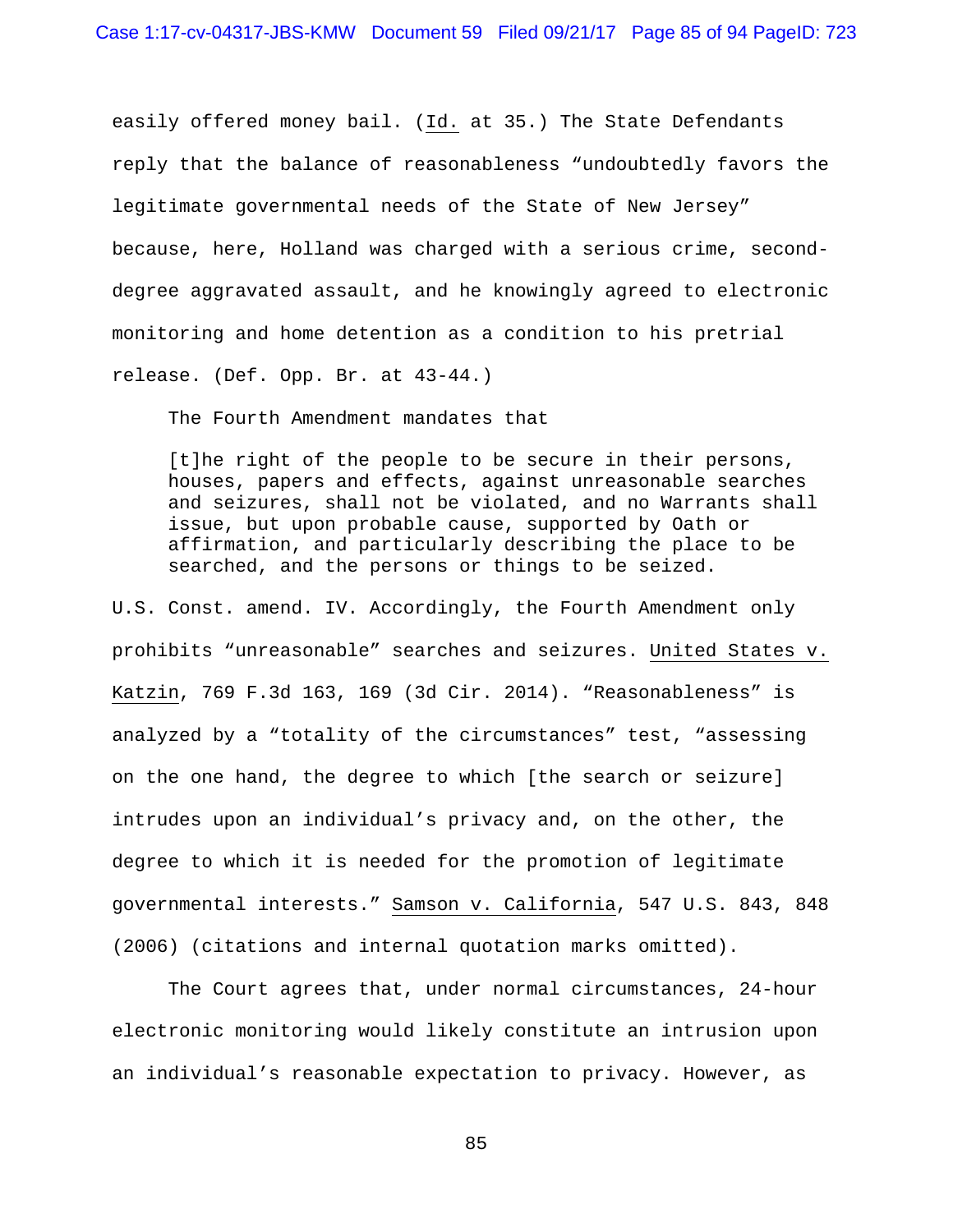the Supreme Court has explained, "[o]nce an individual has been arrested on probable cause for a dangerous offense that may require detention before trial, his or her expectations of privacy . . . are reduced." Maryland v. King, 133 S. Ct. 1958, 1978 (2013). Moreover, the state's interest in ensuring a potentially-dangerous defendant's appearance at trial is strong. Salerno, 481 U.S. at 749 ("The government's interest in preventing crime by arrestees is both legitimate and compelling."). Thus, in the pretrial-release context, electronic monitoring and home arrest may be well "reasonable."

The Fourth Amendment generally interposes the determination of a judicial officer in determining the reasonableness of significant intrusions into the liberty or property of an individual. Thus, absent exigent circumstances or other limited exceptions, a judicial officer must determine whether probable cause exists to search a home under a search warrant or to arrest a suspect under an arrest warrant. Likewise, cases too numerous to fully list have held that the judicial officer's determination of reasonableness under all the circumstances is deemed to protect the right to be free of unreasonable searches and seizures that the Fourth Amendment protects. See, e.g., Michigan v. Summers, 452 U.S. 692, 704-05 (1981); Johnson v. United States, 333 U.S. 10, 15 (1948).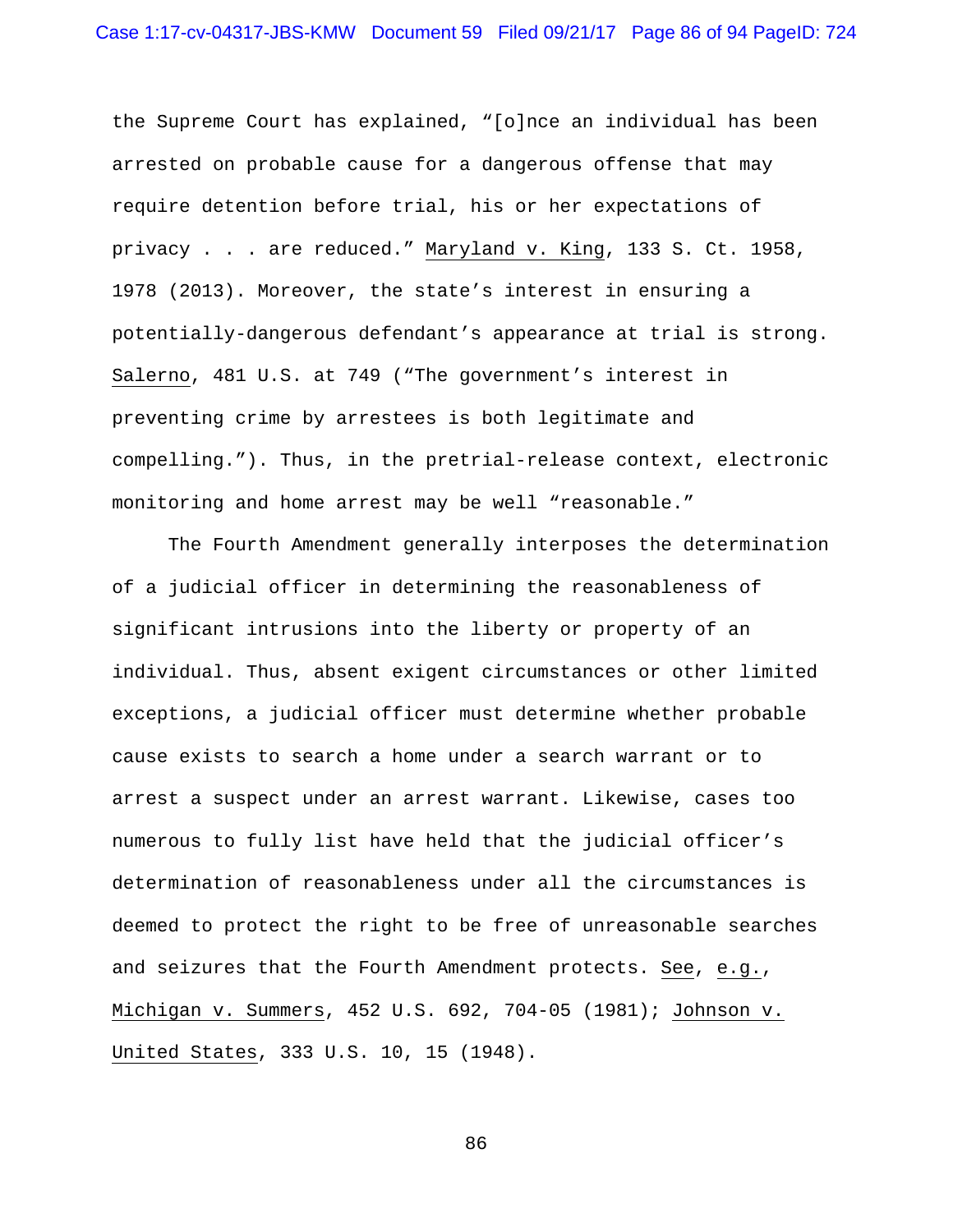Likewise, where conditions of pretrial release in a criminal case restrict freedom of movement and can be regarded to that extent as a seizure of the individual, the safeguard of a judicial determination upon the record protects against unreasonable seizures by examining the totality of the relevant circumstances. The careful process of gathering reliable information and risk assessments, such as New Jersey's Public Safety Assessment, appears to provide a valuable tool for the judge in determining the issue of detention and release, including the stringency of conditions of release. The use of such a tool further supports the likelihood of a reasonable level of detention or release upon a spectrum of intrusion on freedom while awaiting trial.

Again, the Court cannot overlook the fact that Holland waived the opportunity to have a pretrial detention hearing with counsel, witnesses, and cross-examination. Instead, he agreed to the electronic monitoring and home detention conditions. Holland might have avoided these "severe" restrictions of his liberty had he proceeded with his pretrial detention hearing and argued for the removal of the NVCA flag he was assigned. He also could have argued for other non-monetary conditions, as enumerated in the CJRA, which are less severe than home detention or electronic monitoring. See N.J.S.A. 2A:162-17. But, faced with the risk of pretrial detention, Holland chose instead to be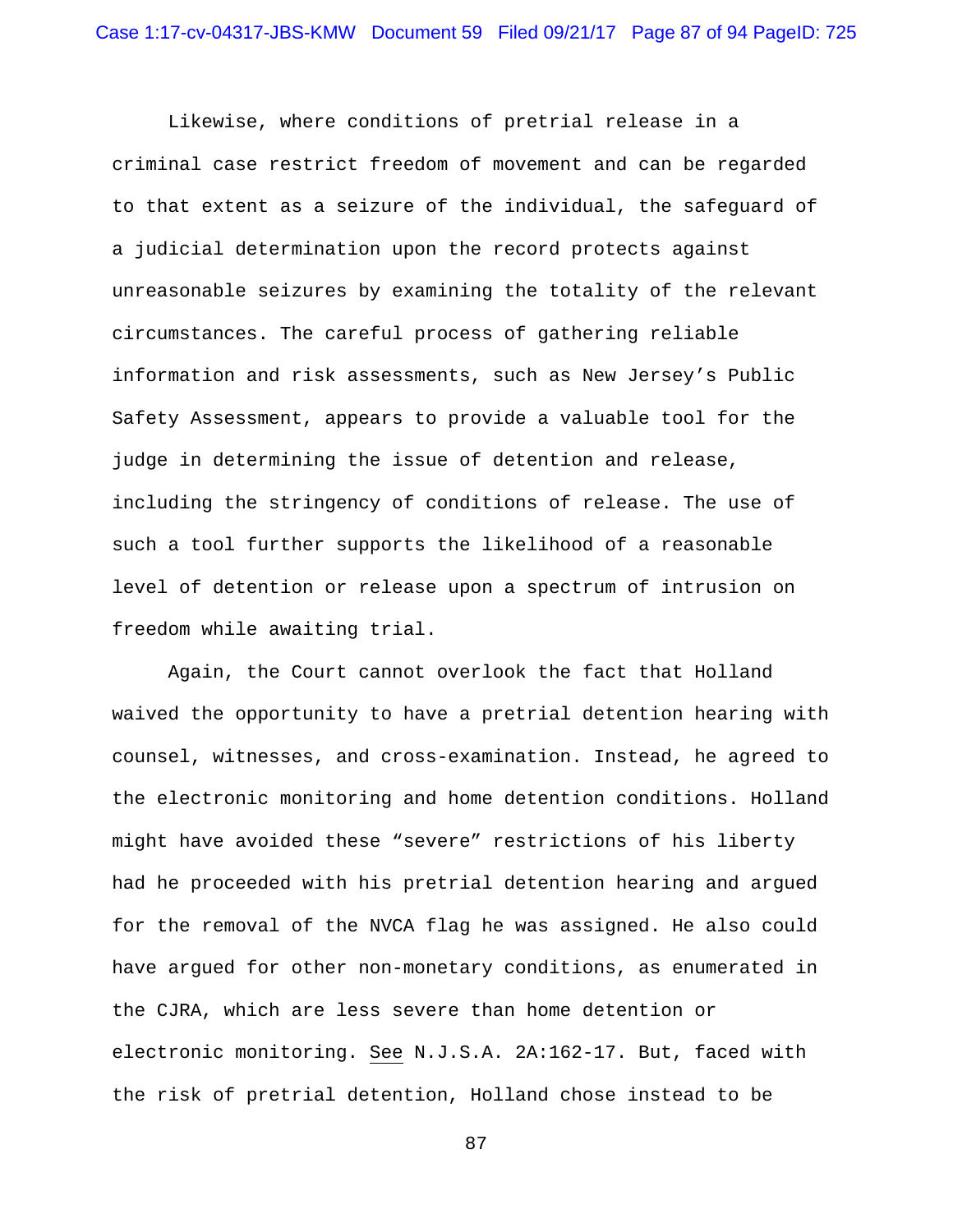released under partial home confinement and electronic location monitoring. Within this context, the Court does not find the pretrial conditions imposed on Holland to be unreasonable. Cf. Belleau v. Wall, 811 F.3d 929, 932 (7th Cir. 2016) (Posner, J.) ("Having to wear a GPS anklet monitor is less restrictive, and less invasive of privacy, than being in jail or prison.")<sup>24</sup> As a result, the Court finds that Holland's Fourth Amendment claim is unlikely to succeed on the merits.

## 4. Summary of Likelihood of Success Prong

In summary, neither Holland nor Lexington has shown likelihood of success on the merits of their Eighth Amendment, Fourteenth Amendment, and Fourth Amendment claims. Neither plaintiff has made a showing of a reasonable probability of eventual success on any claim examined above. The Court now turns to examine the remaining factors for preliminary injunctive relief.

## **C. Probability of Irreparable Harm**

i

Plaintiffs have the burden of demonstrating "potential harm which cannot be redressed by a legal or an equitable remedy following a trial. The preliminary injunction must be the only way of protecting the plaintiff from harm." Instant Air Freight,

<sup>&</sup>lt;sup>24</sup> As State Defendants correctly arque, if Holland had not consented to non-monetary conditions, the judge could have ordered pretrial detention given the violent nature of the crime charged. (Def. Opp. Br. at 44.)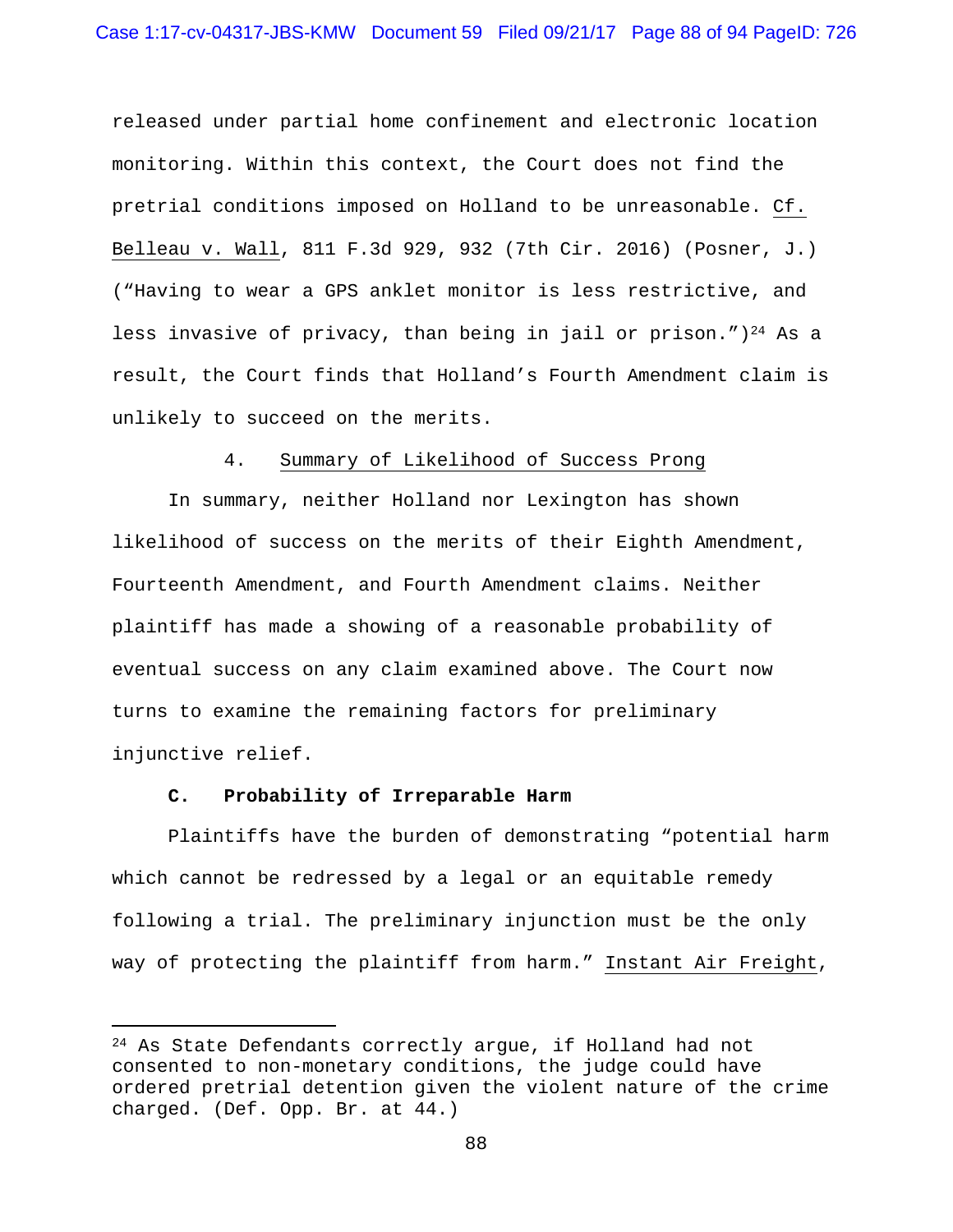882 F.2d at 801. This requires demonstration of "actual or imminent harm which cannot otherwise be compensated by money damages." Frank's GMC, 847 F.2d at 103.

Plaintiffs argue that the irreparable harm to Holland and Lexington lies in the continuing constitutional infringement resulting in restrictions of liberty of Holland (and of Lexington's clients). (Pl. Br. at 35-36.) Plaintiffs claim that Holland is harmed by being "subjected to severe restrictions of liberty without being offered the constitutionally required alternative of monetary bail." (Id. at 36.) Lexington, on the other hand, appears to make no argument for its own irreparable injury. (See id. at 35-37, Pl. Reply Br. at 19-20.) To the extent Lexington suggests it is suffering economic harm from loss of opportunities to underwrite bail bonds, such harm may be tangible and ongoing but there is no showing that it is probably caused by a violation of Lexington's rights, since there is no right to engage in bail bonding implied or expressed in the Constitution, as discussed above.

The Court acknowledges that where probable success on the merits of a constitutional claim is shown, and such violation will continue unless enjoined, the continuing constitutional violation can constitute irreparable harm. See, e.g., Stilp v. Contino, 613 F.3d 405, 409 (3d Cir. 2010) (noting that First Amendment violation satisfies irreparable injury requirement);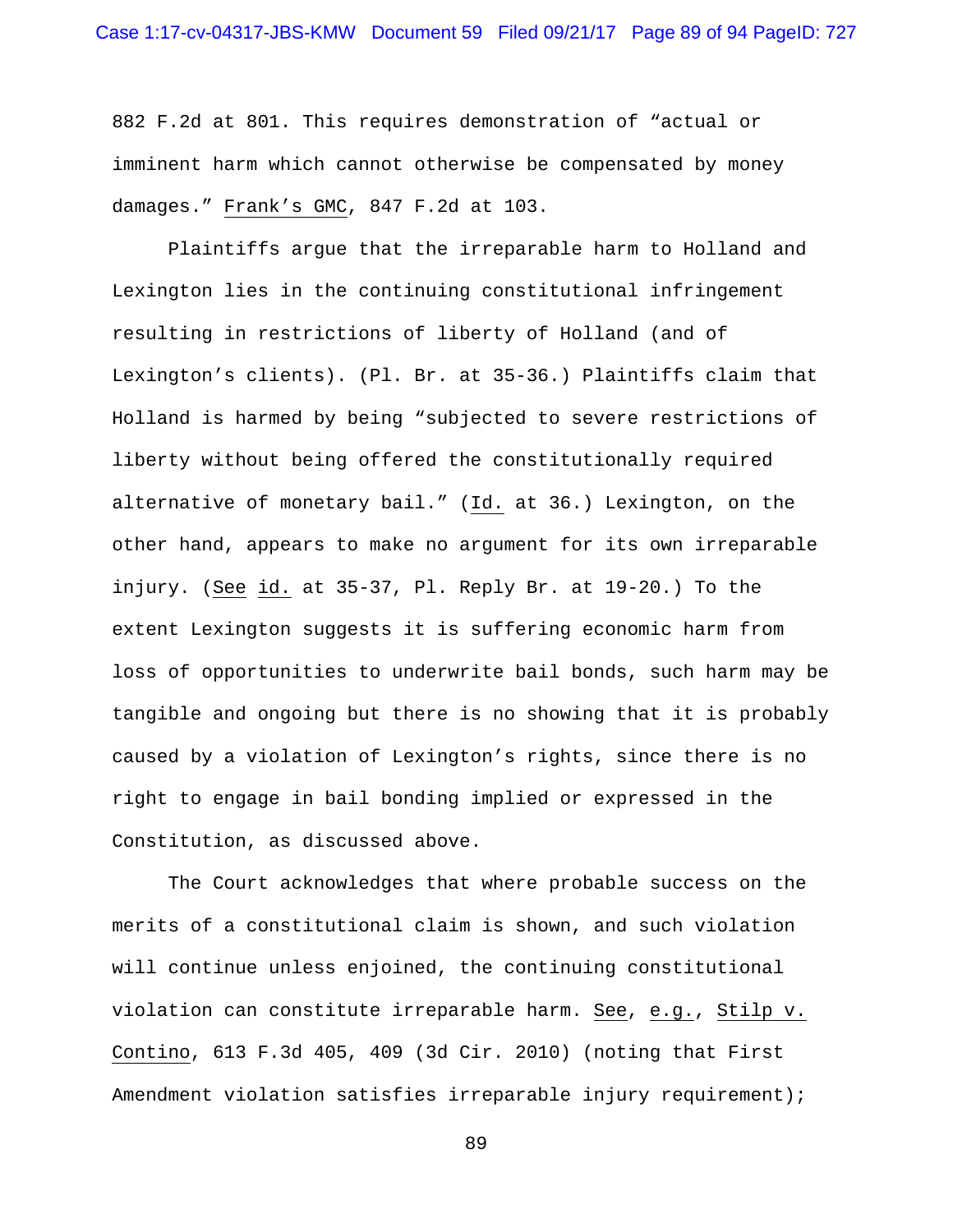Forchion v. Intensive Supervised Parole, 240 F. Supp. 2d 302, 310 (D.N.J. 2003) (addressing continued incarceration). In the present case, lacking a showing of likely success on the merits of the claimed constitutional violations, the Court finds scant likelihood of irreparable harm if an injunction is denied.

Holland's harm is also not irreparable because he has a possible remedy available to him ameliorating the so-called "severe" conditions of partial home confinement with electronic monitoring; namely, as discussed above, he can seek a modification of his restrictions, and appeal any denial to the Appellate Division and New Jersey Supreme Court. A federal court injunction is not a necessary remedy where the prospect of a state remedy is available.

For these reasons, the Court finds Plaintiffs have failed to demonstrate likelihood of irreparable harm if Defendants are not enjoined.

## **D. Balance of Harms**

Granting the preliminary injunction would pose a high risk of harm to other interested persons. See Reilly, 858 F.3d at 176. An injunction mandating consideration of monetary bail may reinstall the system of financial requirements that, prior to the CJRA and the new procedures for pretrial release, resulted in the jail detention of persons unable to meet even modest financial conditions, as discussed above. Rolling back the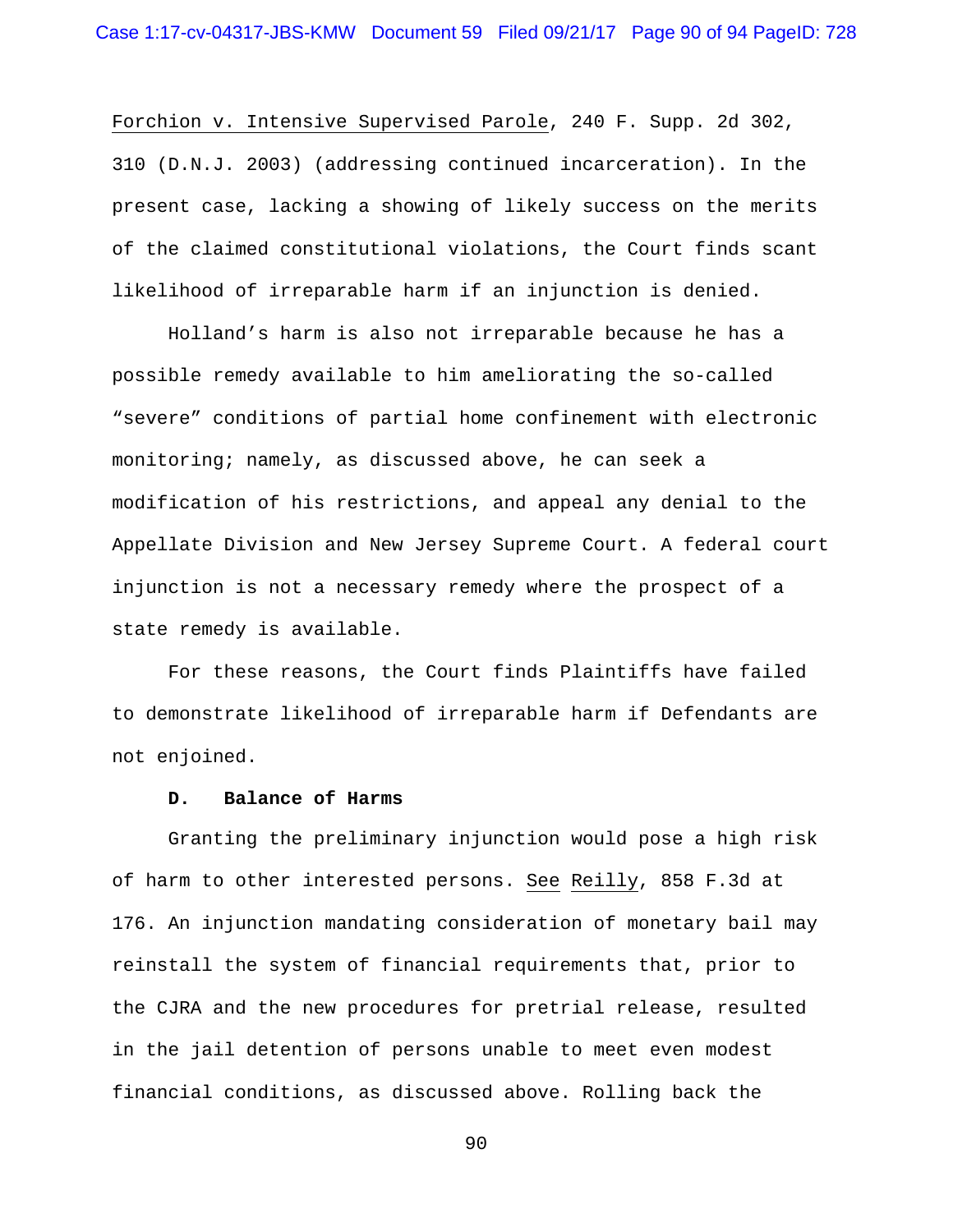measurable gains brought about under the CJRA since January 2017 by reinstating the primacy of money bail may also harm the general community by displacing pretrial restrictions meant to protect the community and individual victims and witnesses from risk of harm. These concerns of protecting against risk of danger to the community are not generally mitigated with the posting of money bail.

Against such possible harms to other defendants in the criminal justice system who are unable to afford money bail and the risk of harms to the community and specific persons, the harm to Holland if the preliminary injunctive relief is denied is minimal. During this interval before his trial, he will be under the pretrial regime of electronic location monitoring and partial home confinement with exceptions for employment. Moreover, the opportunity he seeks to rid himself of these restrictions through injunctive relief would itself come at a cost of posting cash or paying a bail bond premium, the latter which he would not get back even if he faithfully performs his pretrial obligations. Although the amount of monetary bail that might be set is unknown, he currently is not being charged a bail bond premium (customarily 10% of the monetary bail amount). That cost of monetary bail to Holland and other persons accused of crimes and awaiting trial would thus be a negative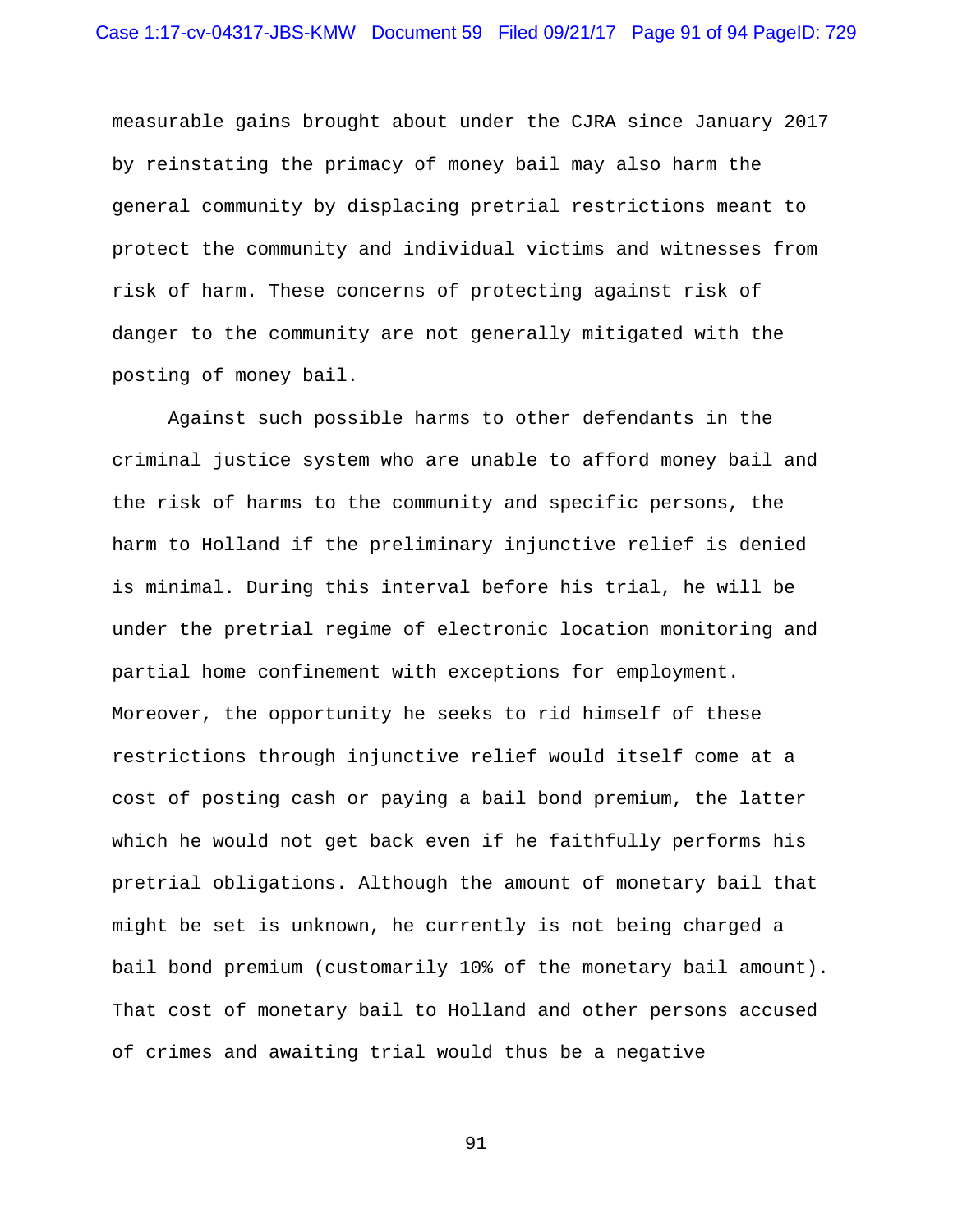consequence to Holland and others if this injunction were granted.25

Thus, the balance of harms tips decidedly against granting the preliminary injunction.

## **E. Considerations of the Public Interest**

The three branches of New Jersey's government  $-$  the Executive, Legislative, and Judicial — enabled by a strong public vote in the 2014 referendum have put considerable effort into reforming a monetary-based bail system that resulted in excessive detentions for mere financial inability and failed to assess risks of danger. They have collaborated, as described in Section II.A, supra, to put into place a framework for determining conditions of pretrial release that considers not only risk of flight but also risk of harm to the community and to specific persons, as well as risk of obstruction of justice. There is an undeniably strong public interest in maintaining such a reform, provided that it is constitutional. On the other hand, the shortcomings of a system that elevated monetary bail as the principal (or only) condition of pretrial release were well-documented in the VanNostrand Report and Report of the Joint Committee on Criminal Justice, discussed in Section II.A,

i

<sup>25</sup> It follows that the non-refundable cost of a bail bond to Holland would be a financial gain to a bonding surety like Lexington, placing the two plaintiffs in some degree of conflict.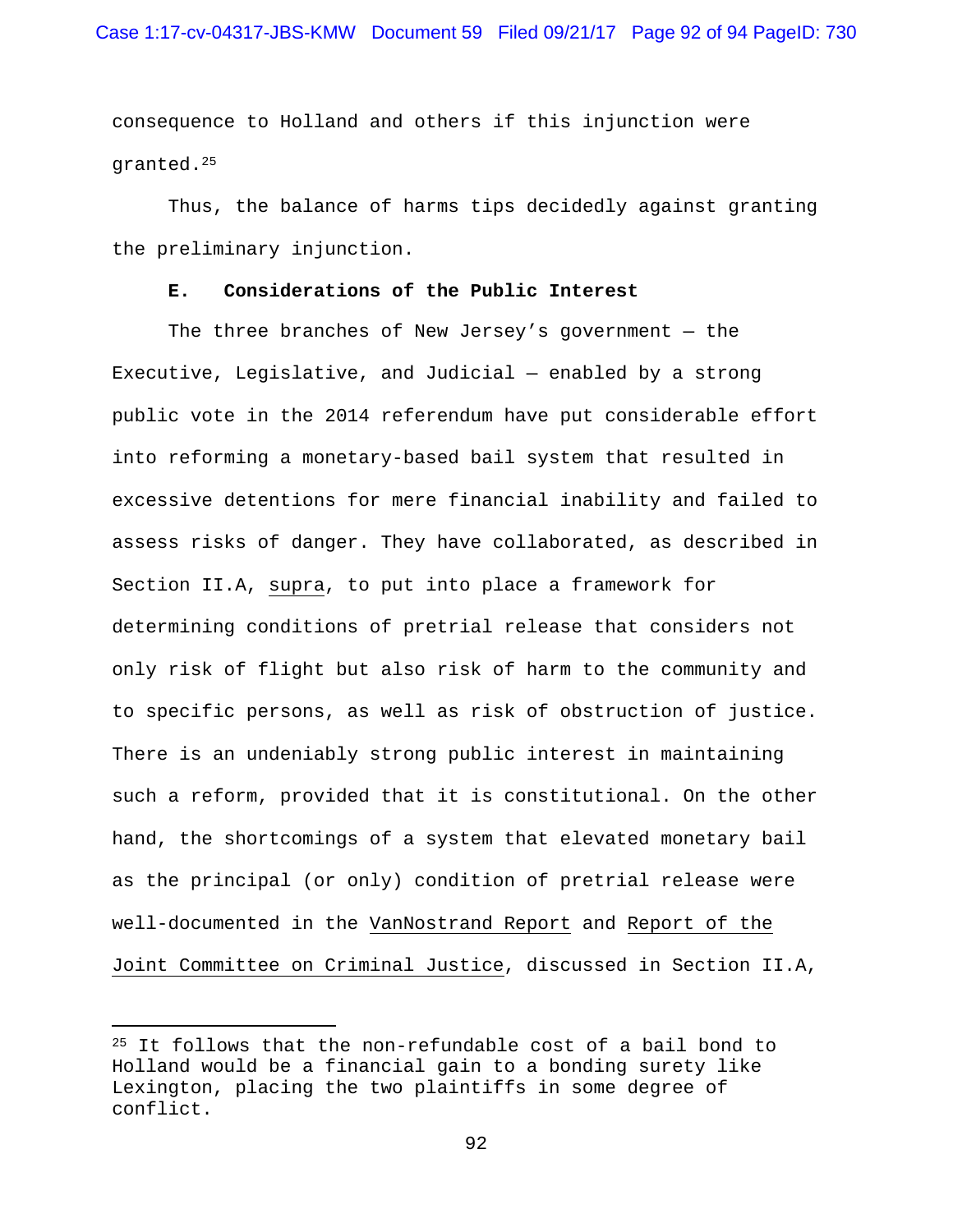supra. This accomplishment, moving from "a largely 'resourcebased' system of pretrial release to a 'risk-based' system of pretrial release," Report of the Joint Committee on Criminal Justice at 8, should not be set aside absent a clear demonstration of its unconstitutionality.

The strength of the public interest, expressed in the state's reform efforts pursued between 2012 and 2017, is another weighty consideration why the preliminary injunctive relief should be denied.

## **F. Summary of Preliminary Injunction Factors**

This Court, in accordance with Reilly, Issa, and other recent Third Circuit precedent discussed in Part III above, must determine whether the movants have shown a reasonable probability of eventual success in the litigation and that they will likely be irreparably injured; those two prerequisites are required showings, in addition to which the court should take into account, when relevant, the possibility of harm to other interested persons from the grant or denial of the injunction, and the public interest served by grant or denial of the injunction.

In the present matter, Plaintiffs have not made a substantial showing of possibility of success nor of irreparable harm stemming from unconstitutional conduct under the CJRA, either on the face of the statute or as applied. Additionally,